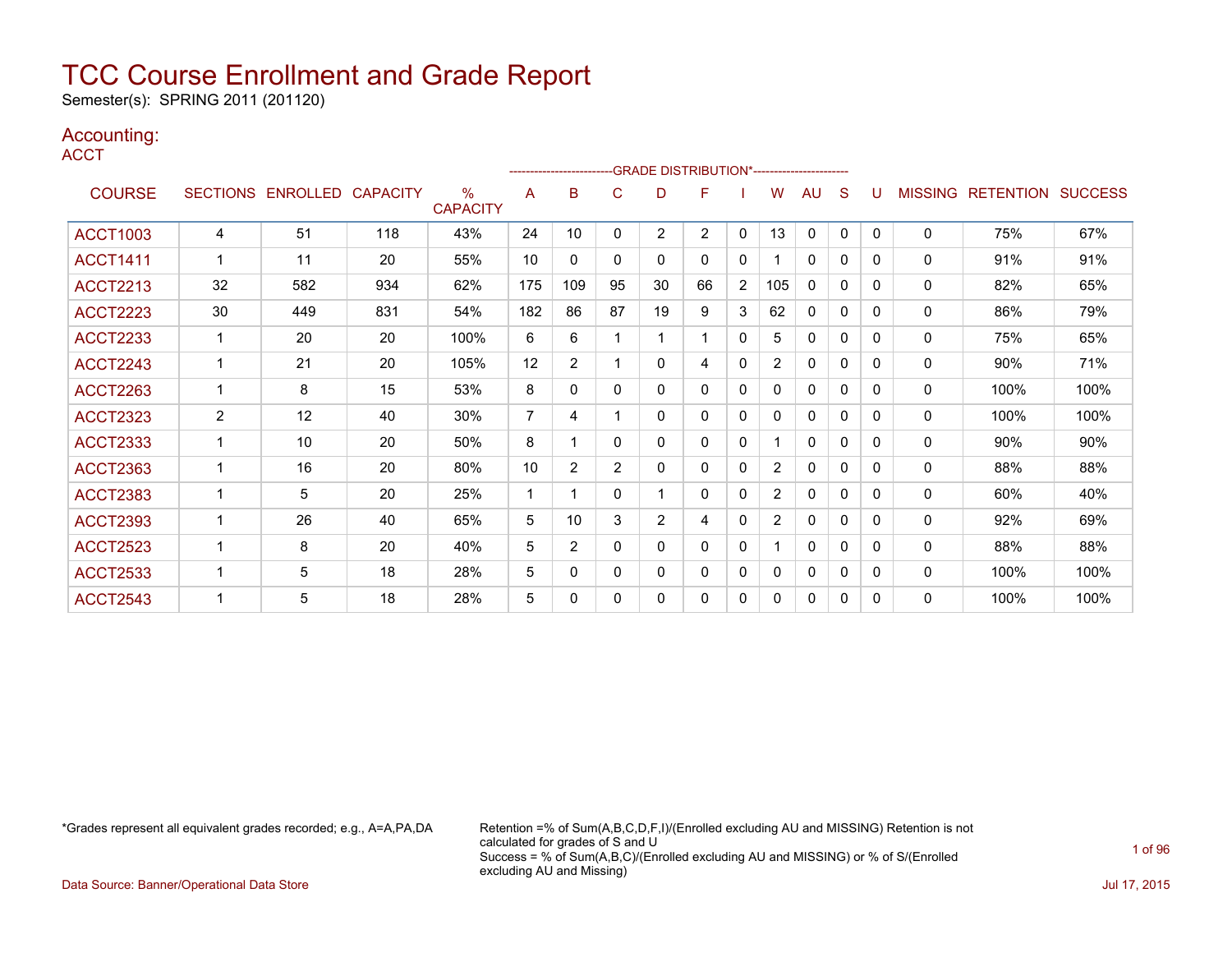Semester(s): SPRING 2011 (201120)

#### Allied Health: ALDH

| <b>ALUN</b>     |    |                            |     |                            |     |    | ------------------------GRADE DISTRIBUTION*------------------------ |    |   |          |    |  |  |                                          |     |
|-----------------|----|----------------------------|-----|----------------------------|-----|----|---------------------------------------------------------------------|----|---|----------|----|--|--|------------------------------------------|-----|
| <b>COURSE</b>   |    | SECTIONS ENROLLED CAPACITY |     | % A B C<br><b>CAPACITY</b> |     |    |                                                                     |    |   |          |    |  |  | D F I W AU S U MISSING RETENTION SUCCESS |     |
| <b>ALDH1323</b> | 14 | 398                        | 358 | 111%                       | 174 | 84 | 63                                                                  | 16 | 9 | $\Omega$ | 52 |  |  | 87%                                      | 81% |

\*Grades represent all equivalent grades recorded; e.g., A=A,PA,DA Retention =% of Sum(A,B,C,D,F,I)/(Enrolled excluding AU and MISSING) Retention is not calculated for grades of S and U Success = % of Sum(A,B,C)/(Enrolled excluding AU and MISSING) or % of S/(Enrolled excluding AU and Missing)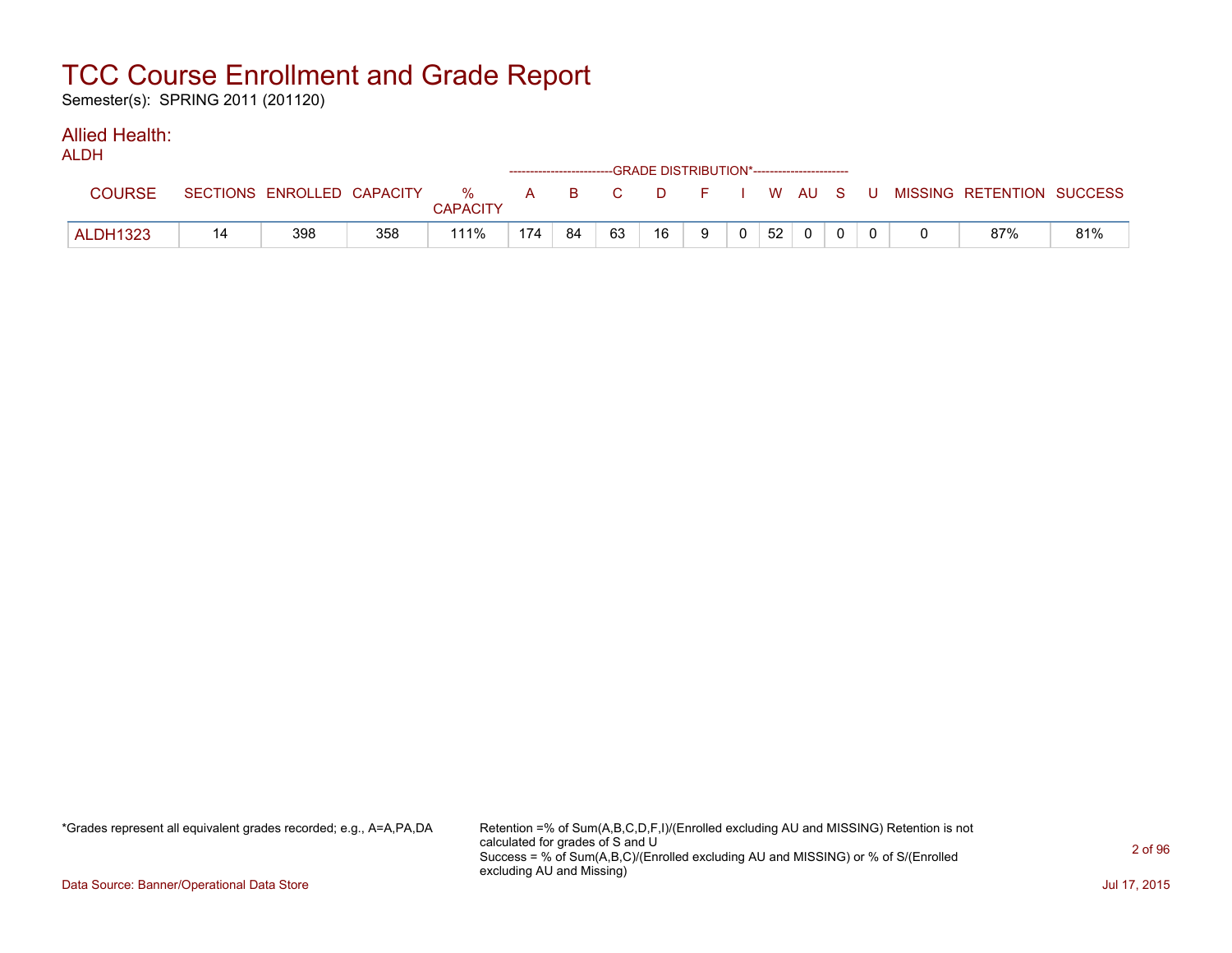Semester(s): SPRING 2011 (201120)

### Alternative Energy:

| <b>ALTE</b>     |                            |    |                      |              |    |   |        | -GRADE DISTRIBUTION*----------------------- |          |    |  |     |                           |     |
|-----------------|----------------------------|----|----------------------|--------------|----|---|--------|---------------------------------------------|----------|----|--|-----|---------------------------|-----|
| <b>COURSE</b>   | SECTIONS ENROLLED CAPACITY |    | %<br><b>CAPACITY</b> | $\mathsf{A}$ | B. |   | $\Box$ | FIWAUS                                      |          |    |  | . U | MISSING RETENTION SUCCESS |     |
| <b>ALTE1463</b> | 13                         | 14 | 93%                  | 4            |    | າ | າ      |                                             | $\Omega$ |    |  |     | 69%                       | 54% |
| <b>ALTE1472</b> | 13                         | 18 | 72%                  | 4            |    |   |        |                                             |          | C. |  |     | 85%                       | 62% |

\*Grades represent all equivalent grades recorded; e.g., A=A,PA,DA Retention =% of Sum(A,B,C,D,F,I)/(Enrolled excluding AU and MISSING) Retention is not calculated for grades of S and U Success = % of Sum(A,B,C)/(Enrolled excluding AU and MISSING) or % of S/(Enrolled excluding AU and Missing)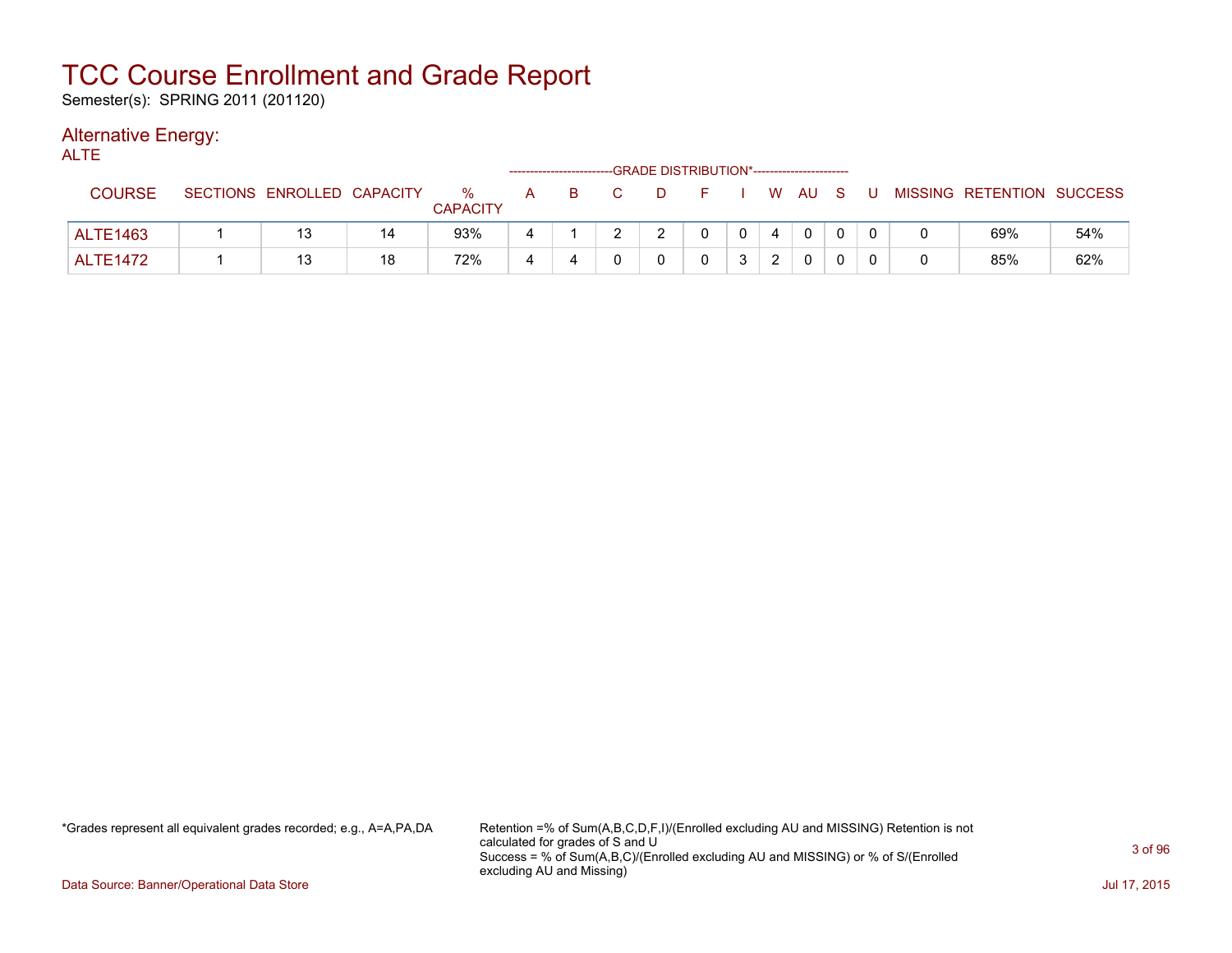Semester(s): SPRING 2011 (201120)

### Arabic:

|  | ×<br>۰. |  |
|--|---------|--|

| $\sim$          |                            |    |                      |    |   | ------------------------GRADE DISTRIBUTION*----------------------- |                |                |              |          |    |                           |     |
|-----------------|----------------------------|----|----------------------|----|---|--------------------------------------------------------------------|----------------|----------------|--------------|----------|----|---------------------------|-----|
| <b>COURSE</b>   | SECTIONS ENROLLED CAPACITY |    | %<br><b>CAPACITY</b> | A  | в | D.                                                                 |                |                | W AU S       |          | J. | MISSING RETENTION SUCCESS |     |
| <b>ARBC1103</b> | 14                         | 20 | 70%                  | 10 |   |                                                                    | $\overline{0}$ | 3 <sup>1</sup> | $\mathbf{0}$ | $\Omega$ |    | 79%                       | 79% |
| <b>ARBC1213</b> |                            | 20 | 25%                  |    |   |                                                                    |                |                |              |          |    | 80%                       | 80% |

\*Grades represent all equivalent grades recorded; e.g., A=A,PA,DA Retention =% of Sum(A,B,C,D,F,I)/(Enrolled excluding AU and MISSING) Retention is not calculated for grades of S and U Success = % of Sum(A,B,C)/(Enrolled excluding AU and MISSING) or % of S/(Enrolled excluding AU and Missing)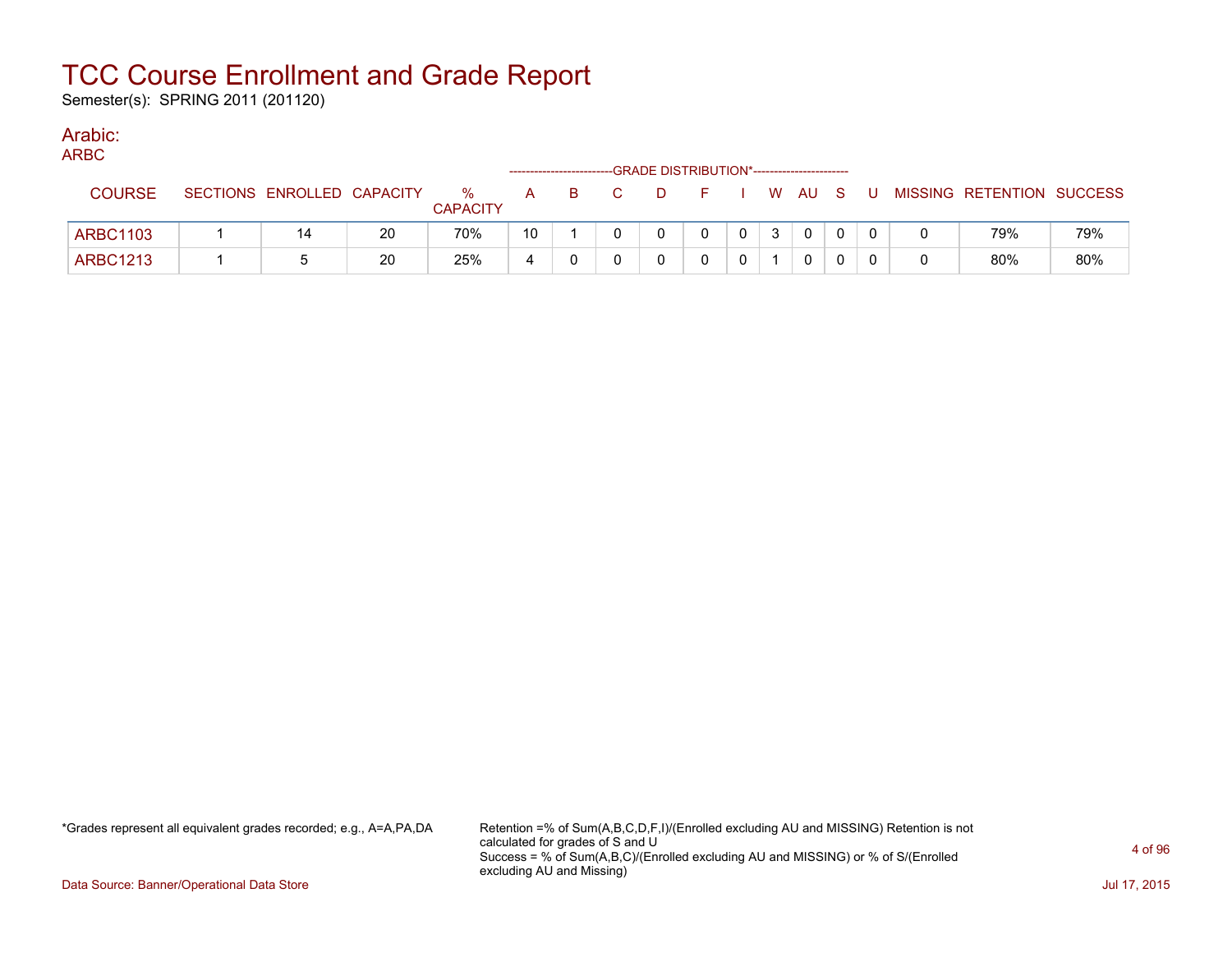Semester(s): SPRING 2011 (201120)

#### Art: ART

|                |                         |                            |     |                                  |                |                |                | -GRADE DISTRIBUTION*--------------------- |                |              |                |              |              |              |              |                                  |      |
|----------------|-------------------------|----------------------------|-----|----------------------------------|----------------|----------------|----------------|-------------------------------------------|----------------|--------------|----------------|--------------|--------------|--------------|--------------|----------------------------------|------|
| <b>COURSE</b>  |                         | SECTIONS ENROLLED CAPACITY |     | $\frac{0}{0}$<br><b>CAPACITY</b> | A              | B              | C              | D                                         | F              |              | W              | <b>AU</b>    | <sub>S</sub> | U            |              | <b>MISSING RETENTION SUCCESS</b> |      |
| <b>ART1013</b> | 6                       | 71                         | 71  | 100%                             | 35             | 16             | 6              | $\overline{2}$                            | 3              | $\mathbf{0}$ | 9              | 0            | $\mathbf{0}$ | 0            | 0            | 87%                              | 80%  |
| <b>ART1023</b> | 2                       | 12                         | 17  | 71%                              | 6              | $\overline{2}$ | $\overline{2}$ | 0                                         | 1              | 0            | -1             | $\mathbf{0}$ | $\Omega$     | 0            | 0            | 92%                              | 83%  |
| <b>ART1033</b> | $\overline{\mathbf{c}}$ | 6                          | 8   | 75%                              | $\mathbf{1}$   | 3              |                | 0                                         | 0              | 0            | $\Omega$       | 1            | $\mathbf{0}$ | 0            | 0            | 100%                             | 100% |
| <b>ART1053</b> | $\overline{c}$          | 58                         | 60  | 97%                              | 18             | 14             | 9              | 2                                         | $\overline{2}$ | 0            | 13             | 0            | 0            | 0            | 0            | 78%                              | 71%  |
| <b>ART1063</b> | 3                       | 53                         | 75  | 71%                              | 15             | 15             | $\overline{7}$ | 1                                         | 6              | 0            | 9              | 0            | 0            | 0            | 0            | 83%                              | 70%  |
| <b>ART1083</b> | $\overline{c}$          | 17                         | 24  | 71%                              | $\overline{7}$ | $\overline{7}$ | $\overline{2}$ | $\Omega$                                  | $\mathbf 1$    | $\Omega$     | $\mathbf{0}$   | $\mathbf{0}$ | $\Omega$     | $\Omega$     | $\mathbf 0$  | 100%                             | 94%  |
| <b>ART1113</b> | 14                      | 268                        | 323 | 83%                              | 170            | 41             | 27             | 9                                         | 9              | 0            | 12             | $\mathbf{0}$ | $\mathbf{0}$ | 0            | 0            | 96%                              | 89%  |
| <b>ART1123</b> | 4                       | 34                         | 41  | 83%                              | 10             | 15             | $\overline{7}$ | 0                                         | 0              | $\mathbf{0}$ | $\overline{2}$ | $\mathbf{0}$ | $\Omega$     | $\Omega$     | 0            | 94%                              | 94%  |
| <b>ART1133</b> | 4                       | 14                         | 18  | 78%                              | $\overline{7}$ | 3              | 1              | 0                                         | 0              | 0            | 3              | 0            | 0            | 0            | 0            | 79%                              | 79%  |
| <b>ART2063</b> | $\overline{c}$          | 8                          | 9   | 89%                              | 5              | 1              | 0              | $\Omega$                                  | 0              | $\mathbf{0}$ | 2              | $\mathbf{0}$ | $\Omega$     | 0            | $\mathbf 0$  | 75%                              | 75%  |
| <b>ART2073</b> | 1                       | 1                          | 3   | 33%                              | $\mathbf{0}$   | 0              | 0              | 0                                         | 0              | 0            | 0              | 1            | $\mathbf{0}$ | 0            | $\mathbf 0$  |                                  |      |
| <b>ART2083</b> | 1                       | 9                          | 10  | 90%                              | 2              | 5              | $\overline{2}$ | 0                                         | 0              | 0            | 0              | 0            | 0            | 0            | 0            | 100%                             | 100% |
| <b>ART2093</b> | 1                       | 3                          | 5   | 60%                              | 0              | $\overline{2}$ | 1              | 0                                         | 0              | 0            | 0              | 0            | 0            | 0            | 0            | 100%                             | 100% |
| <b>ART2143</b> | $\mathbf{1}$            | 12                         | 13  | 92%                              | 3              | 4              | 3              | 0                                         | 0              | $\mathbf{0}$ | $\overline{2}$ | $\mathbf{0}$ | $\mathbf{0}$ | 0            | $\mathbf{0}$ | 83%                              | 83%  |
| <b>ART2153</b> | $\mathbf{1}$            | 3                          | 3   | 100%                             | 3              | 0              | 0              | 0                                         | 0              | $\mathbf{0}$ | $\mathbf{0}$   | $\mathbf{0}$ | $\mathbf{0}$ | 0            | $\mathbf 0$  | 100%                             | 100% |
| <b>ART2223</b> | $\overline{c}$          | 16                         | 20  | 80%                              | 8              | 4              | 0              | 0                                         | 1              | 0            | 3              | 0            | 0            | $\mathbf{0}$ | 0            | 81%                              | 75%  |
| <b>ART2233</b> | $\mathbf{1}$            | 3                          | 5   | 60%                              | 2              | 1              | $\mathbf{0}$   | 0                                         | 0              | $\mathbf{0}$ | 0              | $\mathbf{0}$ | $\mathbf{0}$ | 0            | 0            | 100%                             | 100% |
| <b>ART2263</b> | $\mathbf{1}$            | 8                          | 10  | 80%                              | 5              | 3              | $\mathbf{0}$   | 0                                         | 0              | $\mathbf{0}$ | $\mathbf{0}$   | $\mathbf{0}$ | $\mathbf{0}$ | 0            | $\mathbf{0}$ | 100%                             | 100% |
| <b>ART2273</b> | 1                       | 4                          | 5   | 80%                              | 3              | 0              | 0              | 0                                         | 1.             | 0            | 0              | 0            | $\mathbf{0}$ | 0            | 0            | 100%                             | 75%  |
| <b>ART2283</b> | 1                       | 5                          | 5   | 100%                             | 5              | 0              | 0              | 0                                         | 0              | 0            | 0              | 0            | $\mathbf{0}$ | 0            | 0            | 100%                             | 100% |
| <b>ART2313</b> | 1                       | 11                         | 9   | 122%                             | 0              | 4              | 3              | 0                                         | 0              | 0            | 3              | 1            | 0            | 0            | 0            | 70%                              | 70%  |
| <b>ART2323</b> | 1                       | $\overline{2}$             | 1   | 200%                             | $\mathbf{0}$   | 1              | 0              | 0                                         | 0              | 0            | 1              | 0            | 0            | $\Omega$     | $\mathbf{0}$ | 50%                              | 50%  |

\*Grades represent all equivalent grades recorded; e.g., A=A,PA,DA Retention =% of Sum(A,B,C,D,F,I)/(Enrolled excluding AU and MISSING) Retention is not calculated for grades of S and U Success = % of Sum(A,B,C)/(Enrolled excluding AU and MISSING) or % of S/(Enrolled excluding AU and Missing)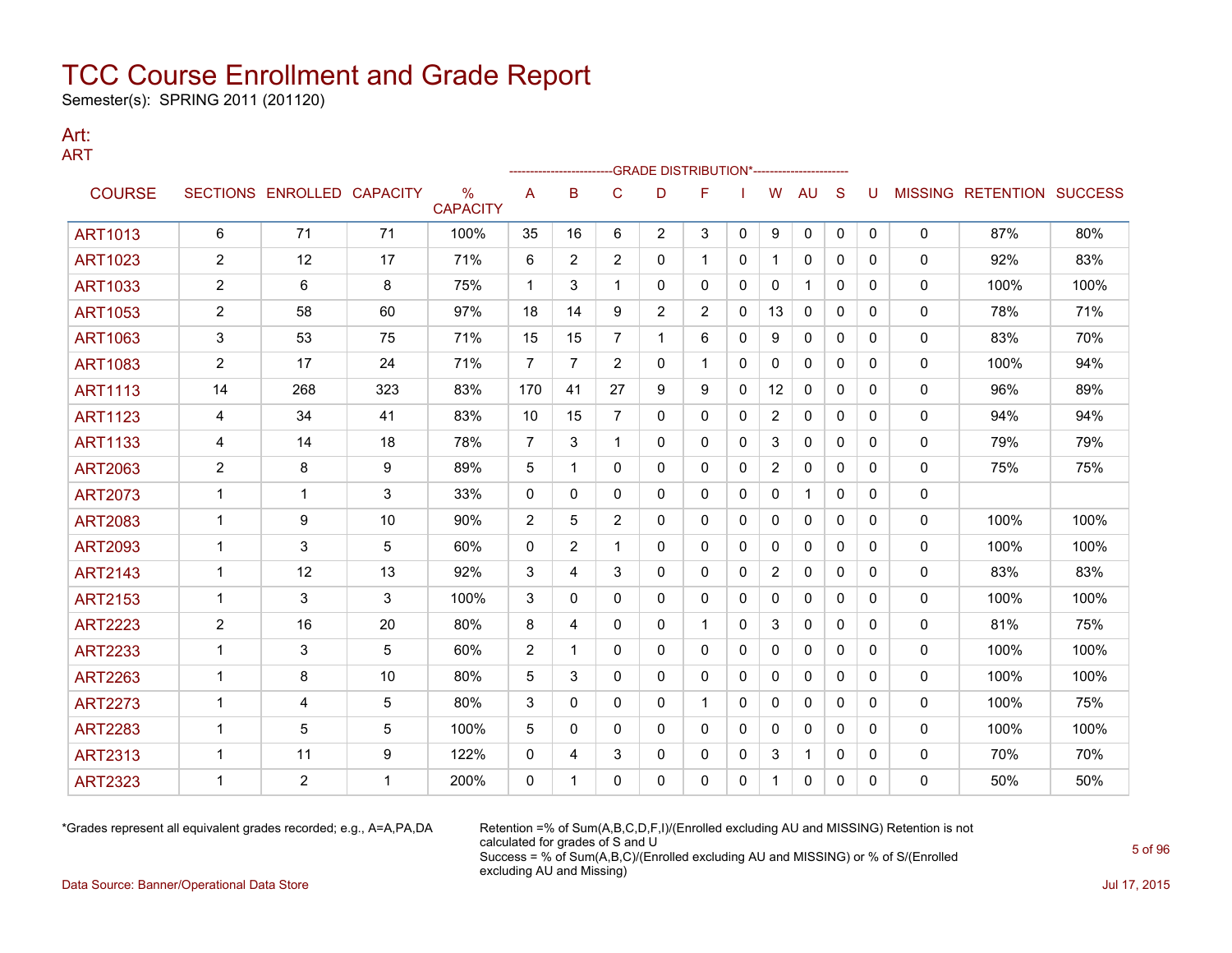Semester(s): SPRING 2011 (201120)

#### Art: ART

|                |                 |                   |              |                         |                | ------------------------ |   |   |                |   |   |          |              |              |   |                   |                |
|----------------|-----------------|-------------------|--------------|-------------------------|----------------|--------------------------|---|---|----------------|---|---|----------|--------------|--------------|---|-------------------|----------------|
| <b>COURSE</b>  | <b>SECTIONS</b> | ENROLLED CAPACITY |              | $\%$<br><b>CAPACITY</b> | A              | B                        | С | D |                |   | w | AU       | -S           |              |   | MISSING RETENTION | <b>SUCCESS</b> |
| <b>ART2423</b> |                 | 19                | 14           | 136%                    | 7              |                          | n |   |                | 0 |   | $\Omega$ | $\mathbf{0}$ | $\Omega$     | 0 | 95%               | 84%            |
| <b>ART2503</b> |                 | 9                 | 15           | 60%                     | 5              |                          |   |   | $\Omega$       | 0 | 2 | $\Omega$ | 0            | 0            | 0 | 78%               | 67%            |
| <b>ART2813</b> | C               | 27                | 40           | 68%                     | 11             | 5                        | 5 | 0 | 0              | 0 | 6 | $\Omega$ | $\Omega$     | O            | 0 | 78%               | 78%            |
| <b>ART2823</b> |                 | 13                | 20           | 65%                     | $\overline{ }$ |                          | 4 | 0 | 0              | 0 |   | $\Omega$ | 0            | $\Omega$     | 0 | 92%               | 92%            |
| <b>ART2853</b> | 3               | 21                | 24           | 88%                     | 10             | c                        |   | っ | $\overline{2}$ | 0 | 3 | $\Omega$ | $\Omega$     | ∩            | 0 | 86%               | 67%            |
| <b>ART2913</b> |                 |                   | $\mathbf{0}$ |                         |                |                          |   | 0 | 0              | 0 | 0 | $\Omega$ | 0            | $\Omega$     | 0 | 100%              | 100%           |
| <b>ART2993</b> | 2               | 16                | 16           | 100%                    | 8              | 6                        |   | 0 | 0              | 0 | и | 0        | 0            | <sup>0</sup> | 0 | 94%               | 94%            |

\*Grades represent all equivalent grades recorded; e.g., A=A,PA,DA Retention =% of Sum(A,B,C,D,F,I)/(Enrolled excluding AU and MISSING) Retention is not calculated for grades of S and U Success = % of Sum(A,B,C)/(Enrolled excluding AU and MISSING) or % of S/(Enrolled excluding AU and Missing)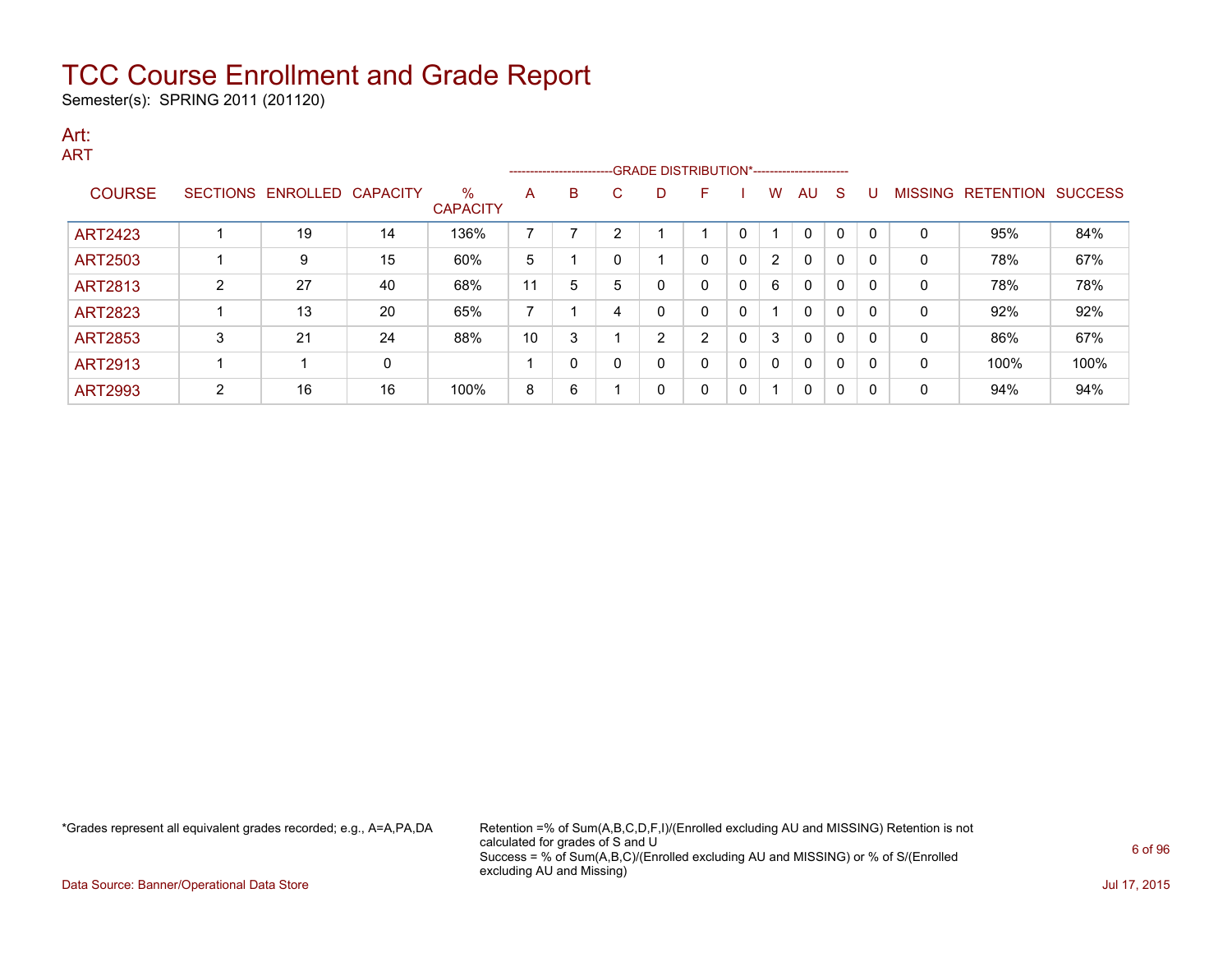Semester(s): SPRING 2011 (201120)

### Asian Studies:

| ASNS |                                                        |  | ------------------------GRADE DISTRIBUTION*----------------------- |  |  |  |  |
|------|--------------------------------------------------------|--|--------------------------------------------------------------------|--|--|--|--|
|      | COURSE SECTIONS ENROLLED CAPACITY % A B C D F I W AU S |  |                                                                    |  |  |  |  |

| <b>COURSE</b>   | SECTIONS ENROLLED CAPACITY | $\%$<br><b>CAPACITY</b> | R. | $\mathbf{C}$ | D |  | <b>W</b> | AU S     |  | MISSING RETENTION SUCCESS |      |
|-----------------|----------------------------|-------------------------|----|--------------|---|--|----------|----------|--|---------------------------|------|
| <b>ASNS2991</b> |                            | 10%                     |    |              |   |  |          | $\Omega$ |  | 100%                      | 100% |

\*Grades represent all equivalent grades recorded; e.g., A=A,PA,DA Retention =% of Sum(A,B,C,D,F,I)/(Enrolled excluding AU and MISSING) Retention is not calculated for grades of S and U Success = % of Sum(A,B,C)/(Enrolled excluding AU and MISSING) or % of S/(Enrolled excluding AU and Missing)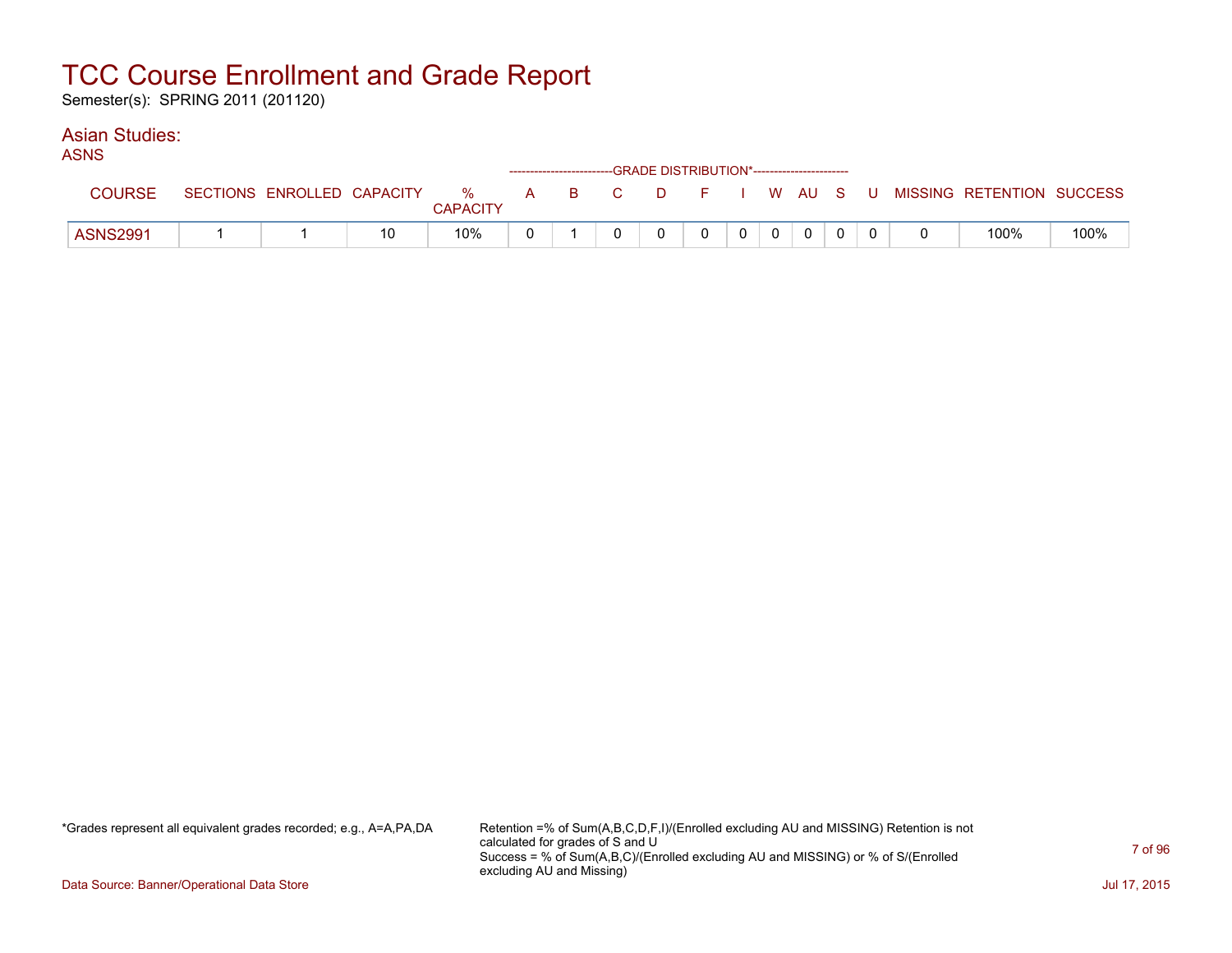Semester(s): SPRING 2011 (201120)

### Astronomy:

| <b>ASTR</b>   |    |    |                 |    | -----------------------GRADE DISTRIBUTION*----------------------- |    |                |                |                |    |             |  |                                                                             |     |
|---------------|----|----|-----------------|----|-------------------------------------------------------------------|----|----------------|----------------|----------------|----|-------------|--|-----------------------------------------------------------------------------|-----|
| <b>COURSE</b> |    |    | <b>CAPACITY</b> |    |                                                                   |    |                |                |                |    |             |  | SECTIONS ENROLLED CAPACITY % A B C D F I W AU S U MISSING RETENTION SUCCESS |     |
| ASTR1104      | 87 | 88 | 99%             | 30 | 18                                                                | 14 | $\overline{z}$ | $\overline{4}$ | 0 <sup>1</sup> | 14 | $\mathbf 0$ |  | 84%                                                                         | 71% |

\*Grades represent all equivalent grades recorded; e.g., A=A,PA,DA Retention =% of Sum(A,B,C,D,F,I)/(Enrolled excluding AU and MISSING) Retention is not calculated for grades of S and U Success = % of Sum(A,B,C)/(Enrolled excluding AU and MISSING) or % of S/(Enrolled excluding AU and Missing)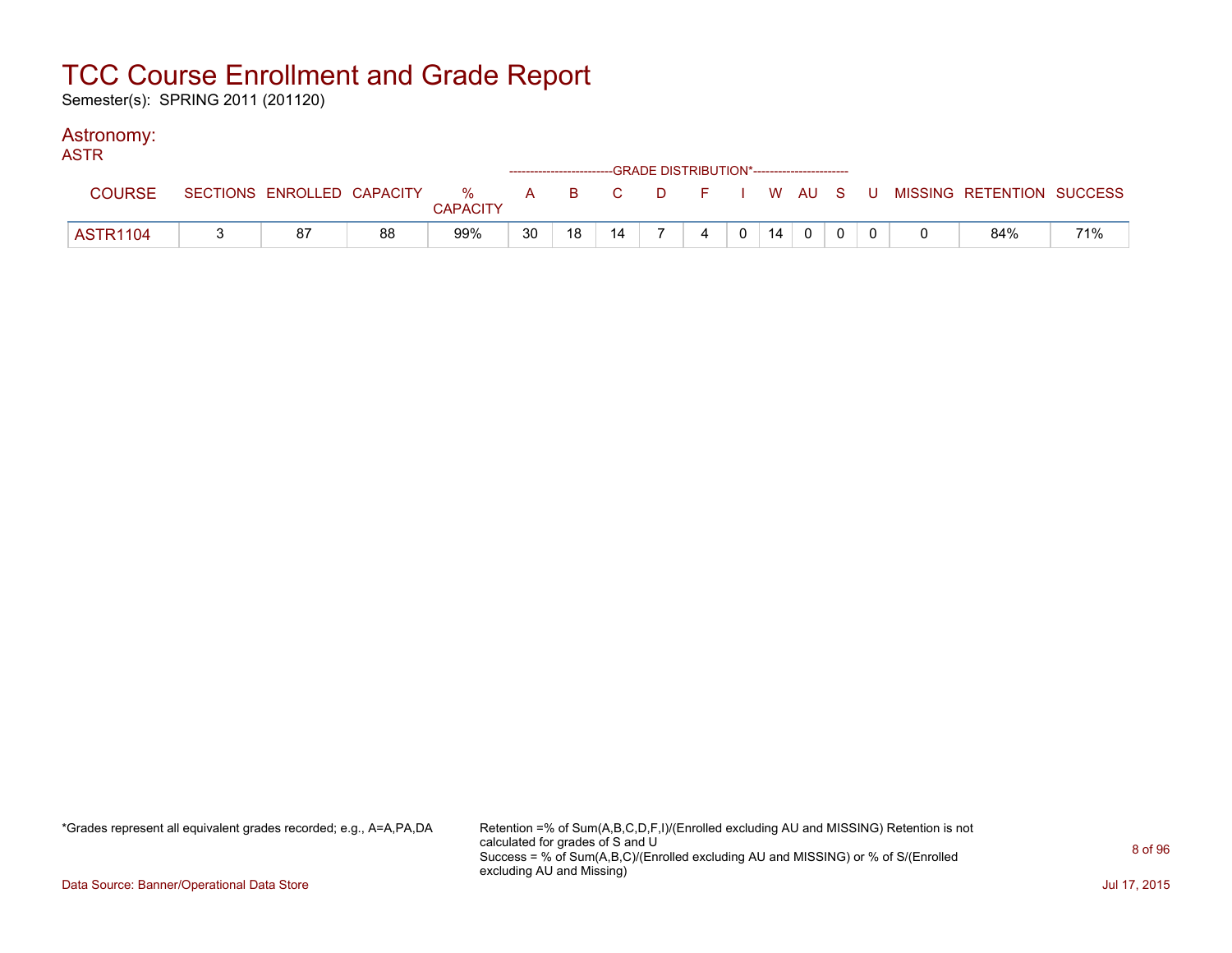Semester(s): SPRING 2011 (201120)

### Aviation Sciences Technology: AVST

|                 |                |                   |                 |                                  |                |                |   | ------------------------GRADE                DISTRIBUTION*---------------------- |    |              |              |              |              |              |                |                  |                |
|-----------------|----------------|-------------------|-----------------|----------------------------------|----------------|----------------|---|----------------------------------------------------------------------------------|----|--------------|--------------|--------------|--------------|--------------|----------------|------------------|----------------|
| <b>COURSE</b>   |                | SECTIONS ENROLLED | <b>CAPACITY</b> | $\frac{0}{0}$<br><b>CAPACITY</b> | A              | B              | C | D                                                                                | F  |              | W            | AU           | S            |              | <b>MISSING</b> | <b>RETENTION</b> | <b>SUCCESS</b> |
| <b>AVST1113</b> | $\overline{2}$ | 20                | 40              | 50%                              | 5              | 9              | 4 | 0                                                                                | 1. | 0            | $\mathbf{1}$ | $\mathbf{0}$ | $\mathbf{0}$ | $\mathbf{0}$ | 0              | 95%              | 90%            |
| <b>AVST1209</b> |                | 9                 | 30              | 30%                              | 3              | 5              |   | 0                                                                                | 0  | $\Omega$     | 0            | 0            | $\Omega$     | 0            | $\mathbf{0}$   | 100%             | 100%           |
| <b>AVST1222</b> | 1              | 24                | 30              | 80%                              | 20             | 0              | 0 | 3                                                                                | 0  |              | 0            | 0            | $\Omega$     | 0            | $\mathbf{0}$   | 100%             | 83%            |
| <b>AVST1239</b> |                | 4                 | 10              | 40%                              | $\overline{2}$ |                |   | 0                                                                                | 0  | 0            | 0            | 0            | 0            | 0            | 0              | 100%             | 100%           |
| <b>AVST1259</b> |                | 3                 | 10              | 30%                              | 2              | 0              | 0 | 0                                                                                | 0  | 0            | 0            | 0            | $\Omega$     | 0            | $\mathbf 1$    | 100%             | 100%           |
| <b>AVST1343</b> |                | 21                | 24              | 88%                              | 19             | 0              | 0 | 0                                                                                | 1  | 0            |              | $\mathbf{0}$ | $\Omega$     | 0            | 0              | 95%              | 90%            |
| <b>AVST1354</b> |                | 20                | 20              | 100%                             | 12             | 3              | 4 | 0                                                                                | 0  | 0            | 1            | $\Omega$     | $\Omega$     | 0            | $\mathbf{0}$   | 95%              | 95%            |
| <b>AVST1364</b> |                | 19                | 20              | 95%                              | 17             | $\overline{2}$ | 0 | 0                                                                                | 0  | 0            | 0            | 0            | $\Omega$     | 0            | 0              | 100%             | 100%           |
| <b>AVST1403</b> |                | 10                | 20              | 50%                              | 8              |                |   | 0                                                                                | 0  | 0            | 0            | $\mathbf{0}$ | $\Omega$     | 0            | 0              | 100%             | 100%           |
| <b>AVST2113</b> |                | 22                | 20              | 110%                             | 16             | 3              |   |                                                                                  | 0  | 0            | 1            | 0            | $\Omega$     | 0            | $\mathbf{0}$   | 95%              | 91%            |
| <b>AVST2122</b> |                | 3                 | 20              | 15%                              | 3              | 0              | 0 | 0                                                                                | 0  | 0            | 0            | 0            | $\Omega$     | 0            | 0              | 100%             | 100%           |
| <b>AVST2132</b> | 1              | $\overline{2}$    | 20              | 10%                              | 1              | 0              | 0 | 1                                                                                | 0  | 0            | 0            | 0            | $\Omega$     | 0            | 0              | 100%             | 50%            |
| <b>AVST2142</b> |                | 1                 | 20              | 5%                               | $\mathbf{0}$   | 0              | 0 |                                                                                  | 0  | $\Omega$     | 0            | 0            | $\Omega$     | 0            | 0              | 100%             | $0\%$          |
| <b>AVST2213</b> |                | 18                | 20              | 90%                              | 18             | 0              | 0 | 0                                                                                | 0  | 0            | $\mathbf{0}$ | $\mathbf{0}$ | $\Omega$     | 0            | $\mathbf{0}$   | 100%             | 100%           |
| <b>AVST2226</b> | $\mathbf{1}$   | 19                | 20              | 95%                              | 15             | 4              | 0 | 0                                                                                | 0  | $\mathbf{0}$ | 0            | $\mathbf{0}$ | 0            | 0            | 0              | 100%             | 100%           |
| <b>AVST2236</b> |                | 16                | 20              | 80%                              | 15             |                | 0 | 0                                                                                | 0  | 0            | $\Omega$     | $\mathbf{0}$ | $\Omega$     | 0            | $\mathbf{0}$   | 100%             | 100%           |
| <b>AVST2253</b> |                | 20                | 20              | 100%                             | 10             | 7              |   | 0                                                                                | 1  | 0            | 1            | 0            | $\Omega$     | 0            | $\mathbf{0}$   | 95%              | 90%            |
| <b>AVST2313</b> |                | 5                 | 20              | 25%                              | 3              |                |   | 0                                                                                | 0  | 0            | 0            | 0            | $\Omega$     | 0            | 0              | 100%             | 100%           |

\*Grades represent all equivalent grades recorded; e.g., A=A,PA,DA Retention =% of Sum(A,B,C,D,F,I)/(Enrolled excluding AU and MISSING) Retention is not calculated for grades of S and U Success = % of Sum(A,B,C)/(Enrolled excluding AU and MISSING) or % of S/(Enrolled excluding AU and Missing)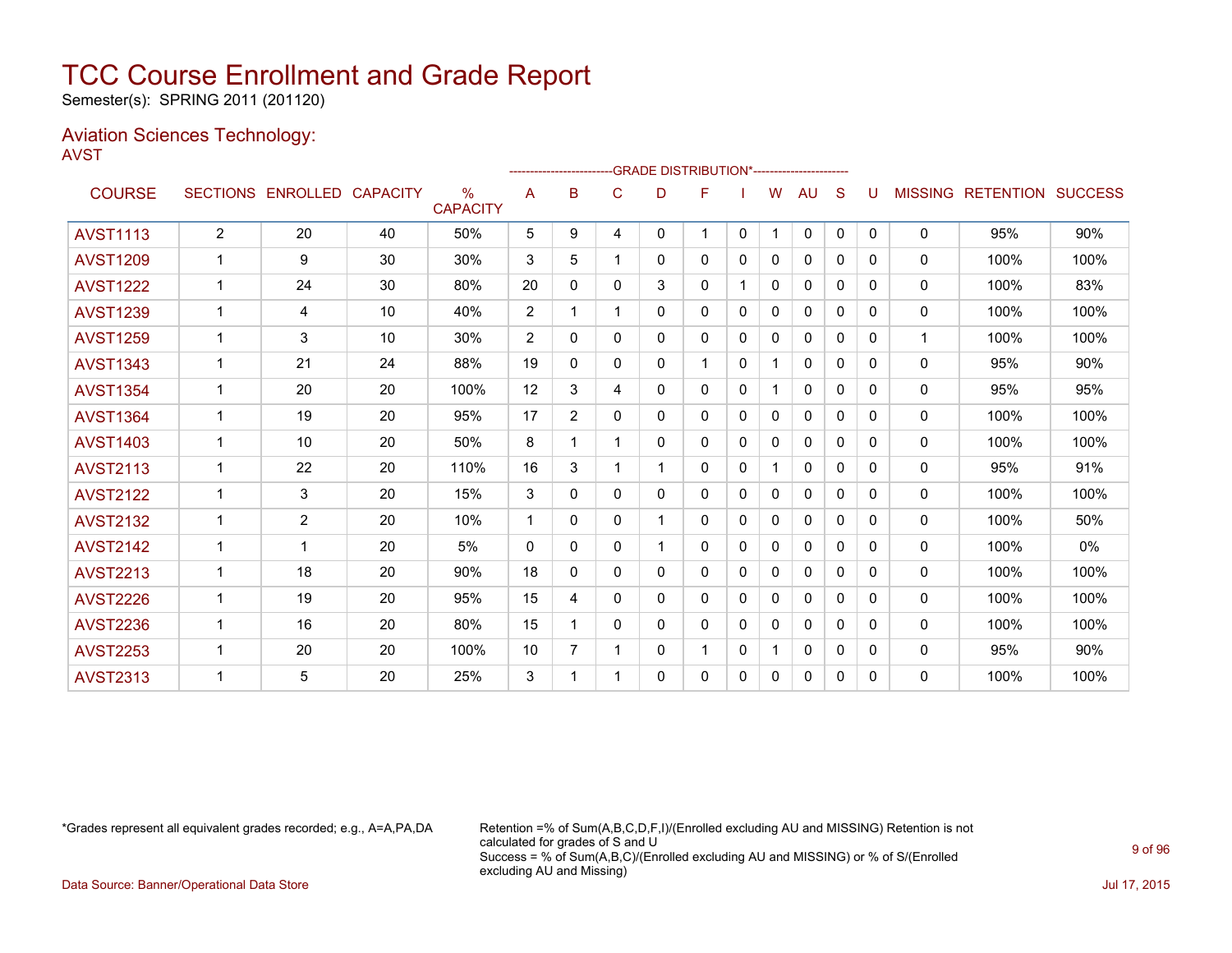Semester(s): SPRING 2011 (201120)

### Biology:

BIOL

|                 |                |                            |       |                         |     |              |              |                | -GRADE DISTRIBUTION*---------------------- |              |                |                |          |   |                |                          |      |
|-----------------|----------------|----------------------------|-------|-------------------------|-----|--------------|--------------|----------------|--------------------------------------------|--------------|----------------|----------------|----------|---|----------------|--------------------------|------|
| <b>COURSE</b>   |                | SECTIONS ENROLLED CAPACITY |       | $\%$<br><b>CAPACITY</b> | A   | B            | C            | D              | F                                          |              | w              | AU             | S        |   | <b>MISSING</b> | <b>RETENTION SUCCESS</b> |      |
| <b>BIOL1114</b> | 40             | 777                        | 977   | 80%                     | 169 | 236          | 133          | 50             | 79                                         | $\mathbf{0}$ | 109            |                | $\Omega$ | 0 | 0              | 86%                      | 69%  |
| <b>BIOL1224</b> | 47             | 999                        | 1,116 | 90%                     | 257 | 228          | 134          | 57             | 73                                         |              | 244            | 5              | 0        | 0 | 0              | 75%                      | 62%  |
| <b>BIOL1314</b> | 19             | 382                        | 444   | 86%                     | 94  | 85           | 60           | 26             | 36                                         | $\mathbf{0}$ | 79             | $\overline{c}$ | $\Omega$ | 0 | 0              | 79%                      | 63%  |
| <b>BIOL1323</b> | $\overline{2}$ | 45                         | 48    | 94%                     | 9   | 9            | 11           | 4              | $\overline{2}$                             | 0            | 10             | 0              | 0        | 0 | 0              | 78%                      | 64%  |
| <b>BIOL1383</b> | 52             | 1,474                      | 1,649 | 89%                     | 519 | 436          | 205          | 61             | 108                                        | $\mathbf{0}$ | 145            | $\mathbf{0}$   | 0        | 0 | $\mathbf{0}$   | 90%                      | 79%  |
| <b>BIOL1404</b> | 3              | 26                         | 68    | 38%                     | 10  | 8            | 5            |                | $\mathbf{0}$                               | $\mathbf{0}$ | $\overline{2}$ | $\mathbf{0}$   | 0        | 0 | 0              | 92%                      | 88%  |
| <b>BIOL1604</b> | 9              | 109                        | 212   | 51%                     | 33  | 24           | 20           | 10             | 4                                          | $\mathbf{0}$ | 18             | 0              | 0        | 0 | 0              | 83%                      | 71%  |
| <b>BIOL2123</b> | 6              | 56                         | 86    | 65%                     | 18  | 13           | 11           | 4              | 4                                          | $\mathbf{0}$ | 6              | 0              | $\Omega$ | 0 | 0              | 89%                      | 75%  |
| <b>BIOL2134</b> | 30             | 568                        | 699   | 81%                     | 227 | 130          | 70           | 18             | 24                                         | 0            | 99             | 0              | 0        | 0 | 0              | 83%                      | 75%  |
| <b>BIOL2154</b> | 21             | 410                        | 492   | 83%                     | 187 | 98           | 70           | $\overline{7}$ | 11                                         | $\mathbf{0}$ | 36             |                | $\Omega$ | 0 | 0              | 91%                      | 87%  |
| <b>BIOL2164</b> | 20             | 406                        | 476   | 85%                     | 112 | 131          | 69           | 12             | 17                                         | $\mathbf{0}$ | 64             |                | $\Omega$ | 0 | 0              | 84%                      | 77%  |
| <b>BIOL2213</b> | 1              | 9                          | 15    | 60%                     | 3   | 1            | 2            |                | 1                                          | 0            |                | 0              | 0        | 0 | 0              | 89%                      | 67%  |
| <b>BIOL2313</b> | 1              | $\overline{4}$             | 24    | 17%                     | 3   | $\Omega$     | $\mathbf{0}$ | $\Omega$       | $\Omega$                                   | $\mathbf{0}$ | $\Omega$       |                | $\Omega$ | 0 | 0              | 100%                     | 100% |
| <b>BIOL2991</b> | $\overline{2}$ | 11                         | 17    | 65%                     | 10  | $\mathbf{0}$ | -1           | 0              | 0                                          | 0            | 0              | 0              | 0        | 0 | 0              | 100%                     | 100% |
| <b>BIOL2993</b> | 3              | 4                          | 20    | 20%                     | 4   | 0            | $\Omega$     | $\mathbf{0}$   | 0                                          | 0            | 0              | $\mathbf{0}$   | 0        | 0 | $\mathbf{0}$   | 100%                     | 100% |

\*Grades represent all equivalent grades recorded; e.g., A=A,PA,DA Retention =% of Sum(A,B,C,D,F,I)/(Enrolled excluding AU and MISSING) Retention is not calculated for grades of S and U Success = % of Sum(A,B,C)/(Enrolled excluding AU and MISSING) or % of S/(Enrolled excluding AU and Missing)

Data Source: Banner/Operational Data Store Jul 17, 2015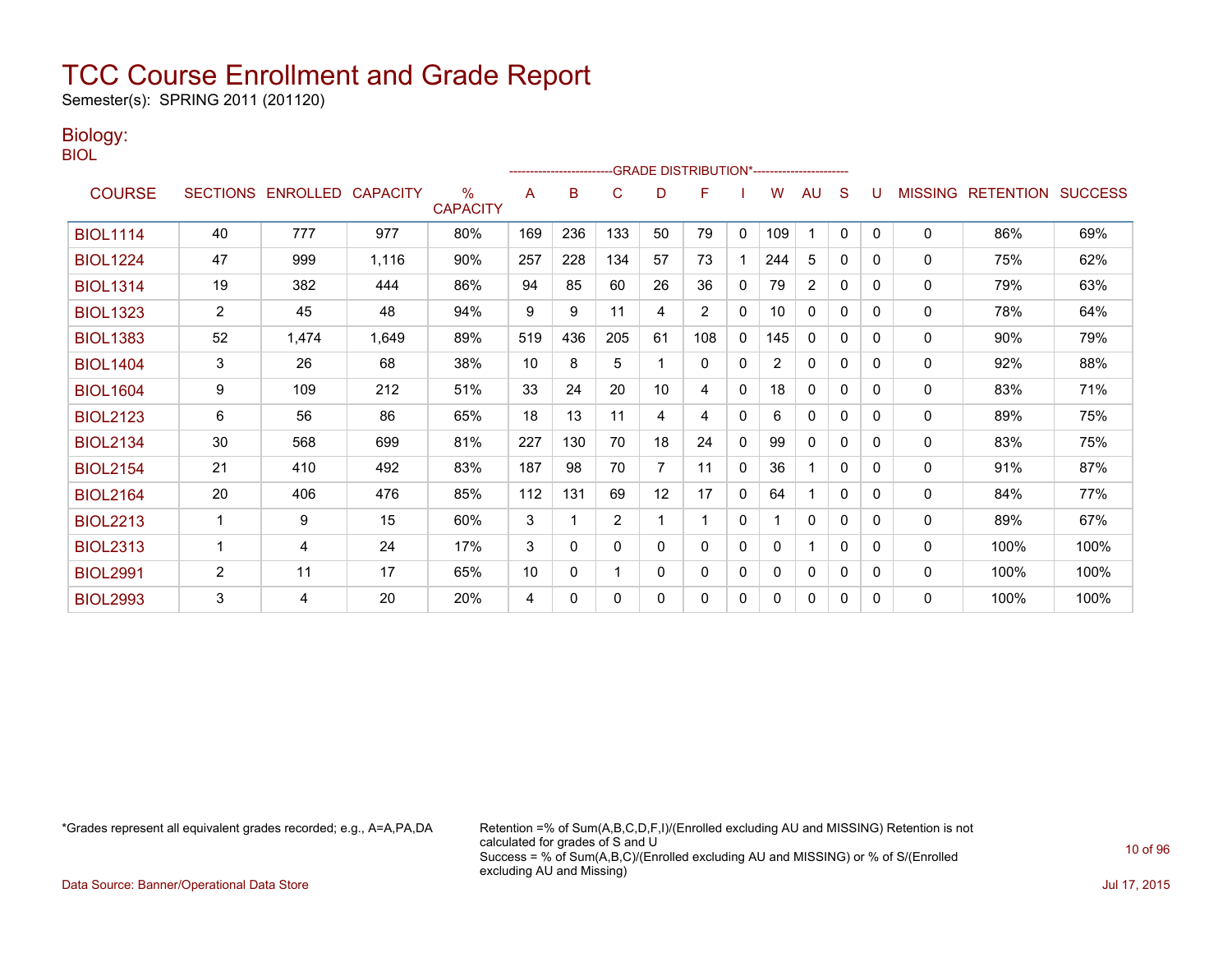Semester(s): SPRING 2011 (201120)

### Biotechnology: BIOT

|                 |                 |                   |    |                         |                | --------------------- |          |   | -GRADE DISTRIBUTION*----------------------- |          |                       |              |              |   |                |                  |                |
|-----------------|-----------------|-------------------|----|-------------------------|----------------|-----------------------|----------|---|---------------------------------------------|----------|-----------------------|--------------|--------------|---|----------------|------------------|----------------|
| <b>COURSE</b>   | <b>SECTIONS</b> | ENROLLED CAPACITY |    | $\%$<br><b>CAPACITY</b> | A              | B                     |          | D | F                                           |          | w                     | AU           | <sub>S</sub> |   | <b>MISSING</b> | <b>RETENTION</b> | <b>SUCCESS</b> |
| <b>BIOT1113</b> |                 | 10                | 24 | 42%                     |                | 3                     |          |   |                                             | 0        | 4                     | $\mathbf{0}$ | 0            |   | 0              | 60%              | 50%            |
| <b>BIOT1315</b> |                 | 5                 | 12 | 42%                     | $\overline{2}$ |                       |          | ი | 0                                           | 0        | $\mathbf{2}^{\prime}$ | 0            | 0            |   | 0              | 60%              | 60%            |
| <b>BIOT1534</b> |                 | 5                 | 12 | 42%                     | 3              |                       | $\Omega$ |   | 0                                           | 0        |                       | $\mathbf{0}$ | 0            | 0 | 0              | 80%              | 80%            |
| <b>BIOT2246</b> |                 | 6                 | 12 | 50%                     | 4              | 2                     |          | n | 0                                           | $\Omega$ | $\Omega$              | $\mathbf{0}$ | $\mathbf{0}$ | 0 | 0              | 100%             | 100%           |
| <b>BIOT2335</b> |                 | 5                 | 12 | 42%                     | 5              | 0                     |          | 0 | $\Omega$                                    | 0        | $\Omega$              | $\mathbf{0}$ | 0            |   | 0              | 100%             | 100%           |
| <b>BIOT2512</b> |                 | C                 | 5  | 40%                     | $\overline{2}$ | 0                     |          | n | 0                                           | 0        | $\Omega$              | $\mathbf{0}$ | 0            |   | 0              | 100%             | 100%           |

\*Grades represent all equivalent grades recorded; e.g., A=A,PA,DA Retention =% of Sum(A,B,C,D,F,I)/(Enrolled excluding AU and MISSING) Retention is not calculated for grades of S and U Success = % of Sum(A,B,C)/(Enrolled excluding AU and MISSING) or % of S/(Enrolled excluding AU and Missing)

Data Source: Banner/Operational Data Store Jul 17, 2015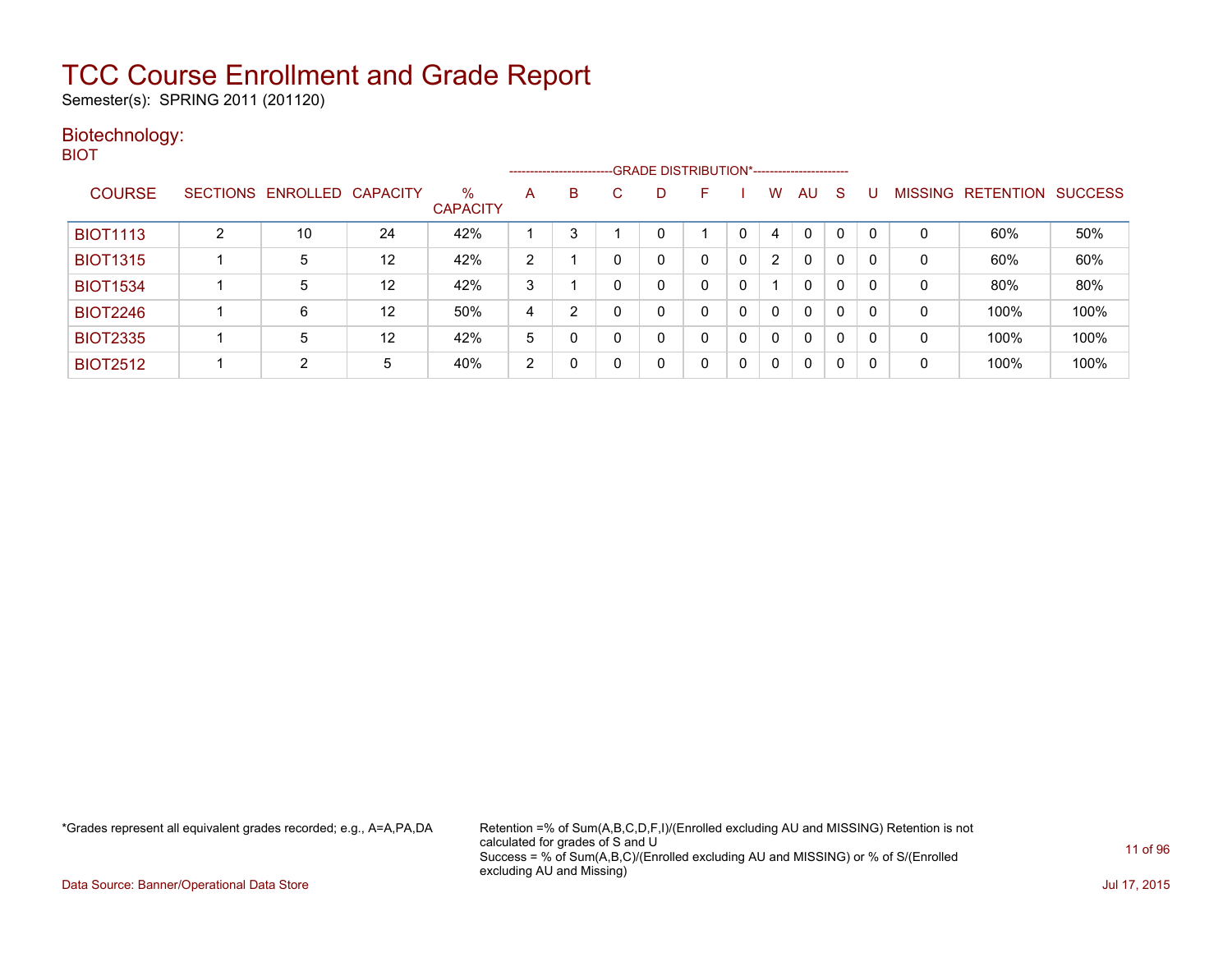Semester(s): SPRING 2011 (201120)

### Biomedical Equipment Technolog: BMET

| - - .           |                            |    |                      |   |    |    |  |              |     |   |                           |      |
|-----------------|----------------------------|----|----------------------|---|----|----|--|--------------|-----|---|---------------------------|------|
| <b>COURSE</b>   | SECTIONS ENROLLED CAPACITY |    | ℅<br><b>CAPACITY</b> | A | B. | D. |  | W AU         | - S | U | MISSING RETENTION SUCCESS |      |
| <b>BMET1304</b> |                            | 20 | 35%                  |   |    |    |  | $\mathbf{0}$ |     |   | 100%                      | 100% |
| <b>BMET2382</b> |                            | 10 | 60%                  |   |    |    |  | 0            |     |   | 83%                       | 83%  |

\*Grades represent all equivalent grades recorded; e.g., A=A,PA,DA Retention =% of Sum(A,B,C,D,F,I)/(Enrolled excluding AU and MISSING) Retention is not calculated for grades of S and U Success = % of Sum(A,B,C)/(Enrolled excluding AU and MISSING) or % of S/(Enrolled excluding AU and Missing)

Data Source: Banner/Operational Data Store Jul 17, 2015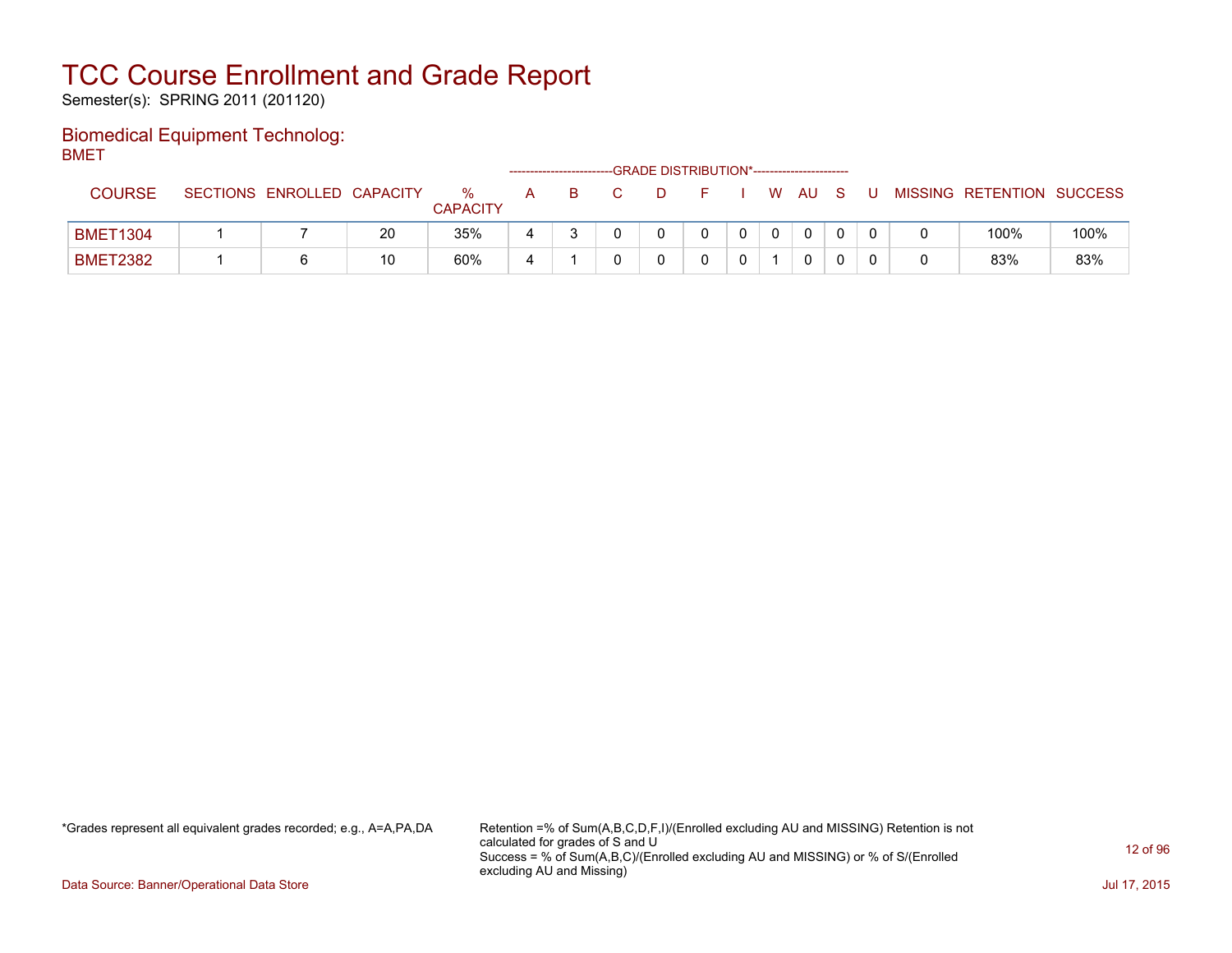Semester(s): SPRING 2011 (201120)

### Business:

**BUSN** 

|                 |              |                   |                 |                                  |                |                |                |                | -GRADE DISTRIBUTION*----------------------- |                |                |              |              |          |              |                                  |      |
|-----------------|--------------|-------------------|-----------------|----------------------------------|----------------|----------------|----------------|----------------|---------------------------------------------|----------------|----------------|--------------|--------------|----------|--------------|----------------------------------|------|
| <b>COURSE</b>   |              | SECTIONS ENROLLED | <b>CAPACITY</b> | $\frac{0}{0}$<br><b>CAPACITY</b> | A              | B              | C              | D              | F                                           |                | W              | AU           | S            | U        |              | <b>MISSING RETENTION SUCCESS</b> |      |
| <b>BUSN1053</b> | 14           | 281               | 433             | 65%                              | 110            | 50             | 37             | 14             | 27                                          | $\overline{2}$ | 41             | $\mathbf{0}$ | $\mathbf{0}$ | 0        | $\Omega$     | 85%                              | 70%  |
| <b>BUSN1123</b> | 4            | 59                | 60              | 98%                              | 38             | 9              |                | 3              | 6                                           | $\mathbf{0}$   | $\overline{2}$ | 0            | 0            | 0        | $\mathbf{0}$ | 97%                              | 81%  |
| <b>BUSN1143</b> | 9            | 83                | 199             | 42%                              | 33             | 9              | 15             | $\mathbf{1}$   | 18                                          | 0              | $\overline{7}$ | $\mathbf{0}$ | $\Omega$     | $\Omega$ | $\Omega$     | 92%                              | 69%  |
| <b>BUSN1153</b> | 3            | 48                | 60              | 80%                              | 13             | 16             | 10             | $\overline{2}$ | $\overline{2}$                              | 0              | 4              | $\mathbf{0}$ | $\mathbf{0}$ | $\Omega$ | $\mathbf{1}$ | 91%                              | 83%  |
| <b>BUSN1173</b> | $\mathbf{1}$ | 10                | 25              | 40%                              | 6              | $\overline{2}$ | $\overline{2}$ | 0              | 0                                           | $\Omega$       | $\mathbf{0}$   | $\mathbf{0}$ | $\Omega$     | $\Omega$ | 0            | 100%                             | 100% |
| <b>BUSN1353</b> | 3            | 51                | 55              | 93%                              | 9              | 11             | 10             | 0              | $\overline{2}$                              | $\mathbf{0}$   | 19             | $\mathbf{0}$ | $\Omega$     | 0        | $\Omega$     | 63%                              | 59%  |
| <b>BUSN2053</b> | 4            | 24                | 104             | 23%                              | 9              | $\overline{2}$ | 5              | 0              | $\overline{2}$                              | 0              | 6              | 0            | $\Omega$     | 0        | $\Omega$     | 75%                              | 67%  |
| <b>BUSN2203</b> | 3            | 29                | 55              | 53%                              | 20             | 7              | 0              | 1              | 0                                           | $\Omega$       |                | $\mathbf{0}$ | $\Omega$     | $\Omega$ | $\mathbf 0$  | 97%                              | 93%  |
| <b>BUSN2213</b> | 3            | 42                | 75              | 56%                              | 9              | 11             | 8              | 4              | 4                                           | $\Omega$       | 6              | $\mathbf{0}$ | $\Omega$     | $\Omega$ | $\mathbf{0}$ | 86%                              | 67%  |
| <b>BUSN2313</b> | 12           | 173               | 304             | 57%                              | 64             | 40             | 26             | $\overline{2}$ | 10                                          | 0              | 31             | 0            | $\Omega$     | 0        | $\mathbf{0}$ | 82%                              | 75%  |
| <b>BUSN2333</b> | $\mathbf{1}$ | 10                | 20              | 50%                              | 2              | 3              | 0              | $\Omega$       | 0                                           | $\Omega$       | 5              | $\Omega$     | $\mathbf{0}$ | $\Omega$ | $\mathbf 0$  | 50%                              | 50%  |
| <b>BUSN2363</b> | 2            | 22                | 40              | 55%                              | 11             | 5              |                |                | $\overline{2}$                              | $\Omega$       | $\overline{2}$ | $\Omega$     | $\Omega$     | $\Omega$ | 0            | 91%                              | 77%  |
| <b>BUSN2403</b> | 1            | 9                 | 24              | 38%                              | $\overline{7}$ | 1              |                | 0              | 0                                           | $\mathbf{0}$   | $\mathbf{0}$   | 0            | $\Omega$     | 0        | $\Omega$     | 100%                             | 100% |
| <b>BUSN2483</b> | $\mathbf{1}$ | 4                 | 15              | 27%                              | 2              | 1              |                | 0              | 0                                           | $\Omega$       | $\mathbf{0}$   | $\mathbf{0}$ | $\Omega$     | $\Omega$ | $\mathbf 0$  | 100%                             | 100% |
| <b>BUSN2503</b> | 2            | 23                | 34              | 68%                              | 19             | $\overline{2}$ | $\Omega$       | 0              | 1                                           | $\mathbf{0}$   |                | $\mathbf{0}$ | $\Omega$     | $\Omega$ | 0            | 96%                              | 91%  |
| <b>BUSN2523</b> | $\mathbf{1}$ | $\overline{2}$    | 20              | 10%                              | 2              | 0              | $\Omega$       | 0              | 0                                           | $\mathbf{0}$   | $\mathbf{0}$   | $\mathbf{0}$ | $\Omega$     | $\Omega$ | $\mathbf 0$  | 100%                             | 100% |
| <b>BUSN2633</b> | $\mathbf{1}$ | 5                 | 5               | 100%                             | $\overline{1}$ | 0              | 0              | 0              | 1                                           | $\Omega$       | 3              | $\mathbf{0}$ | $\Omega$     | $\Omega$ | $\mathbf 0$  | 40%                              | 20%  |
| <b>BUSN2643</b> | 1            | $\overline{2}$    | 10              | 20%                              | 2              | 0              | 0              | 0              | 0                                           | $\Omega$       | 0              | $\mathbf{0}$ | $\Omega$     | $\Omega$ | $\mathbf 0$  | 100%                             | 100% |
| <b>BUSN2683</b> | $\mathbf 1$  | 1                 | 10              | 10%                              | $\overline{1}$ | $\Omega$       | 0              | 0              | 0                                           | $\mathbf{0}$   | $\mathbf{0}$   | $\mathbf{0}$ | $\Omega$     | $\Omega$ | 0            | 100%                             | 100% |
| <b>BUSN2813</b> | 4            | 47                | 71              | 66%                              | 24             | 14             | $\overline{2}$ | $\overline{2}$ | 3                                           | $\Omega$       | $\overline{2}$ | $\mathbf{0}$ | $\Omega$     | $\Omega$ | 0            | 96%                              | 85%  |

\*Grades represent all equivalent grades recorded; e.g., A=A,PA,DA Retention =% of Sum(A,B,C,D,F,I)/(Enrolled excluding AU and MISSING) Retention is not calculated for grades of S and U Success = % of Sum(A,B,C)/(Enrolled excluding AU and MISSING) or % of S/(Enrolled excluding AU and Missing) Data Source: Banner/Operational Data Store Jul 17, 2015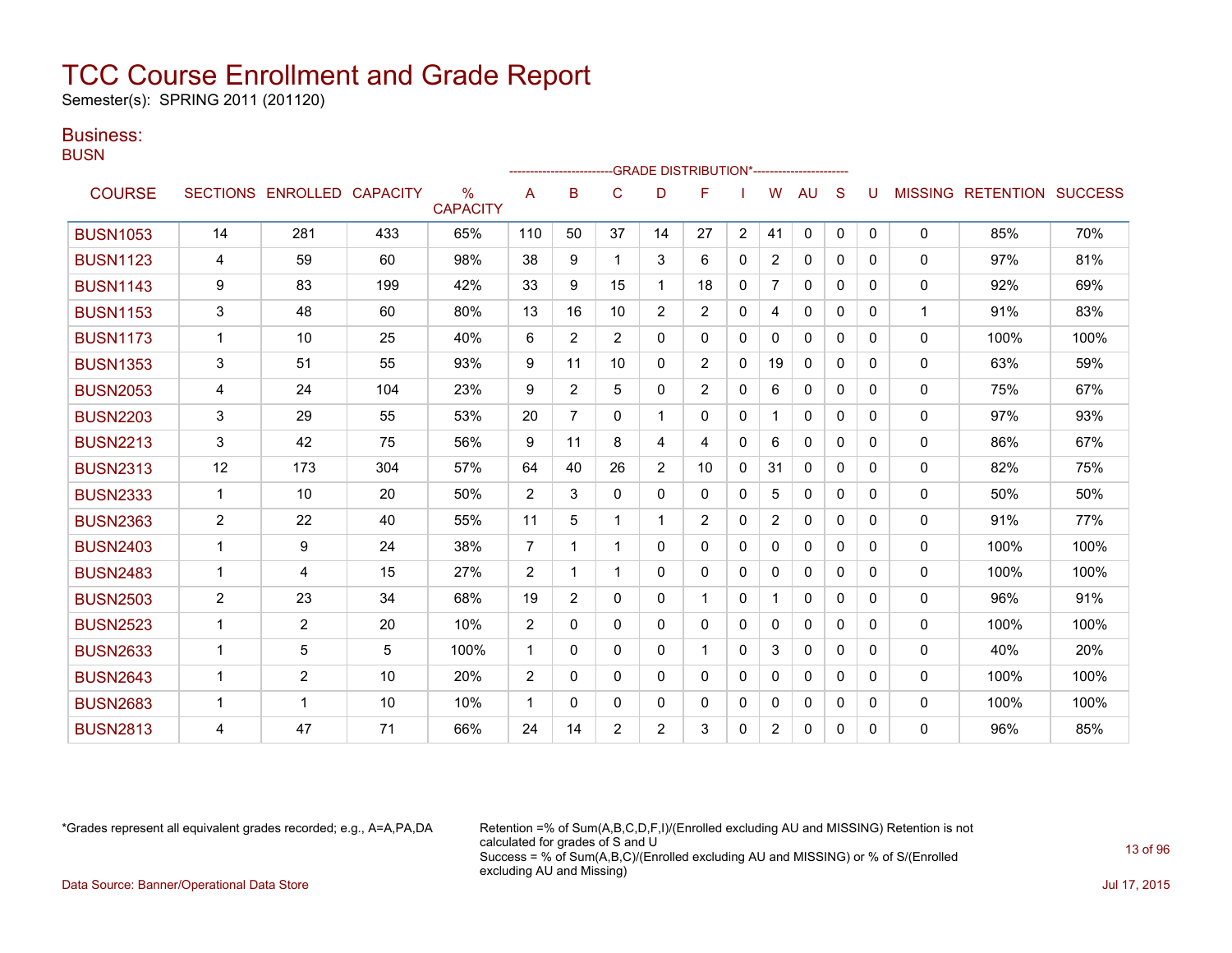Semester(s): SPRING 2011 (201120)

### Careers:

| ט וו            |    |     |          | ------------------------GRADE DISTRIBUTION*----------------------- |  |  |                        |    |    |                                                                             |     |
|-----------------|----|-----|----------|--------------------------------------------------------------------|--|--|------------------------|----|----|-----------------------------------------------------------------------------|-----|
| <b>COURSE</b>   |    |     | CAPACITY |                                                                    |  |  |                        |    |    | SECTIONS ENROLLED CAPACITY % A B C D F I W AU S U MISSING RETENTION SUCCESS |     |
| <b>CARS1011</b> | 81 | 175 | 46%      |                                                                    |  |  | $0 \mid 4 \mid 0 \mid$ | 62 | 15 |                                                                             | 77% |

\*Grades represent all equivalent grades recorded; e.g., A=A,PA,DA Retention =% of Sum(A,B,C,D,F,I)/(Enrolled excluding AU and MISSING) Retention is not calculated for grades of S and U Success = % of Sum(A,B,C)/(Enrolled excluding AU and MISSING) or % of S/(Enrolled excluding AU and Missing)

Data Source: Banner/Operational Data Store Jul 17, 2015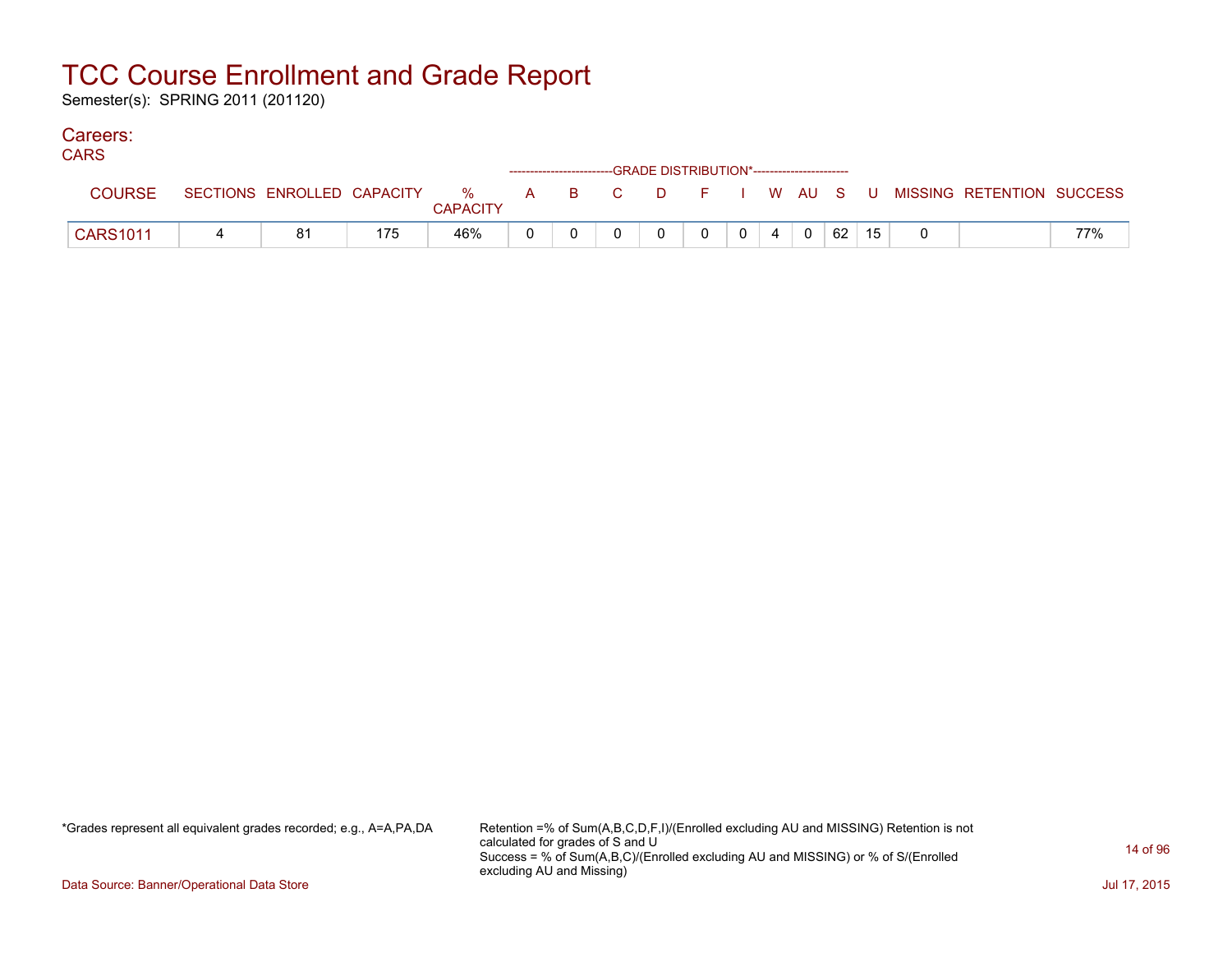Semester(s): SPRING 2011 (201120)

#### Chemistry: **CHEM**

|                 |    |                            |     |                      |     | ---------------------- |    |              |    |              |    |                |   |   |                |           |                |
|-----------------|----|----------------------------|-----|----------------------|-----|------------------------|----|--------------|----|--------------|----|----------------|---|---|----------------|-----------|----------------|
| <b>COURSE</b>   |    | SECTIONS ENROLLED CAPACITY |     | %<br><b>CAPACITY</b> | Α   | B                      | C  |              | F  |              | W  | AU             | S |   | <b>MISSING</b> | RETENTION | <b>SUCCESS</b> |
| <b>CHEM1114</b> | 17 | 322                        | 432 | 75%                  | 92  | 71                     | 66 | 22           | 16 | $\mathbf{0}$ | 55 | 0              | 0 |   | 0              | 83%       | 71%            |
| <b>CHEM1124</b> | 2  | 42                         | 48  | 88%                  | 39  | 0                      | 0  |              |    | 0            | 3  | 0              | 0 | 0 | 0              | 93%       | 93%            |
| <b>CHEM1315</b> | 24 | 497                        | 568 | 88%                  | 189 | 125                    | 62 | 28           | 29 | 0            | 62 | $\overline{2}$ | 0 | 0 | 0              | 87%       | 76%            |
| <b>CHEM1415</b> | 14 | 238                        | 336 | 71%                  | 81  | 71                     | 28 | 8            | 8  |              | 41 | 0              | 0 | 0 | 0              | 83%       | 76%            |
| <b>CHEM2145</b> | 8  | 82                         | 96  | 85%                  | 29  | 29                     | 11 |              |    | 0            | 11 | $\mathbf{0}$   | 0 | 0 | 0              | 87%       | 84%            |
| <b>CHEM2245</b> | 6  | 55                         | 72  | 76%                  | 15  | 21                     | 9  | 4            | 2  | 0            | 4  | $\mathbf{0}$   | 0 | 0 | $\mathbf{0}$   | 93%       | 82%            |
| <b>CHEM2353</b> | 2  | 20                         | 24  | 83%                  | 5   | 13                     | 2  | $\mathbf{0}$ |    | $\mathbf{0}$ | 0  | 0              | 0 | 0 | 0              | 100%      | 100%           |

\*Grades represent all equivalent grades recorded; e.g., A=A,PA,DA Retention =% of Sum(A,B,C,D,F,I)/(Enrolled excluding AU and MISSING) Retention is not calculated for grades of S and U Success = % of Sum(A,B,C)/(Enrolled excluding AU and MISSING) or % of S/(Enrolled excluding AU and Missing)

Data Source: Banner/Operational Data Store Jul 17, 2015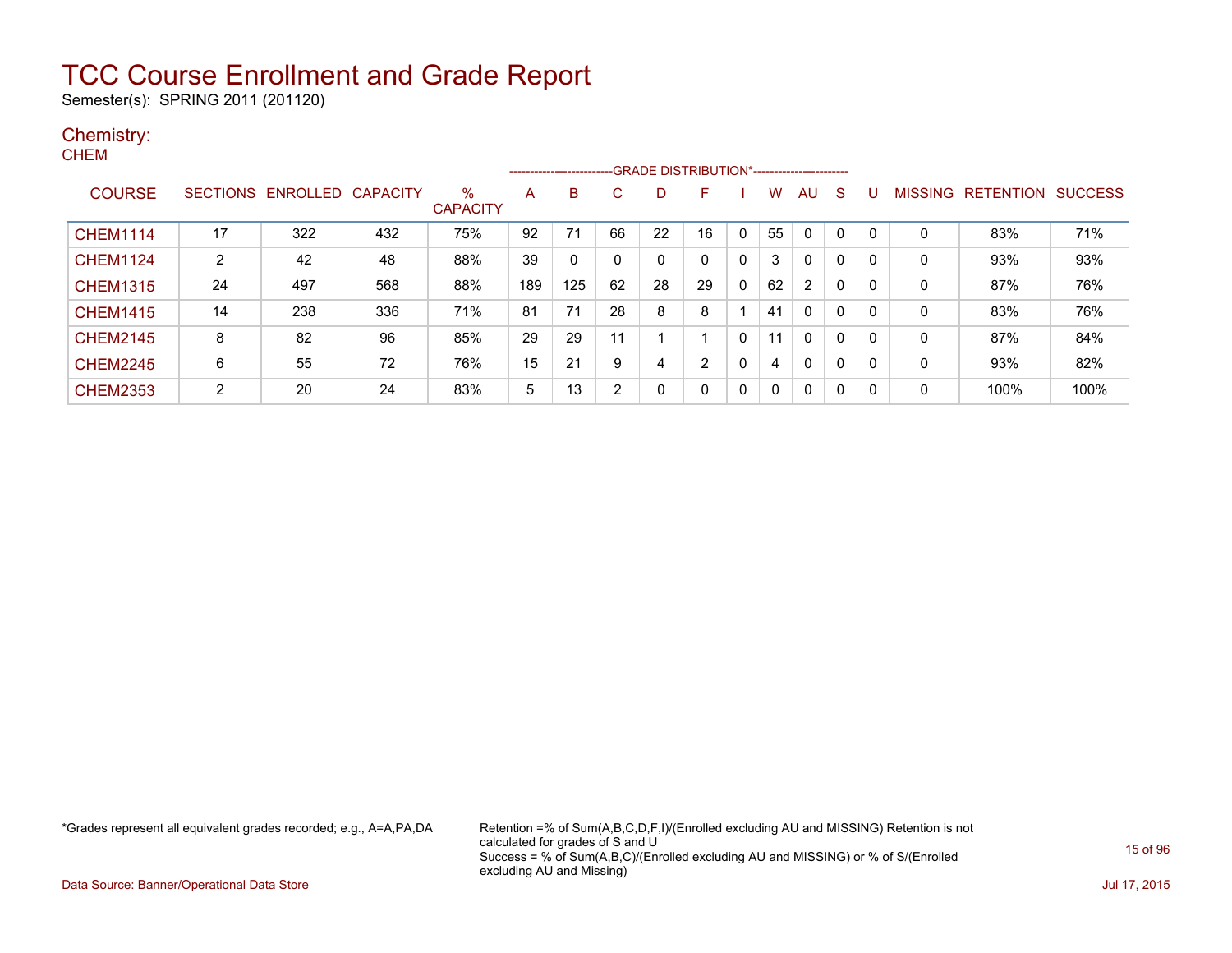Semester(s): SPRING 2011 (201120)

### Child Development:

**CHLD** 

|                 |                |                   |                 |                                  |                |                |                |                | --------------------GRADE                       DISTRIBUTION*--------------------- |              |                |              |              |   |              |                                  |      |
|-----------------|----------------|-------------------|-----------------|----------------------------------|----------------|----------------|----------------|----------------|------------------------------------------------------------------------------------|--------------|----------------|--------------|--------------|---|--------------|----------------------------------|------|
| <b>COURSE</b>   |                | SECTIONS ENROLLED | <b>CAPACITY</b> | $\frac{0}{0}$<br><b>CAPACITY</b> | A              | B              | C              | D              | F                                                                                  |              | W              | <b>AU</b>    | S            | U |              | <b>MISSING RETENTION SUCCESS</b> |      |
| <b>CHLD1102</b> | $\overline{4}$ | 67                | 70              | 96%                              | 33             | 17             | 4              | $\overline{2}$ | 3                                                                                  | 0            | 8              | 0            | $\mathbf 0$  | 0 | 0            | 88%                              | 81%  |
| <b>CHLD1202</b> | 4              | 50                | 70              | 71%                              | 21             | 10             | 8              | 0              | $\overline{2}$                                                                     | $\Omega$     | 9              | $\mathbf{0}$ | $\Omega$     | 0 | $\mathbf{0}$ | 82%                              | 78%  |
| <b>CHLD1302</b> | 4              | 58                | 70              | 83%                              | 26             | 10             | 6              | 3              | 3                                                                                  | $\Omega$     | 10             | $\mathbf{0}$ | $\Omega$     | 0 | 0            | 83%                              | 72%  |
| <b>CHLD1402</b> | 4              | 56                | 70              | 80%                              | 17             | 18             | $\overline{7}$ | $\overline{2}$ | 6                                                                                  | 0            | 6              | 0            | 0            | 0 | 0            | 89%                              | 75%  |
| <b>CHLD1501</b> | 3              | 46                | 50              | 92%                              | 38             | 3              | 0              | $\mathbf 1$    | 1                                                                                  | 0            | 3              | 0            | 0            | 0 | 0            | 93%                              | 89%  |
| <b>CHLD1722</b> | $\mathbf{1}$   | 6                 | 20              | 30%                              | 3              | $\overline{2}$ | 1              | $\mathbf{0}$   | $\Omega$                                                                           | $\Omega$     | $\mathbf{0}$   | $\mathbf{0}$ | $\Omega$     | 0 | 0            | 100%                             | 100% |
| <b>CHLD1733</b> | $\mathbf{1}$   | 20                | 20              | 100%                             | 4              | 3              | 4              | 1              | 5                                                                                  | $\mathbf{0}$ | 3              | 0            | $\mathbf{0}$ | 0 | 0            | 85%                              | 55%  |
| <b>CHLD1742</b> | $\mathbf 1$    | 15                | 20              | 75%                              | 9              | 1              | 0              | 0              | 5                                                                                  | $\Omega$     | $\Omega$       | $\mathbf{0}$ | $\mathbf{0}$ | 0 | 0            | 100%                             | 67%  |
| <b>CHLD1802</b> | $\mathbf 1$    | $\overline{7}$    | 20              | 35%                              | $\mathbf{1}$   | 1              | 3              | $\mathbf{1}$   | 1                                                                                  | $\mathbf{0}$ | $\Omega$       | $\mathbf{0}$ | $\Omega$     | 0 | 0            | 100%                             | 71%  |
| <b>CHLD1841</b> | $\mathbf{1}$   | 4                 | 20              | 20%                              | 3              | 1              | $\mathbf{0}$   | $\mathbf{0}$   | 0                                                                                  | $\Omega$     | $\mathbf{0}$   | $\mathbf{0}$ | $\Omega$     | 0 | 0            | 100%                             | 100% |
| <b>CHLD2003</b> | 3              | 74                | 100             | 74%                              | 22             | 15             | 12             | 5              | 13                                                                                 | $\mathbf{0}$ | $\overline{7}$ | $\mathbf{0}$ | $\Omega$     | 0 | 0            | 91%                              | 66%  |
| <b>CHLD2023</b> | 2              | 30                | 50              | 60%                              | 7              | 10             | 6              | 1              | 0                                                                                  | $\mathbf{0}$ | 6              | $\mathbf{0}$ | $\mathbf{0}$ | 0 | 0            | 80%                              | 77%  |
| <b>CHLD2031</b> | 1              | 13                | 20              | 65%                              | 11             | $\Omega$       | 1              | 0              | 0                                                                                  | $\mathbf{0}$ | $\mathbf{1}$   | $\mathbf{0}$ | $\Omega$     | 0 | 0            | 92%                              | 92%  |
| <b>CHLD2101</b> | $\mathbf{1}$   | 6                 | 20              | 30%                              | 2              | $\overline{2}$ | 1              | 0              | 0                                                                                  | 0            | $\mathbf{1}$   | $\mathbf{0}$ | $\mathbf{0}$ | 0 | 0            | 83%                              | 83%  |
| <b>CHLD2103</b> | 3              | 43                | 80              | 54%                              | 14             | 12             | 4              | 3              | $\overline{7}$                                                                     | $\mathbf{0}$ | 3              | $\mathbf{0}$ | $\Omega$     | 0 | 0            | 93%                              | 70%  |
| <b>CHLD2203</b> | $\mathbf 1$    | 29                | 40              | 72%                              | 11             | 8              | 5              | 1              | 1                                                                                  | $\mathbf{0}$ | 3              | $\mathbf{0}$ | $\Omega$     | 0 | 0            | 90%                              | 83%  |
| <b>CHLD2213</b> | $\overline{1}$ | 19                | 20              | 95%                              | 2              | 6              | 5              | 1              | 3                                                                                  | $\mathbf{0}$ | $\overline{2}$ | $\mathbf{0}$ | $\Omega$     | 0 | 0            | 89%                              | 68%  |
| <b>CHLD2223</b> | -1             | 10                | 12              | 83%                              | 2              | 4              | 3              | 0              | 0                                                                                  | 0            | 1              | $\mathbf{0}$ | $\mathbf{0}$ | 0 | 0            | 90%                              | 90%  |
| <b>CHLD2233</b> | $\mathbf 1$    | 17                | 20              | 85%                              | $\overline{7}$ | 5              | $\overline{2}$ |                | 0                                                                                  | $\mathbf{0}$ | 2              | $\mathbf{0}$ | $\mathbf{0}$ | 0 | 0            | 88%                              | 82%  |
| <b>CHLD2243</b> | $\mathbf 1$    | 6                 | 20              | 30%                              | 4              | 1              | 0              | 0              | 1                                                                                  | 0            | $\mathbf{0}$   | $\mathbf{0}$ | $\Omega$     | 0 | 0            | 100%                             | 83%  |
| <b>CHLD2253</b> | $\overline{2}$ | 8                 | 13              | 62%                              | 5              | 3              | 0              | 0              | 0                                                                                  | 0            | $\Omega$       | $\mathbf{0}$ | 0            | 0 | 0            | 100%                             | 100% |
| <b>CHLD2301</b> | 1              | 18                | 0               |                                  | 15             | 3              | 0              | 0              | 0                                                                                  | $\mathbf{0}$ | 0              | $\mathbf{0}$ | 0            | 0 | 0            | 100%                             | 100% |

\*Grades represent all equivalent grades recorded; e.g., A=A,PA,DA Retention =% of Sum(A,B,C,D,F,I)/(Enrolled excluding AU and MISSING) Retention is not calculated for grades of S and U Success = % of Sum(A,B,C)/(Enrolled excluding AU and MISSING) or % of S/(Enrolled excluding AU and Missing)

Data Source: Banner/Operational Data Store Jul 17, 2015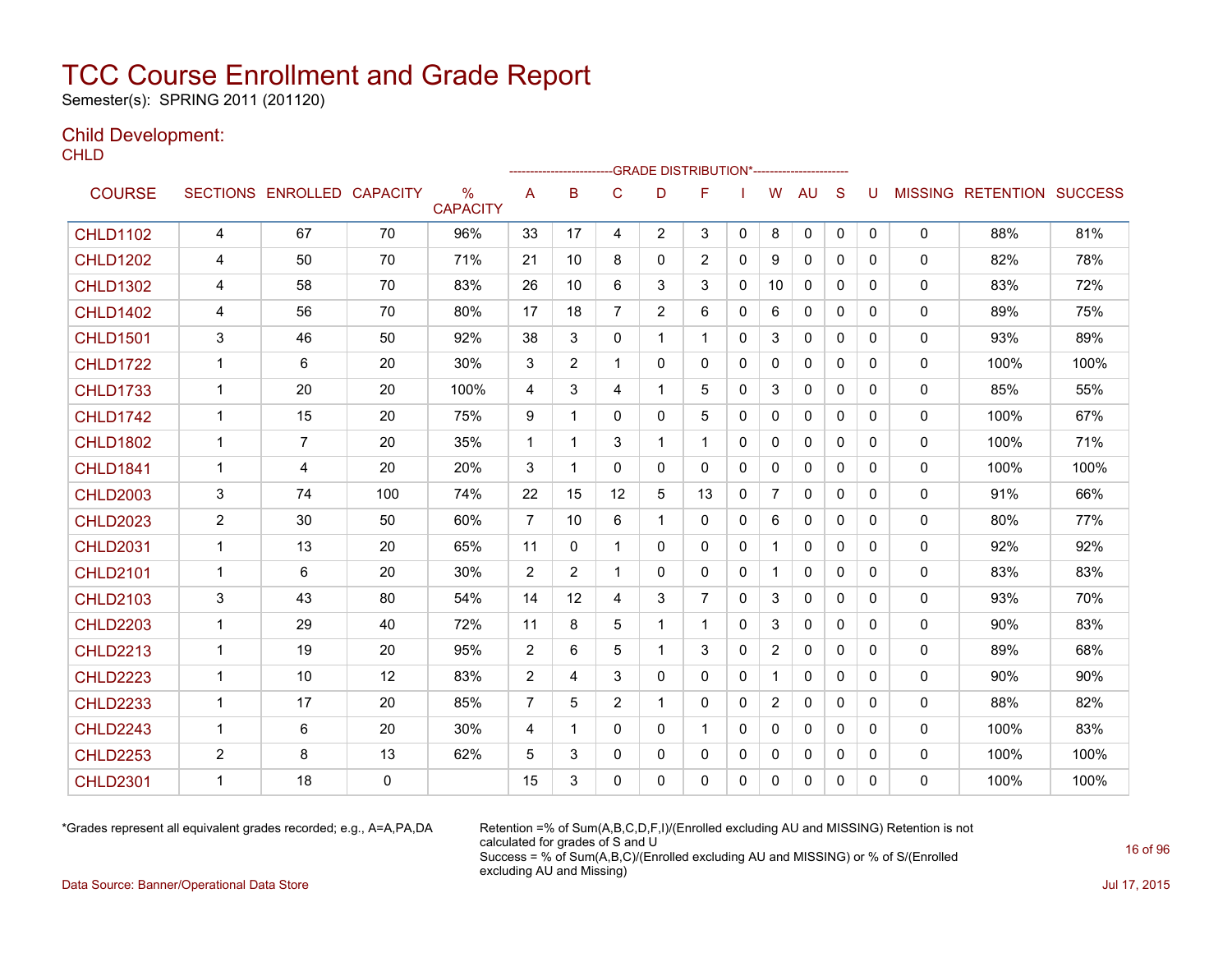Semester(s): SPRING 2011 (201120)

### Child Development:

**CHLD** 

|                 |                 |          |                 |                         | ------------------------- |   |   | -GRADE DISTRIBUTION*----------------------- |   |              |                      |              |   |              |                |                  |                |
|-----------------|-----------------|----------|-----------------|-------------------------|---------------------------|---|---|---------------------------------------------|---|--------------|----------------------|--------------|---|--------------|----------------|------------------|----------------|
| <b>COURSE</b>   | <b>SECTIONS</b> | ENROLLED | <b>CAPACITY</b> | $\%$<br><b>CAPACITY</b> | A                         | B | C | D                                           | F |              | w                    | AU           | S |              | <b>MISSING</b> | <b>RETENTION</b> | <b>SUCCESS</b> |
| <b>CHLD2313</b> |                 | 21       | 21              | 100%                    | 4                         |   |   |                                             | 0 |              | $\overline{ }$       | 0            | 0 |              | 0              | 67%              | 67%            |
| <b>CHLD2341</b> |                 | 16       | 20              | 80%                     | 9                         |   | 0 | 0                                           |   | 0            | 5                    | 0            | 0 |              | 0              | 69%              | 62%            |
| <b>CHLD2421</b> |                 | 16       | 20              | 80%                     | 8                         | 5 |   | 0                                           | 0 | $\mathbf 0$  | $\overline{2}$       | $\mathbf{0}$ | 0 | 0            | 0              | 88%              | 88%            |
| <b>CHLD2501</b> |                 | 18       | 0               |                         | 15                        | 3 | 0 | 0                                           | 0 | $\Omega$     | $\mathbf{0}$         | $\mathbf{0}$ | 0 |              | 0              | 100%             | 100%           |
| <b>CHLD2513</b> | 2               | 15       | 21              | 71%                     | 5                         | 4 | 5 | 0                                           | 0 | 0            |                      | $\mathbf{0}$ | 0 |              | $\mathbf{0}$   | 93%              | 93%            |
| <b>CHLD2601</b> |                 | 18       | 0               |                         | 15                        | 3 |   | 0                                           | 0 | $\mathbf{0}$ | 0                    | $\mathbf{0}$ | 0 | $\Omega$     | 0              | 100%             | 100%           |
| <b>CHLD2701</b> |                 | 17       | 20              | 85%                     | 4                         | 2 |   | 0                                           | 4 | 0            | 3                    | $\mathbf{0}$ | 0 |              | 0              | 82%              | 59%            |
| <b>CHLD2991</b> |                 | 11       | 30              | 37%                     | 6                         | 3 | 0 | 0                                           | 0 | $\mathbf{0}$ | $\mathbf{2}^{\circ}$ | 0            | 0 | $\mathsf{C}$ | 0              | 82%              | 82%            |

\*Grades represent all equivalent grades recorded; e.g., A=A,PA,DA Retention =% of Sum(A,B,C,D,F,I)/(Enrolled excluding AU and MISSING) Retention is not calculated for grades of S and U Success = % of Sum(A,B,C)/(Enrolled excluding AU and MISSING) or % of S/(Enrolled excluding AU and Missing)

Data Source: Banner/Operational Data Store Jul 17, 2015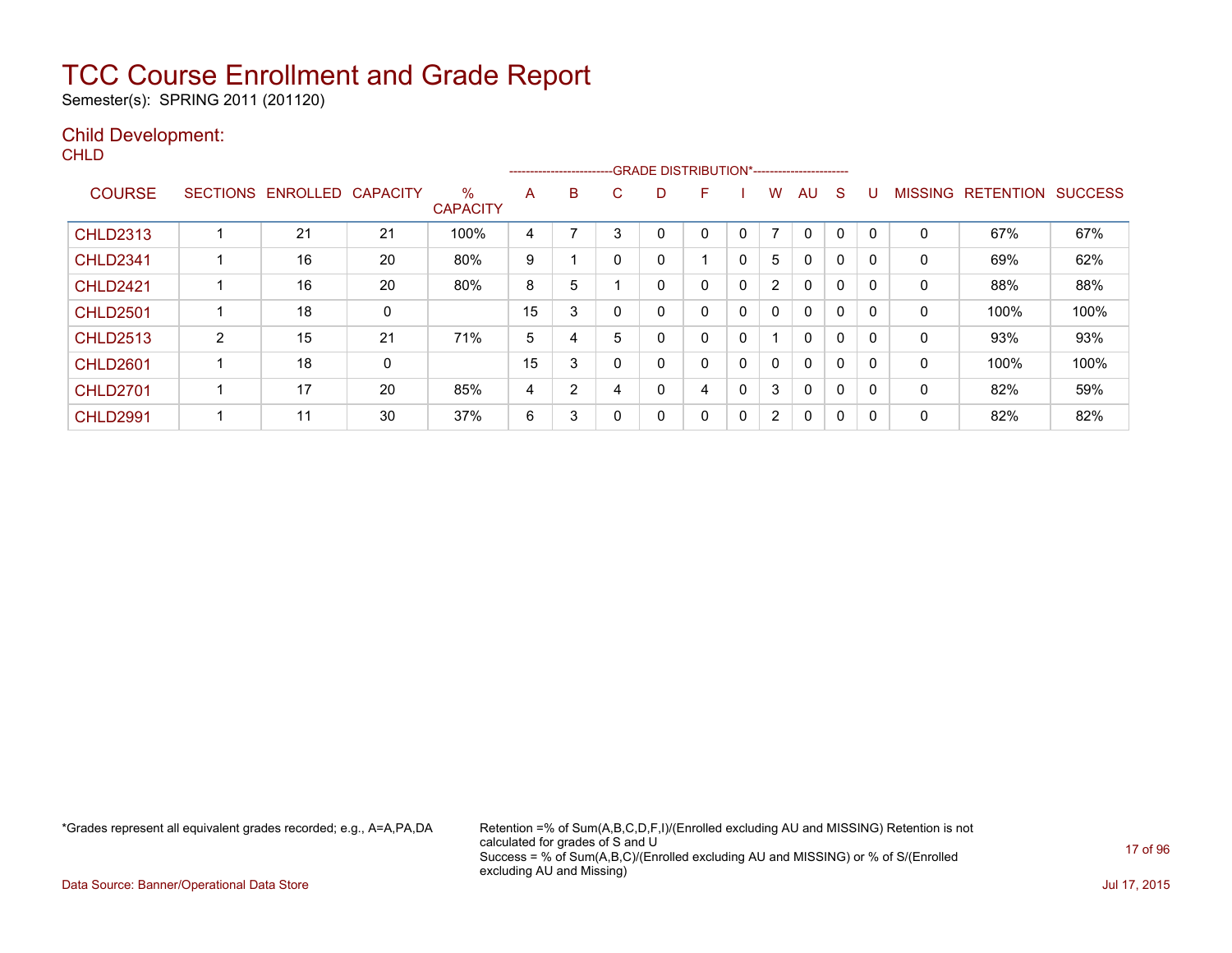Semester(s): SPRING 2011 (201120)

#### Chinese:  $C$

| <b>CHNS</b>     |                            |    |                         |   |    |    |   | -GRADE DISTRIBUTION*---------------------- |   |   |      |     |     |   |                           |     |
|-----------------|----------------------------|----|-------------------------|---|----|----|---|--------------------------------------------|---|---|------|-----|-----|---|---------------------------|-----|
| <b>COURSE</b>   | SECTIONS ENROLLED CAPACITY |    | $\%$<br><b>CAPACITY</b> | A | B. | C. | D | н.                                         |   |   | W AU | - S | - U |   | MISSING RETENTION SUCCESS |     |
| <b>CHNS1103</b> |                            | 20 | 40%                     | 6 |    |    |   | 0                                          | 0 |   | 0    | 0   | 0   |   | 88%                       | 88% |
| <b>CHNS2113</b> |                            | 20 | 45%                     | 5 |    |    |   |                                            |   |   | 0    | 0   |     | 0 | 89%                       | 78% |
| <b>CHNS2143</b> |                            | 20 | 40%                     | 3 |    |    |   |                                            |   | 0 | 0    | 0   |     | 0 | 100%                      | 62% |

\*Grades represent all equivalent grades recorded; e.g., A=A,PA,DA Retention =% of Sum(A,B,C,D,F,I)/(Enrolled excluding AU and MISSING) Retention is not calculated for grades of S and U Success = % of Sum(A,B,C)/(Enrolled excluding AU and MISSING) or % of S/(Enrolled excluding AU and Missing)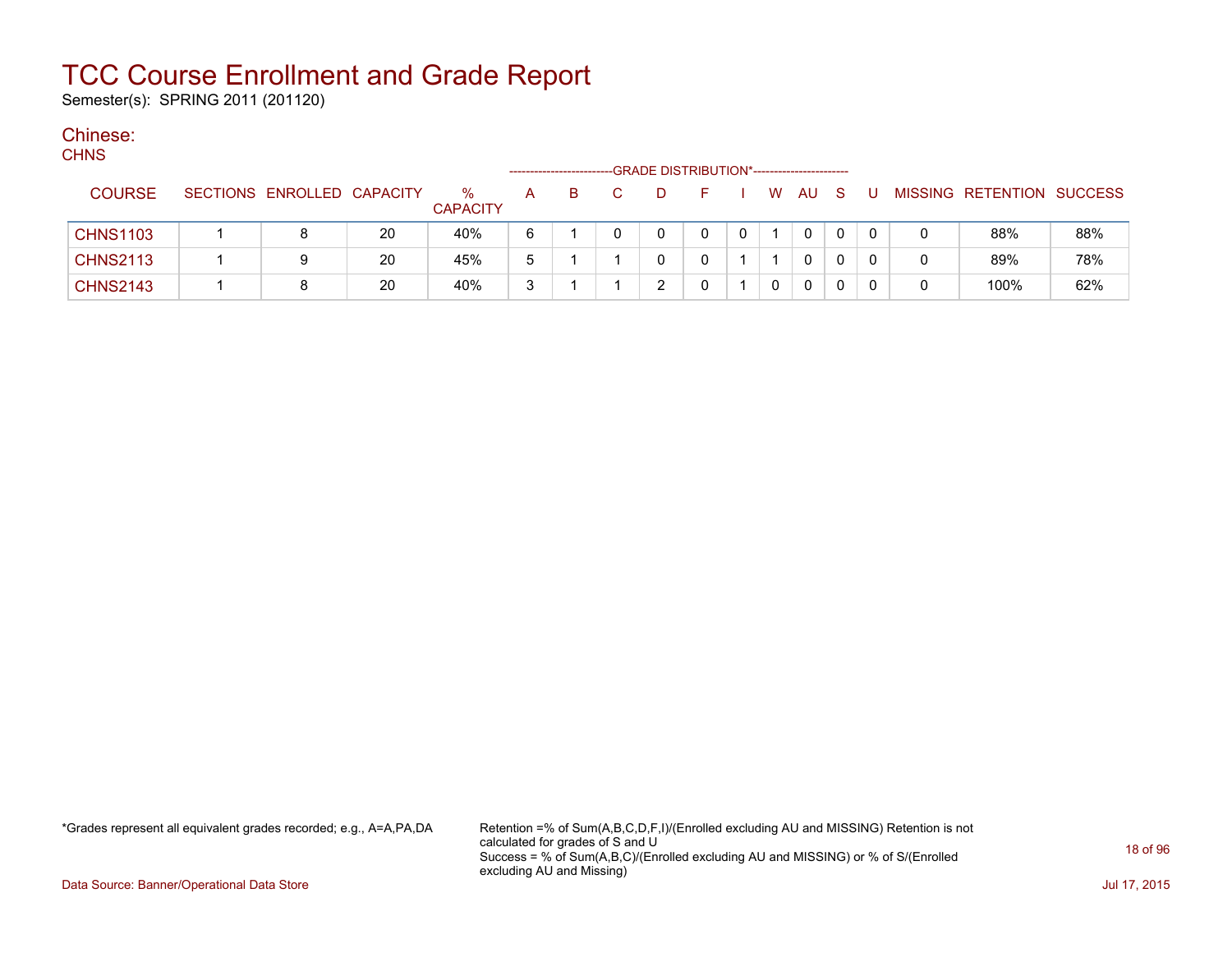Semester(s): SPRING 2011 (201120)

### Criminal Justice:

CRIM

|                 |                 |          |                 |                         |                | ------------------------- |    |   | -GRADE DISTRIBUTION*----------------------- |   |                |              |   |          |                |                  |                |
|-----------------|-----------------|----------|-----------------|-------------------------|----------------|---------------------------|----|---|---------------------------------------------|---|----------------|--------------|---|----------|----------------|------------------|----------------|
| <b>COURSE</b>   | <b>SECTIONS</b> | ENROLLED | <b>CAPACITY</b> | $\%$<br><b>CAPACITY</b> | A              | B                         | C. | D | F                                           |   | w              | AU.          | S |          | <b>MISSING</b> | <b>RETENTION</b> | <b>SUCCESS</b> |
| <b>CRIM1013</b> | 3               | 99       | 108             | 92%                     | 35             | 24                        |    |   |                                             |   | 21             | $\Omega$     | 0 |          | 0              | 79%              | 67%            |
| <b>CRIM2103</b> | $\overline{2}$  | 39       | 40              | 98%                     | 22             | 8                         |    |   |                                             | 0 |                | $\mathbf{0}$ | 0 | $\Omega$ | 0              | 82%              | 77%            |
| <b>CRIM2113</b> |                 | 13       | 23              | 57%                     | 9              |                           |    |   | 0                                           | 0 | 4              | 0            | 0 | 0        | 0              | 69%              | 69%            |
| <b>CRIM2123</b> | $\overline{2}$  | 58       | 63              | 92%                     | 9              | 22                        | 9  |   | 0                                           | 2 | 15             | $\mathbf{0}$ | 0 |          | 0              | 74%              | 69%            |
| <b>CRIM2133</b> |                 | 15       | 20              | 75%                     | 11             | 0                         |    | 0 | 0                                           | 0 | 4              | $\mathbf{0}$ | 0 | $\Omega$ | 0              | 73%              | 73%            |
| <b>CRIM2143</b> | ົ               | 44       | 46              | 96%                     | 15             | 18                        | 8  | 2 | 0                                           | 0 |                | $\mathbf{0}$ | 0 | 0        | 0              | 98%              | 93%            |
| <b>CRIM2223</b> | $\overline{2}$  | 40       | 49              | 82%                     | 3              | 15                        | 13 | 0 | $\overline{2}$                              | 0 | 7              | $\mathbf{0}$ | 0 |          | 0              | 82%              | 78%            |
| <b>CRIM2333</b> |                 | 10       | 24              | 42%                     | $\overline{ }$ | 0                         |    | 0 | 0                                           |   | $\overline{2}$ | 0            | 0 |          | 0              | 80%              | 70%            |

\*Grades represent all equivalent grades recorded; e.g., A=A,PA,DA Retention =% of Sum(A,B,C,D,F,I)/(Enrolled excluding AU and MISSING) Retention is not calculated for grades of S and U Success = % of Sum(A,B,C)/(Enrolled excluding AU and MISSING) or % of S/(Enrolled excluding AU and Missing)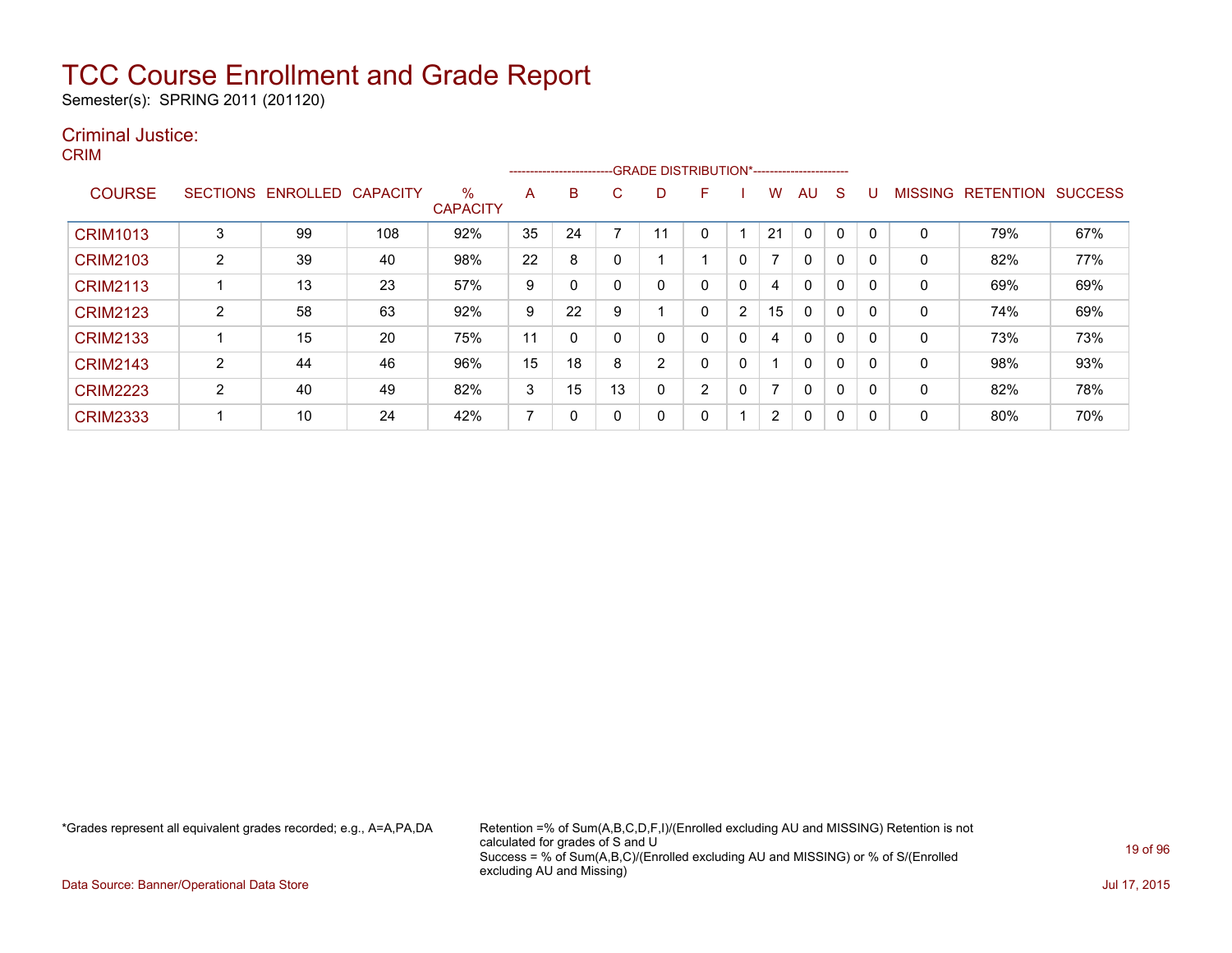Semester(s): SPRING 2011 (201120)

### CSCI Computer Info Systems: **CSCI**

| <b>COURSE</b>   |                | SECTIONS ENROLLED CAPACITY |       | $\%$<br><b>CAPACITY</b> | A   | B               | $\mathbf C$    | D              | F              |              | W              | <b>AU</b>    | S            | U            |             | <b>MISSING RETENTION SUCCESS</b> |      |
|-----------------|----------------|----------------------------|-------|-------------------------|-----|-----------------|----------------|----------------|----------------|--------------|----------------|--------------|--------------|--------------|-------------|----------------------------------|------|
| <b>CSCI1011</b> | $\mathbf{1}$   | 9                          | 15    | 60%                     | 6   | 0               | 0              | $\mathbf{0}$   | 0              | 0            | 3              | 0            | $\mathbf{0}$ | $\mathbf 0$  | $\mathbf 0$ | 67%                              | 67%  |
| <b>CSCI1123</b> | $\mathbf 1$    | 14                         | 14    | 100%                    | 3   | 3               | $\overline{2}$ | $\mathbf 1$    | 2              | 0            | 3              | $\mathbf{0}$ | $\mathbf{0}$ | 0            | 0           | 79%                              | 57%  |
| <b>CSCI1161</b> | $\overline{2}$ | 27                         | 40    | 68%                     | 16  | 5               | 3              | -1             | $\mathbf{0}$   | 0            | 2              | $\mathbf{0}$ | $\mathbf{0}$ | $\Omega$     | 0           | 93%                              | 89%  |
| <b>CSCI1171</b> | 3              | 26                         | 49    | 53%                     | 15  | 0               | 0              | $\mathbf 1$    | 3              | 0            | 6              | 1            | $\mathbf{0}$ | 0            | 0           | 76%                              | 60%  |
| <b>CSCI1203</b> | 101            | 1,854                      | 2,458 | 75%                     | 696 | 322             | 212            | 96             | 176            | 23           | 327            | $\mathbf 1$  | $\mathbf{0}$ | 0            | 0           | 82%                              | 66%  |
| <b>CSCI1263</b> | 6              | 77                         | 70    | 110%                    | 39  | 12              | 8              | $\mathbf 1$    | 9              | 0            | $\overline{7}$ | $\mathbf 1$  | $\mathbf{0}$ | 0            | 0           | 91%                              | 78%  |
| <b>CSCI1273</b> | $\mathbf{1}$   | 11                         | 20    | 55%                     | 8   | 0               | 0              | 0              | 3              | 0            | 0              | 0            | $\mathbf{0}$ | 0            | 0           | 100%                             | 73%  |
| <b>CSCI1283</b> | $\overline{2}$ | 27                         | 28    | 96%                     | 10  | 9               | 2              | 3              | 1              | $\mathbf{0}$ | $\overline{2}$ | 0            | $\mathbf{0}$ | $\mathbf{0}$ | 0           | 93%                              | 78%  |
| <b>CSCI1293</b> | $\mathbf{1}$   | 12                         | 14    | 86%                     | 6   | 5               | 1              | 0              | 0              | $\mathbf 0$  | 0              | $\mathbf 0$  | $\mathbf{0}$ | $\mathbf{0}$ | 0           | 100%                             | 100% |
| <b>CSCI1483</b> | 4              | 63                         | 70    | 90%                     | 35  | 10 <sup>°</sup> | 4              | 2              | 4              | $\mathbf{0}$ | 8              | $\mathbf{0}$ | $\Omega$     | $\mathbf{0}$ | 0           | 87%                              | 78%  |
| <b>CSCI1531</b> | $\mathbf 1$    | 20                         | 20    | 100%                    | 12  | $\mathbf 1$     | $\mathbf{1}$   | 0              | 0              | 0            | 6              | $\mathbf{0}$ | $\mathbf{0}$ | $\Omega$     | $\mathbf 0$ | 70%                              | 70%  |
| <b>CSCI1541</b> | $\overline{2}$ | 27                         | 40    | 68%                     | 15  | 3               | 6              | -1             | $\mathbf{0}$   | 0            | 2              | $\mathbf{0}$ | $\Omega$     | $\Omega$     | 0           | 93%                              | 89%  |
| <b>CSCI1551</b> | $\mathbf 1$    | 17                         | 20    | 85%                     | 8   | 3               | 2              | -1             | $\mathbf{0}$   | $\mathbf 0$  | 3              | $\mathbf{0}$ | $\Omega$     | 0            | 0           | 82%                              | 76%  |
| <b>CSCI1561</b> | $\mathbf{2}$   | 27                         | 40    | 68%                     | 10  | $\overline{7}$  | 5              | -1             | 1              | $\mathbf{1}$ | 2              | 0            | $\mathbf{0}$ | 0            | 0           | 93%                              | 81%  |
| <b>CSCI1571</b> | -1             | 12                         | 20    | 60%                     | 4   | 4               | $\mathbf{0}$   | $\mathbf{0}$   | $\mathbf{0}$   | $\mathbf{0}$ | 4              | $\mathbf{0}$ | $\Omega$     | 0            | 0           | 67%                              | 67%  |
| <b>CSCI1641</b> | $\overline{2}$ | 27                         | 40    | 68%                     | 12  | 12              | $\mathbf{1}$   | $\mathbf{0}$   | $\mathbf{0}$   | 0            | $\overline{2}$ | 0            | $\mathbf{0}$ | $\Omega$     | 0           | 93%                              | 93%  |
| <b>CSCI1901</b> | $\overline{2}$ | 16                         | 28    | 57%                     | 13  | $\mathbf{0}$    | $\mathbf{0}$   | $\mathbf{0}$   | $\mathbf{0}$   | $\mathbf{0}$ | 3              | $\mathbf{0}$ | $\Omega$     | $\mathbf{0}$ | 0           | 81%                              | 81%  |
| <b>CSCI2013</b> | 4              | 42                         | 89    | 47%                     | 14  | 4               | 4              | 2              | 8              | 0            | 10             | $\mathbf 0$  | $\mathbf{0}$ | $\Omega$     | $\mathbf 0$ | 76%                              | 52%  |
| <b>CSCI2033</b> | 5              | 91                         | 120   | 76%                     | 43  | 13              | 8              | 5              | $\overline{2}$ | $\mathbf{0}$ | 19             | $\mathbf{1}$ | $\Omega$     | $\Omega$     | 0           | 79%                              | 71%  |
| <b>CSCI2043</b> | $\mathbf{1}$   | 12                         | 20    | 60%                     | 2   | $\mathbf 1$     | 2              | $\overline{2}$ | $\mathbf{0}$   | $\mathbf{0}$ | 5              | $\mathbf{0}$ | $\Omega$     | $\Omega$     | $\mathbf 0$ | 58%                              | 42%  |
| <b>CSCI2133</b> | 4              | 46                         | 65    | 71%                     | 17  | 8               | $\overline{2}$ | $\mathbf{1}$   | 4              | $\mathbf 0$  | 14             | $\mathbf{0}$ | $\Omega$     | $\Omega$     | 0           | 70%                              | 59%  |
| <b>CSCI2143</b> | $\overline{2}$ | 18                         | 18    | 100%                    | 13  | $\overline{2}$  | $\Omega$       | $\Omega$       | $\Omega$       | $\Omega$     | 3              | $\mathbf{0}$ | $\Omega$     | $\Omega$     | 0           | 83%                              | 83%  |

\*Grades represent all equivalent grades recorded; e.g., A=A,PA,DA Retention =% of Sum(A,B,C,D,F,I)/(Enrolled excluding AU and MISSING) Retention is not calculated for grades of S and U Success = % of Sum(A,B,C)/(Enrolled excluding AU and MISSING) or % of S/(Enrolled excluding AU and Missing)

Data Source: Banner/Operational Data Store Jul 17, 2015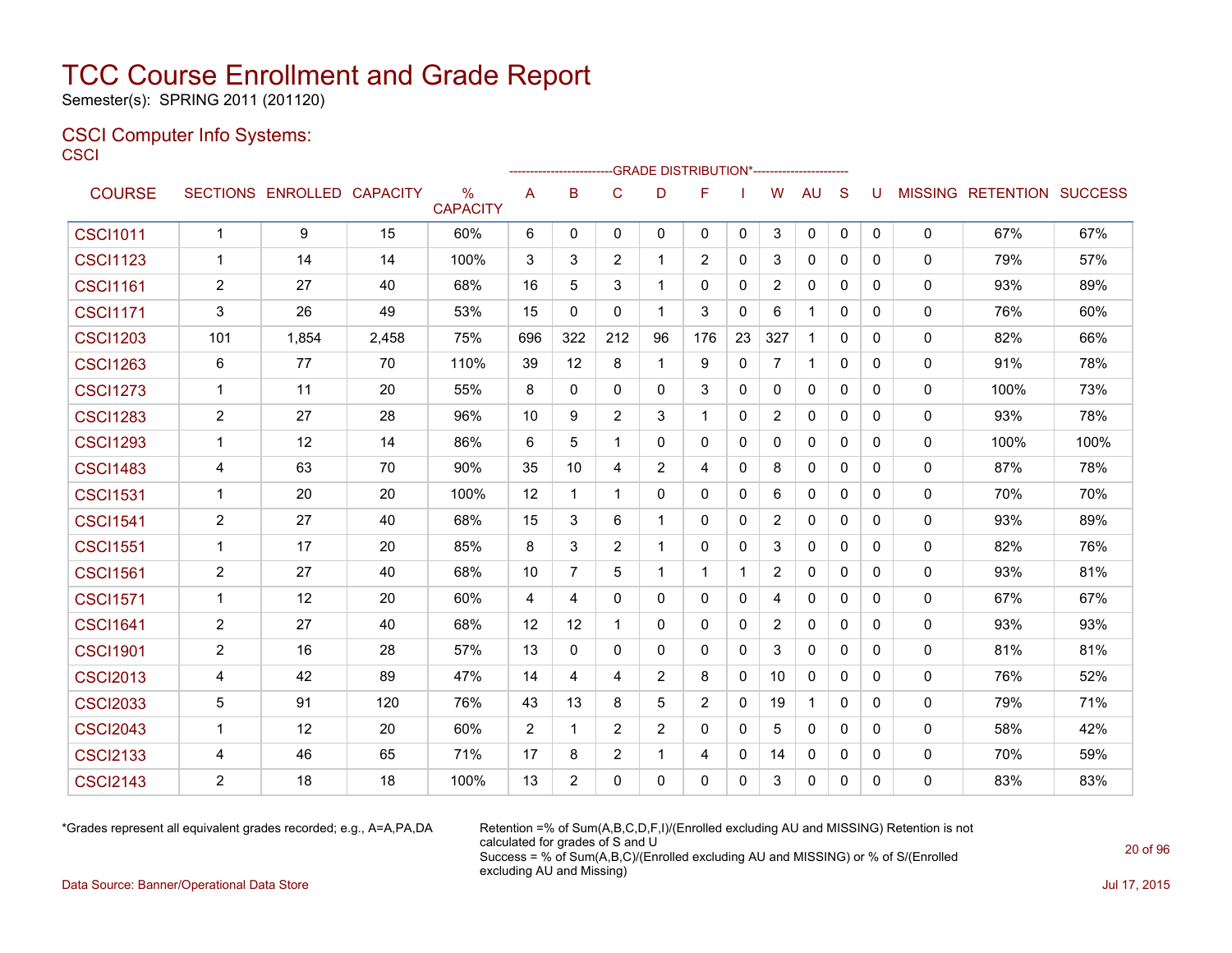Semester(s): SPRING 2011 (201120)

### CSCI Computer Info Systems: **CSCI**

|                 |                |                            |     |                      |                |          |                | -GRADE DISTRIBUTION*----------------------- |                |              |                |              |              |          |                |                          |      |
|-----------------|----------------|----------------------------|-----|----------------------|----------------|----------|----------------|---------------------------------------------|----------------|--------------|----------------|--------------|--------------|----------|----------------|--------------------------|------|
| <b>COURSE</b>   |                | SECTIONS ENROLLED CAPACITY |     | %<br><b>CAPACITY</b> | A              | B        | C              | D                                           | F              |              | W              | AU           | S            | U        | <b>MISSING</b> | <b>RETENTION SUCCESS</b> |      |
| <b>CSCI2163</b> | 3              | 35                         | 55  | 64%                  | 23             | 3        |                |                                             | 5              | $\mathbf{0}$ | $\overline{2}$ | $\mathbf{0}$ | $\mathbf{0}$ | $\Omega$ | $\mathbf{0}$   | 94%                      | 77%  |
| <b>CSCI2263</b> |                | $\overline{7}$             | 9   | 78%                  | 6              | 0        | $\Omega$       | 0                                           | $\mathbf{0}$   |              | 0              | $\mathbf{0}$ | 0            | 0        | 0              | 100%                     | 86%  |
| <b>CSCI2273</b> |                | 7                          | 10  | 70%                  | $\overline{7}$ | $\Omega$ | $\Omega$       | $\Omega$                                    | $\mathbf{0}$   | 0            | 0              | 0            | 0            | 0        | 0              | 100%                     | 100% |
| <b>CSCI2283</b> | 1              | 4                          | 5   | 80%                  | 3              | $\Omega$ | $\Omega$       | $\Omega$                                    | $\mathbf{0}$   |              | 0              | 0            | $\mathbf{0}$ | 0        | 0              | 100%                     | 75%  |
| <b>CSCI2473</b> | 7              | 108                        | 129 | 84%                  | 32             | 21       | 8              | 5                                           | 8              |              | 33             | 0            | $\mathbf{0}$ | 0        | 0              | 69%                      | 56%  |
| <b>CSCI2483</b> | $\overline{2}$ | 31                         | 40  | 78%                  | 6              | 3        | $\overline{2}$ | 3                                           |                | 5            | 10             |              | $\mathbf{0}$ | $\Omega$ | $\mathbf{0}$   | 67%                      | 37%  |
| <b>CSCI2683</b> | $\overline{2}$ | 20                         | 35  | 57%                  | 6              | 6        | 3              | 0                                           | $\overline{2}$ | $\mathbf 0$  | 3              | 0            | 0            | 0        | 0              | 85%                      | 75%  |
| <b>CSCI2843</b> | 4              | 59                         | 65  | 91%                  | 22             | 9        | 4              |                                             | 3              | 0            | 19             |              | 0            | 0        | 0              | 67%                      | 60%  |
| <b>CSCI2873</b> | 1              | 7                          | 15  | 47%                  | 5              | 1        | $\mathbf{0}$   | $\mathbf{0}$                                | $\mathbf{0}$   | 0            |                | $\mathbf{0}$ | $\mathbf{0}$ | 0        | 0              | 86%                      | 86%  |
| <b>CSCI2893</b> |                | 4                          | 8   | 50%                  | $\overline{2}$ | $\Omega$ | $\Omega$       | 0                                           | $\mathbf{0}$   |              |                | $\mathbf{0}$ | 0            | 0        | 0              | 75%                      | 50%  |
| <b>CSCI2973</b> |                | 8                          | 10  | 80%                  | $\overline{2}$ | 5        | $\Omega$       |                                             | $\Omega$       | $\Omega$     | 0              | $\mathbf{0}$ | $\mathbf{0}$ | 0        | 0              | 100%                     | 88%  |
| <b>CSCI2983</b> | 2              | $\overline{2}$             | 2   | 100%                 | 2              | 0        | $\Omega$       | 0                                           | $\mathbf{0}$   | 0            | 0              | 0            | 0            | 0        | 0              | 100%                     | 100% |

\*Grades represent all equivalent grades recorded; e.g., A=A,PA,DA Retention =% of Sum(A,B,C,D,F,I)/(Enrolled excluding AU and MISSING) Retention is not calculated for grades of S and U Success = % of Sum(A,B,C)/(Enrolled excluding AU and MISSING) or % of S/(Enrolled excluding AU and Missing)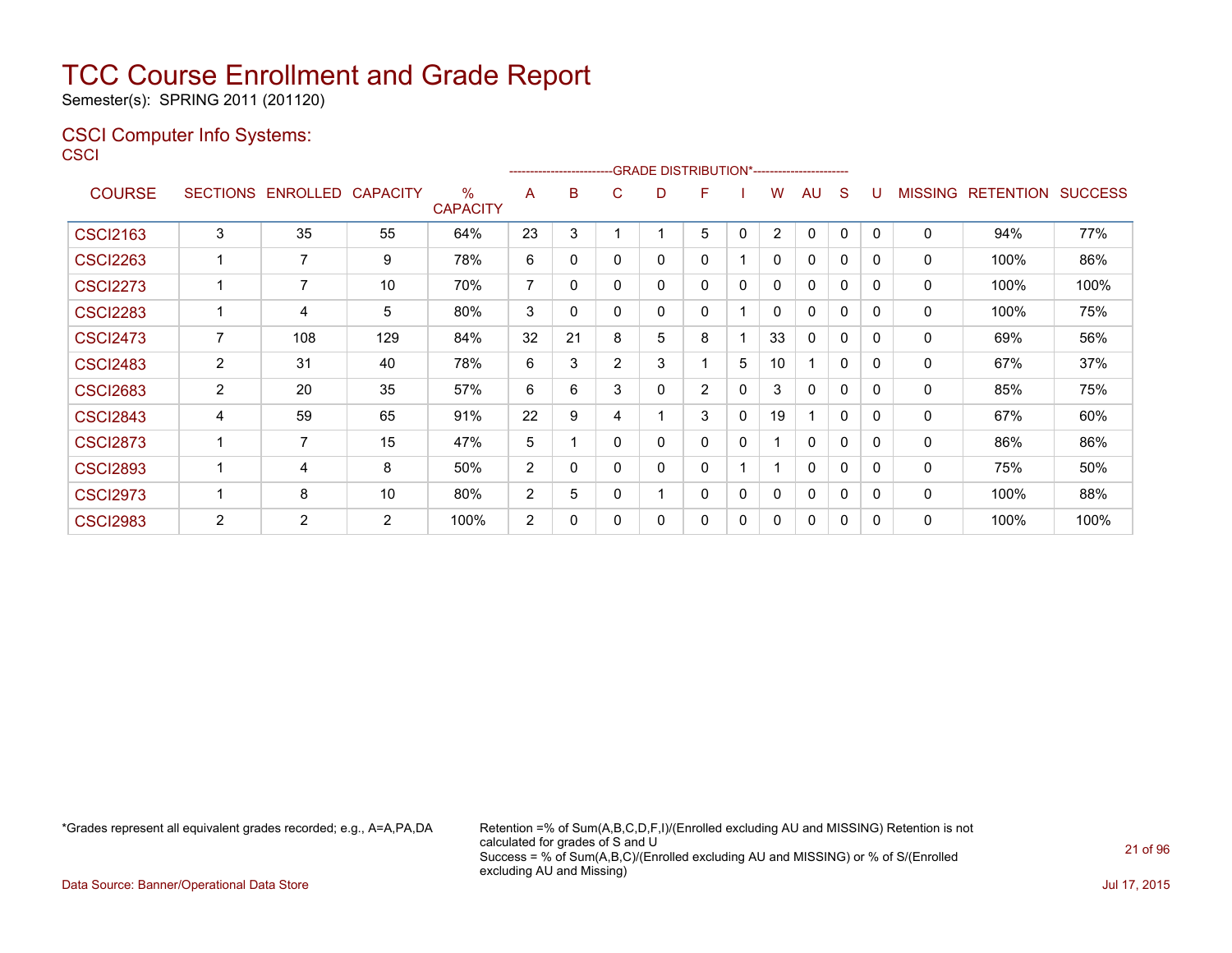Semester(s): SPRING 2011 (201120)

### CSYS Computer Info Systems: **CSYS**

|                 |                |                            |             |                         |                |                |                |                | -GRADE DISTRIBUTION*----------------------- |   |                |                |              |              |              |                           |      |
|-----------------|----------------|----------------------------|-------------|-------------------------|----------------|----------------|----------------|----------------|---------------------------------------------|---|----------------|----------------|--------------|--------------|--------------|---------------------------|------|
| <b>COURSE</b>   |                | SECTIONS ENROLLED CAPACITY |             | $\%$<br><b>CAPACITY</b> | A              | в              | C              | D              | F                                           |   | W              | AU             | S            | U            |              | MISSING RETENTION SUCCESS |      |
| <b>CSYS1013</b> | 5              | 73                         | 77          | 95%                     | 33             | 11             | 4              | 4              | 5                                           | 0 | 15             | 1              | 0            | 0            | 0            | 79%                       | 67%  |
| <b>CSYS1033</b> | 5              | 89                         | 102         | 87%                     | 38             | 21             | 10             | $\overline{2}$ | 3                                           | 0 | 15             | $\mathbf{0}$   | $\Omega$     | 0            | $\mathbf{0}$ | 83%                       | 78%  |
| <b>CSYS1043</b> | 1              | 14                         | 14          | 100%                    | 8              | 3              | $\overline{2}$ | 0              | 0                                           | 0 | 1              | 0              | 0            | 0            | 0            | 93%                       | 93%  |
| <b>CSYS1063</b> | 1              | 13                         | 15          | 87%                     | $\overline{7}$ | 1              | $\mathbf{1}$   | $\mathbf{0}$   | 0                                           | 0 | 3              | $\mathbf 1$    | $\mathbf{0}$ | $\mathbf{0}$ | $\mathbf{0}$ | 75%                       | 75%  |
| <b>CSYS1073</b> | 2              | 35                         | 34          | 103%                    | 16             | 10             | 4              | 0              | 0                                           | 0 | 5              | $\mathbf{0}$   | $\Omega$     | 0            | $\mathbf{0}$ | 86%                       | 86%  |
| <b>CSYS1153</b> | $\overline{2}$ | 31                         | 34          | 91%                     | 13             | 8              | 4              | $\mathbf{0}$   | 4                                           | 0 | $\overline{2}$ | $\mathbf{0}$   | $\Omega$     | 0            | $\mathbf{0}$ | 94%                       | 81%  |
| <b>CSYS1203</b> | $\overline{7}$ | 125                        | 147         | 85%                     | 55             | 19             | 14             | 4              | 12                                          | 1 | 20             | $\mathbf 0$    | $\Omega$     | 0            | $\mathbf{0}$ | 84%                       | 70%  |
| <b>CSYS1211</b> | 3              | 30                         | 42          | 71%                     | 18             | 3              | $\overline{2}$ | 1              | $\Omega$                                    | 0 | 6              | $\Omega$       | $\Omega$     | $\Omega$     | $\mathbf{0}$ | 80%                       | 77%  |
| <b>CSYS1213</b> | $\mathbf{1}$   | 14                         | $\mathbf 0$ |                         | 3              | 0              | 1              | 1              | 5                                           | 0 | 4              | $\mathbf{0}$   | $\Omega$     | 0            | $\mathbf{0}$ | 71%                       | 29%  |
| <b>CSYS1393</b> | $\overline{c}$ | 15                         | 18          | 83%                     | 3              | 0              | $\overline{2}$ | $\Omega$       | 5                                           | 0 | 4              | $\mathbf{1}$   | $\Omega$     | 0            | $\mathbf{0}$ | 71%                       | 36%  |
| <b>CSYS1793</b> | $\mathbf{1}$   | 17                         | 17          | 100%                    | 15             | $\Omega$       | $\mathbf{1}$   | $\mathbf{0}$   | $\Omega$                                    | 1 | $\mathbf{0}$   | $\Omega$       | $\Omega$     | 0            | $\mathbf{0}$ | 100%                      | 94%  |
| <b>CSYS2023</b> | $\overline{c}$ | 22                         | 18          | 122%                    | 18             | $\overline{2}$ | 1              | $\mathbf{0}$   | 0                                           | 0 | $\mathbf{0}$   | $\mathbf 1$    | $\Omega$     | 0            | $\mathbf{0}$ | 100%                      | 100% |
| <b>CSYS2033</b> | $\mathbf 1$    | 30                         | 40          | 75%                     | 6              | 5              | 9              | 1              | 3                                           | 0 | 5              | $\mathbf 1$    | $\mathbf{0}$ | 0            | $\mathbf{0}$ | 83%                       | 69%  |
| <b>CSYS2073</b> | 5              | 80                         | 112         | 71%                     | 40             | 9              | 6              | 1              | $\overline{2}$                              | 0 | 20             | $\overline{c}$ | $\mathbf{0}$ | 0            | $\mathbf{0}$ | 74%                       | 71%  |
| <b>CSYS2153</b> | 1              | 7                          | 20          | 35%                     | 3              | $\Omega$       | $\Omega$       | $\mathbf{0}$   | $\overline{2}$                              | 0 | 2              | $\mathbf{0}$   | $\Omega$     | 0            | $\mathbf{0}$ | 71%                       | 43%  |
| <b>CSYS2463</b> | $\mathbf 1$    | 9                          | 15          | 60%                     | 3              | 1              | 0              | $\mathbf{0}$   | $\overline{2}$                              | 0 | 3              | 0              | 0            | 0            | 0            | 67%                       | 44%  |
| <b>CSYS2493</b> | 1              | 16                         | 16          | 100%                    | 8              | 5              | 1              | $\mathbf{0}$   | 0                                           | 0 | 1              | 0              | 0            | 0            | 1            | 93%                       | 93%  |
| <b>CSYS2503</b> | 1              | 5                          | 7           | 71%                     | 3              | 0              | 0              | 0              | 0                                           | 2 | 0              | 0              | 0            | 0            | 0            | 100%                      | 60%  |
| <b>CSYS2553</b> | $\overline{c}$ | 16                         | 31          | 52%                     | 11             | 2              | 2              | $\mathbf{0}$   | $\mathbf 1$                                 | 0 | 0              | $\mathbf{0}$   | $\Omega$     | $\Omega$     | $\mathbf{0}$ | 100%                      | 94%  |
| <b>CSYS2563</b> | $\mathbf 1$    | 20                         | 20          | 100%                    | 11             | 4              | 3              | $\mathbf{0}$   | 1                                           | 0 | $\mathbf 1$    | $\mathbf{0}$   | 0            | $\mathbf{0}$ | $\mathbf{0}$ | 95%                       | 90%  |
| <b>CSYS2573</b> | 2              | 14                         | 14          | 100%                    | 10             | 4              | 0              | 0              | 0                                           | 0 | $\mathbf{0}$   | 0              | 0            | 0            | 0            | 100%                      | 100% |
| <b>CSYS2613</b> | $\mathbf{1}$   | 8                          | 20          | 40%                     | 5              | $\Omega$       | 0              | 0              | 0                                           | 0 | 2              | $\mathbf{1}$   | $\mathbf{0}$ | 0            | $\mathbf{0}$ | 71%                       | 71%  |
|                 |                |                            |             |                         |                |                |                |                |                                             |   |                |                |              |              |              |                           |      |

\*Grades represent all equivalent grades recorded; e.g., A=A,PA,DA Retention =% of Sum(A,B,C,D,F,I)/(Enrolled excluding AU and MISSING) Retention is not calculated for grades of S and U Success = % of Sum(A,B,C)/(Enrolled excluding AU and MISSING) or % of S/(Enrolled excluding AU and Missing)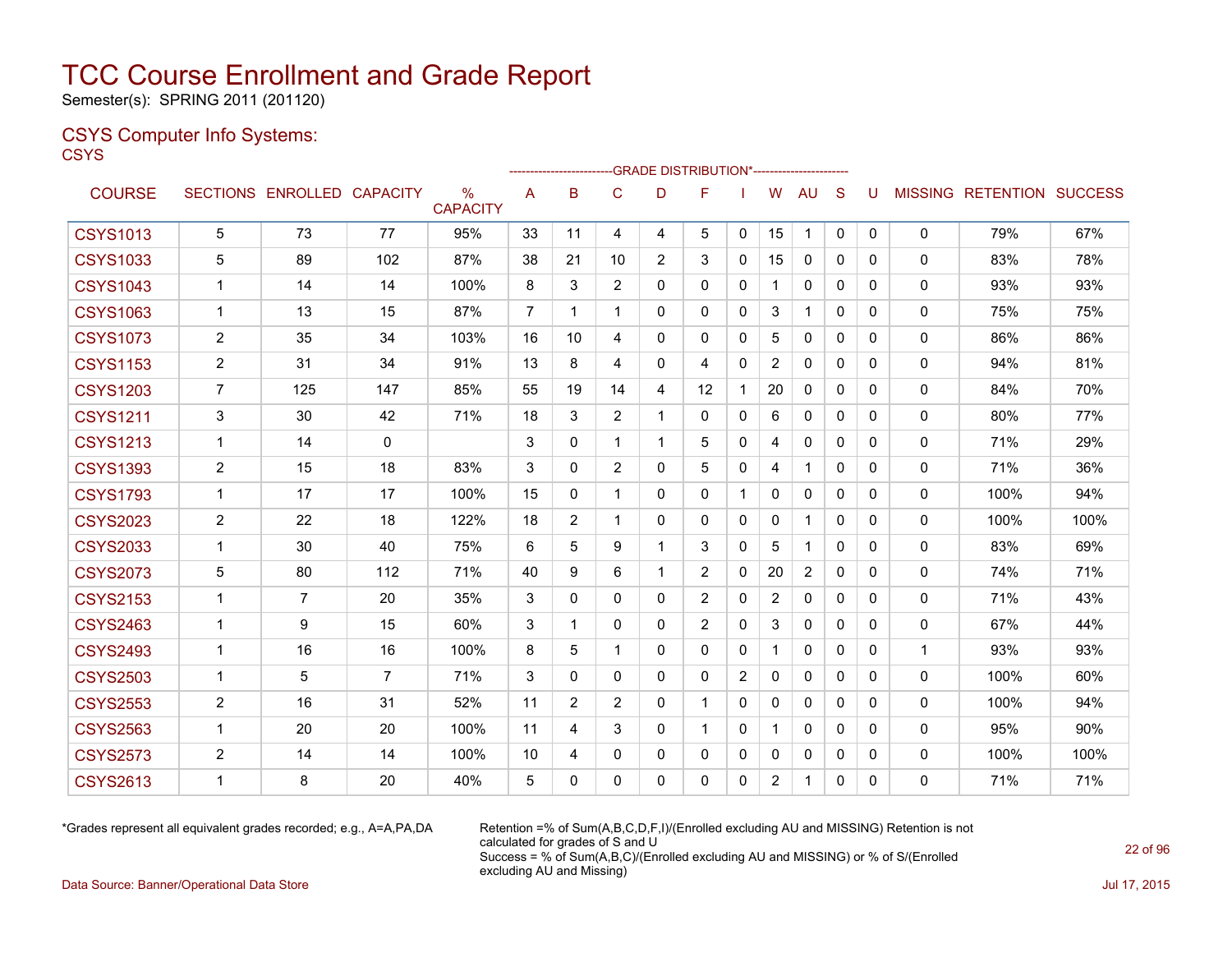Semester(s): SPRING 2011 (201120)

### CSYS Computer Info Systems:

**CSYS** 

|                 |   |                   |          |                         |    |                | --------------------------GRADE DISTRIBUTION*----------------------- |        |   |              |                |              |              |          |                |                  |                |
|-----------------|---|-------------------|----------|-------------------------|----|----------------|----------------------------------------------------------------------|--------|---|--------------|----------------|--------------|--------------|----------|----------------|------------------|----------------|
| <b>COURSE</b>   |   | SECTIONS ENROLLED | CAPACITY | $\%$<br><b>CAPACITY</b> | A  | B              | С                                                                    | D      | F |              | W              | AU           | S            | U        | <b>MISSING</b> | <b>RETENTION</b> | <b>SUCCESS</b> |
| <b>CSYS2673</b> | 2 | 23                | 28       | 82%                     | 7  | 6              |                                                                      | 3      |   | $\mathbf{0}$ | $\overline{2}$ | $\Omega$     | $\Omega$     | $\Omega$ | 0              | 91%              | 74%            |
| <b>CSYS2683</b> |   | 12                | 14       | 86%                     | 6  | 4              |                                                                      | 0      | 0 | 0            | 0              | 1            | 0            | 0        | 0              | 100%             | 100%           |
| <b>CSYS2713</b> |   |                   | 14       | 50%                     | 2  | 4              |                                                                      | 0      | 0 | 0            | $\mathbf{0}$   | $\mathbf{0}$ | $\Omega$     |          | 0              | 100%             | 100%           |
| <b>CSYS2733</b> |   | 14                | 14       | 100%                    | 10 |                |                                                                      |        | 0 |              |                | $\mathbf{0}$ | 0            | 0        | 0              | 93%              | 79%            |
| <b>CSYS2753</b> |   | 15                | 15       | 100%                    | 6  | $\overline{2}$ | 3                                                                    | 2      | 0 | 0            | $\overline{2}$ | $\mathbf{0}$ | $\Omega$     | 0        | 0              | 87%              | 73%            |
| <b>CSYS2763</b> |   | 15                | 14       | 107%                    | 9  | 2              | ົ                                                                    | 0      | 0 | 0            | $\overline{2}$ | $\Omega$     | $\mathbf{0}$ | 0        | 0              | 87%              | 87%            |
| <b>CSYS2993</b> | 4 | 41                | 63       | 65%                     | 29 | 5              | ົ                                                                    | າ<br>∠ |   | 0            | $\overline{2}$ | $\Omega$     | 0            | 0        | 0              | 95%              | 88%            |

\*Grades represent all equivalent grades recorded; e.g., A=A,PA,DA Retention =% of Sum(A,B,C,D,F,I)/(Enrolled excluding AU and MISSING) Retention is not calculated for grades of S and U Success = % of Sum(A,B,C)/(Enrolled excluding AU and MISSING) or % of S/(Enrolled excluding AU and Missing)

Data Source: Banner/Operational Data Store Jul 17, 2015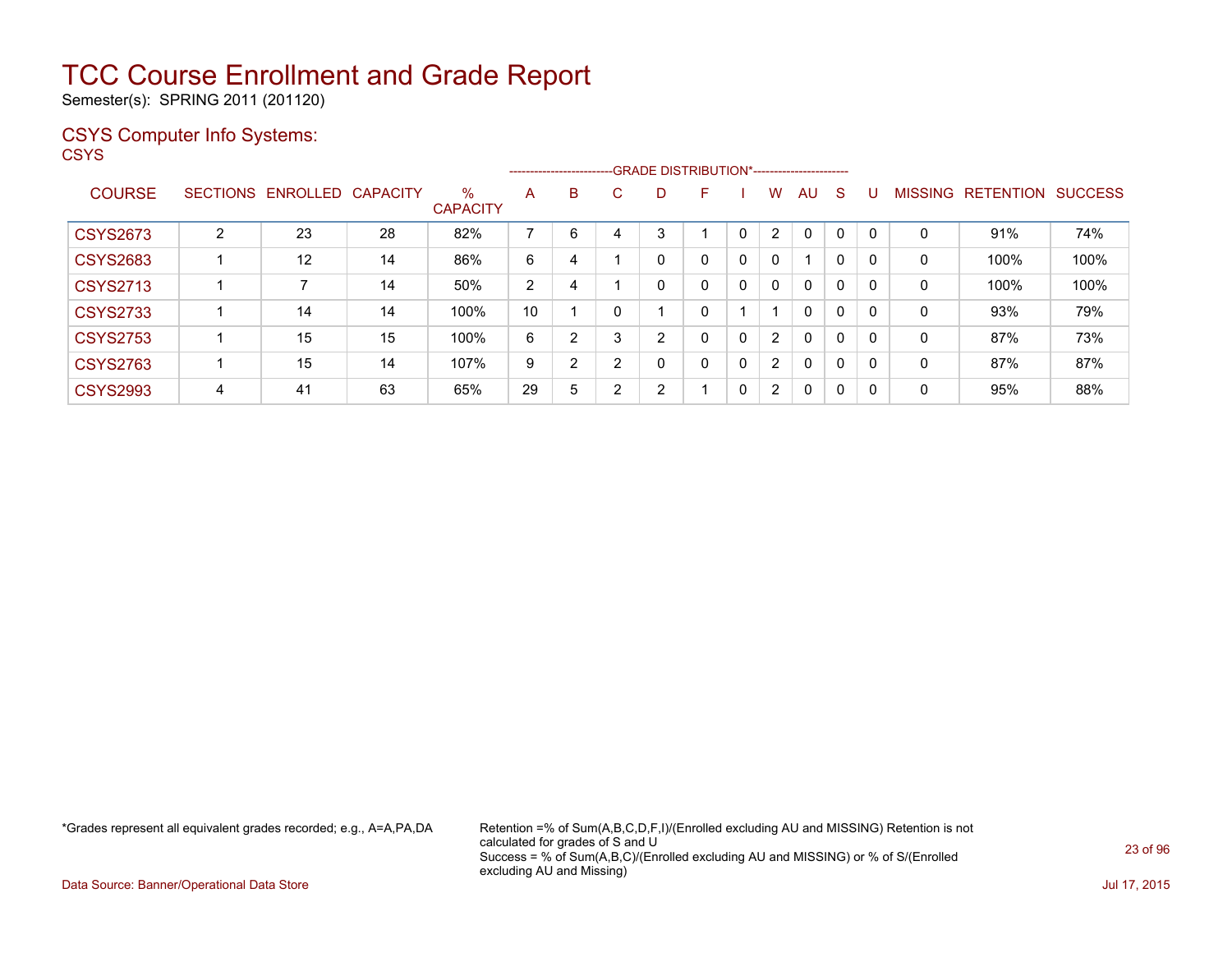Semester(s): SPRING 2011 (201120)

#### Civil Engineering Technology: **CVET**

|                 |                            |    |                         |   | ----------------------- |  | -GRADE DISTRIBUTION*----------------------- |    |           |    |   |                   |                |
|-----------------|----------------------------|----|-------------------------|---|-------------------------|--|---------------------------------------------|----|-----------|----|---|-------------------|----------------|
| <b>COURSE</b>   | SECTIONS ENROLLED CAPACITY |    | $\%$<br><b>CAPACITY</b> | A | B.                      |  |                                             | W. | <b>AU</b> | -S |   | MISSING RETENTION | <b>SUCCESS</b> |
| <b>CVET1373</b> | 10                         | 20 | 50%                     | 9 |                         |  |                                             |    | 0         |    |   | 100%              | 90%            |
| <b>CVET2373</b> |                            | 20 | 25%                     | 3 |                         |  |                                             |    | 0         |    | 0 | 80%               | 80%            |
| <b>CVET2443</b> |                            | 20 | 35%                     |   |                         |  |                                             |    | 0         |    |   | 100%              | 100%           |

\*Grades represent all equivalent grades recorded; e.g., A=A,PA,DA Retention =% of Sum(A,B,C,D,F,I)/(Enrolled excluding AU and MISSING) Retention is not calculated for grades of S and U Success = % of Sum(A,B,C)/(Enrolled excluding AU and MISSING) or % of S/(Enrolled excluding AU and Missing)

Data Source: Banner/Operational Data Store Jul 17, 2015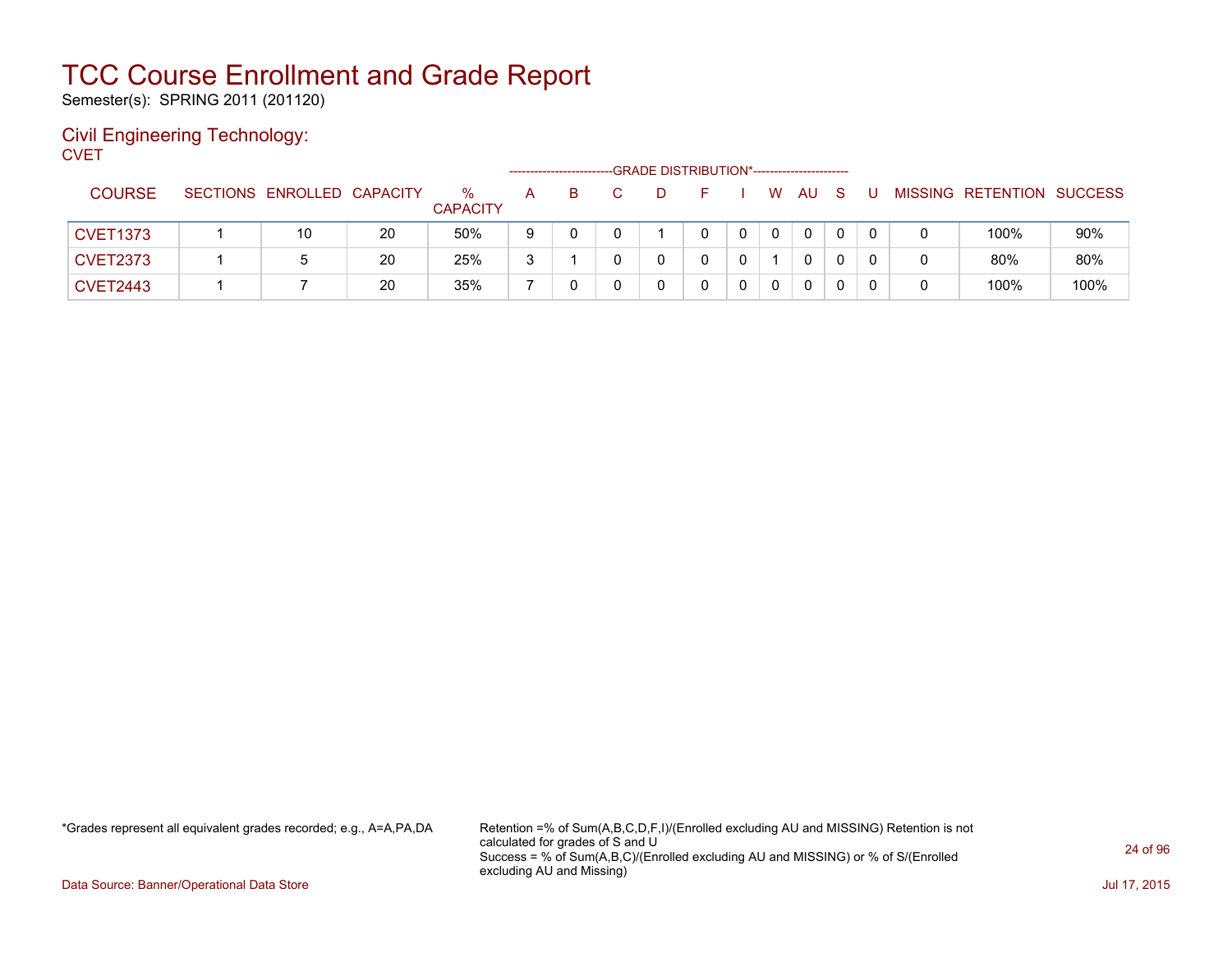Semester(s): SPRING 2011 (201120)

### Dental Hygiene:

DHYG

|                 |                 |                 |                 |                         |    | ------------------------ |   | -GRADE DISTRIBUTION*----------------------- |   |          |              |              |             |              |                |                  |                |
|-----------------|-----------------|-----------------|-----------------|-------------------------|----|--------------------------|---|---------------------------------------------|---|----------|--------------|--------------|-------------|--------------|----------------|------------------|----------------|
| <b>COURSE</b>   | <b>SECTIONS</b> | <b>ENROLLED</b> | <b>CAPACITY</b> | $\%$<br><b>CAPACITY</b> | A  | B                        | C | D                                           | F |          | w            | AU           | S           |              | <b>MISSING</b> | <b>RETENTION</b> | <b>SUCCESS</b> |
| <b>DHYG1333</b> |                 | 14              | 14              | 100%                    | 14 | 0                        |   |                                             | 0 | 0        | $\mathbf{0}$ | 0            | $\Omega$    | <sup>0</sup> | 0              | 100%             | 100%           |
| <b>DHYG1353</b> |                 | 14              | 14              | 100%                    | 3  | 10                       |   | 0                                           | 0 | 0        | 0            | $\mathbf{0}$ | 0           | 0            | 0              | 100%             | 100%           |
| <b>DHYG1373</b> |                 | 14              | 14              | 100%                    | 4  | 10                       | 0 | 0                                           | 0 | 0        | $\Omega$     | 0            | 0           | $\Omega$     | 0              | 100%             | 100%           |
| <b>DHYG1394</b> |                 | 14              | 14              | 100%                    | 10 | 4                        | 0 | 0                                           | 0 | 0        | 0            | 0            | $\mathbf 0$ | $\Omega$     | 0              | 100%             | 100%           |
| <b>DHYG1512</b> |                 | 14              | 14              | 100%                    | 11 | 3                        | 0 | 0                                           | 0 | 0        | 0            | $\mathbf{0}$ | $\Omega$    | $\Omega$     | 0              | 100%             | 100%           |
| <b>DHYG1532</b> |                 | 14              | 14              | 100%                    | 5  | 5                        |   | 0                                           | 0 | $\Omega$ | 0            | $\mathbf{0}$ | $\Omega$    | $\Omega$     | 0              | 100%             | 100%           |
| <b>DHYG2022</b> |                 | 14              | 14              | 100%                    | 10 | 4                        | 0 | 0                                           | 0 | $\Omega$ | 0            | $\mathbf{0}$ | $\Omega$    | $\Omega$     | 0              | 100%             | 100%           |
| <b>DHYG2321</b> |                 | 14              | 14              | 100%                    | 5  | 9                        | 0 | 0                                           | 0 | 0        | 0            | $\mathbf{0}$ | $\Omega$    | $\Omega$     | 0              | 100%             | 100%           |
| <b>DHYG2372</b> |                 | 14              | 14              | 100%                    | 9  | 5                        |   | 0                                           | 0 | 0        | 0            | $\mathbf{0}$ | 0           | $\Omega$     | 0              | 100%             | 100%           |
| <b>DHYG2394</b> |                 | 14              | 14              | 100%                    | 8  | 6                        |   | 0                                           | 0 | 0        | 0            | 0            | 0           | O            | 0              | 100%             | 100%           |

\*Grades represent all equivalent grades recorded; e.g., A=A,PA,DA Retention =% of Sum(A,B,C,D,F,I)/(Enrolled excluding AU and MISSING) Retention is not calculated for grades of S and U Success = % of Sum(A,B,C)/(Enrolled excluding AU and MISSING) or % of S/(Enrolled excluding AU and Missing)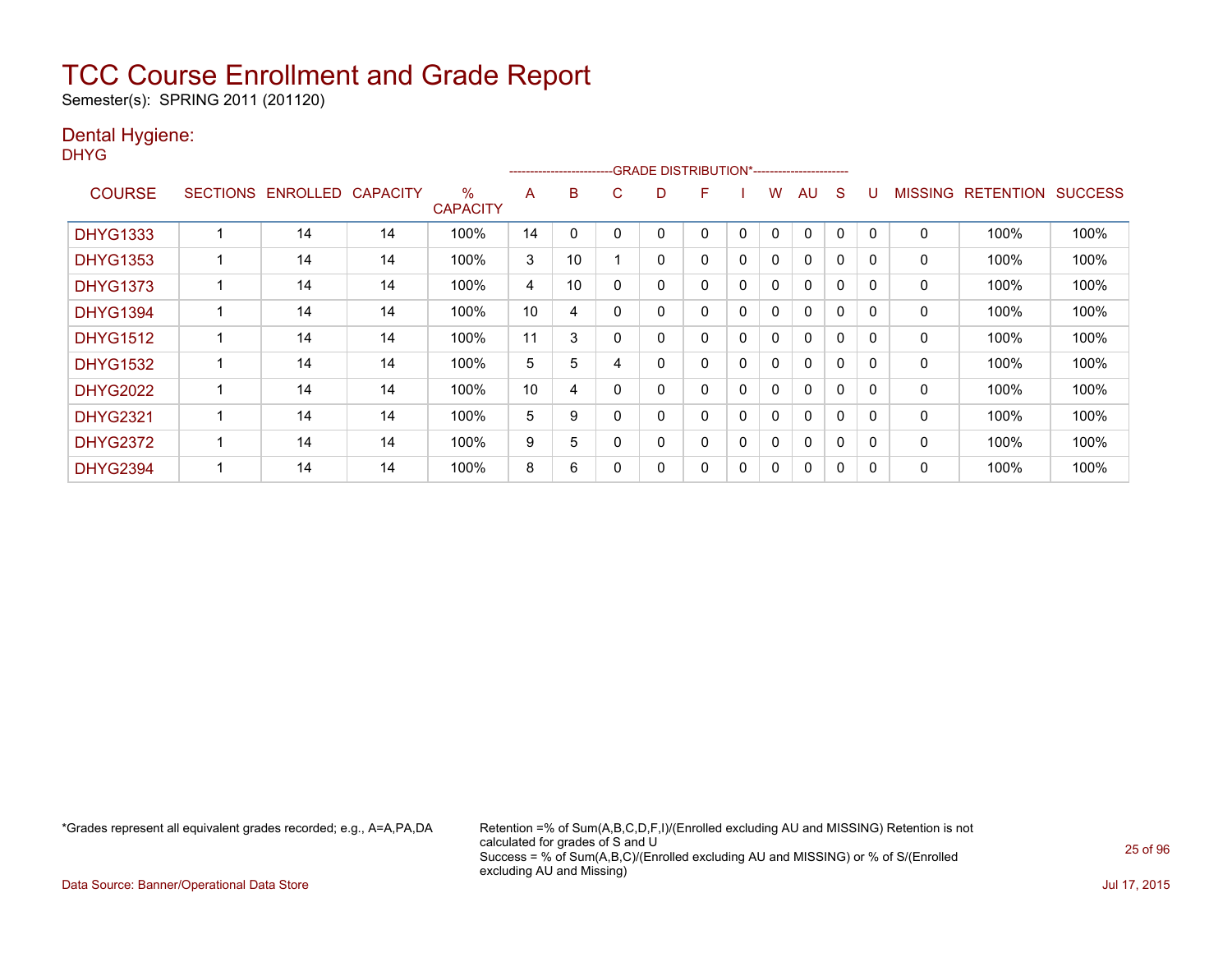Semester(s): SPRING 2011 (201120)

### Drafting Design Engr Tech:

DRFT

|                 |                |                            |    |                         |    |          |   | ------------------------GRADE DISTRIBUTION*----------------------- |   |          |                |              |          |          |                |                  |                |
|-----------------|----------------|----------------------------|----|-------------------------|----|----------|---|--------------------------------------------------------------------|---|----------|----------------|--------------|----------|----------|----------------|------------------|----------------|
| <b>COURSE</b>   |                | SECTIONS ENROLLED CAPACITY |    | $\%$<br><b>CAPACITY</b> | A  | B        | C | D                                                                  | F |          | W              | AU           | S        |          | <b>MISSING</b> | <b>RETENTION</b> | <b>SUCCESS</b> |
| <b>DRFT1323</b> | $\overline{2}$ | 31                         | 32 | 97%                     | 17 | 4        |   | 0                                                                  |   | $\Omega$ | 8              | 0            |          | $\Omega$ | 0              | 74%              | 71%            |
| <b>DRFT1363</b> |                | 15                         | 16 | 94%                     | 14 |          |   | 0                                                                  | 0 | 0        | 0              | 0            | $\Omega$ | 0        | 0              | 100%             | 100%           |
| <b>DRFT1442</b> |                | 9                          | 16 | 56%                     | 9  | 0        |   | 0                                                                  | 0 | 0        | 0              | $\mathbf{0}$ | $\Omega$ | $\Omega$ | 0              | 100%             | 100%           |
| <b>DRFT2203</b> |                | 6                          | 16 | 38%                     | 4  | 2        |   | 0                                                                  | 0 | 0        | $\mathbf{0}$   | $\mathbf{0}$ | $\Omega$ | $\Omega$ | 0              | 100%             | 100%           |
| <b>DRFT2233</b> |                | 16                         | 17 | 94%                     | 14 | $\Omega$ |   | 0                                                                  | 0 | 0        | $\overline{2}$ | $\Omega$     | 0        | 0        | 0              | 88%              | 88%            |
| <b>DRFT2293</b> |                |                            | 16 | 44%                     |    | 0        |   | 0                                                                  | 0 | 0        | 0              | 0            | $\Omega$ | 0        | 0              | 100%             | 100%           |

\*Grades represent all equivalent grades recorded; e.g., A=A,PA,DA Retention =% of Sum(A,B,C,D,F,I)/(Enrolled excluding AU and MISSING) Retention is not calculated for grades of S and U Success = % of Sum(A,B,C)/(Enrolled excluding AU and MISSING) or % of S/(Enrolled excluding AU and Missing)

Data Source: Banner/Operational Data Store Jul 17, 2015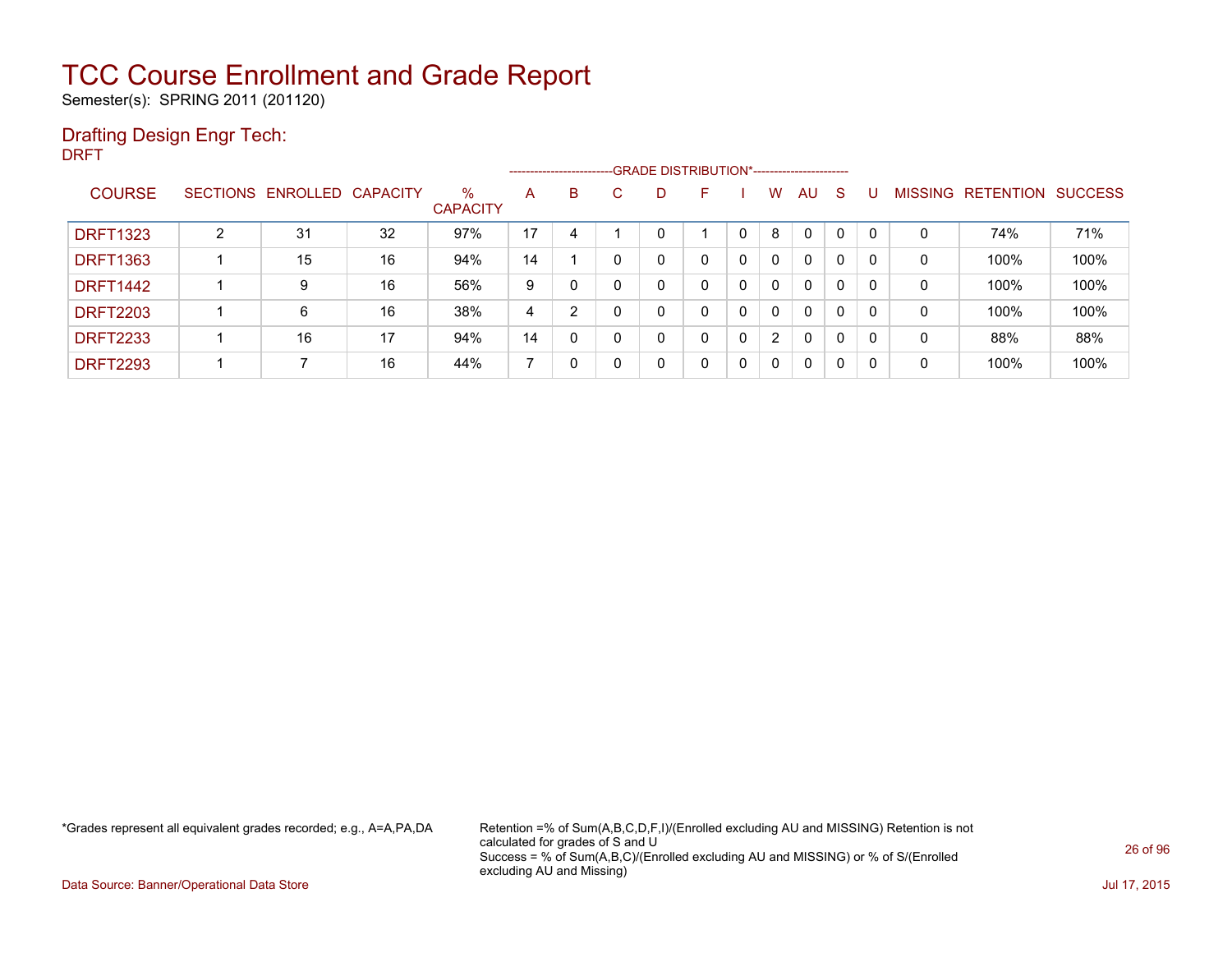Semester(s): SPRING 2011 (201120)

#### Economics: ECON

| ᆫᇰᇦᇅ            |    |                            |     |                         | --------------------- |     |    | -GRADE DISTRIBUTION*----------------------- |    |   |    |           |              |   |                           |     |
|-----------------|----|----------------------------|-----|-------------------------|-----------------------|-----|----|---------------------------------------------|----|---|----|-----------|--------------|---|---------------------------|-----|
| <b>COURSE</b>   |    | SECTIONS ENROLLED CAPACITY |     | $\%$<br><b>CAPACITY</b> | A                     | B.  |    | D                                           |    |   | W  | <b>AU</b> | <sub>S</sub> |   | MISSING RETENTION SUCCESS |     |
| <b>ECON1353</b> | 6  | 88                         | 165 | 53%                     | 25                    | 15  | 13 | 2                                           | 6  |   | 27 | $\Omega$  | 0            | 0 | 69%                       | 60% |
| <b>ECON2013</b> | 28 | 499                        | 842 | 59%                     | 148                   | 147 | 91 | 23                                          | 23 | 6 | 61 | 0         | 0            | 0 | 88%                       | 77% |
| <b>ECON2023</b> | 27 | 534                        | 744 | 72%                     | 192                   | 140 | 73 | 21                                          | 13 | 8 | 86 |           | 0            | 0 | 84%                       | 76% |
| <b>ECON2123</b> |    | 16                         | 20  | 80%                     | 11                    |     |    |                                             |    |   |    | 0         | 0            | 0 | 94%                       | 81% |

\*Grades represent all equivalent grades recorded; e.g., A=A,PA,DA Retention =% of Sum(A,B,C,D,F,I)/(Enrolled excluding AU and MISSING) Retention is not calculated for grades of S and U Success = % of Sum(A,B,C)/(Enrolled excluding AU and MISSING) or % of S/(Enrolled excluding AU and Missing)

Data Source: Banner/Operational Data Store Jul 17, 2015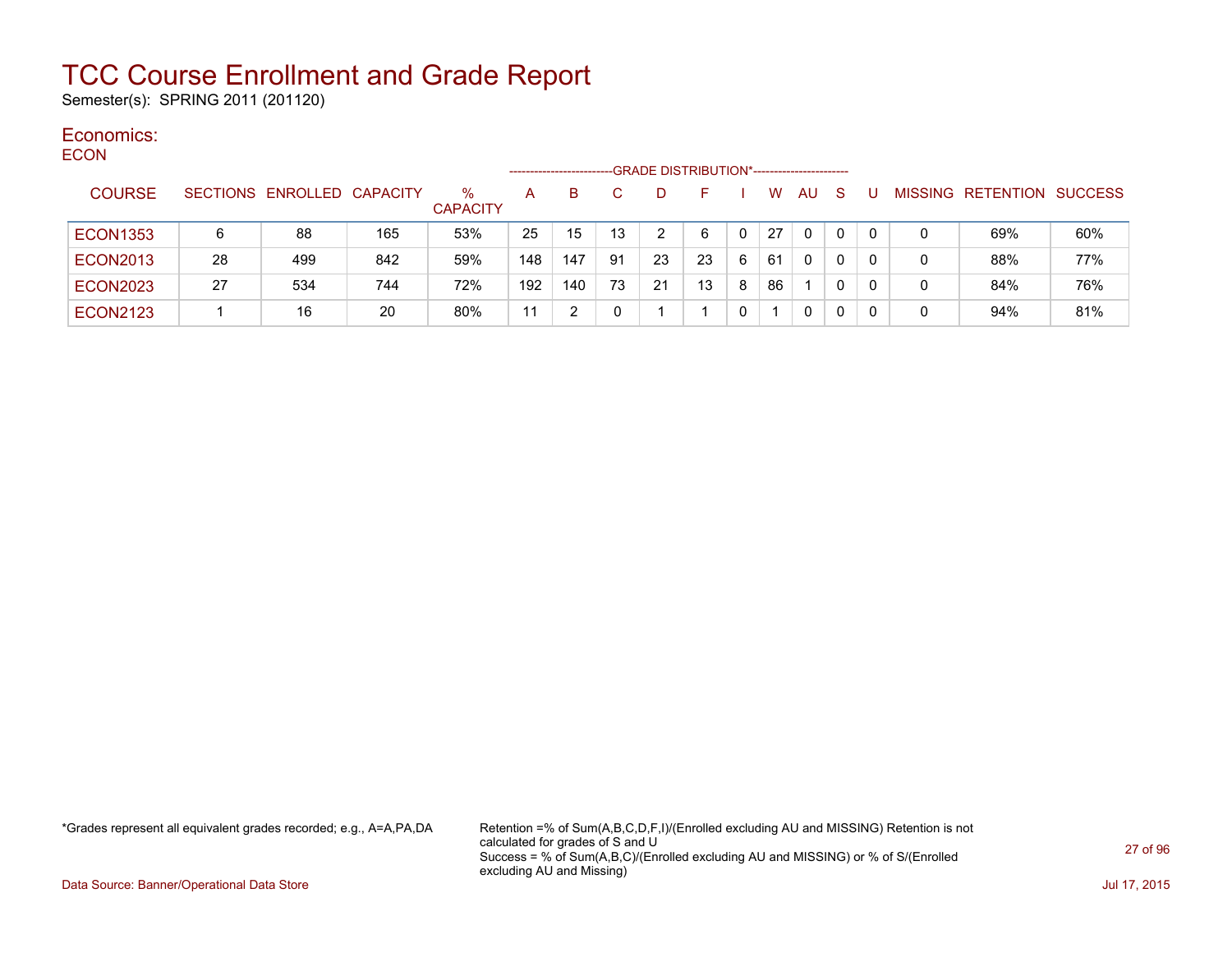Semester(s): SPRING 2011 (201120)

### Electronics Technology:

ELET

|                 |                            |                   |                         |    |                |    |   | ------------------------GRADE DISTRIBUTION*----------------------- |   |              |              |              |              |                |           |                |
|-----------------|----------------------------|-------------------|-------------------------|----|----------------|----|---|--------------------------------------------------------------------|---|--------------|--------------|--------------|--------------|----------------|-----------|----------------|
| <b>COURSE</b>   | SECTIONS ENROLLED CAPACITY |                   | $\%$<br><b>CAPACITY</b> | A  | B              | C. | D | F                                                                  |   | W            | AU.          | S            |              | <b>MISSING</b> | RETENTION | <b>SUCCESS</b> |
| <b>ELET1212</b> | 18                         | 19                | 95%                     | 10 | 4              | 3  | 0 | 0                                                                  | 0 |              | $\mathbf 0$  | $\Omega$     | $\Omega$     | 0              | 94%       | 94%            |
| <b>ELET1303</b> | 11                         | 18                | 61%                     | 8  |                |    | 0 | 0                                                                  | 2 | $\mathbf{0}$ | $\mathbf{0}$ | $\Omega$     | $\Omega$     | 0              | 100%      | 82%            |
| <b>ELET1313</b> | 8                          | 18                | 44%                     |    | $\overline{2}$ |    | 0 | 0                                                                  |   | 4            | $\Omega$     | $\mathbf{0}$ | $\Omega$     | 0              | 50%       | 38%            |
| <b>ELET1503</b> | 12                         | $12 \overline{ }$ | 100%                    | 8  | 4              |    | 0 | $\mathbf{0}$                                                       | 0 | 0            | $\mathbf{0}$ | $\mathbf{0}$ | $\Omega$     | 0              | 100%      | 100%           |
| <b>ELET2215</b> | 8                          | 16                | 50%                     |    | 5              |    | 0 | 0                                                                  | 0 |              | $\mathbf{0}$ | $\Omega$     | $\mathbf{0}$ | 0              | 88%       | 88%            |
| <b>ELET2333</b> | 10                         | 16                | 62%                     | 3  | 5              |    | 0 | 0                                                                  | 0 |              | $\mathbf{0}$ | $\Omega$     | $\Omega$     | 0              | 90%       | 90%            |

\*Grades represent all equivalent grades recorded; e.g., A=A,PA,DA Retention =% of Sum(A,B,C,D,F,I)/(Enrolled excluding AU and MISSING) Retention is not calculated for grades of S and U Success = % of Sum(A,B,C)/(Enrolled excluding AU and MISSING) or % of S/(Enrolled excluding AU and Missing)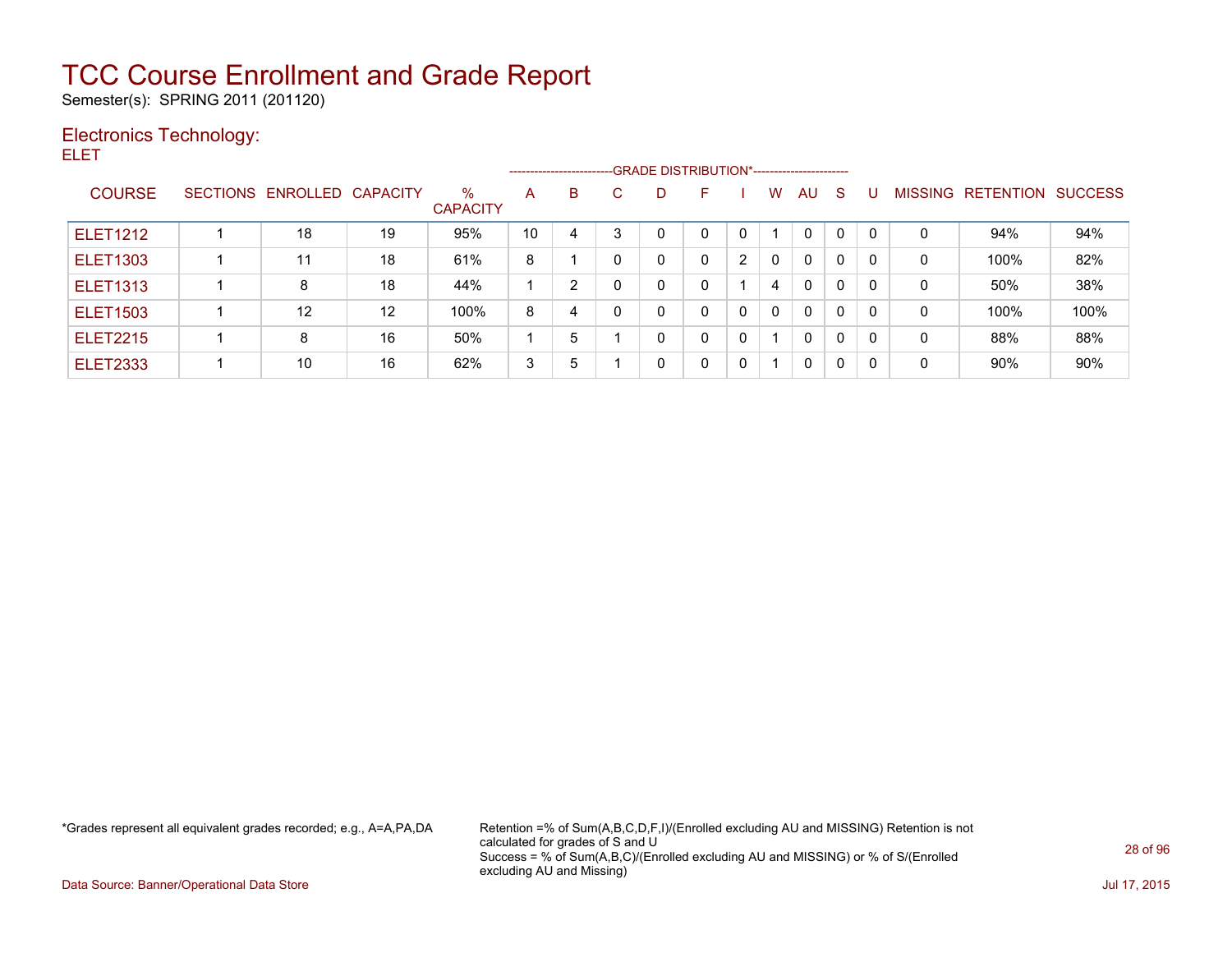Semester(s): SPRING 2011 (201120)

### Emergency Medical Technology: EMDT

|                 |                   |                 |                         |                |          |          | ------------------------GRADE                DISTRIBUTION*---------------------- |   |              |              |              |              |              |                |                  |                |
|-----------------|-------------------|-----------------|-------------------------|----------------|----------|----------|----------------------------------------------------------------------------------|---|--------------|--------------|--------------|--------------|--------------|----------------|------------------|----------------|
| <b>COURSE</b>   | SECTIONS ENROLLED | <b>CAPACITY</b> | $\%$<br><b>CAPACITY</b> | A              | B        | C        | D                                                                                | F |              | w            | AU           | S            |              | <b>MISSING</b> | <b>RETENTION</b> | <b>SUCCESS</b> |
| <b>EMDT1013</b> | 9                 | 15              | 60%                     | 5              | 4        |          |                                                                                  | 0 | 0            | 0            | $\Omega$     | 0            |              | $\mathbf{0}$   | 100%             | 100%           |
| <b>EMDT1024</b> | 9                 | 15              | 60%                     | $\overline{2}$ | 6        | $\Omega$ | 0                                                                                | 0 | $\mathbf 0$  |              | $\mathbf{0}$ | $\mathbf 0$  | $\Omega$     | 0              | 89%              | 89%            |
| <b>EMDT1041</b> | 9                 | 15              | 60%                     | 7              |          | $\Omega$ | 0                                                                                | 0 | 0            |              | $\mathbf{0}$ | $\mathbf{0}$ | $\Omega$     | 0              | 89%              | 89%            |
| <b>EMDT1351</b> | $\overline{7}$    | 15              | 47%                     | $\overline{ }$ | 0        | $\Omega$ | 0                                                                                | 0 | $\mathbf{0}$ | $\mathbf{0}$ | $\mathbf{0}$ | $\mathbf{0}$ | $\Omega$     | 0              | 100%             | 100%           |
| <b>EMDT2014</b> | 7                 | 15              | 47%                     | 6              |          | $\Omega$ | 0                                                                                | 0 | 0            | 0            | $\mathbf{0}$ | $\mathbf 0$  |              | 0              | 100%             | 100%           |
| <b>EMDT2031</b> | 7                 | 15              | 47%                     | 7              | 0        | $\Omega$ | 0                                                                                | 0 | 0            | 0            | $\mathbf{0}$ | $\mathbf{0}$ | $\Omega$     | 0              | 100%             | 100%           |
| <b>EMDT2061</b> | -1                | 15              | 7%                      | 0              |          | $\Omega$ | 0                                                                                | 0 | 0            | 0            | $\mathbf{0}$ | $\Omega$     |              | 0              | 100%             | 100%           |
| <b>EMDT2111</b> | 7                 | 15              | 47%                     | $\overline{7}$ | $\Omega$ |          | 0                                                                                | 0 | 0            | 0            | $\mathbf{0}$ | $\mathbf{0}$ | $\Omega$     | 0              | 100%             | 100%           |
| <b>EMDT2131</b> | 8                 | 15              | 53%                     | 5              | 3        | $\Omega$ | 0                                                                                | 0 | 0            | $\mathbf{0}$ | $\mathbf{0}$ | $\mathbf{0}$ | $\Omega$     | $\mathbf{0}$   | 100%             | 100%           |
| <b>EMDT2212</b> | 4                 | 15              | 27%                     | 4              | $\Omega$ | $\Omega$ | 0                                                                                | 0 | 0            | $\mathbf{0}$ | $\mathbf{0}$ | $\mathbf{0}$ | <sup>0</sup> | 0              | 100%             | 100%           |
| <b>EMDT2252</b> | 4                 | 15              | 27%                     | 4              | 0        | 0        | 0                                                                                | 0 | 0            | 0            | 0            | 0            | 0            | 0              | 100%             | 100%           |
|                 |                   |                 |                         |                |          |          |                                                                                  |   |              |              |              |              |              |                |                  |                |

\*Grades represent all equivalent grades recorded; e.g., A=A,PA,DA Retention =% of Sum(A,B,C,D,F,I)/(Enrolled excluding AU and MISSING) Retention is not calculated for grades of S and U Success = % of Sum(A,B,C)/(Enrolled excluding AU and MISSING) or % of S/(Enrolled excluding AU and Missing)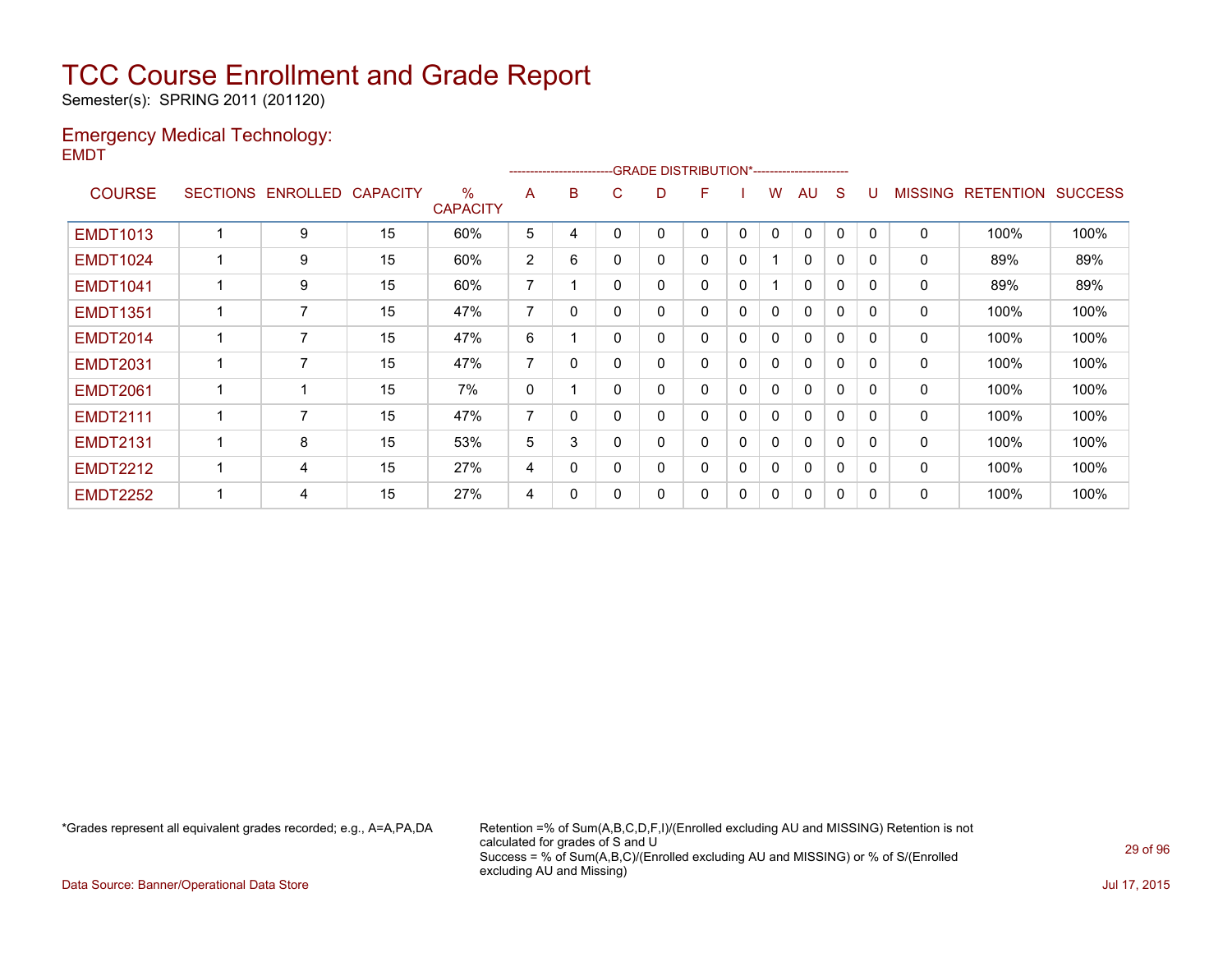Semester(s): SPRING 2011 (201120)

### English: **ENGL**

|                 |                |                            |       |                         |                | ---------------- |              |              | -GRADE DISTRIBUTION*---------------------- |                |                   |                |              |              |              |                                  |      |
|-----------------|----------------|----------------------------|-------|-------------------------|----------------|------------------|--------------|--------------|--------------------------------------------|----------------|-------------------|----------------|--------------|--------------|--------------|----------------------------------|------|
| <b>COURSE</b>   |                | SECTIONS ENROLLED CAPACITY |       | $\%$<br><b>CAPACITY</b> | Α              | B                | $\mathsf{C}$ | D            | F                                          |                | W                 | <b>AU</b>      | S            | U            |              | <b>MISSING RETENTION SUCCESS</b> |      |
| <b>ENGL0601</b> | $\overline{2}$ | 15                         | 40    | 38%                     | $\overline{7}$ | 3                | $\mathbf{0}$ | $\mathbf{0}$ | $\mathbf{1}$                               | 0              | 4                 | 0              | $\mathbf 0$  | $\mathbf{0}$ | 0            | 73%                              | 67%  |
| <b>ENGL0611</b> | -1             | 4                          | 20    | 20%                     | 1              | 2                | $\Omega$     | 0            | $\mathbf{0}$                               | 0              | 1                 | 0              | $\mathbf{0}$ | 0            | 0            | 75%                              | 75%  |
| <b>ENGL0621</b> | $\overline{2}$ | 9                          | 40    | 22%                     | 1              | 3                | 0            | 0            | 0                                          | 0              | 5                 | 0              | 0            | 0            | 0            | 44%                              | 44%  |
| <b>ENGL0823</b> | -1             | $\overline{2}$             | 10    | 20%                     | $\Omega$       | $\overline{2}$   | $\mathbf{0}$ | $\mathbf{0}$ | $\mathbf{0}$                               | $\mathbf{0}$   | 0                 | $\mathbf{0}$   | 0            | 0            | $\mathbf{0}$ | 100%                             | 100% |
| <b>ENGL0903</b> | 8              | 89                         | 160   | 56%                     | 15             | 14               | 9            | 10           | 14                                         | 0              | 27                | $\mathbf{0}$   | $\Omega$     | 0            | $\mathbf 0$  | 70%                              | 43%  |
| <b>ENGL0913</b> | 27             | 379                        | 536   | 71%                     | 83             | 76               | 49           | 16           | 56                                         | $\mathbf{1}$   | 98                | $\mathbf{0}$   | $\Omega$     | 0            | $\mathbf{0}$ | 74%                              | 55%  |
| <b>ENGL0923</b> | 23             | 301                        | 460   | 65%                     | 37             | 54               | 50           | 29           | 47                                         | 0              | 84                | 0              | $\mathbf{0}$ | 0            | $\mathbf 0$  | 72%                              | 47%  |
| <b>ENGL0933</b> | 35             | 643                        | 701   | 92%                     | 140            | 123              | 91           | 46           | 97                                         | $\mathbf{1}$   | 145               | $\Omega$       | $\Omega$     | 0            | 0            | 77%                              | 55%  |
| <b>ENGL0963</b> | 3              | 20                         | 60    | 33%                     | 6              | 2                | 3            | 2            | 2                                          | 0              | 5                 | $\mathbf{0}$   | $\mathbf{0}$ | 0            | 0            | 75%                              | 55%  |
| <b>ENGL1003</b> | 31             | 492                        | 640   | 77%                     | 157            | 84               | 67           | 30           | 72                                         | 0              | 81                | 0              | $\mathbf{0}$ | 0            | $\mathbf{1}$ | 84%                              | 63%  |
| <b>ENGL1083</b> | $\overline{2}$ | 27                         | 40    | 68%                     | 22             | $\mathbf{1}$     | $\mathbf{1}$ | $\mathbf{0}$ | $\mathbf{0}$                               | $\mathbf{0}$   | 3                 | 0              | $\mathbf{0}$ | $\mathbf{0}$ | 0            | 89%                              | 89%  |
| <b>ENGL1113</b> | 92             | 1,972                      | 2,261 | 87%                     | 407            | 458              | 300          | 121          | 252                                        | 4              | 425               | $\overline{2}$ | $\mathbf{0}$ | 0            | 3            | 78%                              | 59%  |
| <b>ENGL1121</b> | $\overline{2}$ | 10                         | 40    | 25%                     | 4              | 1                | $\mathbf{0}$ | 1            | 3                                          | 0              |                   | $\mathbf{0}$   | $\Omega$     | 0            | 0            | 90%                              | 50%  |
| <b>ENGL1123</b> | 1              | 9                          | 20    | 45%                     | $\overline{2}$ | 1                | $\Omega$     | 1            | -1                                         | 0              | 4                 | 0              | $\mathbf{0}$ | 0            | 0            | 56%                              | 33%  |
| <b>ENGL1161</b> | $\mathbf{1}$   | 7                          | 15    | 47%                     | 5              | $\mathbf{0}$     | $\mathbf{1}$ | $\Omega$     | $\mathbf{0}$                               | $\mathbf{0}$   | 1                 | $\mathbf{0}$   | $\mathbf{0}$ | $\mathbf{0}$ | 0            | 86%                              | 86%  |
| <b>ENGL1213</b> | 124            | 2,428                      | 2,990 | 81%                     | 863            | 576              | 342          | 94           | 192                                        | $\overline{2}$ | 358               | 0              | $\mathbf{0}$ | 0            | $\mathbf{1}$ | 85%                              | 73%  |
| <b>ENGL2333</b> | 3              | 55                         | 80    | 69%                     | 25             | 12               | 5            | $\mathbf{0}$ | $\mathbf{1}$                               | $\mathbf{0}$   | $12 \overline{ }$ | $\mathbf{0}$   | $\mathbf{0}$ | 0            | 0            | 78%                              | 76%  |
| <b>ENGL2343</b> | $\overline{2}$ | 23                         | 35    | 66%                     | 13             | 6                | $\mathbf{0}$ | $\mathbf{0}$ | $\mathbf{0}$                               | $\overline{2}$ | $\overline{2}$    | $\Omega$       | $\Omega$     | 0            | $\mathbf 0$  | 91%                              | 83%  |
| <b>ENGL2373</b> | $\mathbf{1}$   | 2                          | 20    | 10%                     | $\mathbf{1}$   | $\mathbf{0}$     | $\Omega$     | $\Omega$     | $\mathbf{0}$                               | $\mathbf{1}$   | $\Omega$          | $\mathbf{0}$   | $\Omega$     | 0            | $\mathbf{0}$ | 100%                             | 50%  |
| <b>ENGL2383</b> | $\overline{2}$ | 30                         | 40    | 75%                     | 8              | 8                | 4            | $\mathbf{0}$ | 1                                          | $\mathbf{1}$   | 8                 | $\mathbf{0}$   | $\Omega$     | 0            | 0            | 73%                              | 67%  |
| <b>ENGL2413</b> | 7              | 82                         | 160   | 51%                     | 26             | 24               | 6            | 4            | 4                                          | 0              | 18                | 0              | 0            | 0            | 0            | 78%                              | 68%  |
| <b>ENGL2443</b> | 1              | 12                         | 20    | 60%                     | 4              | 2                | $\mathbf{0}$ | -1           | 4                                          | 0              | 1                 | 0              | 0            | 0            | 0            | 92%                              | 50%  |

\*Grades represent all equivalent grades recorded; e.g., A=A,PA,DA Retention =% of Sum(A,B,C,D,F,I)/(Enrolled excluding AU and MISSING) Retention is not calculated for grades of S and U Success = % of Sum(A,B,C)/(Enrolled excluding AU and MISSING) or % of S/(Enrolled excluding AU and Missing)

Data Source: Banner/Operational Data Store Jul 17, 2015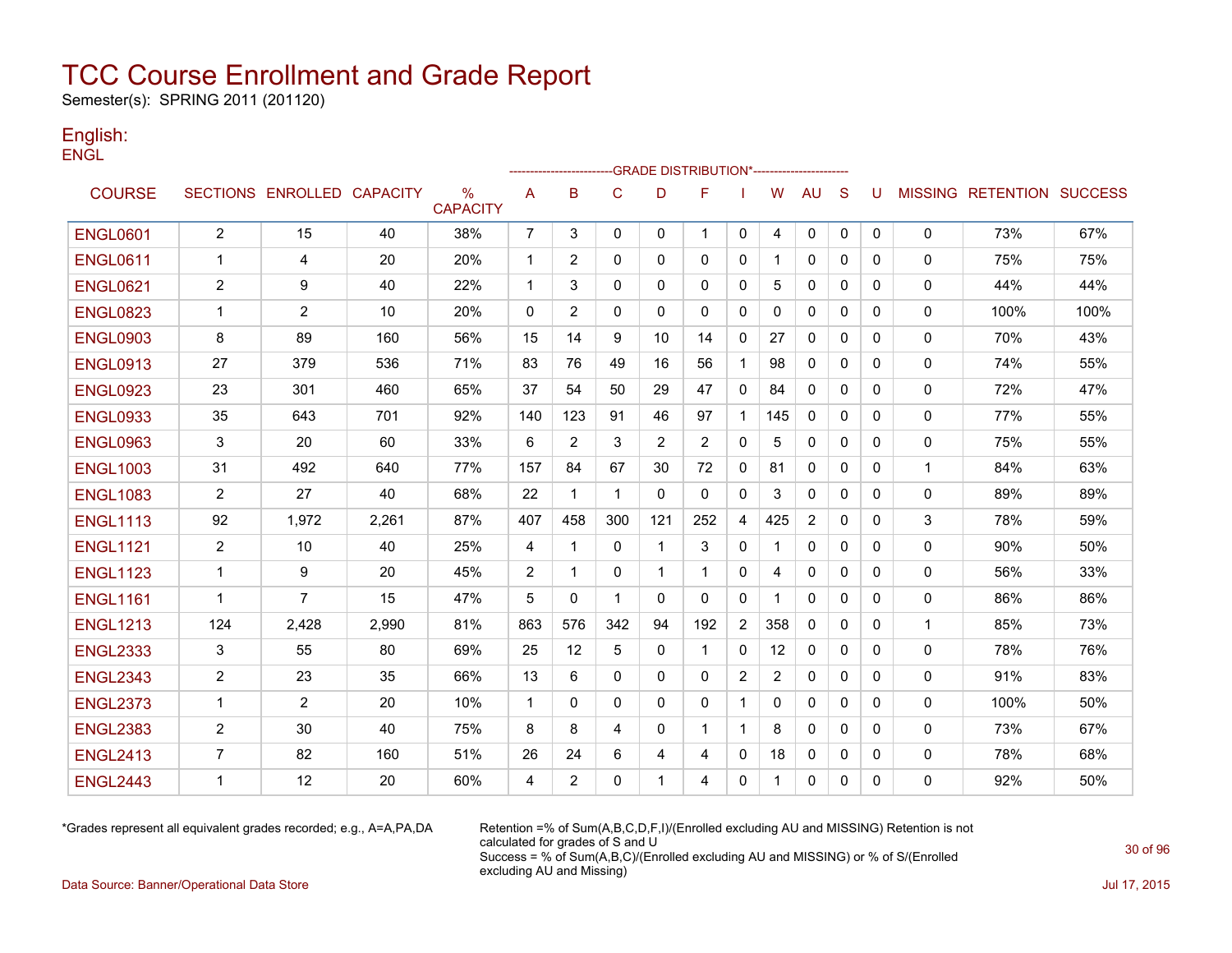Semester(s): SPRING 2011 (201120)

### English: **ENGL**

|                 |                 |          |                 |                         |                | ----------------------- |                |              | -GRADE DISTRIBUTION*---------------------- |              |                |              |              |          |                |                  |                |
|-----------------|-----------------|----------|-----------------|-------------------------|----------------|-------------------------|----------------|--------------|--------------------------------------------|--------------|----------------|--------------|--------------|----------|----------------|------------------|----------------|
| <b>COURSE</b>   | <b>SECTIONS</b> | ENROLLED | <b>CAPACITY</b> | $\%$<br><b>CAPACITY</b> | A              | B                       | C              | D            | F                                          |              | W              | AU           | <sub>S</sub> |          | <b>MISSING</b> | <b>RETENTION</b> | <b>SUCCESS</b> |
| <b>ENGL2453</b> |                 | 3        | 5               | 60%                     | $\overline{2}$ |                         | $\Omega$       | 0            | $\Omega$                                   | 0            | $\Omega$       | $\mathbf{0}$ | 0            | 0        | $\mathbf{0}$   | 100%             | 100%           |
| <b>ENGL2463</b> | -1              | 13       | 20              | 65%                     | 3              |                         | $\Omega$       | 0            | $\Omega$                                   | 0            | $\overline{2}$ | 7            | 0            | $\Omega$ | 0              | 67%              | 67%            |
| <b>ENGL2473</b> |                 | 19       | 20              | 95%                     | 6              | 5                       | $\overline{2}$ |              |                                            | 0            | 4              | $\mathbf{0}$ | 0            | $\Omega$ | $\mathbf 0$    | 79%              | 68%            |
| <b>ENGL2543</b> | $\overline{2}$  | 31       | 45              | 69%                     | 16             | 7                       | 2              | $\mathbf{0}$ | 3                                          | $\mathbf{0}$ | 3              | $\mathbf{0}$ | 0            | 0        | $\mathbf{0}$   | 90%              | 81%            |
| <b>ENGL2653</b> | 3               | 31       | 65              | 48%                     | 13             | 10                      | 2              | 0            | $\Omega$                                   | $\mathbf{0}$ | 6              | $\mathbf{0}$ | 0            | 0        | 0              | 81%              | 81%            |
| <b>ENGL2663</b> | 1               | 9        | 20              | 45%                     | 4              | $\Omega$                |                | 0            | $\Omega$                                   | 0            | 4              | $\mathbf{0}$ | 0            | 0        | 0              | 56%              | 56%            |
| <b>ENGL2683</b> | $\overline{2}$  | 11       | 30              | 37%                     | 7              | 2                       |                | $\mathbf{0}$ |                                            | 0            | $\Omega$       | $\mathbf{0}$ | 0            | 0        | 0              | 100%             | 91%            |
| <b>ENGL2773</b> | 1               | 17       | 20              | 85%                     | $\overline{c}$ | 9                       |                | 0            | 3                                          | 0            | $\overline{2}$ | $\mathbf{0}$ | 0            | 0        | 0              | 88%              | 71%            |
| <b>ENGL2883</b> | 3               | 30       | 60              | 50%                     | 13             | 10                      | $\Omega$       | 3            |                                            | $\mathbf{0}$ | 3              | $\mathbf{0}$ | 0            | $\Omega$ | $\mathbf 0$    | 90%              | 77%            |
| <b>ENGL2991</b> | -1              |          | 15              | 7%                      | 0              |                         | 0              | $\mathbf{0}$ | $\mathbf{0}$                               | $\mathbf{0}$ | $\Omega$       | $\mathbf{0}$ | 0            | 0        | $\mathbf{0}$   | 100%             | 100%           |
| <b>ENGL2993</b> | 9               | 139      | 115             | 121%                    | 36             | 31                      | 28             | 12           | 10                                         | 0            | 18             | 0            | 0            | 0        | 4              | 87%              | 70%            |

\*Grades represent all equivalent grades recorded; e.g., A=A,PA,DA Retention =% of Sum(A,B,C,D,F,I)/(Enrolled excluding AU and MISSING) Retention is not calculated for grades of S and U Success = % of Sum(A,B,C)/(Enrolled excluding AU and MISSING) or % of S/(Enrolled excluding AU and Missing)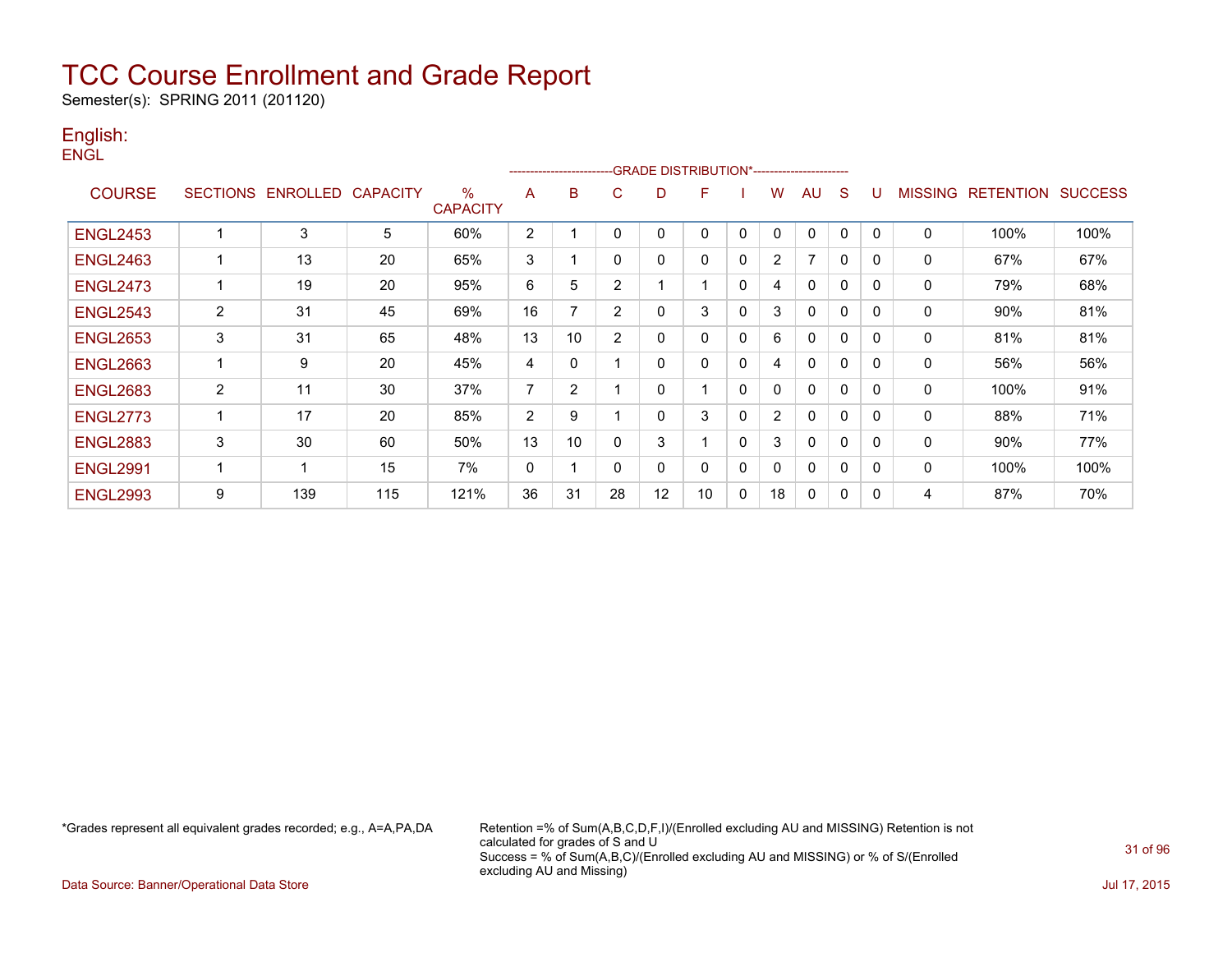Semester(s): SPRING 2011 (201120)

### Engineering:

**ENGR** 

|                 |                 |                   |                |                         |                | ---------------------- |              |                | -GRADE DISTRIBUTION*---------------------- |              |                |              |              |          |                |                  |                |
|-----------------|-----------------|-------------------|----------------|-------------------------|----------------|------------------------|--------------|----------------|--------------------------------------------|--------------|----------------|--------------|--------------|----------|----------------|------------------|----------------|
| <b>COURSE</b>   | <b>SECTIONS</b> | ENROLLED CAPACITY |                | $\%$<br><b>CAPACITY</b> | A              | B                      | C            | D              | F                                          |              | W              | AU           | S            |          | <b>MISSING</b> | <b>RETENTION</b> | <b>SUCCESS</b> |
| <b>ENGR1111</b> | 4               | 121               | 124            | 98%                     | 100            | $\overline{7}$         |              |                | 0                                          | $\mathbf{0}$ | 12             | $\mathbf{0}$ | $\mathbf{0}$ | $\Omega$ | $\Omega$       | 90%              | 89%            |
| <b>ENGR1132</b> | 3               | 70                | 70             | 100%                    | 40             | 15                     |              | 0              | 0                                          | 0            | 8              | $\mathbf{0}$ | 0            | $\Omega$ | 0              | 89%              | 89%            |
| <b>ENGR1242</b> | 3               | 63                | 64             | 98%                     | 25             | 27                     | 5            | 0              | 0                                          | 0            | 5              | 0            | 0            | 0        | 1              | 92%              | 92%            |
| <b>ENGR1313</b> |                 | 21                | 22             | 95%                     | 14             | 3                      | 3            | 0              |                                            | $\Omega$     | $\Omega$       | $\Omega$     | $\Omega$     | 0        | $\mathbf{0}$   | 100%             | 95%            |
| <b>ENGR1363</b> |                 | 9                 | 15             | 60%                     | 5              | 3                      |              | 0              | 0                                          | 0            | 0              | $\mathbf{0}$ | $\Omega$     | $\Omega$ | 0              | 100%             | 100%           |
| <b>ENGR1443</b> | $\overline{2}$  | 9                 | 30             | 30%                     | $\overline{7}$ | $\Omega$               | $\mathbf{0}$ | 0              | 0                                          | $\mathbf{0}$ | $\overline{2}$ | 0            | 0            | $\Omega$ | 0              | 78%              | 78%            |
| <b>ENGR1463</b> | $\mathbf 1$     | $\overline{7}$    | 15             | 47%                     | 3              |                        | $\Omega$     | 0              | 0                                          | $\Omega$     | 3              | $\Omega$     | $\Omega$     | 0        | 0              | 57%              | 57%            |
| <b>ENGR2103</b> | 3               | 72                | 77             | 94%                     | 21             | 14                     | 13           | 3              | $\overline{2}$                             | 0            | 19             | $\mathbf{0}$ | 0            | $\Omega$ | 0              | 74%              | 67%            |
| <b>ENGR2143</b> | $\overline{2}$  | 37                | 60             | 62%                     | 9              | 15                     | 5            | $\overline{2}$ | $\overline{2}$                             | 0            | 4              | $\mathbf{0}$ | 0            | 0        | 0              | 89%              | 78%            |
| <b>ENGR2153</b> | 1               | 3                 | 15             | 20%                     | 2              | $\Omega$               | 0            | 0              | 0                                          | 0            |                | $\Omega$     | $\Omega$     | 0        | $\mathbf{0}$   | 67%              | 67%            |
| <b>ENGR2213</b> | 2               | 35                | 60             | 58%                     | 12             | 5                      |              | 3              |                                            | 0            | 6              |              | $\Omega$     | $\Omega$ | 0              | 82%              | 71%            |
| <b>ENGR2262</b> | 1               | 1                 | 15             | 7%                      |                | $\Omega$               | $\mathbf{0}$ | 0              | 0                                          | $\mathbf{0}$ | 0              | 0            | 0            | $\Omega$ | 0              | 100%             | 100%           |
| <b>ENGR2523</b> | $\overline{2}$  | 34                | 60             | 57%                     | 6              | $\overline{7}$         | 11           | 3              |                                            | $\Omega$     | 6              | $\mathbf{0}$ | $\Omega$     | 0        | 0              | 82%              | 71%            |
| <b>ENGR2613</b> | 3               | 45                | 47             | 96%                     | 10             | 19                     | 9            |                | 0                                          | 0            | 6              | $\Omega$     | 0            | $\Omega$ | 0              | 87%              | 84%            |
| <b>ENGR2643</b> |                 | $\overline{2}$    | $\overline{2}$ | 100%                    |                | 0                      | $\Omega$     | 0              | 0                                          |              | 0              | 0            | 0            | 0        | 0              | 100%             | 50%            |

\*Grades represent all equivalent grades recorded; e.g., A=A,PA,DA Retention =% of Sum(A,B,C,D,F,I)/(Enrolled excluding AU and MISSING) Retention is not calculated for grades of S and U Success = % of Sum(A,B,C)/(Enrolled excluding AU and MISSING) or % of S/(Enrolled excluding AU and Missing)

Data Source: Banner/Operational Data Store Jul 17, 2015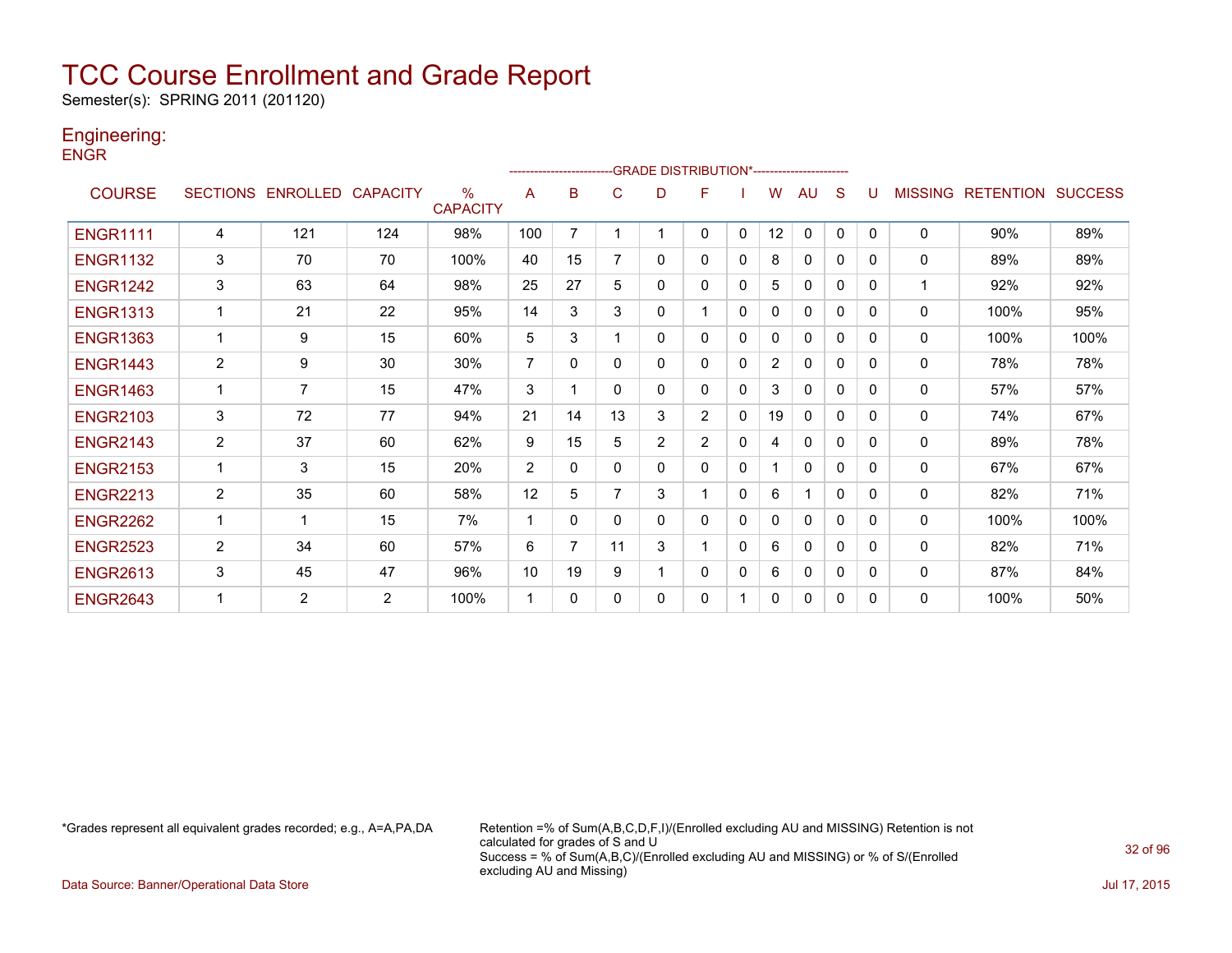Semester(s): SPRING 2011 (201120)

#### English as a Second Language: **ESLG**

|                 |                 |                 |                 |                                  |                | ------------------------ |                | -GRADE DISTRIBUTION*---------------------- |   |              |                |                |              |              |                |                  |                |
|-----------------|-----------------|-----------------|-----------------|----------------------------------|----------------|--------------------------|----------------|--------------------------------------------|---|--------------|----------------|----------------|--------------|--------------|----------------|------------------|----------------|
| <b>COURSE</b>   | <b>SECTIONS</b> | <b>ENROLLED</b> | <b>CAPACITY</b> | $\frac{0}{0}$<br><b>CAPACITY</b> | A              | в                        | C              | D                                          | F |              | w              | AU             | S            |              | <b>MISSING</b> | <b>RETENTION</b> | <b>SUCCESS</b> |
| <b>ESLG0533</b> | $\mathbf{1}$    | 14              | 15              | 93%                              | 6              | 4                        | $\Omega$       | 3                                          | 0 | $\mathbf{0}$ |                | $\mathbf{0}$   | $\mathbf{0}$ | $\Omega$     | 0              | 93%              | 71%            |
| <b>ESLG0543</b> |                 | 11              | 15              | 73%                              | 4              | $\overline{2}$           | 3              |                                            | 0 | 0            |                | 0              | 0            | 0            | 0              | 91%              | 82%            |
| <b>ESLG0613</b> |                 | 14              | 15              | 93%                              | 9              | $\overline{2}$           | 0              |                                            | 0 | $\mathbf{0}$ | $\overline{2}$ | $\mathbf{0}$   | 0            | <sup>0</sup> | 0              | 86%              | 79%            |
| <b>ESLG0623</b> | 1               | 14              | 15              | 93%                              | 3              | 6                        |                | 0                                          | 1 | $\mathbf{0}$ |                | $\overline{2}$ | 0            | 0            | 0              | 92%              | 83%            |
| <b>ESLG0633</b> | 1               | 8               | 15              | 53%                              | 5              |                          |                | 0                                          | 0 | $\mathbf{0}$ |                | $\Omega$       | $\mathbf 0$  | 0            | 0              | 88%              | 88%            |
| <b>ESLG0643</b> |                 | 14              | 15              | 93%                              | 6              | 6                        | 0              | 0                                          | 0 | $\mathbf{0}$ | $\overline{2}$ | $\mathbf{0}$   | 0            | <sup>0</sup> | 0              | 86%              | 86%            |
| <b>ESLG0723</b> | 1               | 15              | 15              | 100%                             | 10             |                          |                |                                            | 0 | $\mathbf{0}$ | $\overline{2}$ | 0              | $\mathbf{0}$ | 0            | 0              | 87%              | 80%            |
| <b>ESLG0733</b> |                 | $\overline{7}$  | 15              | 47%                              | 3              | 0                        | $\overline{2}$ | 0                                          | 0 | $\mathbf{0}$ | $\overline{2}$ | $\Omega$       | $\mathbf{0}$ | 0            | 0              | 71%              | 71%            |
| <b>ESLG0743</b> | 1               | 6               | 15              | 40%                              | 2              |                          | $\overline{2}$ | 0                                          | 0 | $\mathbf{0}$ | $\Omega$       | 1              | 0            | 0            | 0              | 100%             | 100%           |
| <b>ESLG0753</b> | $\overline{2}$  | 16              | 15              | 107%                             | 6              | 6                        | 0              | 0                                          | 0 | $\mathbf{0}$ |                | 3              | $\mathbf{0}$ | $\Omega$     | 0              | 92%              | 92%            |
| <b>ESLG0813</b> | 1               | 8               | 15              | 53%                              | 7              |                          | $\mathbf{0}$   | 0                                          | 0 | $\mathbf{0}$ | $\Omega$       | $\mathbf{0}$   | $\mathbf{0}$ | <sup>0</sup> | 0              | 100%             | 100%           |
| <b>ESLG0833</b> | 1               | 6               | 15              | 40%                              | 3              | 3                        | 0              | 0                                          | 0 | $\mathbf{0}$ | 0              | 0              | 0            | 0            | 0              | 100%             | 100%           |
| <b>ESLG0992</b> | 9               | 70              | 120             | 58%                              | 45             | 8                        | 4              |                                            | 1 | $\mathbf{0}$ | 8              | 3              | $\mathbf{0}$ | 0            | 0              | 88%              | 85%            |
| <b>ESLG0993</b> | 2               | 15              | 30              | 50%                              | $\overline{7}$ | 6                        |                | 0                                          | 0 | 0            |                | 0              | 0            | 0            | 0              | 93%              | 93%            |

\*Grades represent all equivalent grades recorded; e.g., A=A,PA,DA Retention =% of Sum(A,B,C,D,F,I)/(Enrolled excluding AU and MISSING) Retention is not calculated for grades of S and U Success = % of Sum(A,B,C)/(Enrolled excluding AU and MISSING) or % of S/(Enrolled excluding AU and Missing)

Data Source: Banner/Operational Data Store Jul 17, 2015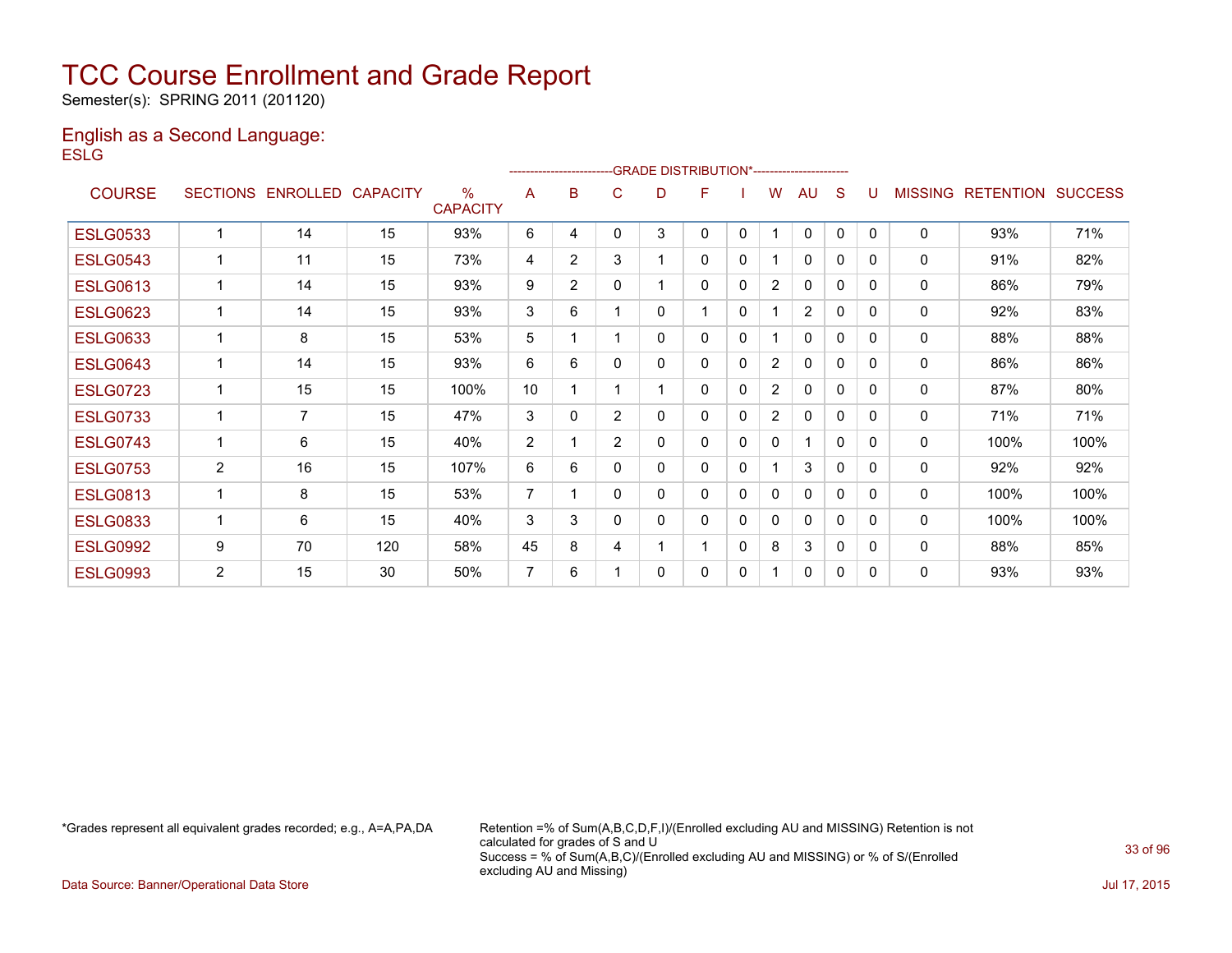Semester(s): SPRING 2011 (201120)

#### Event Management: EVNT

| ᆮហা             | ------------------------GRADE DISTRIBUTION*----------------------- |                            |  |                      |   |                  |  |    |   |  |  |        |  |  |  |                           |     |
|-----------------|--------------------------------------------------------------------|----------------------------|--|----------------------|---|------------------|--|----|---|--|--|--------|--|--|--|---------------------------|-----|
| <b>COURSE</b>   |                                                                    | SECTIONS ENROLLED CAPACITY |  | %<br><b>CAPACITY</b> | A | $\overline{B}$ C |  | D. |   |  |  | I WAUS |  |  |  | MISSING RETENTION SUCCESS |     |
| <b>EVNT1113</b> |                                                                    |                            |  | 64%                  | 4 |                  |  | 0  | 0 |  |  | 0      |  |  |  | 86%                       | 86% |

\*Grades represent all equivalent grades recorded; e.g., A=A,PA,DA Retention =% of Sum(A,B,C,D,F,I)/(Enrolled excluding AU and MISSING) Retention is not calculated for grades of S and U Success = % of Sum(A,B,C)/(Enrolled excluding AU and MISSING) or % of S/(Enrolled excluding AU and Missing)

Data Source: Banner/Operational Data Store Jul 17, 2015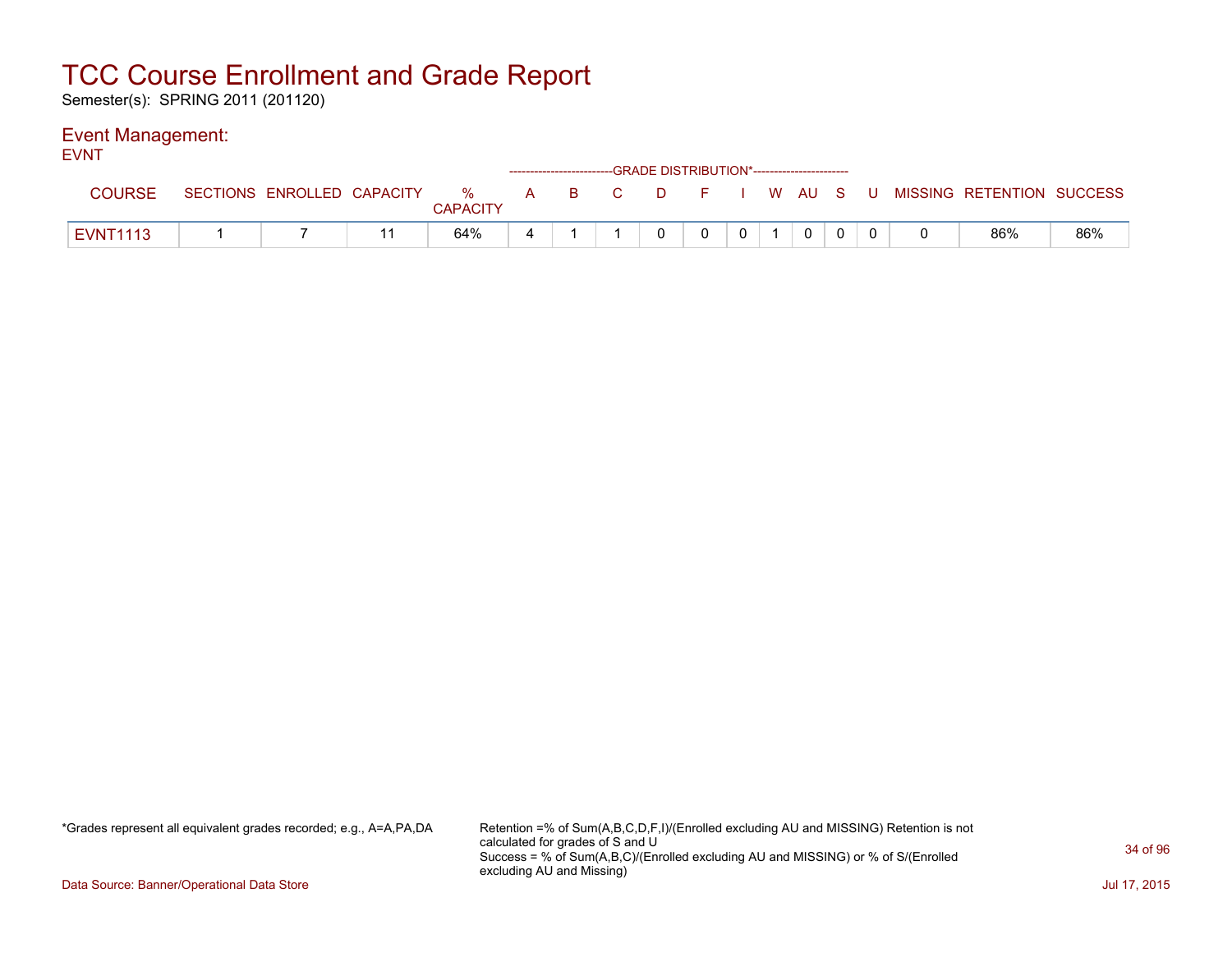Semester(s): SPRING 2011 (201120)

### Fire and Emergency Services: FESR

|                 |                            |    |                         | -------------------------GRADE                DISTRIBUTION*--------------------- |   |                |   |                |             |   |              |          |          |                |                  |                |
|-----------------|----------------------------|----|-------------------------|----------------------------------------------------------------------------------|---|----------------|---|----------------|-------------|---|--------------|----------|----------|----------------|------------------|----------------|
| <b>COURSE</b>   | SECTIONS ENROLLED CAPACITY |    | $\%$<br><b>CAPACITY</b> | A                                                                                | B | C.             | D | F              |             | w | AU           | S        |          | <b>MISSING</b> | <b>RETENTION</b> | <b>SUCCESS</b> |
| <b>FESR1313</b> | 27                         | 40 | 68%                     | 4                                                                                | 8 | 6              |   | 4              | 0           | 5 | $\Omega$     | 0        | 0        | $\mathbf 0$    | 81%              | 67%            |
| <b>FESR1333</b> | 6                          | 20 | 30%                     | 5                                                                                |   | $\mathbf{0}$   | 0 | 0              | $\mathbf 0$ | 0 | $\Omega$     | 0        | 0        | 0              | 100%             | 100%           |
| <b>FESR1343</b> | 5                          | 20 | 25%                     |                                                                                  |   | $\overline{2}$ | 0 |                | 0           | 0 | $\Omega$     | 0        | 0        | 0              | 100%             | 80%            |
| <b>FESR1353</b> | 8                          | 20 | 40%                     | 4                                                                                |   |                | 0 | $\overline{2}$ | 0           | 0 | $\mathbf 0$  | 0        | $\Omega$ | 0              | 100%             | 75%            |
| <b>FESR1363</b> | 7                          | 20 | 35%                     | 3                                                                                | 3 |                | 0 | 0              | 0           | 0 | 0            | 0        | $\Omega$ | 0              | 100%             | 100%           |
| <b>FESR2213</b> | 6                          | 20 | 30%                     | 3                                                                                | 2 | $\mathbf{0}$   | 0 | 0              | $\Omega$    |   | $\mathbf{0}$ | 0        | 0        | 0              | 83%              | 83%            |
| <b>FESR2323</b> | 9                          | 40 | 22%                     | $\overline{2}$                                                                   |   | 4              |   | 0              | $\Omega$    |   | $\mathbf{0}$ | 0        | $\Omega$ | 0              | 89%              | 78%            |
| <b>FESR2343</b> | 9                          | 40 | 22%                     | 0                                                                                | 4 | $\overline{2}$ |   | 0              | $\Omega$    | 3 | $\mathbf{0}$ | $\Omega$ | $\Omega$ | 0              | 67%              | 67%            |
| <b>FESR2403</b> | 5                          | 20 | 25%                     |                                                                                  |   | $\mathbf{0}$   | 0 | $\overline{2}$ | 0           |   | $\mathbf{0}$ | 0        | 0        | 0              | 80%              | 40%            |
| <b>FESR2463</b> | 3                          | 20 | 15%                     | $\overline{2}$                                                                   | 0 | 0              |   | 0              | 0           |   | 0            | 0        |          | 0              | 67%              | 67%            |

\*Grades represent all equivalent grades recorded; e.g., A=A,PA,DA Retention =% of Sum(A,B,C,D,F,I)/(Enrolled excluding AU and MISSING) Retention is not calculated for grades of S and U Success = % of Sum(A,B,C)/(Enrolled excluding AU and MISSING) or % of S/(Enrolled excluding AU and Missing)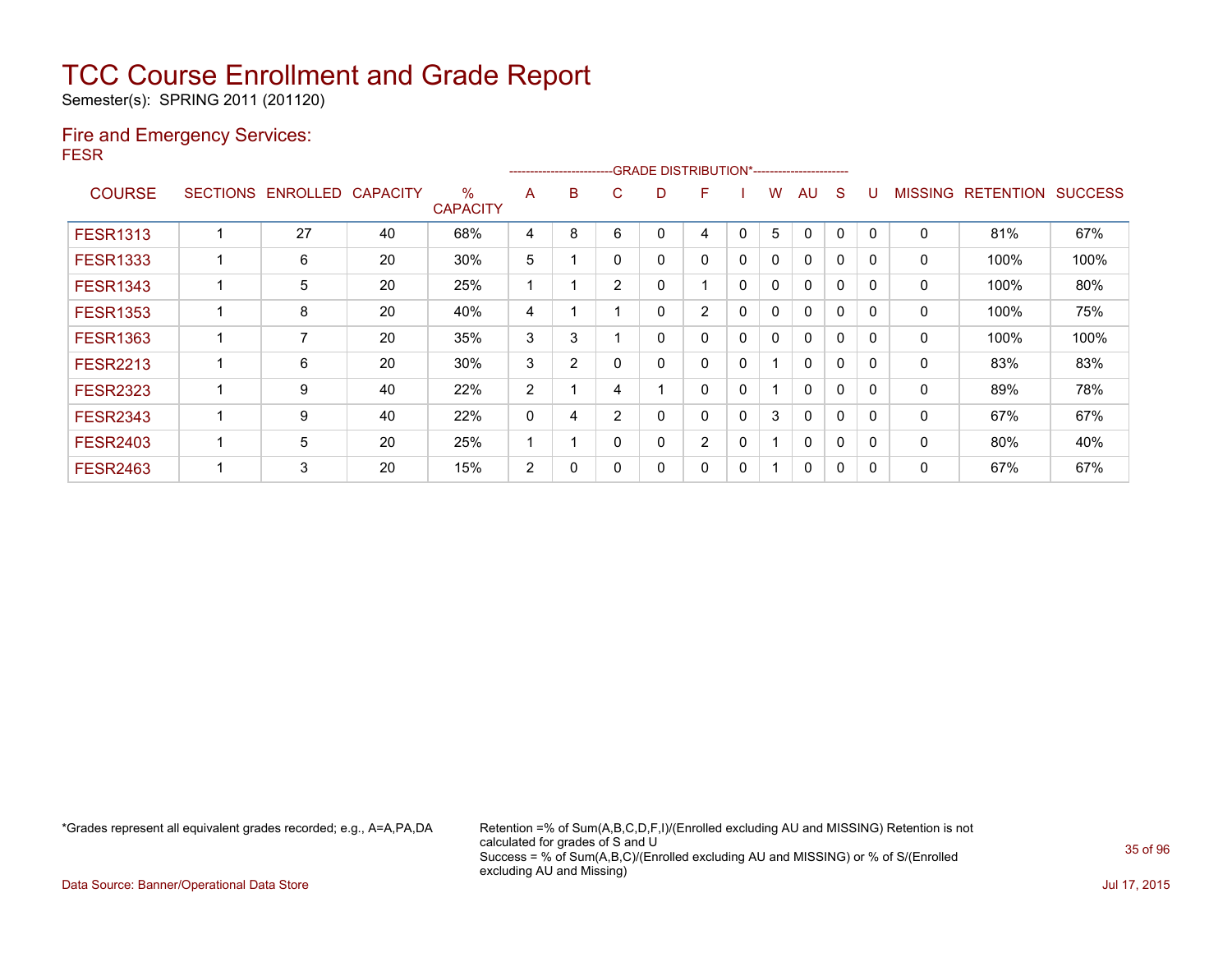Semester(s): SPRING 2011 (201120)

#### French: FREN

|                 |   | ------------------------   |     |                      |    |                |             |   |          |              |          |              |              |          |                |                  |                |
|-----------------|---|----------------------------|-----|----------------------|----|----------------|-------------|---|----------|--------------|----------|--------------|--------------|----------|----------------|------------------|----------------|
| <b>COURSE</b>   |   | SECTIONS ENROLLED CAPACITY |     | %<br><b>CAPACITY</b> | A  | B              | C           | D | F        |              | W        | AU           | <sub>S</sub> | U        | <b>MISSING</b> | <b>RETENTION</b> | <b>SUCCESS</b> |
| <b>FREN1001</b> |   | 8                          | 15  | 53%                  | 6  | $\mathbf 0$    | $\mathbf 0$ |   |          | 0            |          | 0            | $\mathbf 0$  |          | 0              | 75%              | 75%            |
| <b>FREN1103</b> | 5 | 71                         | 130 | 55%                  | 11 | 15             | 8           | 4 | 6        | $\mathbf{0}$ | 27       | $\mathbf{0}$ | 0            | 0        | 0              | 62%              | 48%            |
| <b>FREN1213</b> | 3 | 28                         | 50  | 56%                  | 7  | 6              | 4           |   |          | 0            | 9        |              | 0            | 0        | 0              | 67%              | 63%            |
| <b>FREN1313</b> |   | 5                          | 20  | 25%                  | 2  | $\overline{2}$ | 0           | 0 |          | 0            | $\Omega$ |              | $\Omega$     | $\Omega$ | 0              | 100%             | 100%           |
| <b>FREN1413</b> |   | 8                          | 20  | 40%                  | 4  | 2              | 0           | 0 |          | 0            |          |              | $\Omega$     | 0        | 0              | 86%              | 86%            |
| <b>FREN2071</b> |   | 6                          | 15  | 40%                  | 2  |                | 0           | 0 |          | 0            | 2        |              | $\mathbf{0}$ | 0        | 0              | 60%              | 60%            |
| <b>FREN2213</b> |   | 11                         | 20  | 55%                  | 3  | 6              | 0           | 0 | $\Omega$ | 0            | 2        | $\mathbf{0}$ | $\mathbf{0}$ | 0        | 0              | 82%              | 82%            |

\*Grades represent all equivalent grades recorded; e.g., A=A,PA,DA Retention =% of Sum(A,B,C,D,F,I)/(Enrolled excluding AU and MISSING) Retention is not calculated for grades of S and U Success = % of Sum(A,B,C)/(Enrolled excluding AU and MISSING) or % of S/(Enrolled excluding AU and Missing)

Data Source: Banner/Operational Data Store Jul 17, 2015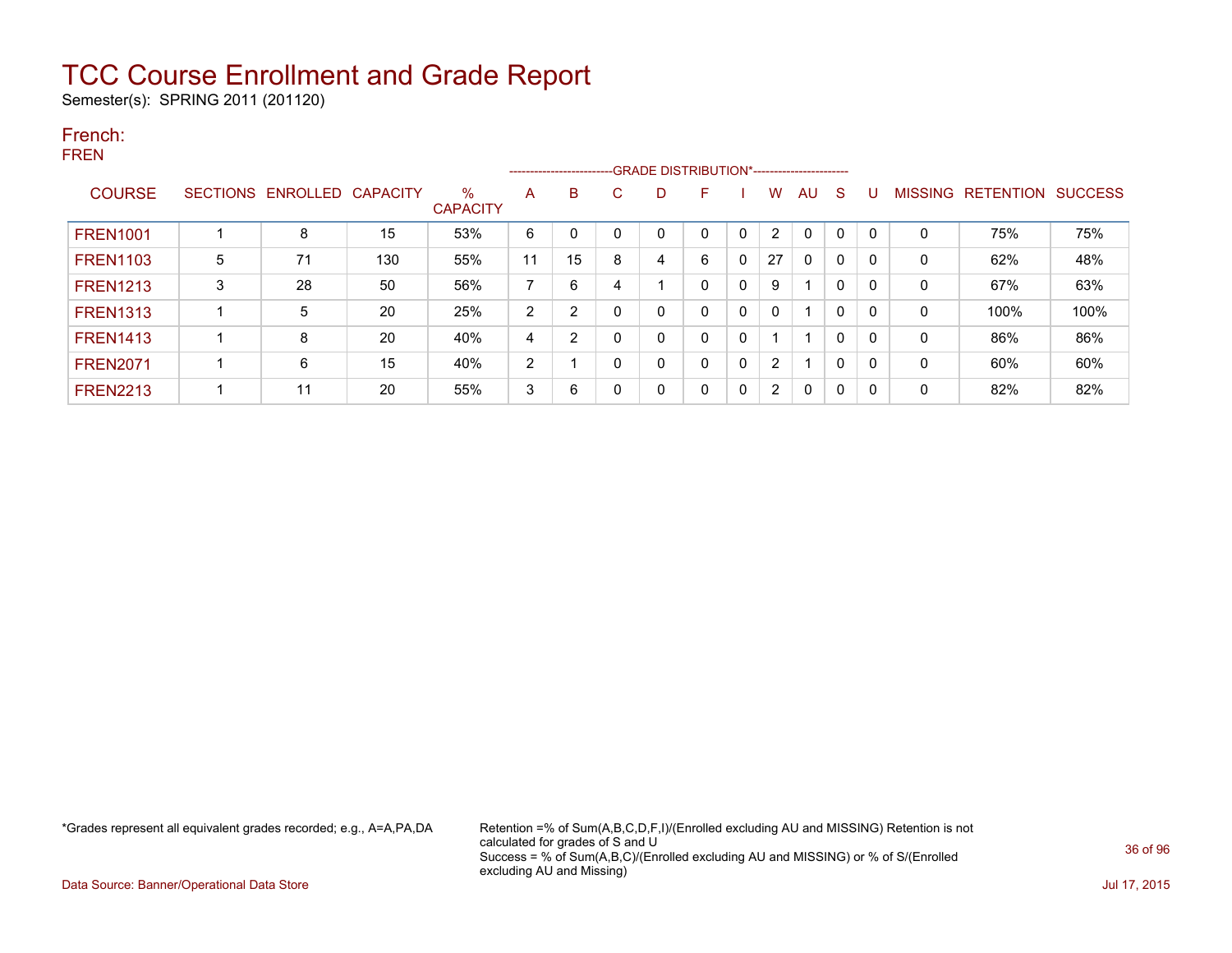Semester(s): SPRING 2011 (201120)

#### Geography: **GEOG**

|                 |    |                   |                 |                      |     | ---------------------- |    |    |              |              |          |              |              |   |                |           |                |
|-----------------|----|-------------------|-----------------|----------------------|-----|------------------------|----|----|--------------|--------------|----------|--------------|--------------|---|----------------|-----------|----------------|
| <b>COURSE</b>   |    | SECTIONS ENROLLED | <b>CAPACITY</b> | ℅<br><b>CAPACITY</b> | A   | B                      | C  | D  | F            |              | w        | AU.          | -S           | U | <b>MISSING</b> | RETENTION | <b>SUCCESS</b> |
| GEOG1014        | 3  | 39                | 84              | 46%                  | 6   | 8                      | 13 |    | 6            | 0            | 5        | 0            |              |   | 0              | 87%       | 69%            |
| GEOG1043        | 21 | 385               | 545             | 71%                  | 106 | 109                    | 80 | 23 | 26           | $\mathbf{0}$ | 41       | $\mathbf{0}$ | $\mathbf{0}$ | 0 | 0              | 89%       | 77%            |
| GEOG2013        | 3  | 27                | 68              | 40%                  | 15  | 4                      | 0  | 2  |              | 0            | 5        | 0            | $\mathbf{0}$ | 0 | 0              | 81%       | 70%            |
| GEOG2033        | 5  | 70                | 116             | 60%                  | 34  | 19                     |    | 6  |              | $\Omega$     | 3        | 0            | $\mathbf{0}$ | 0 | 0              | 96%       | 86%            |
| GEOG2153        | 6  | 28                | 59              | 47%                  | 8   | 10                     | 2  |    | <sup>o</sup> | $\Omega$     | 5        | $\mathbf{0}$ | $\mathbf{0}$ | 0 | 0              | 82%       | 71%            |
| GEOG2344        |    | 4                 | 5               | 80%                  | 0   |                        | 0  | 0  |              | $\mathbf{0}$ | 3        | $\mathbf{0}$ | $\mathbf{0}$ | 0 | 0              | 25%       | 25%            |
| <b>GEOG2354</b> | 1  | 5                 | 20              | 25%                  | 3   |                        |    | 0  | 0            | $\mathbf{0}$ | $\Omega$ | $\mathbf{0}$ | $\mathbf{0}$ | 0 | 0              | 100%      | 100%           |
| GEOG2991        | 1  |                   | 0               |                      |     | 0                      | 0  | 0  |              | 0            | $\Omega$ | 0            | $\mathbf{0}$ | 0 | 0              | 100%      | 100%           |

\*Grades represent all equivalent grades recorded; e.g., A=A,PA,DA Retention =% of Sum(A,B,C,D,F,I)/(Enrolled excluding AU and MISSING) Retention is not calculated for grades of S and U Success = % of Sum(A,B,C)/(Enrolled excluding AU and MISSING) or % of S/(Enrolled excluding AU and Missing)

Data Source: Banner/Operational Data Store Jul 17, 2015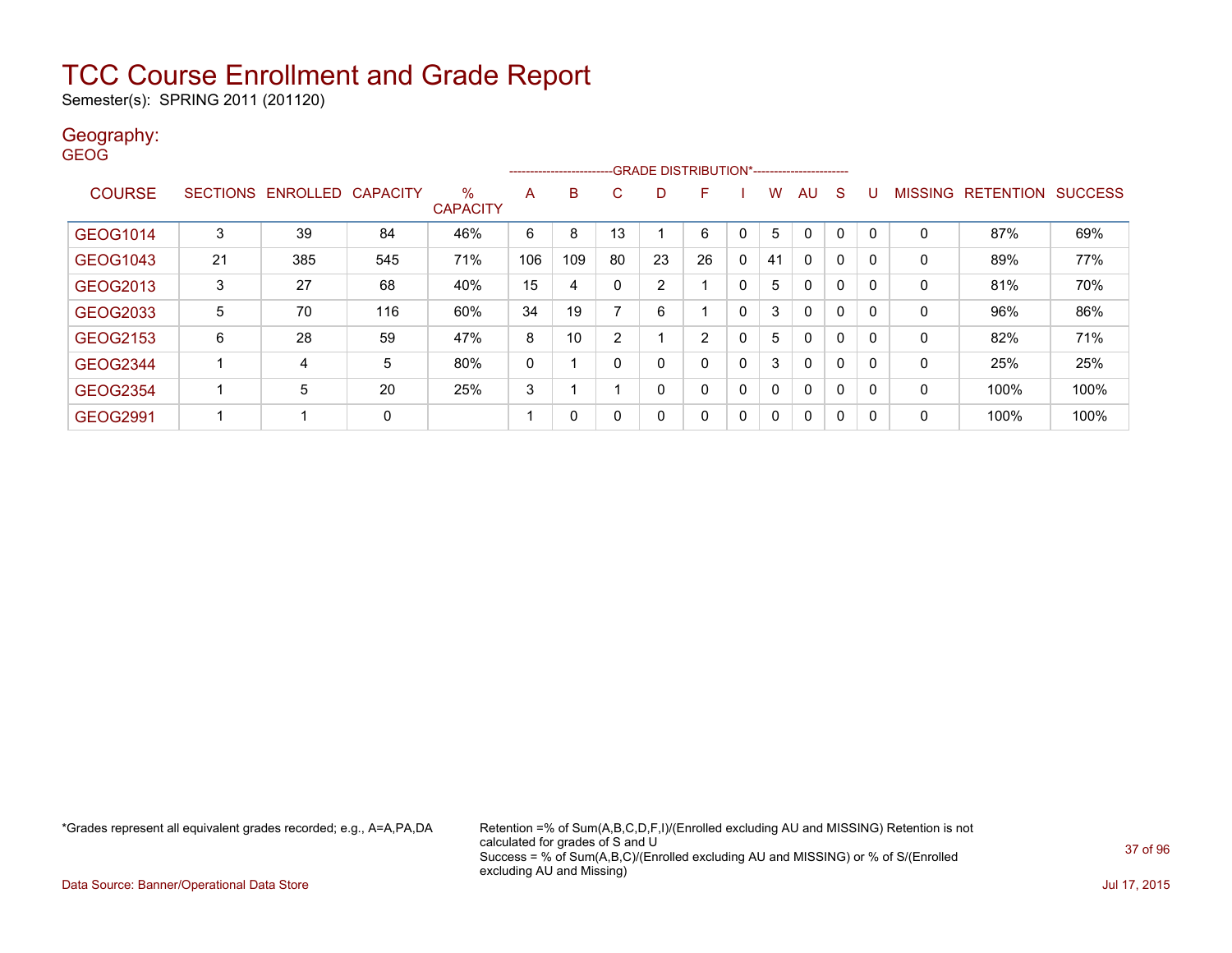Semester(s): SPRING 2011 (201120)

### Geology:

| <b>GEOL</b>     |                            |    |                         |    |          |    |   | -GRADE DISTRIBUTION*----------------------- |   |    |      |     |    |   |                           |     |
|-----------------|----------------------------|----|-------------------------|----|----------|----|---|---------------------------------------------|---|----|------|-----|----|---|---------------------------|-----|
| <b>COURSE</b>   | SECTIONS ENROLLED CAPACITY |    | $\%$<br><b>CAPACITY</b> | A  | <b>B</b> | C. | D | F.                                          |   |    | W AU | - S | -U |   | MISSING RETENTION SUCCESS |     |
| <b>GEOL1014</b> | 69                         | 68 | 101%                    | 26 | 24       | -5 |   | 0                                           |   | 11 | 0    |     | 0  |   | 84%                       | 80% |
| <b>GEOL1024</b> | 13                         | 20 | 65%                     | 6  |          |    |   |                                             |   | 3  | 0    | 0   | 0  | 0 | 77%                       | 77% |
| <b>GEOL1113</b> | 27                         | 45 | 60%                     |    | 9        |    |   |                                             | 0 | 8  | 0    |     | 0  | 0 | 70%                       | 63% |

\*Grades represent all equivalent grades recorded; e.g., A=A,PA,DA Retention =% of Sum(A,B,C,D,F,I)/(Enrolled excluding AU and MISSING) Retention is not calculated for grades of S and U Success = % of Sum(A,B,C)/(Enrolled excluding AU and MISSING) or % of S/(Enrolled excluding AU and Missing)

Data Source: Banner/Operational Data Store Jul 17, 2015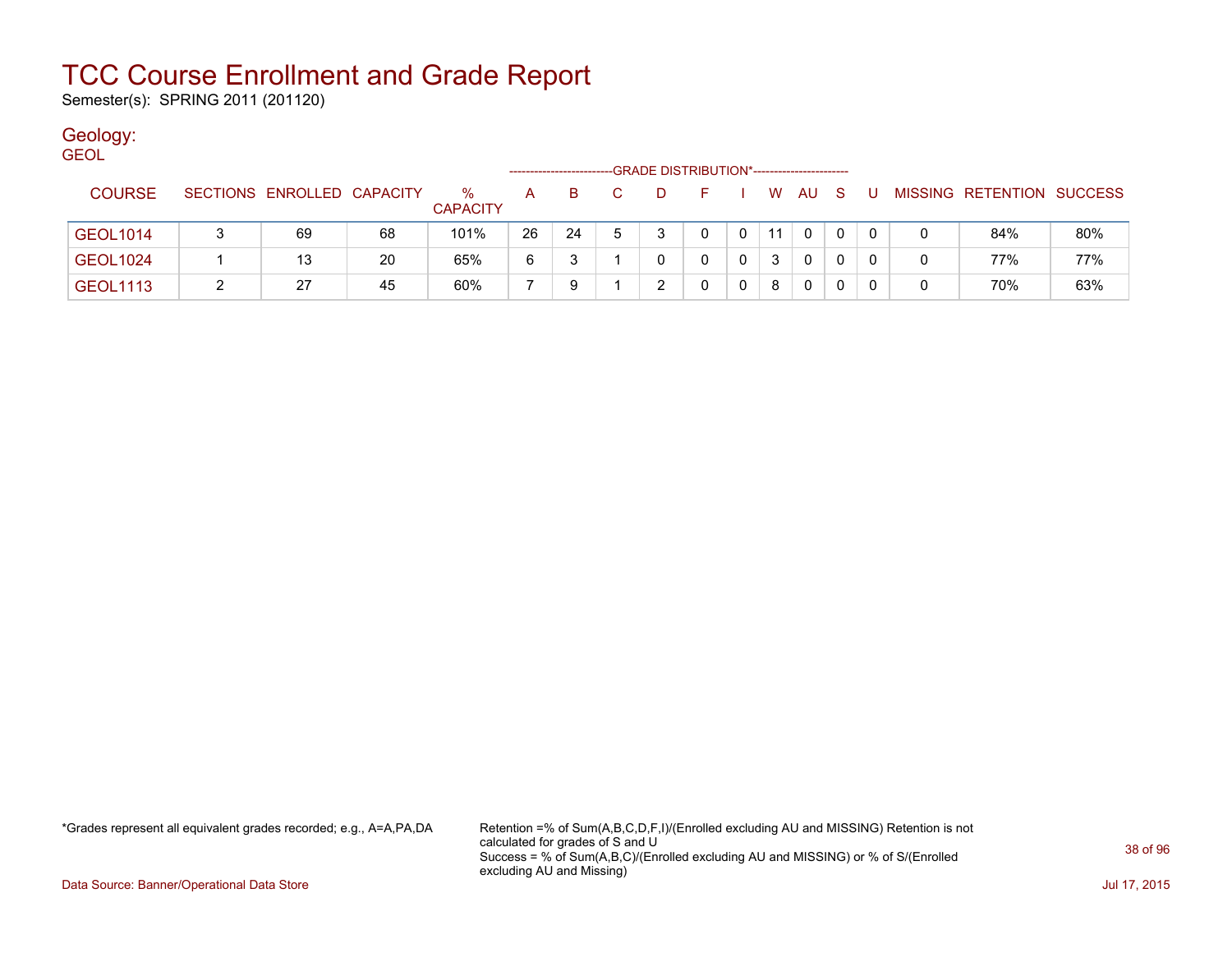Semester(s): SPRING 2011 (201120)

### Geographical Information Sys:

GIS --GRADE DISTRIBUTION\*-----------------------COURSE SECTIONS ENROLLED CAPACITY % **CAPACITY** A B C D F I W AU S U MISSING RETENTION SUCCESS GIS2344 | 1 | 10 | 15 | 67% | 6 | 1 | 0 | 1 | 0 | 0 | 2 | 0 | 0 | 0 | 0 | 80% | 70% GIS2373 | 1 | 4 | 20 | 20% | 2 | 1 | 0 | 0 | 0 | 0 | 0 | 0 | 0 | 0 | 75% | 75% GIS2383 | 1 | 2 | 15 | 13% | 1 | 0 | 0 | 0 | 0 | 1 | 0 | 0 | 0 | 50% | 50% | 50% GIS2393 1 2 20 10% 1 0 0 0 0 0 1 0 0 0 0 50% 50%

\*Grades represent all equivalent grades recorded; e.g., A=A,PA,DA Retention =% of Sum(A,B,C,D,F,I)/(Enrolled excluding AU and MISSING) Retention is not calculated for grades of S and U Success = % of Sum(A,B,C)/(Enrolled excluding AU and MISSING) or % of S/(Enrolled excluding AU and Missing)

Data Source: Banner/Operational Data Store Jul 17, 2015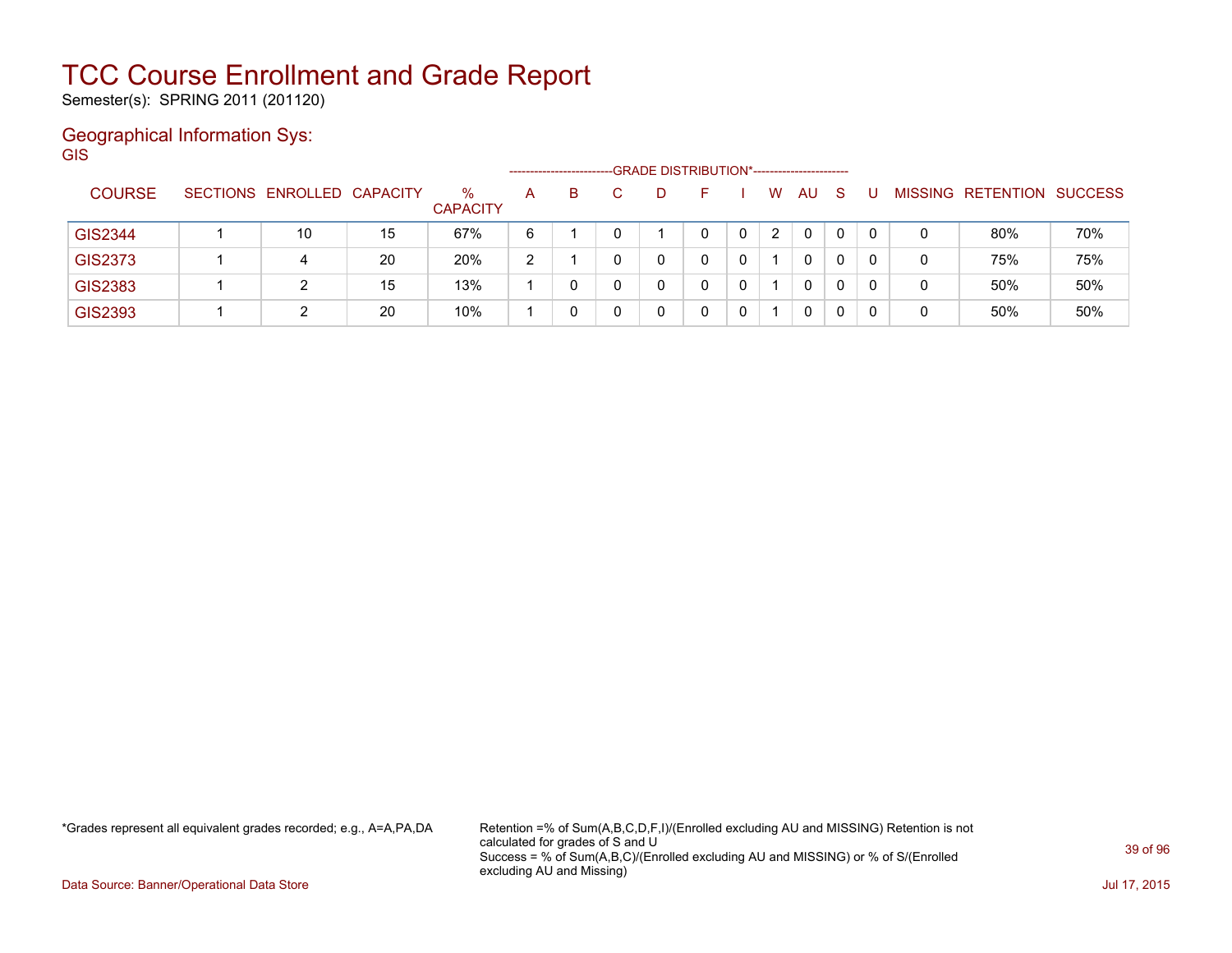Semester(s): SPRING 2011 (201120)

#### Gaming Operations: GMOP

| דשועוכ          |                            |    |                         |   |    | --GRADE DISTRIBUTION*----------------------- |                |      |   |                           |     |
|-----------------|----------------------------|----|-------------------------|---|----|----------------------------------------------|----------------|------|---|---------------------------|-----|
| <b>COURSE</b>   | SECTIONS ENROLLED CAPACITY |    | $\%$<br><b>CAPACITY</b> | A | B. | D.                                           |                | WAUS | U | MISSING RETENTION SUCCESS |     |
| <b>GMOP1113</b> | 16                         | 20 | 80%                     |   |    |                                              | $\overline{0}$ |      |   | 81%                       | 62% |
| <b>GMOP1213</b> |                            | 20 | 30%                     |   |    |                                              |                |      |   | 33%                       | 33% |

\*Grades represent all equivalent grades recorded; e.g., A=A,PA,DA Retention =% of Sum(A,B,C,D,F,I)/(Enrolled excluding AU and MISSING) Retention is not calculated for grades of S and U Success = % of Sum(A,B,C)/(Enrolled excluding AU and MISSING) or % of S/(Enrolled excluding AU and Missing)

Data Source: Banner/Operational Data Store Jul 17, 2015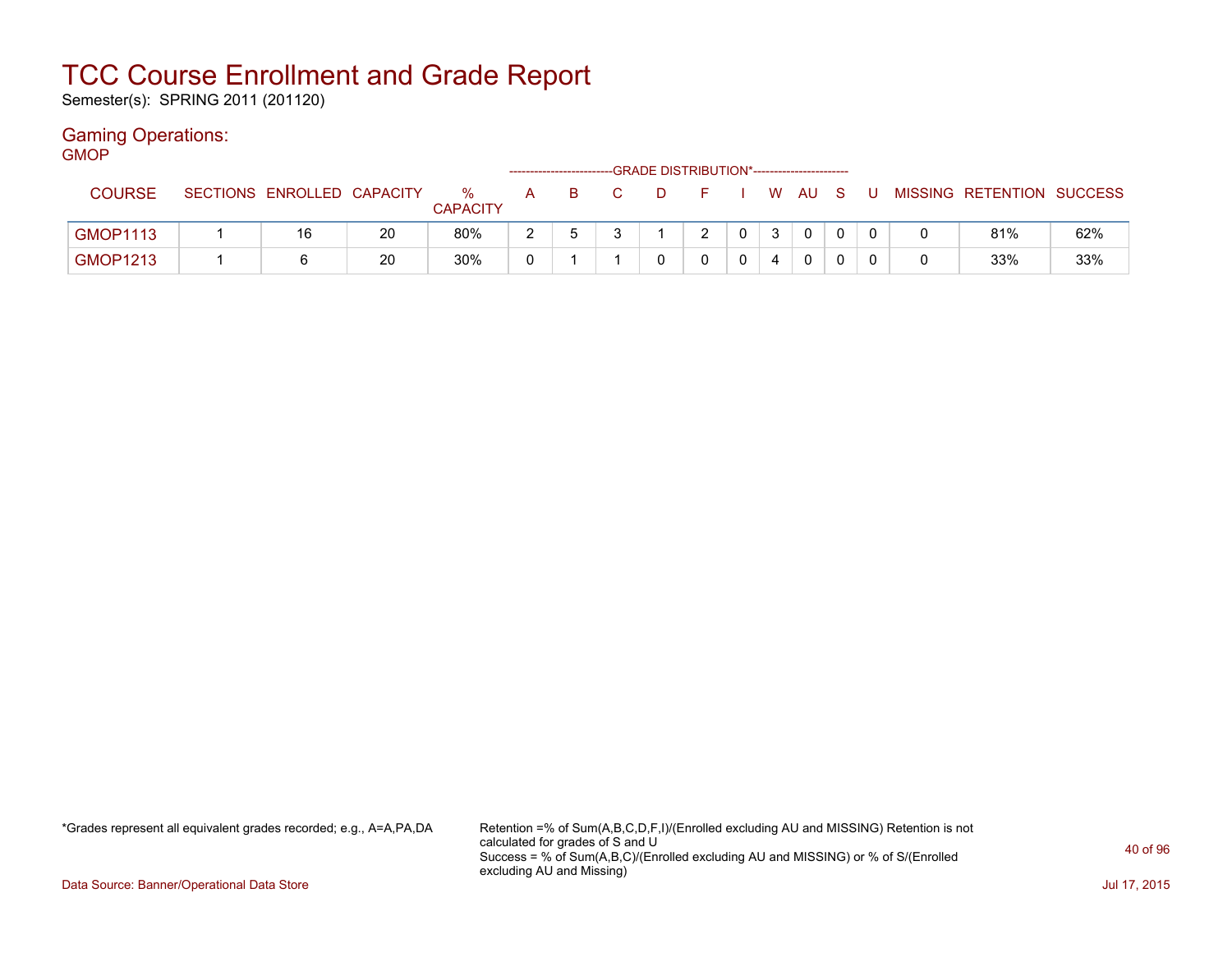Semester(s): SPRING 2011 (201120)

#### German: GRMN

| ------          |        |                            |    |                      |    | ------------------------GRADE DISTRIBUTION*----------------------- |   |   |   |   |                      |              |              |    |         |                          |      |
|-----------------|--------|----------------------------|----|----------------------|----|--------------------------------------------------------------------|---|---|---|---|----------------------|--------------|--------------|----|---------|--------------------------|------|
| <b>COURSE</b>   |        | SECTIONS ENROLLED CAPACITY |    | %<br><b>CAPACITY</b> | A  | В                                                                  |   | D |   |   | w                    | AU           | <sub>S</sub> |    | MISSING | <b>RETENTION SUCCESS</b> |      |
| <b>GRMN1103</b> | ົ      | 40                         | 45 | 89%                  | 13 | 10                                                                 | ົ |   |   | 0 | ⇁                    | 0            | 0            | റ  | 0       | 82%                      | 62%  |
| <b>GRMN1213</b> | ົ<br>∠ | 22                         | 50 | 44%                  | 10 | 8                                                                  |   | 0 | 3 |   | $\Omega$             |              | 0            | -0 | 0       | 100%                     | 86%  |
| <b>GRMN1313</b> |        | 6                          | 25 | 24%                  | 4  |                                                                    |   | 0 | 0 | 0 | $\mathbf{2}^{\circ}$ | $\mathbf{0}$ | 0            |    | 0       | 67%                      | 67%  |
| <b>GRMN1413</b> |        |                            | 25 | 16%                  | 3  |                                                                    |   | 0 |   | 0 | $\Omega$             | $\mathbf{0}$ | 0            | -0 | 0       | 100%                     | 100% |
| <b>GRMN2213</b> |        | 5                          | 25 | 20%                  | 3  |                                                                    |   | 0 |   | 0 | 2                    | 0            | 0            | -0 | 0       | 60%                      | 60%  |

\*Grades represent all equivalent grades recorded; e.g., A=A,PA,DA Retention =% of Sum(A,B,C,D,F,I)/(Enrolled excluding AU and MISSING) Retention is not calculated for grades of S and U Success = % of Sum(A,B,C)/(Enrolled excluding AU and MISSING) or % of S/(Enrolled excluding AU and Missing)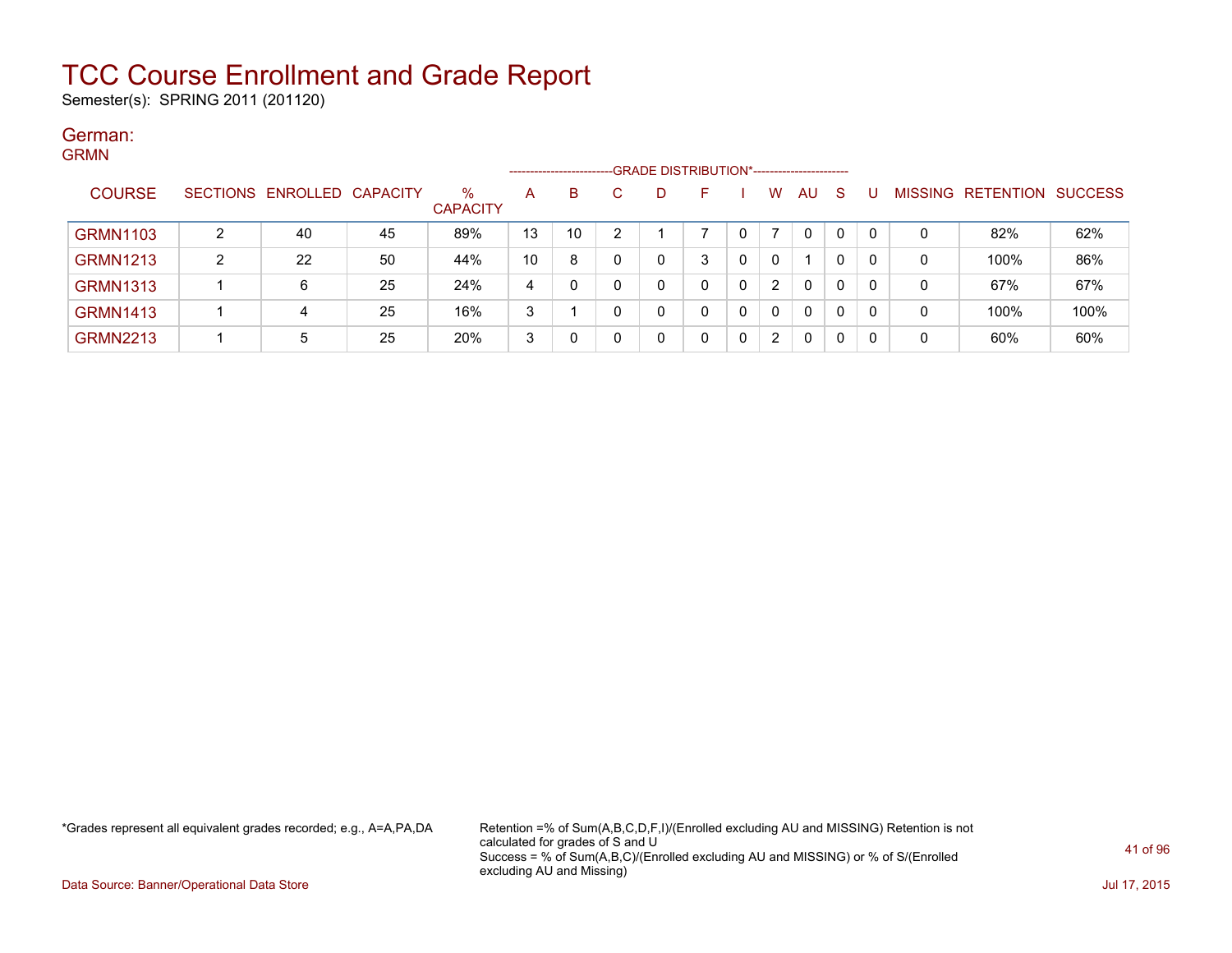Semester(s): SPRING 2011 (201120)

#### Graphics and Imaging Tech: GRPH

|                 |                   |                 |                                  |                | ---------------------- |   |   | <b>GRADE DISTRIBUTION*-----------------------</b> |   |   |              |              |              |                |                          |      |
|-----------------|-------------------|-----------------|----------------------------------|----------------|------------------------|---|---|---------------------------------------------------|---|---|--------------|--------------|--------------|----------------|--------------------------|------|
| <b>COURSE</b>   | SECTIONS ENROLLED | <b>CAPACITY</b> | $\frac{0}{0}$<br><b>CAPACITY</b> | A              | В                      | С | D | F.                                                |   | w | AU           | <sub>S</sub> | U            | <b>MISSING</b> | <b>RETENTION SUCCESS</b> |      |
| GRPH1011        | 10                | 0               |                                  | 10             |                        | 0 | 0 | 0                                                 | 0 | 0 | 0            | 0            | $\mathbf{0}$ | 0              | 100%                     | 100% |
| <b>GRPH1143</b> | 10                | 0               |                                  | 10             | 0                      | 0 | 0 | 0                                                 | 0 | 0 | 0            | $\Omega$     | 0            | 0              | 100%                     | 100% |
| <b>GRPH1223</b> | 8                 | 0               |                                  | 6              |                        |   | 0 | 0                                                 | 0 | 0 | $\mathbf{0}$ | 0            | $\Omega$     | $\mathbf{0}$   | 100%                     | 100% |
| <b>GRPH1333</b> | $\overline{2}$    | 0               |                                  | $\overline{2}$ |                        | 0 | 0 | 0                                                 | 0 | 0 | $\mathbf{0}$ | $\Omega$     | $\Omega$     | $\mathbf{0}$   | 100%                     | 100% |
| <b>GRPH1413</b> | 10                | 0               |                                  | 7              | 3                      | 0 | 0 | 0                                                 | 0 | 0 | $\mathbf{0}$ | $\Omega$     | $\Omega$     | $\mathbf{0}$   | 100%                     | 100% |
| <b>GRPH1443</b> | $\overline{2}$    | 0               |                                  | $\overline{2}$ |                        | 0 | 0 | 0                                                 | 0 | 0 | $\mathbf{0}$ | $\Omega$     | $\Omega$     | $\mathbf{0}$   | 100%                     | 100% |
| <b>GRPH2014</b> | 14                | 0               |                                  | 11             | 3                      | 0 | 0 | 0                                                 | 0 | 0 | 0            | $\Omega$     | 0            | $\mathbf{0}$   | 100%                     | 100% |
| <b>GRPH2064</b> | 8                 | 0               |                                  | 7              |                        | 0 | 0 | 0                                                 | 0 | 0 | 0            | $\Omega$     | 0            | $\mathbf{0}$   | 100%                     | 100% |
| <b>GRPH2124</b> | 9                 | 0               |                                  | 9              |                        | 0 | 0 | 0                                                 | 0 | 0 | 0            | 0            | 0            | $\mathbf{0}$   | 100%                     | 100% |
| <b>GRPH2224</b> | 5                 | 0               |                                  | 5              |                        | 0 | 0 | 0                                                 | 0 | 0 | 0            | 0            | 0            | 0              | 100%                     | 100% |

\*Grades represent all equivalent grades recorded; e.g., A=A,PA,DA Retention =% of Sum(A,B,C,D,F,I)/(Enrolled excluding AU and MISSING) Retention is not calculated for grades of S and U Success = % of Sum(A,B,C)/(Enrolled excluding AU and MISSING) or % of S/(Enrolled excluding AU and Missing)

Data Source: Banner/Operational Data Store Jul 17, 2015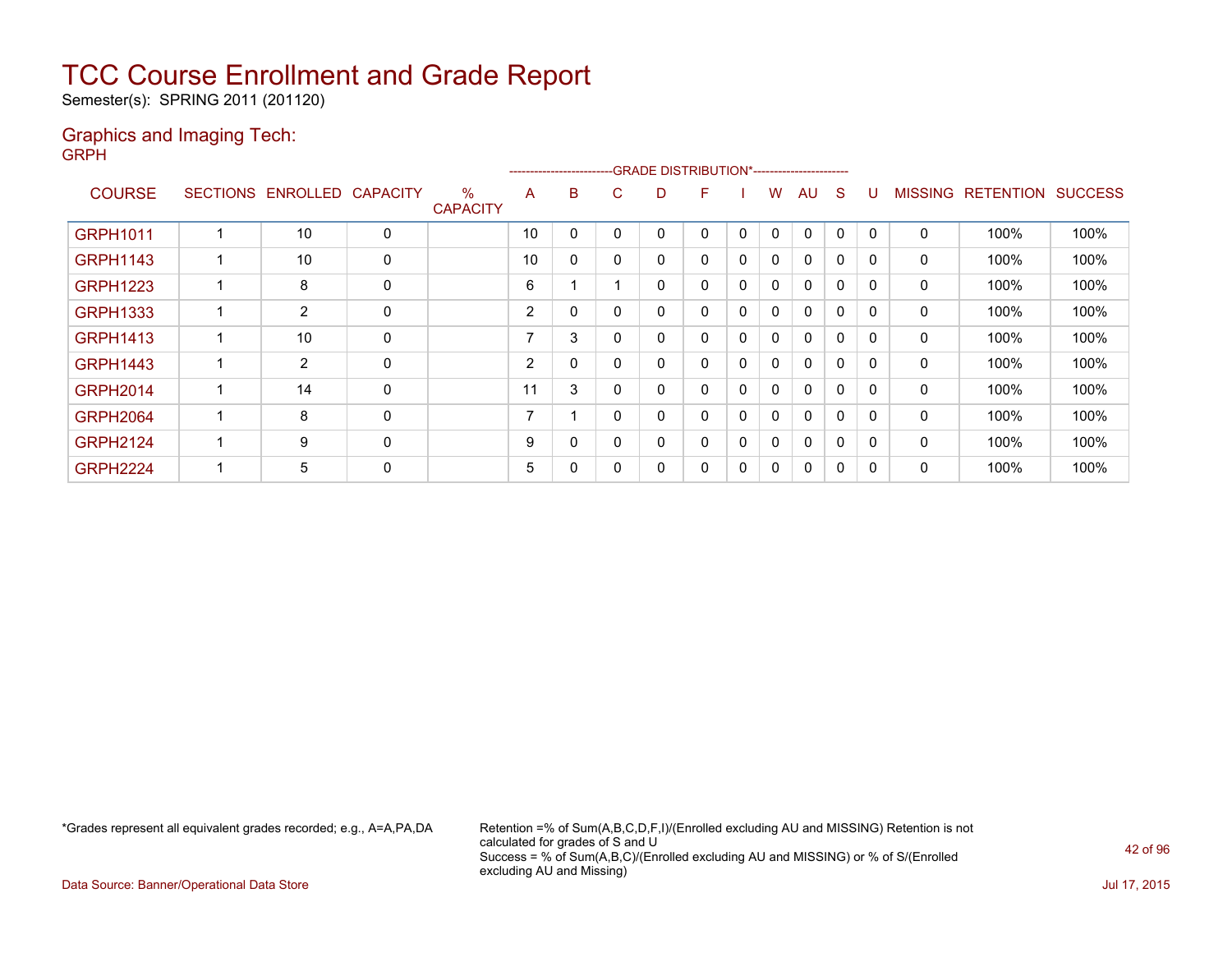Semester(s): SPRING 2011 (201120)

### Hospitality and Food Services: **HFSV**

|                 |                            |    |                         |   |    |  | -GRADE DISTRIBUTION*----------------------- |   |              |   |  |                           |      |
|-----------------|----------------------------|----|-------------------------|---|----|--|---------------------------------------------|---|--------------|---|--|---------------------------|------|
| <b>COURSE</b>   | SECTIONS ENROLLED CAPACITY |    | $\%$<br><b>CAPACITY</b> | A | B. |  | н.                                          | W | AU           | S |  | MISSING RETENTION SUCCESS |      |
| <b>HFSV1413</b> | 19                         | 31 | 61%                     | 6 |    |  |                                             | 5 | $\mathbf{0}$ |   |  | 74%                       | 58%  |
| <b>HFSV2021</b> | 10                         |    | 91%                     | 9 |    |  |                                             |   | 0            |   |  | 100%                      | 100% |
| <b>HFSV2312</b> | 10                         |    | 91%                     |   |    |  |                                             |   | 0            |   |  | 90%                       | 90%  |

\*Grades represent all equivalent grades recorded; e.g., A=A,PA,DA Retention =% of Sum(A,B,C,D,F,I)/(Enrolled excluding AU and MISSING) Retention is not calculated for grades of S and U Success = % of Sum(A,B,C)/(Enrolled excluding AU and MISSING) or % of S/(Enrolled excluding AU and Missing)

Data Source: Banner/Operational Data Store Jul 17, 2015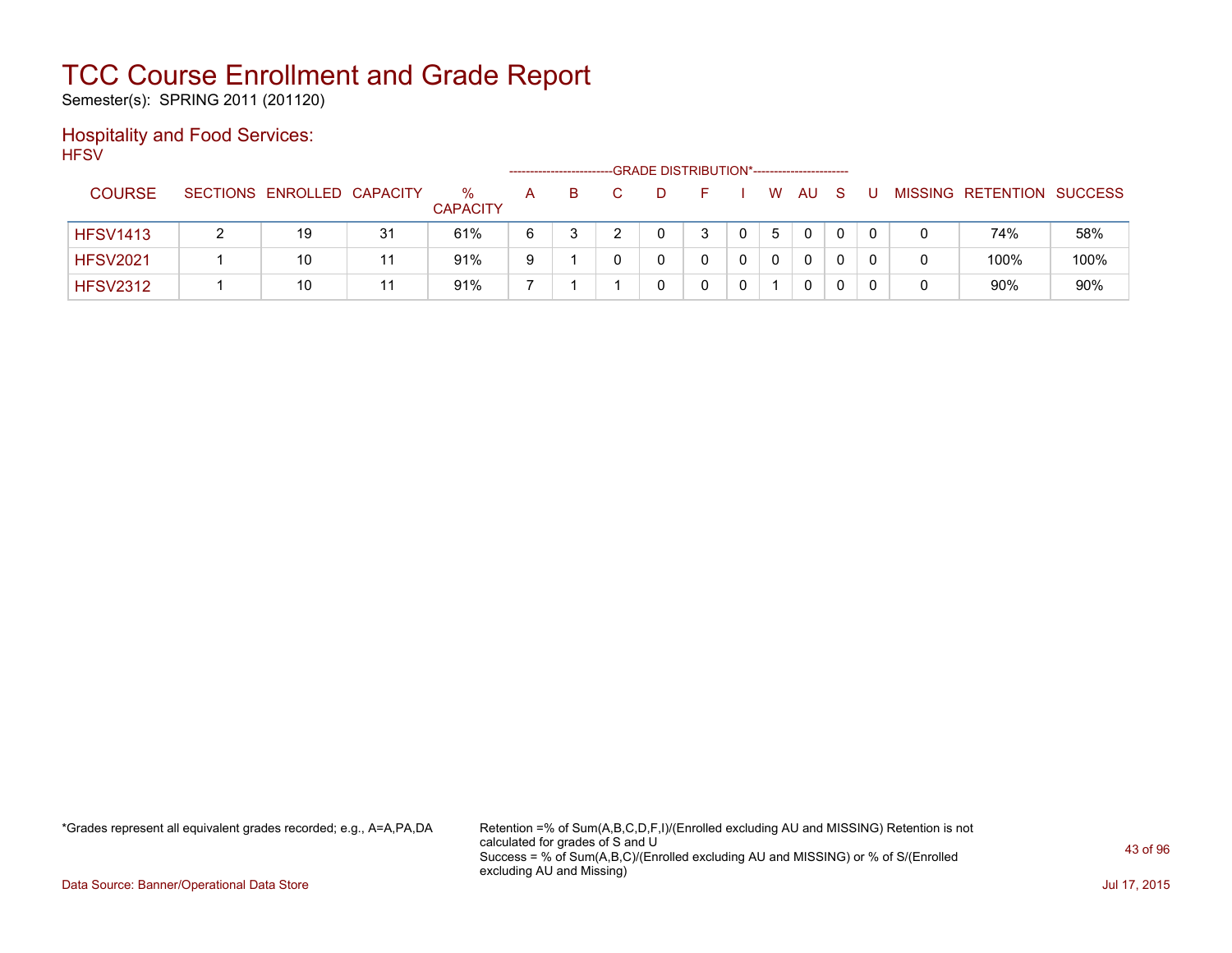Semester(s): SPRING 2011 (201120)

### History:

| v.<br>۰. |
|----------|
|----------|

|                 |                 |                   |       |                         |     | ---------------------- |     |                | -GRADE DISTRIBUTION*----------------------- |              |     |              |              |          |                |                  |                |
|-----------------|-----------------|-------------------|-------|-------------------------|-----|------------------------|-----|----------------|---------------------------------------------|--------------|-----|--------------|--------------|----------|----------------|------------------|----------------|
| <b>COURSE</b>   | <b>SECTIONS</b> | ENROLLED CAPACITY |       | $\%$<br><b>CAPACITY</b> | A   | B                      | C   | D              | F                                           |              | W   | AU           | S            | U        | <b>MISSING</b> | <b>RETENTION</b> | <b>SUCCESS</b> |
| <b>HIST1033</b> | 5               | 87                | 110   | 79%                     | 8   | 21                     | 12  | 3              | 23                                          | $\mathbf{0}$ | 20  | $\mathbf{0}$ | $\mathbf 0$  | 0        | $\mathbf{0}$   | 77%              | 47%            |
| <b>HIST1053</b> |                 | 148               | 200   | 74%                     | 52  | 35                     | 22  |                | 11                                          |              | 25  |              | 0            | 0        | 0              | 83%              | 74%            |
| <b>HIST1063</b> |                 | 102               | 170   | 60%                     | 24  | 21                     | 16  | 5              | 6                                           | $\mathbf{0}$ | 30  | 0            | 0            | 0        | $\mathbf{0}$   | 71%              | 60%            |
| <b>HIST1073</b> |                 | 26                | 30    | 87%                     | 10  | 6                      | 2   | 0              |                                             | $\mathbf{0}$ |     | 0            | 0            | 0        | $\mathbf{0}$   | 73%              | 69%            |
| <b>HIST1483</b> | 36              | 894               | 1,154 | 77%                     | 215 | 186                    | 114 | 60             | 127                                         |              | 189 |              | $\mathbf{0}$ | 0        | 1              | 79%              | 58%            |
| <b>HIST1493</b> | 71              | 1.774             | 2,264 | 78%                     | 475 | 360                    | 261 | 93             | 234                                         | 4            | 344 |              | $\mathbf 0$  | $\Omega$ | 1              | 81%              | 62%            |
| <b>HIST2043</b> | 3               | 37                | 80    | 46%                     | 12  | 13                     |     | $\overline{2}$ | 3                                           | $\mathbf{0}$ | 6   | 0            | $\mathbf 0$  | $\Omega$ | 0              | 84%              | 70%            |
| <b>HIST2333</b> |                 | 12                | 30    | 40%                     | 3   | 5                      | 2   | $\Omega$       | 0                                           | $\mathbf{0}$ | 2   | 0            | $\mathbf 0$  | $\Omega$ | 0              | 83%              | 83%            |
| <b>HIST2991</b> |                 |                   | 0     |                         |     | 0                      | 0   | $\Omega$       | 0                                           | $\mathbf{0}$ | 0   | 0            | $\mathbf 0$  | 0        | 0              | 100%             | 100%           |
| <b>HIST2993</b> | 2               | 9                 | 30    | 30%                     | 6   | 0                      |     | 0              |                                             | 0            |     | 0            | 0            | 0        | 0              | 89%              | 78%            |

\*Grades represent all equivalent grades recorded; e.g., A=A,PA,DA Retention =% of Sum(A,B,C,D,F,I)/(Enrolled excluding AU and MISSING) Retention is not calculated for grades of S and U Success = % of Sum(A,B,C)/(Enrolled excluding AU and MISSING) or % of S/(Enrolled excluding AU and Missing)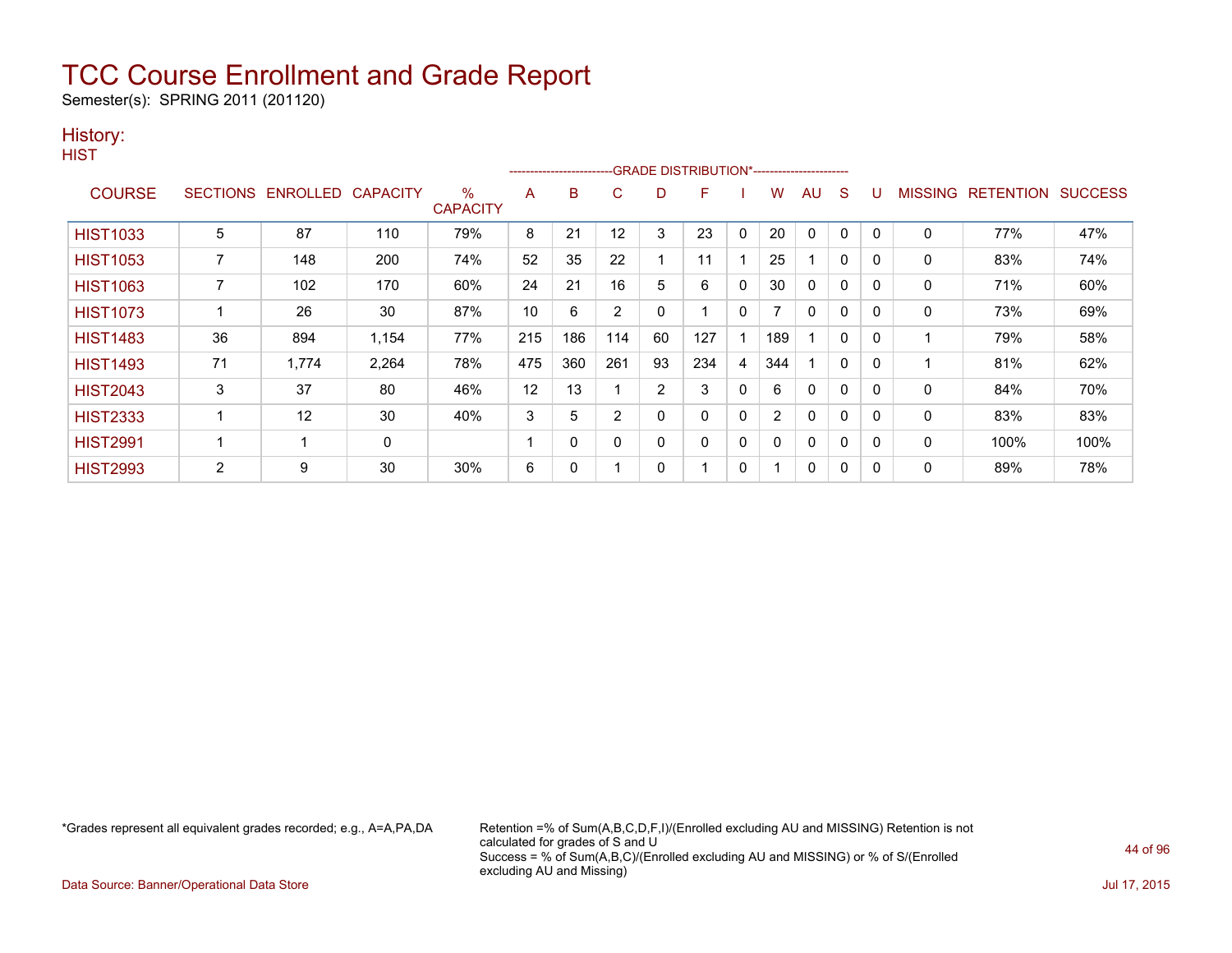Semester(s): SPRING 2011 (201120)

### Health Information Technology: **HITC**

|                 |                 |                 |                 |                      |                |                |   | --------------------------GRADE DISTRIBUTION*----------------------- |   |          |   |              |          |          |                |                  |                |
|-----------------|-----------------|-----------------|-----------------|----------------------|----------------|----------------|---|----------------------------------------------------------------------|---|----------|---|--------------|----------|----------|----------------|------------------|----------------|
| <b>COURSE</b>   | <b>SECTIONS</b> | <b>ENROLLED</b> | <b>CAPACITY</b> | %<br><b>CAPACITY</b> | A              | B              | C | D                                                                    | F |          | W | AU           | S        |          | <b>MISSING</b> | <b>RETENTION</b> | <b>SUCCESS</b> |
| <b>HITC1213</b> | 2               | 23              | 30              | 77%                  | 11             | 6              | 3 | 0                                                                    | 0 | $\Omega$ | 3 | 0            | $\Omega$ | $\Omega$ | 0              | 87%              | 87%            |
| <b>HITC1223</b> |                 | 17              | 18              | 94%                  | 10             | 5              |   | 0                                                                    | 0 | 0        |   | $\mathbf{0}$ | $\Omega$ | 0        | 0              | 94%              | 94%            |
| <b>HITC1353</b> | $\overline{2}$  | 23              | 30              | 77%                  | ⇁              | 8              | 5 | 0                                                                    | 0 | 0        | 3 | $\Omega$     | 0        | $\Omega$ | 0              | 87%              | 87%            |
| <b>HITC2053</b> |                 | 12              | 20              | 60%                  | 6              | 3              | 3 | 0                                                                    | 0 | 0        | 0 | $\Omega$     | $\Omega$ | $\Omega$ | 0              | 100%             | 100%           |
| <b>HITC2113</b> |                 | 12              | 15              | 80%                  | 7              | 5              |   | 0                                                                    | 0 | 0        | 0 | $\Omega$     | $\Omega$ | 0        | 0              | 100%             | 100%           |
| <b>HITC2121</b> |                 | 6               | 15              | 40%                  | 4              | $\overline{2}$ |   | 0                                                                    | 0 | 0        | 0 | $\Omega$     | $\Omega$ | $\Omega$ | 0              | 100%             | 100%           |
| <b>HITC2133</b> |                 |                 | 15              | 47%                  |                | 4              | 2 | 0                                                                    | 0 | 0        | 0 | $\Omega$     | 0        | $\Omega$ | 0              | 100%             | 100%           |
| <b>HITC2403</b> |                 |                 | 15              | 47%                  | $\overline{2}$ |                | 4 | 0                                                                    | 0 | 0        | 0 | $\Omega$     | $\Omega$ | 0        | 0              | 100%             | 100%           |
| <b>HITC2412</b> |                 | 10              | 8               | 125%                 | 9              | 0              |   | 0                                                                    | 0 | 0        | 0 | 0            | $\Omega$ | 0        | 0              | 100%             | 100%           |

\*Grades represent all equivalent grades recorded; e.g., A=A,PA,DA Retention =% of Sum(A,B,C,D,F,I)/(Enrolled excluding AU and MISSING) Retention is not calculated for grades of S and U Success = % of Sum(A,B,C)/(Enrolled excluding AU and MISSING) or % of S/(Enrolled excluding AU and Missing)

Data Source: Banner/Operational Data Store Jul 17, 2015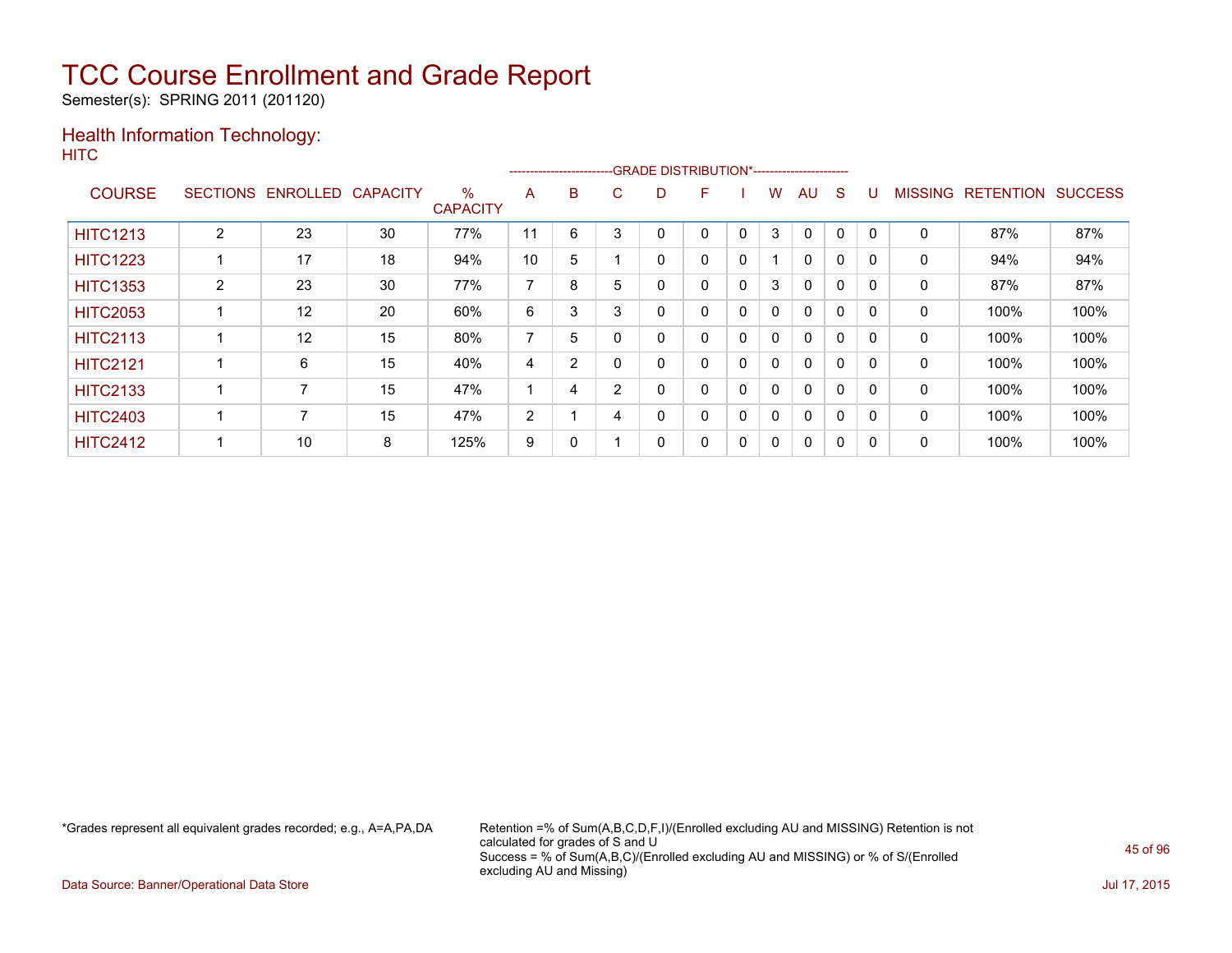Semester(s): SPRING 2011 (201120)

### Horticulture Technology:

**HORT** 

|                 |                    |          |                 |                         |                |                |   |   | --------------------------GRADE DISTRIBUTION*----------------------- |   |                |              |              |              |                |                  |                |
|-----------------|--------------------|----------|-----------------|-------------------------|----------------|----------------|---|---|----------------------------------------------------------------------|---|----------------|--------------|--------------|--------------|----------------|------------------|----------------|
| <b>COURSE</b>   | <b>SECTIONS</b>    | ENROLLED | <b>CAPACITY</b> | $\%$<br><b>CAPACITY</b> | A              | B              | С | D |                                                                      |   | w              | AU.          | <sub>S</sub> |              | <b>MISSING</b> | <b>RETENTION</b> | <b>SUCCESS</b> |
| <b>HORT1151</b> |                    | 14       | 30              | 47%                     | 12             |                |   | 0 |                                                                      |   |                | U            |              |              | 0              | 93%              | 86%            |
| <b>HORT1233</b> |                    | 12       | 18              | 67%                     | 5              | 5              |   | 0 | 0                                                                    | 0 | $\overline{2}$ | $\mathbf{0}$ | 0            | $\mathbf{0}$ | 0              | 83%              | 83%            |
| <b>HORT1303</b> | $\mathcal{D}$<br>∠ | 22       | 40              | 55%                     | $\overline{ }$ | 6              | ົ | 0 | 0                                                                    |   | 5              |              | 0            | 0            | 0              | 76%              | 71%            |
| <b>HORT1353</b> |                    | 9        | 25              | 36%                     | 3              | 3              |   |   | 0                                                                    | 2 | 0              | $\Omega$     | $\Omega$     | $\Omega$     | 0              | 100%             | 67%            |
| <b>HORT2251</b> |                    |          | 10              | 70%                     | 6              | $\Omega$       |   | 0 | 0                                                                    |   | $\mathbf{0}$   | $\mathbf{0}$ | $\Omega$     | $\Omega$     | 0              | 100%             | 86%            |
| <b>HORT2363</b> |                    | 10       | 20              | 50%                     | 5              | 2              |   | 0 | 0                                                                    | 2 |                | $\Omega$     | 0            | $\Omega$     | 0              | $90\%$           | 70%            |
| <b>HORT2483</b> |                    |          | 20              | 35%                     |                | $\overline{2}$ | 2 | 0 | 0                                                                    | 0 |                | ٠            | 0            | 0            | 0              | 83%              | 83%            |
| <b>HORT2991</b> |                    |          | 30              | 23%                     | 5              | $\Omega$       |   | 0 | 0                                                                    | 0 | 0              | 1            | $\mathbf{0}$ | $\Omega$     | 0              | 100%             | 100%           |

\*Grades represent all equivalent grades recorded; e.g., A=A,PA,DA Retention =% of Sum(A,B,C,D,F,I)/(Enrolled excluding AU and MISSING) Retention is not calculated for grades of S and U Success = % of Sum(A,B,C)/(Enrolled excluding AU and MISSING) or % of S/(Enrolled excluding AU and Missing)

Data Source: Banner/Operational Data Store Jul 17, 2015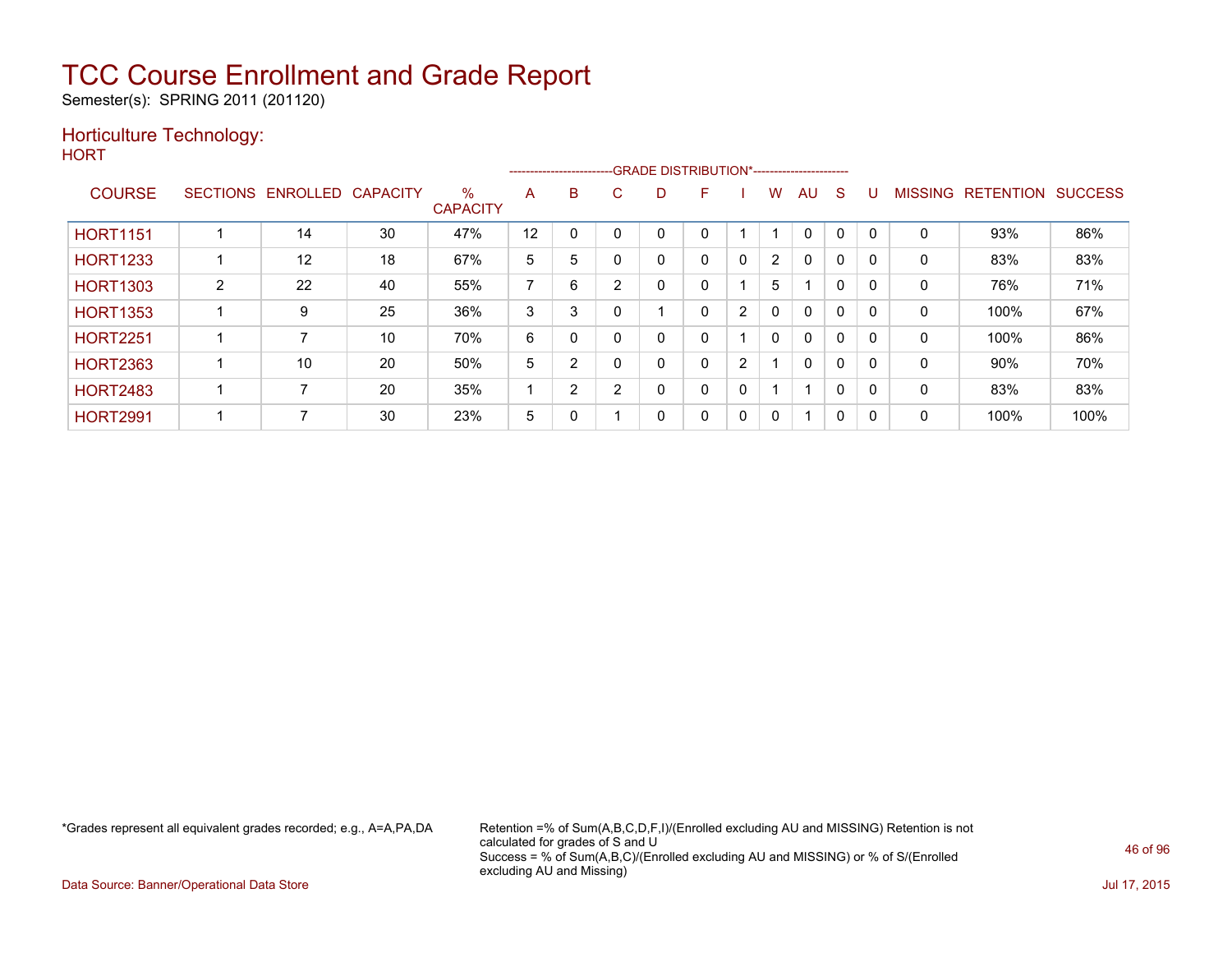Semester(s): SPRING 2011 (201120)

#### Human Resources: **HRES**

|                 |   |                            |    |                      |    | ---------------------- | -GRADE DISTRIBUTION*----------------------- |    |                |          |   |                |                  |                |
|-----------------|---|----------------------------|----|----------------------|----|------------------------|---------------------------------------------|----|----------------|----------|---|----------------|------------------|----------------|
| <b>COURSE</b>   |   | SECTIONS ENROLLED CAPACITY |    | %<br><b>CAPACITY</b> | A  | B                      | D                                           | н. | w              | AU       | S | <b>MISSING</b> | <b>RETENTION</b> | <b>SUCCESS</b> |
| <b>HRES1313</b> | ົ | 25                         | 55 | 45%                  | 20 |                        |                                             | 3  | $\overline{2}$ | $\Omega$ | 0 | 0              | 92%              | 80%            |
| <b>HRES1343</b> |   | 17                         | 35 | 49%                  | 10 |                        |                                             | 0  | $\Omega$       | 0        | 0 | 0              | 100%             | 100%           |
| <b>HRES2323</b> |   | 15                         | 40 | 38%                  | 15 | 0                      |                                             | 0  | 0              | 0        | 0 | 0              | 100%             | 100%           |
| <b>HRES2333</b> |   | 12                         | 22 | 55%                  | 12 | 0                      |                                             | 0  | $\Omega$       | 0        | 0 | 0              | 100%             | 100%           |
| <b>HRES2353</b> |   | 12                         | 35 | 34%                  | 6  | 5                      |                                             |    | $\mathbf{0}$   | 0        | 0 | 0              | 100%             | 100%           |

\*Grades represent all equivalent grades recorded; e.g., A=A,PA,DA Retention =% of Sum(A,B,C,D,F,I)/(Enrolled excluding AU and MISSING) Retention is not calculated for grades of S and U Success = % of Sum(A,B,C)/(Enrolled excluding AU and MISSING) or % of S/(Enrolled excluding AU and Missing)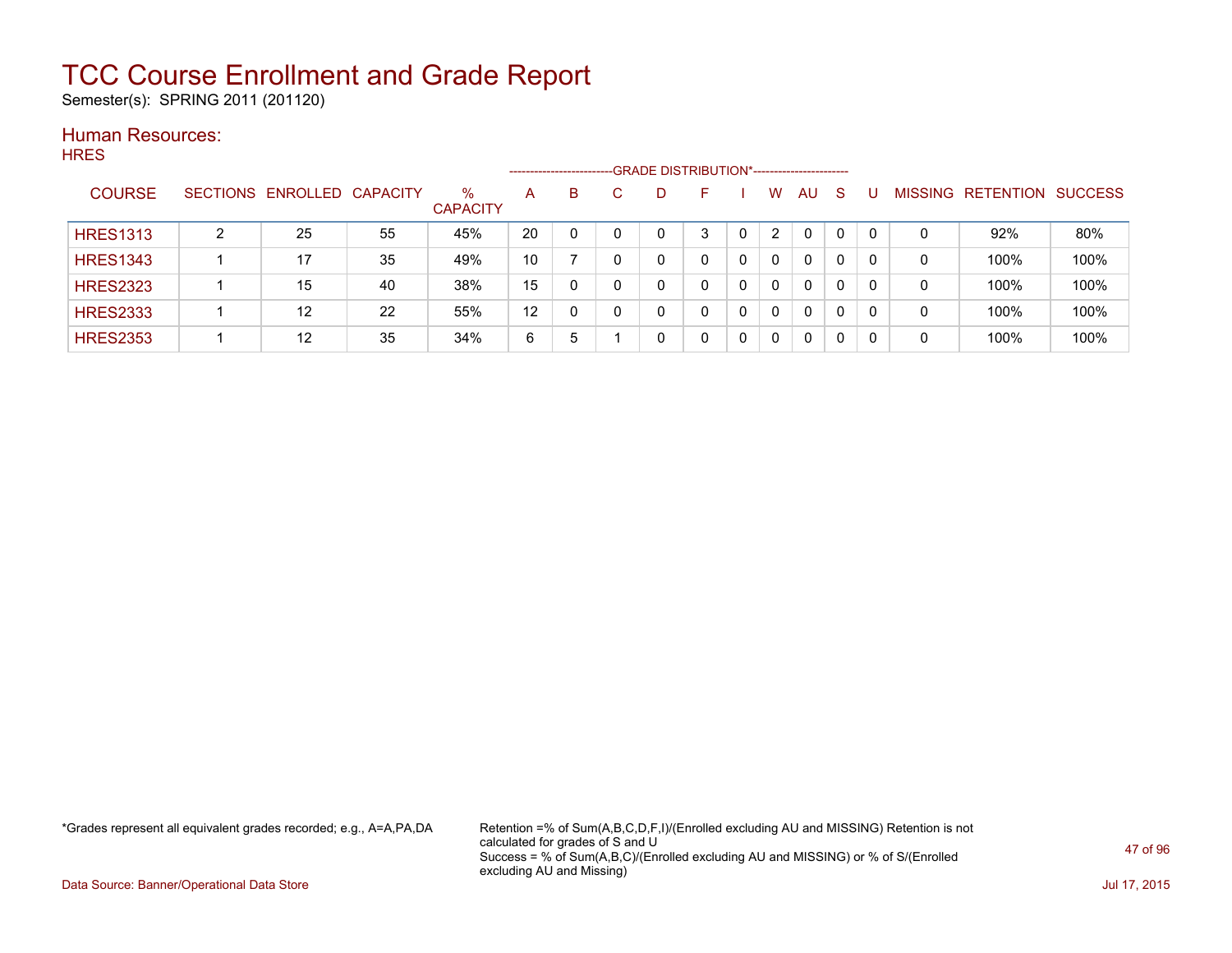Semester(s): SPRING 2011 (201120)

### Human Services:

**HSVC** 

|                 |                         |                   |                 |                         |                | ------------------- |                |    | -- GRADE DISTRIBUTION*----------------------- |              |                |              |          |          |                |                  |                |
|-----------------|-------------------------|-------------------|-----------------|-------------------------|----------------|---------------------|----------------|----|-----------------------------------------------|--------------|----------------|--------------|----------|----------|----------------|------------------|----------------|
| <b>COURSE</b>   |                         | SECTIONS ENROLLED | <b>CAPACITY</b> | $\%$<br><b>CAPACITY</b> | A              | B                   | C              | D  | F                                             |              | W              | AU           | S        |          | <b>MISSING</b> | <b>RETENTION</b> | <b>SUCCESS</b> |
| <b>HSVC1011</b> | $\overline{2}$          | 22                | $\mathbf{0}$    |                         | 17             |                     | 4              | 0  | 0                                             | $\mathbf{0}$ | $\mathbf{0}$   | $\mathbf{0}$ | 0        | $\Omega$ | $\mathbf{0}$   | 100%             | 100%           |
| <b>HSVC1012</b> | $\overline{c}$          | 24                | $\mathbf{0}$    |                         | 19             | 3                   | $\overline{2}$ | 0  | 0                                             | 0            | 0              | $\mathbf{0}$ | 0        | 0        | 0              | 100%             | 100%           |
| <b>HSVC1021</b> | 2                       | 17                | $\mathbf{0}$    |                         | 16             | 1                   | 0              | 0  | 0                                             | 0            | $\mathbf{0}$   | $\mathbf{0}$ | $\Omega$ | $\Omega$ | $\mathbf{0}$   | 100%             | 100%           |
| <b>HSVC1032</b> | 1                       | 10                | $\mathbf 0$     |                         | 10             | $\mathbf{0}$        | 0              | 0  | $\Omega$                                      | 0            | $\mathbf{0}$   | $\mathbf{0}$ | $\Omega$ | 0        | 0              | 100%             | 100%           |
| <b>HSVC1042</b> | 3                       | 34                | 0               |                         | 32             | $\overline{2}$      | 0              | 0  | 0                                             | 0            | $\mathbf{0}$   | $\mathbf{0}$ | 0        | 0        | 0              | 100%             | 100%           |
| <b>HSVC1113</b> | 3                       | 57                | 85              | 67%                     | 27             | 4                   | 6              | 0  | 6                                             | 0            | 14             | $\mathbf{0}$ | 0        | 0        | $\mathbf{0}$   | 75%              | 65%            |
| <b>HSVC1213</b> | $\overline{2}$          | 40                | 60              | 67%                     | 19             | 5                   | $\overline{2}$ | 1  | 5                                             | 0            | 8              | 0            | 0        | 0        | 0              | 80%              | 65%            |
| <b>HSVC1313</b> | 1                       | 12                | 30              | 40%                     | 3              | $\overline{2}$      |                | 0  | 3                                             | $\Omega$     | 3              | $\mathbf{0}$ | 0        | $\Omega$ | 0              | 75%              | 50%            |
| <b>HSVC1413</b> | 1                       | 8                 | 20              | 40%                     | 3              | 3                   | $\mathbf{0}$   | 0  | $\Omega$                                      |              | $\mathbf{1}$   | $\mathbf{0}$ | 0        | 0        | $\mathbf 0$    | 88%              | 75%            |
| <b>HSVC1423</b> |                         | 9                 | 20              | 45%                     | 4              | $\mathbf{0}$        | $\Omega$       | 0  | $\mathbf 1$                                   | $\Omega$     | 4              | $\mathbf{0}$ | $\Omega$ | $\Omega$ | 0              | 56%              | 44%            |
| <b>HSVC1443</b> | 1                       | $\mathbf{1}$      | -1              | 100%                    | 1              | $\mathbf{0}$        | 0              | 0  | 0                                             | 0            | 0              | 0            | $\Omega$ | 0        | 0              | 100%             | 100%           |
| <b>HSVC2023</b> | 3                       | 53                | 85              | 62%                     | 20             | 12                  | 11             | 1. | $\overline{2}$                                |              | 6              | $\mathbf{0}$ | 0        | 0        | 0              | 89%              | 81%            |
| <b>HSVC2053</b> | $\overline{c}$          | 26                | 55              | 47%                     | 15             | 3                   | 4              | 0  | $\mathbf{1}$                                  | $\mathbf{0}$ | 1.             | $\mathbf{0}$ | 0        | 0        | 2              | 96%              | 92%            |
| <b>HSVC2113</b> | 4                       | 27                | 40              | 68%                     | 21             | $\overline{2}$      |                | 0  | $\mathbf 1$                                   |              | 1              | $\Omega$     | 0        | 0        | $\mathbf{0}$   | 96%              | 89%            |
| <b>HSVC2153</b> | 1                       | 1                 | 2               | 50%                     | 1              | $\Omega$            | $\Omega$       | 0  | $\Omega$                                      | $\Omega$     | 0              | $\mathbf{0}$ | 0        | $\Omega$ | $\mathbf{0}$   | 100%             | 100%           |
| <b>HSVC2163</b> | $\overline{\mathbf{1}}$ | $\mathbf{1}$      | 2               | 50%                     | 1              | 0                   | 0              | 0  | 0                                             | 0            | 0              | $\mathbf{0}$ | 0        | 0        | 0              | 100%             | 100%           |
| <b>HSVC2203</b> | 1                       | 9                 | 20              | 45%                     | 4              | 1                   |                | 0  | 0                                             |              | $\overline{2}$ | $\mathbf{0}$ | 0        | $\Omega$ | $\mathbf{0}$   | 78%              | 67%            |
| <b>HSVC2433</b> | 1                       | $\overline{2}$    | 20              | 10%                     | $\overline{2}$ | $\mathbf{0}$        | 0              | 0  | 0                                             | 0            | 0              | 0            | 0        | 0        | 0              | 100%             | 100%           |
| <b>HSVC2991</b> | 2                       | 20                | 40              | 50%                     | 16             | 0                   | 0              | 0  | 0                                             | 0            | 4              | 0            | 0        | 0        | $\mathbf{0}$   | 80%              | 80%            |

\*Grades represent all equivalent grades recorded; e.g., A=A,PA,DA Retention =% of Sum(A,B,C,D,F,I)/(Enrolled excluding AU and MISSING) Retention is not calculated for grades of S and U Success = % of Sum(A,B,C)/(Enrolled excluding AU and MISSING) or % of S/(Enrolled excluding AU and Missing)

Data Source: Banner/Operational Data Store Jul 17, 2015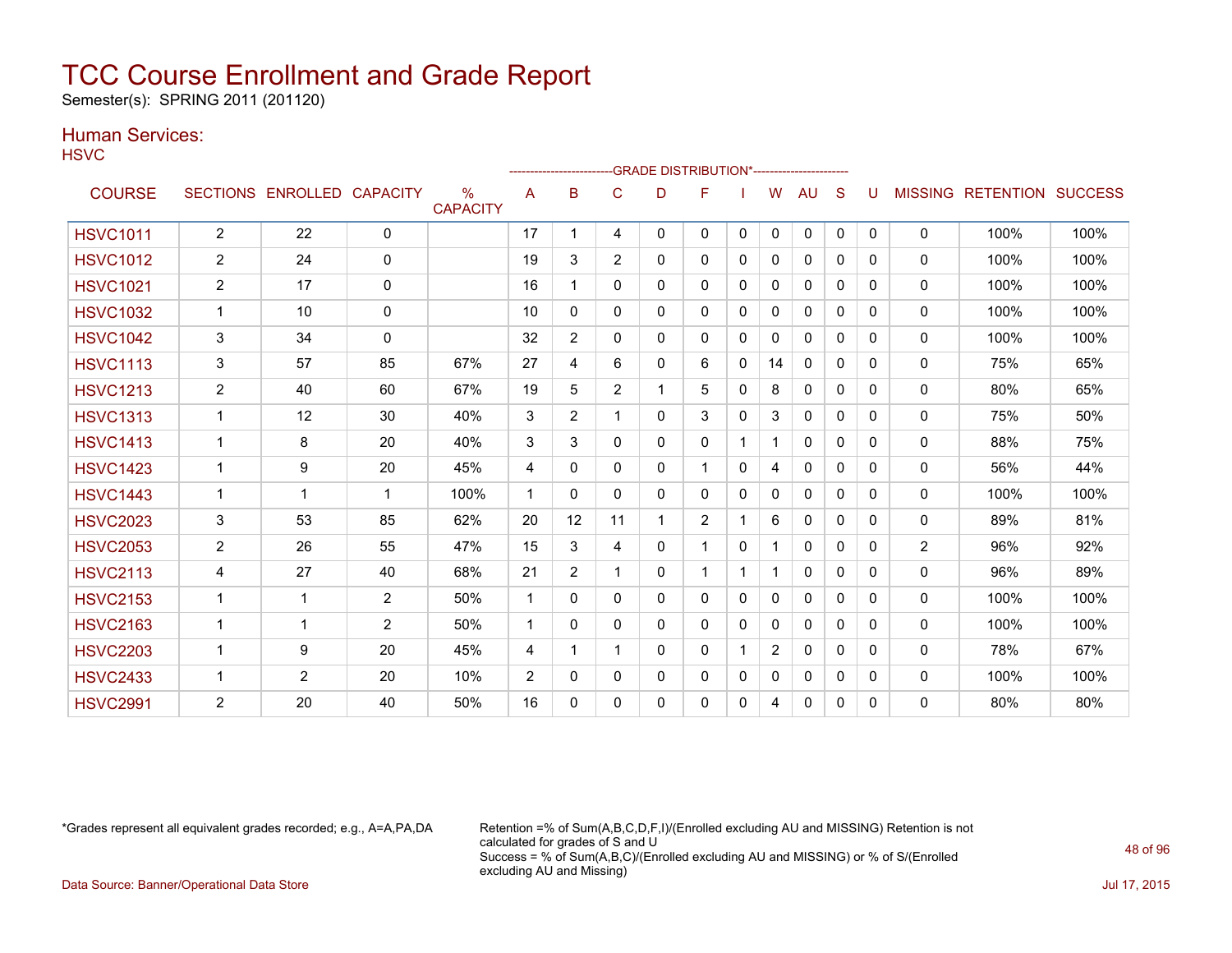Semester(s): SPRING 2011 (201120)

### Humanities: **HUMN**

|                 |                 |                   |       |                      |     | ------------------------ |     |                | -GRADE DISTRIBUTION*----------------------- |              |     |              |              |   |                |                  |                |
|-----------------|-----------------|-------------------|-------|----------------------|-----|--------------------------|-----|----------------|---------------------------------------------|--------------|-----|--------------|--------------|---|----------------|------------------|----------------|
| <b>COURSE</b>   | <b>SECTIONS</b> | ENROLLED CAPACITY |       | %<br><b>CAPACITY</b> | A   | B                        | C   | D              | F                                           |              | W   | AU           | S            | U | <b>MISSING</b> | <b>RETENTION</b> | <b>SUCCESS</b> |
| <b>HUMN2113</b> | 51              | 1,258             | 1,460 | 86%                  | 422 | 256                      | 192 | 56             | 108                                         |              | 222 | 0            | $\mathbf{0}$ | 0 |                | 82%              | 69%            |
| <b>HUMN2223</b> | 27              | 590               | 799   | 74%                  | 285 | 125                      | 58  | 21             | 37                                          | $\mathbf{0}$ | 64  | $\Omega$     | $\mathbf{0}$ | 0 | 0              | 89%              | 79%            |
| <b>HUMN2323</b> |                 | 29                | 30    | 97%                  | 28  | 0                        | 0   | 0              | 0                                           | $\mathbf{0}$ |     | 0            | 0            | 0 | 0              | 97%              | 97%            |
| <b>HUMN2333</b> | 2               | 58                | 65    | 89%                  | 15  | 14                       | 9   | 2              | 8                                           | $\mathbf{0}$ | 9   | 0            | 0            | 0 |                | 84%              | 67%            |
| <b>HUMN2443</b> | 3               | 125               | 130   | 96%                  | 29  | 31                       | 19  | 6              | 13                                          | $\mathbf{0}$ | 27  | 0            | $\mathbf{0}$ | 0 | $\mathbf{0}$   | 78%              | 63%            |
| <b>HUMN2553</b> |                 | 18                | 30    | 60%                  | 3   | 3                        | 5   | 0              | $\Omega$                                    | $\mathbf{0}$ |     | 0            | $\mathbf{0}$ | 0 | 0              | 61%              | 61%            |
| <b>HUMN2613</b> | $\overline{2}$  | 26                | 40    | 65%                  | 11  | $\overline{2}$           |     | $\overline{2}$ | $\overline{2}$                              | $\mathbf{0}$ | 8   | 0            | 0            | 0 | 0              | 69%              | 54%            |
| <b>HUMN2663</b> | $\overline{2}$  | 72                | 80    | 90%                  | 28  | 8                        | 8   | 4              | 6                                           | 1            | 17  | 0            | 0            | 0 | 0              | 76%              | 61%            |
| <b>HUMN2883</b> |                 | 10                | 25    | 40%                  | 3   |                          | 4   | $\Omega$       |                                             | $\mathbf{0}$ | 4   | 0            | 0            | 0 | 0              | 60%              | 50%            |
| <b>HUMN2993</b> |                 | $\overline{2}$    | 0     |                      |     |                          | 0   | 0              | $\Omega$                                    | $\mathbf{0}$ | 0   | $\mathbf{0}$ | $\mathbf{0}$ | 0 | 0              | 100%             | 100%           |

\*Grades represent all equivalent grades recorded; e.g., A=A,PA,DA Retention =% of Sum(A,B,C,D,F,I)/(Enrolled excluding AU and MISSING) Retention is not calculated for grades of S and U Success = % of Sum(A,B,C)/(Enrolled excluding AU and MISSING) or % of S/(Enrolled excluding AU and Missing)

Data Source: Banner/Operational Data Store Jul 17, 2015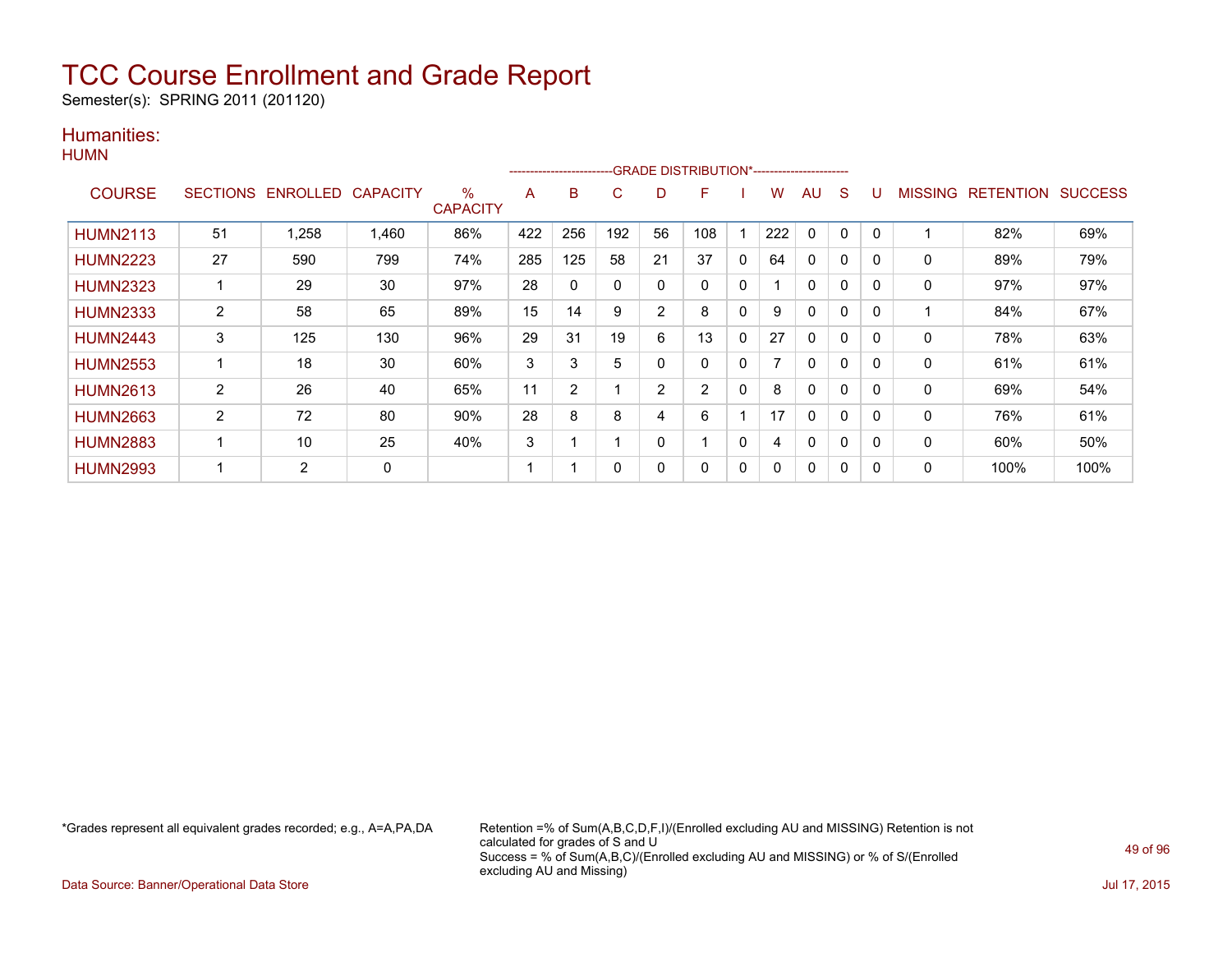Semester(s): SPRING 2011 (201120)

### Independent Study:

INDP

|                 |                            |                      |   | -------------------------- |    | -GRADE DISTRIBUTION*----------------------- |  |      |   |                           |      |
|-----------------|----------------------------|----------------------|---|----------------------------|----|---------------------------------------------|--|------|---|---------------------------|------|
| <b>COURSE</b>   | SECTIONS ENROLLED CAPACITY | %<br><b>CAPACITY</b> | A | B.                         | D. |                                             |  | W AU | U | MISSING RETENTION SUCCESS |      |
| <b>INDP2991</b> |                            | 100%                 |   |                            |    |                                             |  |      |   | 100%                      | 100% |
| <b>INDP2993</b> |                            | 67%                  | ົ |                            |    |                                             |  |      |   | 100%                      | 100% |

\*Grades represent all equivalent grades recorded; e.g., A=A,PA,DA Retention =% of Sum(A,B,C,D,F,I)/(Enrolled excluding AU and MISSING) Retention is not calculated for grades of S and U Success = % of Sum(A,B,C)/(Enrolled excluding AU and MISSING) or % of S/(Enrolled excluding AU and Missing)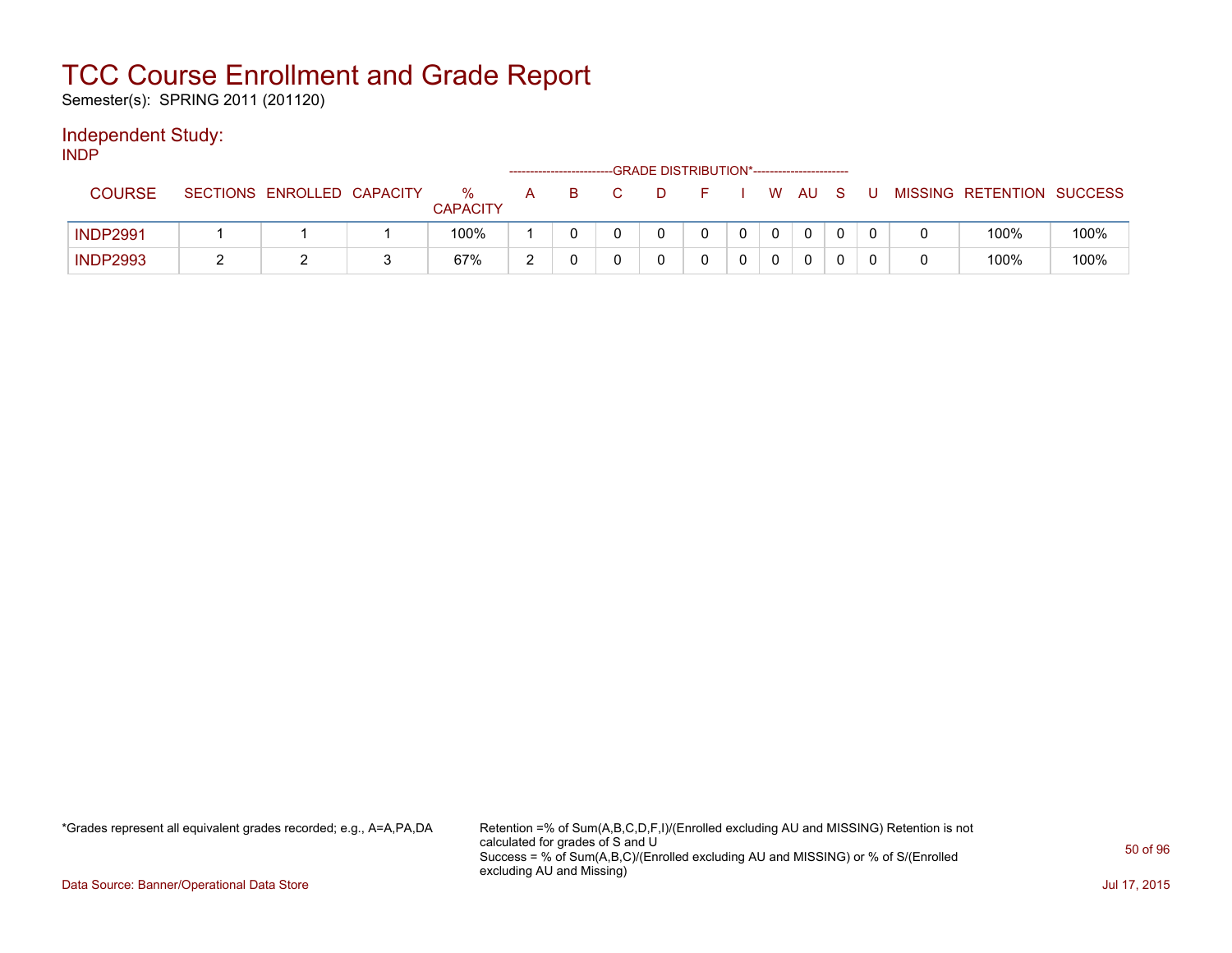Semester(s): SPRING 2011 (201120)

### Interpreter Education:

INED

|                 |                 |                 |                 |                         |    | ------------------------ |                |                | -GRADE DISTRIBUTION*----------------------- |              |                |                |          |              |                |                  |                |
|-----------------|-----------------|-----------------|-----------------|-------------------------|----|--------------------------|----------------|----------------|---------------------------------------------|--------------|----------------|----------------|----------|--------------|----------------|------------------|----------------|
| <b>COURSE</b>   | <b>SECTIONS</b> | <b>ENROLLED</b> | <b>CAPACITY</b> | $\%$<br><b>CAPACITY</b> | A  | B                        | С              | D              | F                                           |              | W              | AU             | S        | U            | <b>MISSING</b> | <b>RETENTION</b> | <b>SUCCESS</b> |
| <b>INED1363</b> |                 | 89              | 105             | 85%                     | 35 | 21                       |                | 4              | 5                                           | 0            | 17             | $\Omega$       | 0        | 0            | 0              | 81%              | 71%            |
| <b>INED1373</b> | 3               | 31              | 45              | 69%                     | 8  | 9                        |                | $\overline{2}$ |                                             | 0            | $\overline{2}$ | $\overline{2}$ | 0        | 0            | 0              | 93%              | 83%            |
| <b>INED1413</b> | $\overline{2}$  | 18              | 30              | 60%                     | 4  | 5                        | 4              | 0              | $\overline{2}$                              | 0            | 3              | $\Omega$       | 0        | 0            | 0              | 83%              | 72%            |
| <b>INED1423</b> | $\overline{2}$  | 20              | 30              | 67%                     | 8  | $\overline{2}$           | 2              | 3              | 1                                           | $\mathbf{0}$ | 4              | $\Omega$       | $\Omega$ | $\mathbf{0}$ | 0              | 80%              | 60%            |
| <b>INED2233</b> |                 | 11              | 15              | 73%                     | 2  | 3                        | 4              | 2              | 0                                           | 0            | 0              | $\mathbf{0}$   | $\Omega$ | $\mathbf{0}$ | 0              | 100%             | 82%            |
| <b>INED2403</b> |                 | 10              | 15              | 67%                     | 0  | 5                        | $\overline{2}$ |                | 1                                           | 0            |                | $\mathbf{0}$   | $\Omega$ | $\Omega$     | 0              | 90%              | 70%            |
| <b>INED2414</b> | 2               | 14              | 30              | 47%                     | 4  | 3                        | 4              | 0              |                                             | 0            | $\overline{2}$ | $\mathbf{0}$   | $\Omega$ | 0            | $\mathbf{0}$   | 86%              | 79%            |
| <b>INED2443</b> |                 | 11              | 15              | 73%                     | 4  | 5                        |                | 0              | 0                                           | 0            |                | $\mathbf{0}$   | 0        | 0            | $\mathbf{0}$   | 91%              | 91%            |
| <b>INED2524</b> |                 | 8               | 15              | 53%                     | 6  |                          |                |                | 0                                           | 0            | 0              | $\Omega$       | 0        | 0            | 0              | 100%             | 88%            |
| <b>INED2992</b> |                 | 9               | 15              | 60%                     | 9  | 0                        |                | 0              | 0                                           | 0            | 0              | 0              | 0        | 0            | 0              | 100%             | 100%           |

\*Grades represent all equivalent grades recorded; e.g., A=A,PA,DA Retention =% of Sum(A,B,C,D,F,I)/(Enrolled excluding AU and MISSING) Retention is not calculated for grades of S and U Success = % of Sum(A,B,C)/(Enrolled excluding AU and MISSING) or % of S/(Enrolled excluding AU and Missing)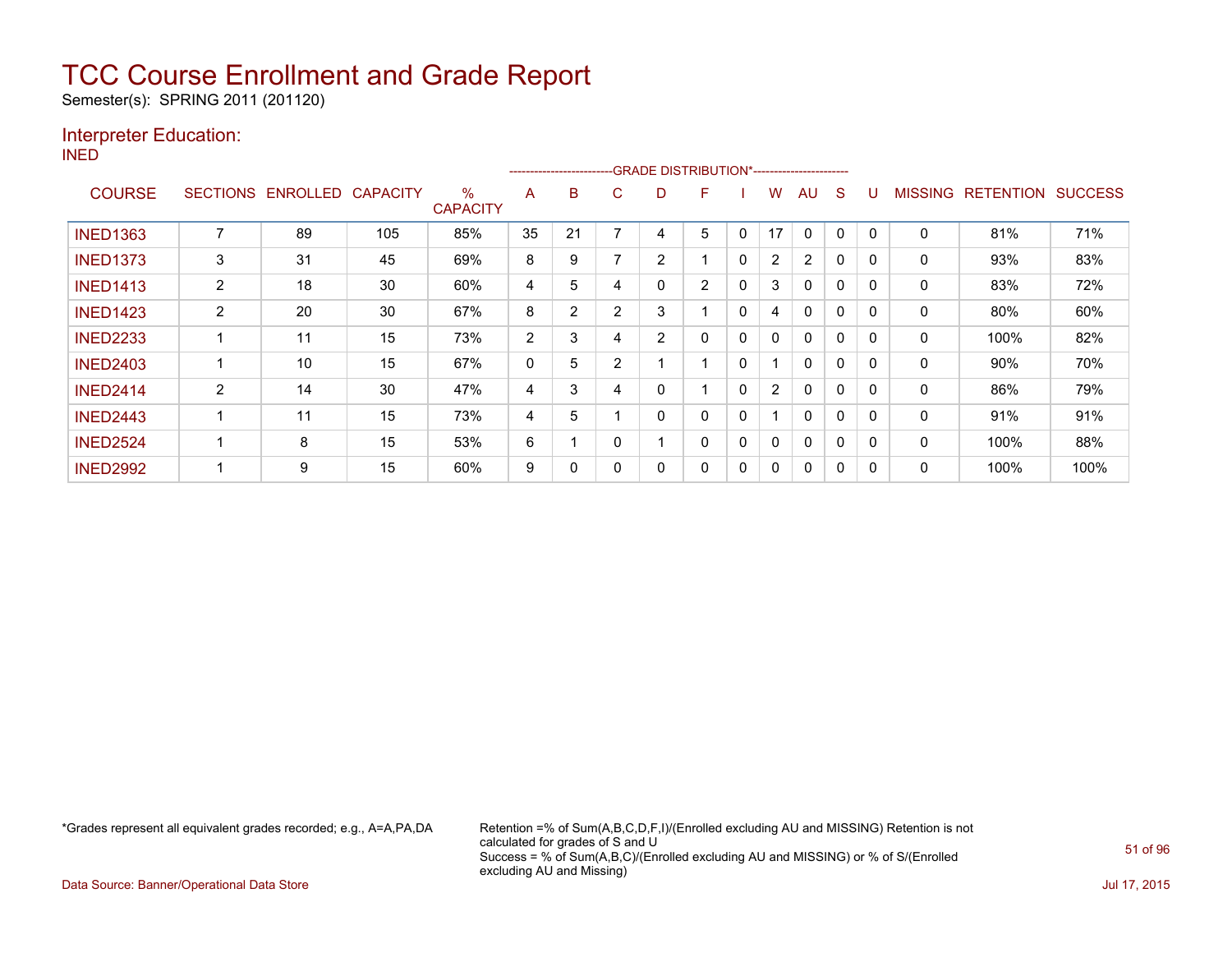Semester(s): SPRING 2011 (201120)

### Interior Design:

INTD

|                 |                 |                 |                 |                                  |    | ------------------------ |                | -GRADE DISTRIBUTION*---------------------- |   |              |                |              |              |              |                |                  |                |
|-----------------|-----------------|-----------------|-----------------|----------------------------------|----|--------------------------|----------------|--------------------------------------------|---|--------------|----------------|--------------|--------------|--------------|----------------|------------------|----------------|
| <b>COURSE</b>   | <b>SECTIONS</b> | <b>ENROLLED</b> | <b>CAPACITY</b> | $\frac{0}{0}$<br><b>CAPACITY</b> | A  | в                        | С              | D                                          | F |              | w              | AU           | S            |              | <b>MISSING</b> | <b>RETENTION</b> | <b>SUCCESS</b> |
| <b>INTD1313</b> | 3               | 33              | 60              | 55%                              | 23 | 3                        | 4              |                                            | 1 | $\mathbf{0}$ |                | $\Omega$     | $\mathbf{0}$ | $\Omega$     | $\mathbf 0$    | 97%              | 91%            |
| <b>INTD1333</b> |                 | 14              | 15              | 93%                              | 9  | 0                        | 3              | 0                                          | 0 | 0            | 2              | 0            | 0            | 0            | 0              | 86%              | 86%            |
| <b>INTD1343</b> | $\overline{2}$  | 24              | 30              | 80%                              | 11 | 8                        | $\overline{2}$ |                                            | 1 | $\mathbf{0}$ |                | $\mathbf{0}$ | $\mathbf 0$  | $\Omega$     | $\mathbf 0$    | 96%              | 88%            |
| <b>INTD1373</b> |                 | 16              | 15              | 107%                             | 11 |                          | $\overline{2}$ | 0                                          | 0 | $\mathbf{0}$ | $\overline{2}$ | $\mathbf{0}$ | 0            | $\Omega$     | $\mathbf 0$    | 88%              | 88%            |
| <b>INTD1383</b> |                 | 12              | 20              | 60%                              | 6  | 3                        | 3              | 0                                          | 0 | 0            | 0              | $\Omega$     | $\mathbf{0}$ | $\Omega$     | $\mathbf 0$    | 100%             | 100%           |
| <b>INTD1413</b> |                 | 17              | 20              | 85%                              | 11 | 3                        | 0              | 0                                          | 0 | $\mathbf{0}$ | 3              | 0            | 0            | $\Omega$     | 0              | 82%              | 82%            |
| <b>INTD2303</b> |                 | 11              | 15              | 73%                              | 3  | 5                        |                |                                            | 1 | $\mathbf{0}$ | 0              | $\mathbf{0}$ | 0            | $\Omega$     | 0              | 100%             | 82%            |
| <b>INTD2313</b> |                 | 9               | 20              | 45%                              | 4  |                          |                | 0                                          | 3 | 0            | 0              | 0            | 0            | $\Omega$     | 0              | 100%             | 67%            |
| <b>INTD2333</b> |                 | 12              | 15              | 80%                              | 5  |                          | 3              | 0                                          | 1 |              |                | $\mathbf{0}$ | 0            | $\Omega$     | 0              | 92%              | 75%            |
| <b>INTD2343</b> | 1               | 1               | 30              | 3%                               |    | 0                        | 0              | 0                                          | 0 | $\mathbf{0}$ | 0              | 0            | $\mathbf{0}$ | 0            | 0              | 100%             | 100%           |
| <b>INTD2383</b> |                 | 11              | 15              | 73%                              | 9  |                          | 0              |                                            | 0 | $\Omega$     | 0              | 0            | $\mathbf 0$  | $\Omega$     | 0              | 100%             | 91%            |
| <b>INTD2403</b> |                 | 17              | 20              | 85%                              | 17 | 0                        | 0              | 0                                          | 0 | 0            | 0              | $\mathbf{0}$ | 0            | <sup>0</sup> | 0              | 100%             | 100%           |
| <b>INTD2413</b> | 1               | 7               | 15              | 47%                              | 5  | 0                        | 0              | 0                                          | 1 |              | 0              | 0            | $\mathbf{0}$ | 0            | 0              | 100%             | 71%            |
| <b>INTD2993</b> |                 | 14              | 15              | 93%                              | 10 |                          |                | 0                                          | 1 | $\Omega$     | 0              | 1            | 0            | 0            | 0              | 100%             | 92%            |

\*Grades represent all equivalent grades recorded; e.g., A=A,PA,DA Retention =% of Sum(A,B,C,D,F,I)/(Enrolled excluding AU and MISSING) Retention is not calculated for grades of S and U Success = % of Sum(A,B,C)/(Enrolled excluding AU and MISSING) or % of S/(Enrolled excluding AU and Missing)

Data Source: Banner/Operational Data Store Jul 17, 2015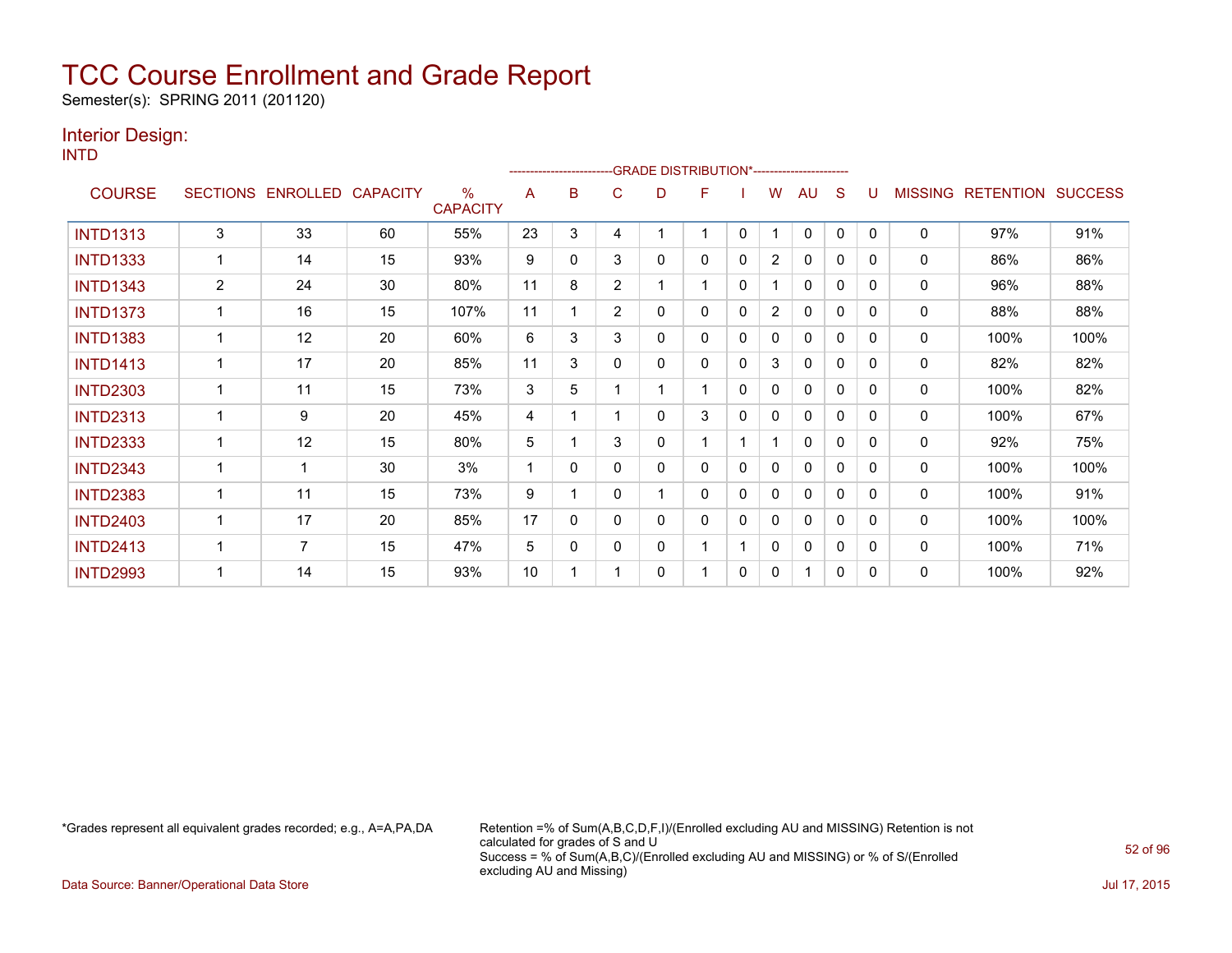Semester(s): SPRING 2011 (201120)

#### Italian: ITAL

| TIAL.           |   |                            |    |                         |   | ---------------------- |              | --- GRADE DISTRIBUTION*----------------------- |              |             |              |    |              |              |          |                           |      |
|-----------------|---|----------------------------|----|-------------------------|---|------------------------|--------------|------------------------------------------------|--------------|-------------|--------------|----|--------------|--------------|----------|---------------------------|------|
| <b>COURSE</b>   |   | SECTIONS ENROLLED CAPACITY |    | $\%$<br><b>CAPACITY</b> | A | B                      | C            | D                                              | F            |             | W            | AU | <sub>S</sub> | U            |          | MISSING RETENTION SUCCESS |      |
| <b>ITAL1103</b> | 2 | 24                         | 30 | 80%                     | 8 | 4                      | 0            | $\overline{2}$                                 | 0            | $\mathbf 0$ | 6            | 4  | $\mathbf{0}$ | $\Omega$     |          | 70%                       | 60%  |
| <b>ITAL1213</b> | 3 | 13                         | 45 | 29%                     | 6 | 5                      | $\mathbf{0}$ |                                                | 0            | 0           |              | 0  | $\mathbf 0$  | $\Omega$     | $\Omega$ | 92%                       | 85%  |
| <b>ITAL1313</b> |   | 10                         | 20 | 50%                     | 3 | 3                      | $\Omega$     | $\overline{2}$                                 | 0            | 0           | $\mathbf{0}$ | 2  | 0            | $\mathbf{0}$ | $\Omega$ | 100%                      | 75%  |
| <b>ITAL1413</b> | 3 | 6                          | 60 | 10%                     | 4 | 0                      |              | 0                                              | $\mathbf{0}$ | $\mathbf 0$ | $\Omega$     |    | $\Omega$     | $\mathbf{0}$ | 0        | 100%                      | 100% |
| <b>ITAL2993</b> |   | 9                          | 20 | 45%                     |   | 0                      | 0            | 0                                              | 0            | 0           | 0            | 2  | $\mathbf{0}$ | 0            | 0        | 100%                      | 100% |

\*Grades represent all equivalent grades recorded; e.g., A=A,PA,DA Retention =% of Sum(A,B,C,D,F,I)/(Enrolled excluding AU and MISSING) Retention is not calculated for grades of S and U Success = % of Sum(A,B,C)/(Enrolled excluding AU and MISSING) or % of S/(Enrolled excluding AU and Missing)

Data Source: Banner/Operational Data Store Jul 17, 2015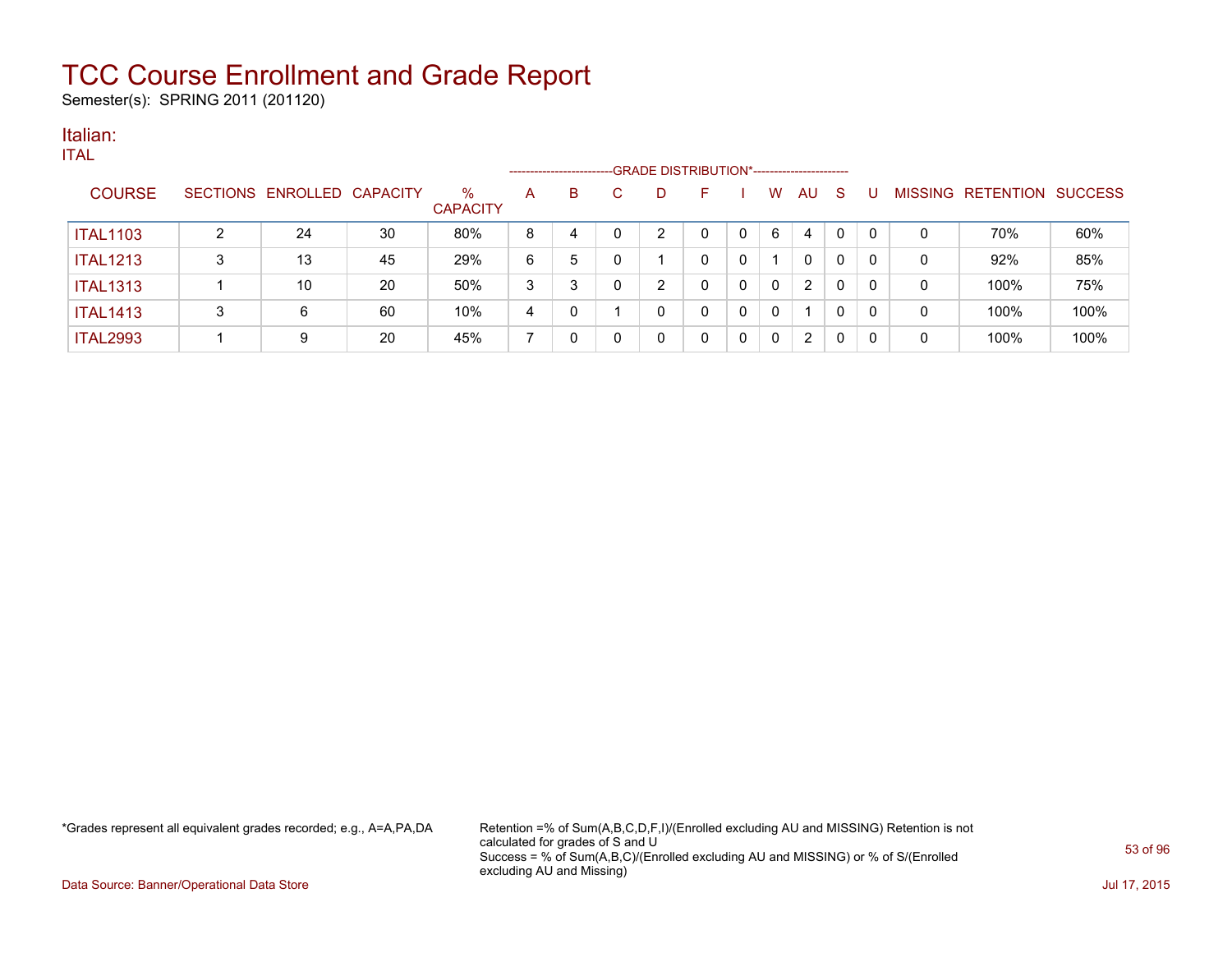Semester(s): SPRING 2011 (201120)

### Information Tech Convergence: **ITCV**

|                 |                            |    |                         |   | ---------------------- |  | -GRADE DISTRIBUTION*----------------------- |   |          |              |  |                           |      |
|-----------------|----------------------------|----|-------------------------|---|------------------------|--|---------------------------------------------|---|----------|--------------|--|---------------------------|------|
| <b>COURSE</b>   | SECTIONS ENROLLED CAPACITY |    | $\%$<br><b>CAPACITY</b> | A | B.                     |  |                                             | W | AU       | <sub>S</sub> |  | MISSING RETENTION SUCCESS |      |
| <b>ITCV2023</b> | 13                         | 16 | 81%                     |   |                        |  |                                             | 2 | $\Omega$ |              |  | 85%                       | 85%  |
| <b>ITCV2033</b> | 16                         | 16 | 100%                    | 6 |                        |  |                                             | 2 |          |              |  | 87%                       | 80%  |
| <b>ITCV2063</b> | 9                          | 20 | 45%                     | 3 |                        |  |                                             | 0 | $\Omega$ |              |  | 100%                      | 100% |

\*Grades represent all equivalent grades recorded; e.g., A=A,PA,DA Retention =% of Sum(A,B,C,D,F,I)/(Enrolled excluding AU and MISSING) Retention is not calculated for grades of S and U Success = % of Sum(A,B,C)/(Enrolled excluding AU and MISSING) or % of S/(Enrolled excluding AU and Missing)

Data Source: Banner/Operational Data Store Jul 17, 2015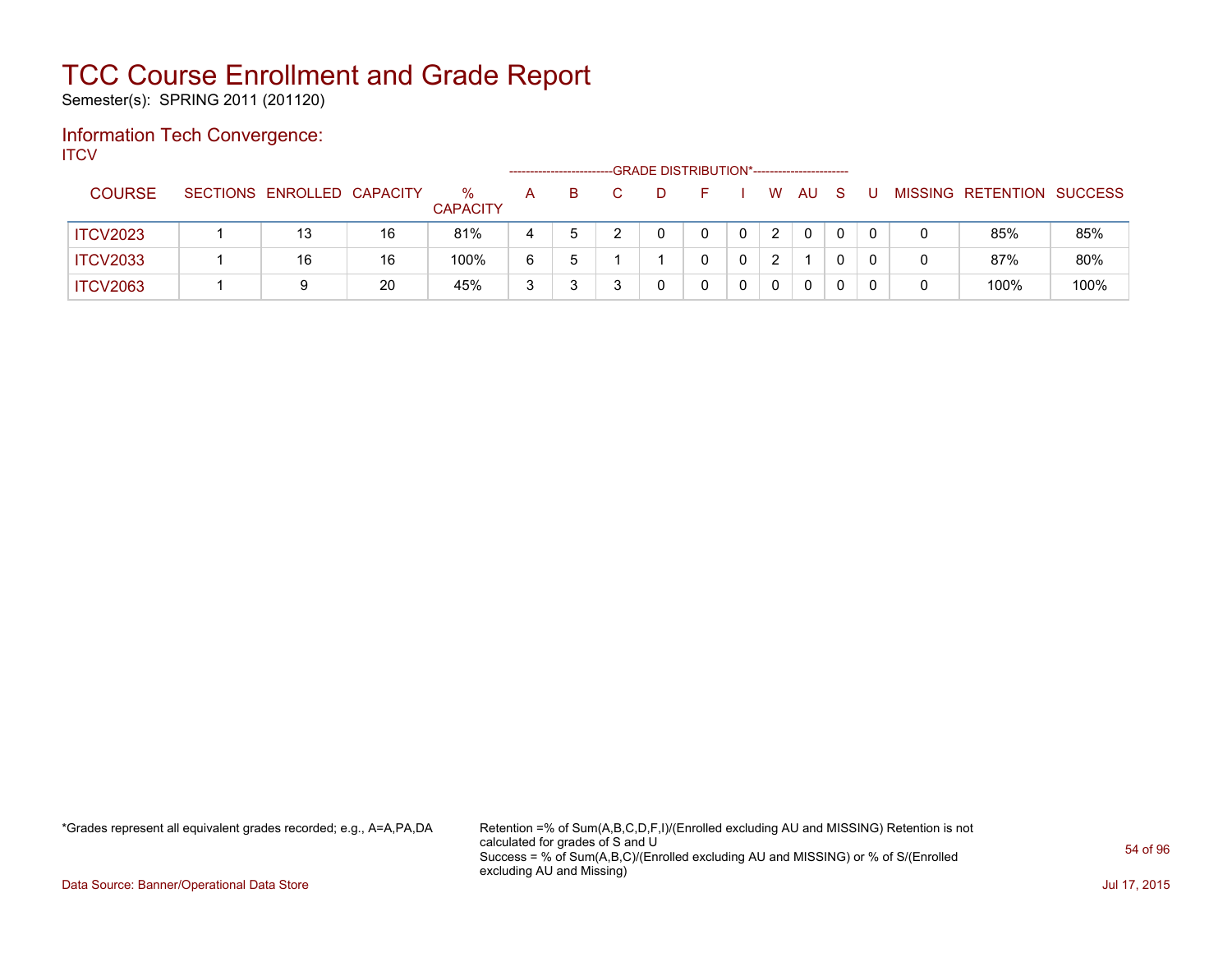Semester(s): SPRING 2011 (201120)

### Japanese:

| ۰.<br>× |  |
|---------|--|
|---------|--|

|                 |                 |          |                 |                      |    |    |    | --------------------------GRADE DISTRIBUTION*----------------------- |    |              |                      |              |             |     |                |                  |                |
|-----------------|-----------------|----------|-----------------|----------------------|----|----|----|----------------------------------------------------------------------|----|--------------|----------------------|--------------|-------------|-----|----------------|------------------|----------------|
| <b>COURSE</b>   | <b>SECTIONS</b> | ENROLLED | <b>CAPACITY</b> | %<br><b>CAPACITY</b> | A  | B  | C. | D                                                                    | F  |              | W                    | AU           | S           |     | <b>MISSING</b> | <b>RETENTION</b> | <b>SUCCESS</b> |
| <b>JAPN1103</b> | 3               | 44       | 50              | 88%                  | 20 | 9  |    | 5                                                                    | າ  |              | 3                    |              | 0           |     | 0              | 93%              | 77%            |
| <b>JAPN1201</b> | C               | 10       | 20              | 50%                  | 8  |    |    | 0                                                                    | 0  | 0            |                      | $\mathbf{0}$ | $\mathbf 0$ |     | 0              | 90%              | 90%            |
| <b>JAPN1213</b> | 4               | 43       | 65              | 66%                  | 20 | 11 |    | 3                                                                    | C. | 0            | 6                    | $\mathbf{0}$ | 0           | 0   | 0              | 86%              | 74%            |
| <b>JAPN1313</b> |                 | 9        | 20              | 45%                  | 2  |    | ົ  | 0                                                                    | 0  | $\mathbf{0}$ | 4                    | $\mathbf{0}$ | $\mathbf 0$ |     | 0              | 56%              | 56%            |
| <b>JAPN1413</b> | 2               | 9        | 20              | 45%                  | 4  | 2  |    |                                                                      | 0  | 0            |                      | $\mathbf{0}$ | 0           | - 0 | 0              | 89%              | 78%            |
| <b>JAPN2413</b> |                 | 10       | 20              | 50%                  |    |    | 0  | 0                                                                    | 0  | $\mathbf{0}$ | $\mathbf{2}^{\circ}$ | $\mathbf{0}$ | $\mathbf 0$ | - 0 | 0              | 80%              | 80%            |
| <b>JAPN2991</b> |                 |          |                 | 100%                 |    | 0  | 0  | 0                                                                    | 0  | $\mathbf{0}$ | $\Omega$             | 0            | 0           | - 0 | 0              | 100%             | 100%           |

\*Grades represent all equivalent grades recorded; e.g., A=A,PA,DA Retention =% of Sum(A,B,C,D,F,I)/(Enrolled excluding AU and MISSING) Retention is not calculated for grades of S and U Success = % of Sum(A,B,C)/(Enrolled excluding AU and MISSING) or % of S/(Enrolled excluding AU and Missing)

Data Source: Banner/Operational Data Store Jul 17, 2015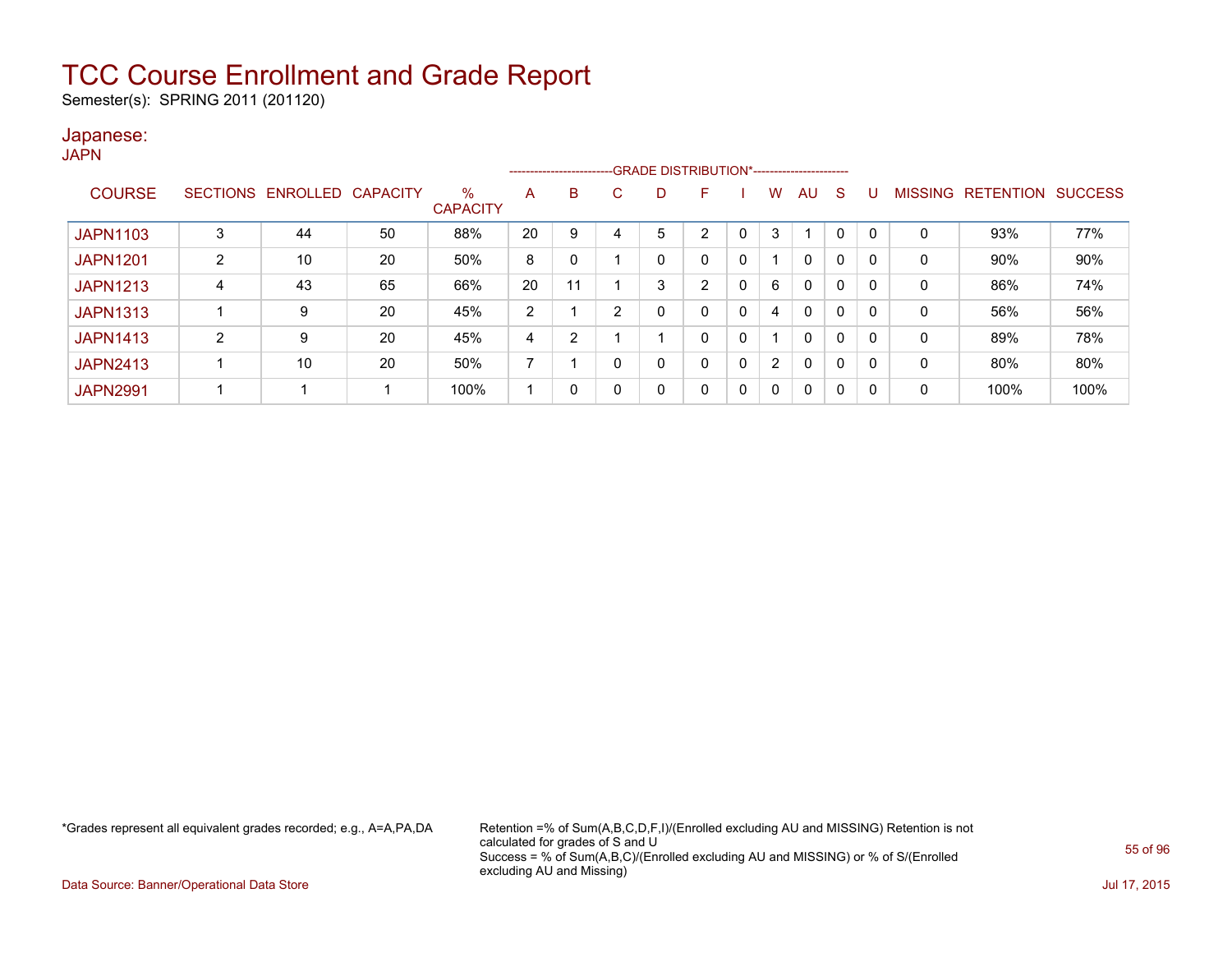Semester(s): SPRING 2011 (201120)

### Journalism Mass Communications: JRMC

|                 |                |                   |                 |                                  |    |                |                | -------------------------GRADE                DISTRIBUTION*--------------------- |   |              |              |              |              |              |                |                          |      |
|-----------------|----------------|-------------------|-----------------|----------------------------------|----|----------------|----------------|----------------------------------------------------------------------------------|---|--------------|--------------|--------------|--------------|--------------|----------------|--------------------------|------|
| <b>COURSE</b>   |                | SECTIONS ENROLLED | <b>CAPACITY</b> | $\frac{0}{0}$<br><b>CAPACITY</b> | A  | B              | C              | D                                                                                | F |              | W            | AU           | S            | U            | <b>MISSING</b> | <b>RETENTION SUCCESS</b> |      |
| <b>JRMC1013</b> | $\overline{4}$ | 49                | 70              | 70%                              | 21 | 15             | 5              | 3                                                                                | 1 | $\mathbf{0}$ | 4            | $\mathbf{0}$ | $\mathbf{0}$ | $\Omega$     | $\mathbf{0}$   | 92%                      | 84%  |
| <b>JRMC1103</b> | 2              | 26                | 30              | 87%                              | 10 | 6              | 3              |                                                                                  | 0 | 0            | 6            | $\mathbf{0}$ | $\Omega$     | 0            | $\mathbf{0}$   | 77%                      | 73%  |
| <b>JRMC1113</b> | 2              | 20                | 28              | 71%                              | 11 | 3              | $\overline{2}$ | $\mathbf{1}$                                                                     | 0 | 3            | 0            | $\mathbf{0}$ | $\mathbf{0}$ | $\Omega$     | $\mathbf{0}$   | 100%                     | 80%  |
| <b>JRMC1123</b> | $\mathbf{1}$   | 6                 | 14              | 43%                              | 4  | $\overline{2}$ | 0              | 0                                                                                | 0 | $\mathbf{0}$ | $\mathbf{0}$ | $\mathbf{0}$ | $\mathbf{0}$ | $\Omega$     | 0              | 100%                     | 100% |
| <b>JRMC2013</b> | 2              | 17                | 29              | 59%                              | 10 | 3              | $\overline{2}$ | 0                                                                                | 0 |              |              | 0            | 0            | $\Omega$     | 0              | 94%                      | 88%  |
| <b>JRMC2143</b> | $\mathbf 1$    | $\overline{7}$    | 14              | 50%                              | 3  | 3              | 0              | 0                                                                                | 1 | $\Omega$     | 0            | 0            | $\Omega$     | $\Omega$     | 0              | 100%                     | 86%  |
| <b>JRMC2173</b> | $\mathbf{1}$   | 14                | 15              | 93%                              | 10 | 3              | 0              | 0                                                                                | 0 |              | 0            | 0            | $\Omega$     | $\Omega$     | 0              | 100%                     | 93%  |
| <b>JRMC2183</b> | 1              | 15                | 15              | 100%                             | 4  | 6              | 0              |                                                                                  | 0 |              | 3            | 0            | 0            | 0            | 0              | 80%                      | 67%  |
| <b>JRMC2263</b> | 1              | 5                 | 6               | 83%                              | 5  | 0              | 0              | 0                                                                                | 0 | $\mathbf{0}$ | $\Omega$     | 0            | $\Omega$     | 0            | 0              | 100%                     | 100% |
| <b>JRMC2273</b> | 1              | 3                 | 6               | 50%                              | 1  | 0              |                | 0                                                                                | 0 | $\mathbf{0}$ |              | $\mathbf{0}$ | $\Omega$     | 0            | 0              | 67%                      | 67%  |
| <b>JRMC2373</b> | 1              | 4                 | 14              | 29%                              | 2  | $\overline{2}$ | 0              | 0                                                                                | 0 | $\mathbf{0}$ | 0            | $\mathbf{0}$ | $\Omega$     | $\Omega$     | $\mathbf{0}$   | 100%                     | 100% |
| <b>JRMC2513</b> | $\mathbf 1$    | 5                 | 20              | 25%                              | 5  | 0              | 0              | 0                                                                                | 0 | 0            | 0            | 0            | $\Omega$     | <sup>0</sup> | $\mathbf{0}$   | 100%                     | 100% |
| <b>JRMC2523</b> | 1              | 1                 | 20              | 5%                               | -1 | 0              | 0              | 0                                                                                | 0 | 0            | 0            | $\mathbf{0}$ | $\Omega$     | <sup>0</sup> | $\mathbf{0}$   | 100%                     | 100% |
| <b>JRMC2573</b> | $\overline{2}$ | 8                 | 14              | 57%                              | 5  |                |                |                                                                                  | 0 | $\Omega$     | $\mathbf{0}$ | 0            | $\Omega$     | 0            | 0              | 100%                     | 88%  |
| <b>JRMC2613</b> | $\mathbf 1$    | 5                 | 8               | 62%                              | 3  | 0              |                | 0                                                                                | 0 | $\mathbf{0}$ |              | 0            | 0            | $\Omega$     | 0              | 80%                      | 80%  |
| <b>JRMC2853</b> | 3              | 12                | 12              | 100%                             | 8  | 1              | $\overline{2}$ | 0                                                                                | 0 | 0            |              | 0            | 0            | $\Omega$     | 0              | 92%                      | 92%  |
| <b>JRMC2973</b> | 1              | $\overline{2}$    | $\mathbf{0}$    |                                  | 2  | 0              | 0              | 0                                                                                | 0 | 0            | 0            | 0            | 0            | 0            | $\mathbf{0}$   | 100%                     | 100% |

\*Grades represent all equivalent grades recorded; e.g., A=A,PA,DA Retention =% of Sum(A,B,C,D,F,I)/(Enrolled excluding AU and MISSING) Retention is not calculated for grades of S and U Success = % of Sum(A,B,C)/(Enrolled excluding AU and MISSING) or % of S/(Enrolled excluding AU and Missing)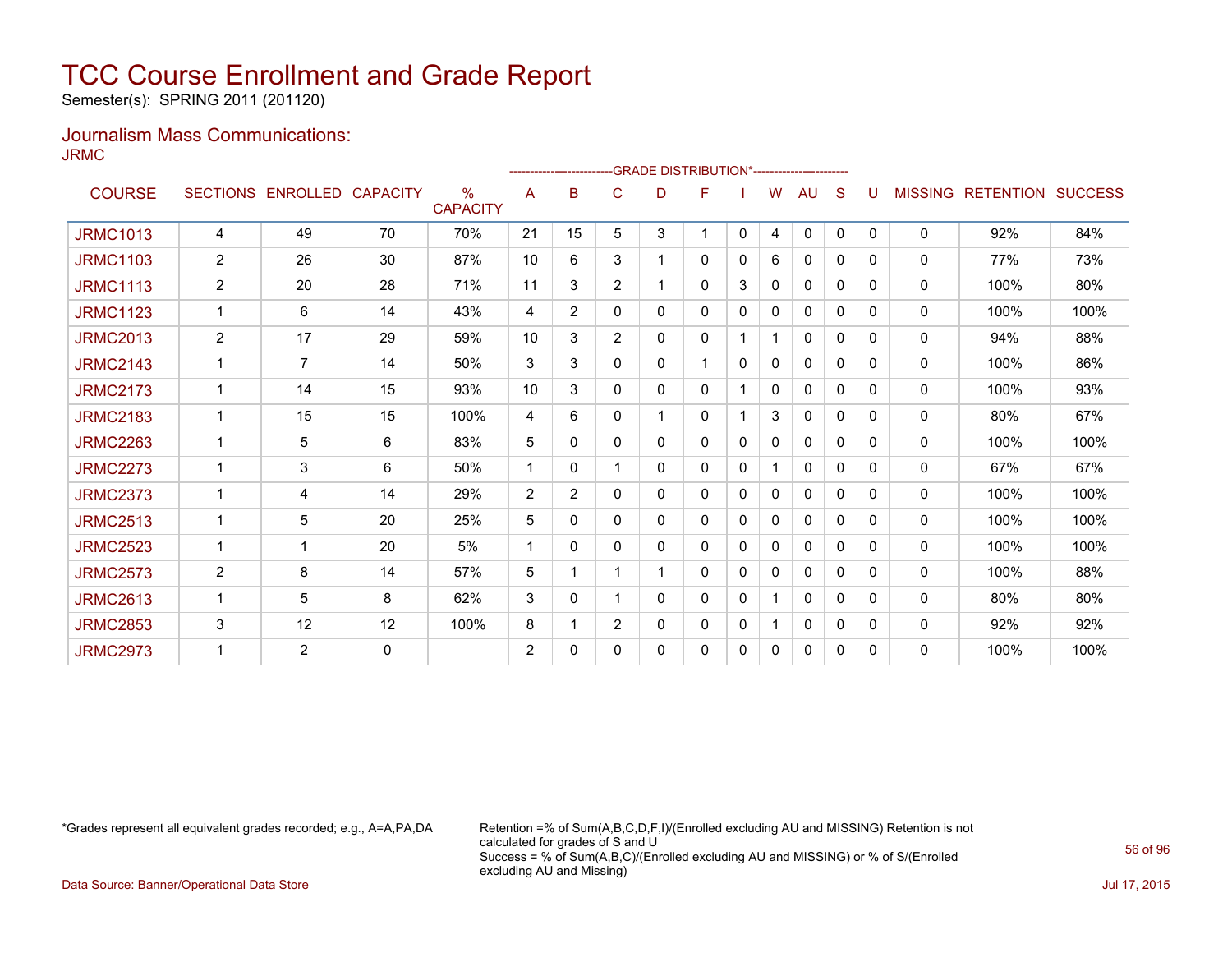Semester(s): SPRING 2011 (201120)

### Latin:

| LATN            |                            |    |                      |                  |              |                | -GRADE DISTRIBUTION*---------------------- |                |              |   |  |  |                           |      |
|-----------------|----------------------------|----|----------------------|------------------|--------------|----------------|--------------------------------------------|----------------|--------------|---|--|--|---------------------------|------|
| <b>COURSE</b>   | SECTIONS ENROLLED CAPACITY |    | %<br><b>CAPACITY</b> | A –              | B.           | $\overline{C}$ | D.                                         | FIWAUSU        |              |   |  |  | MISSING RETENTION SUCCESS |      |
| <b>LATN1103</b> | 20                         | 20 | 100%                 | 12 <sup>12</sup> | $\mathbf{2}$ |                | $\mathbf{0}$                               | $\overline{0}$ | $\mathbf{0}$ | 6 |  |  | 70%                       | 70%  |
| <b>LATN1313</b> |                            | 20 | 30%                  |                  |              |                |                                            | 0              |              | 0 |  |  | 100%                      | 100% |

\*Grades represent all equivalent grades recorded; e.g., A=A,PA,DA Retention =% of Sum(A,B,C,D,F,I)/(Enrolled excluding AU and MISSING) Retention is not calculated for grades of S and U Success = % of Sum(A,B,C)/(Enrolled excluding AU and MISSING) or % of S/(Enrolled excluding AU and Missing)

Data Source: Banner/Operational Data Store Jul 17, 2015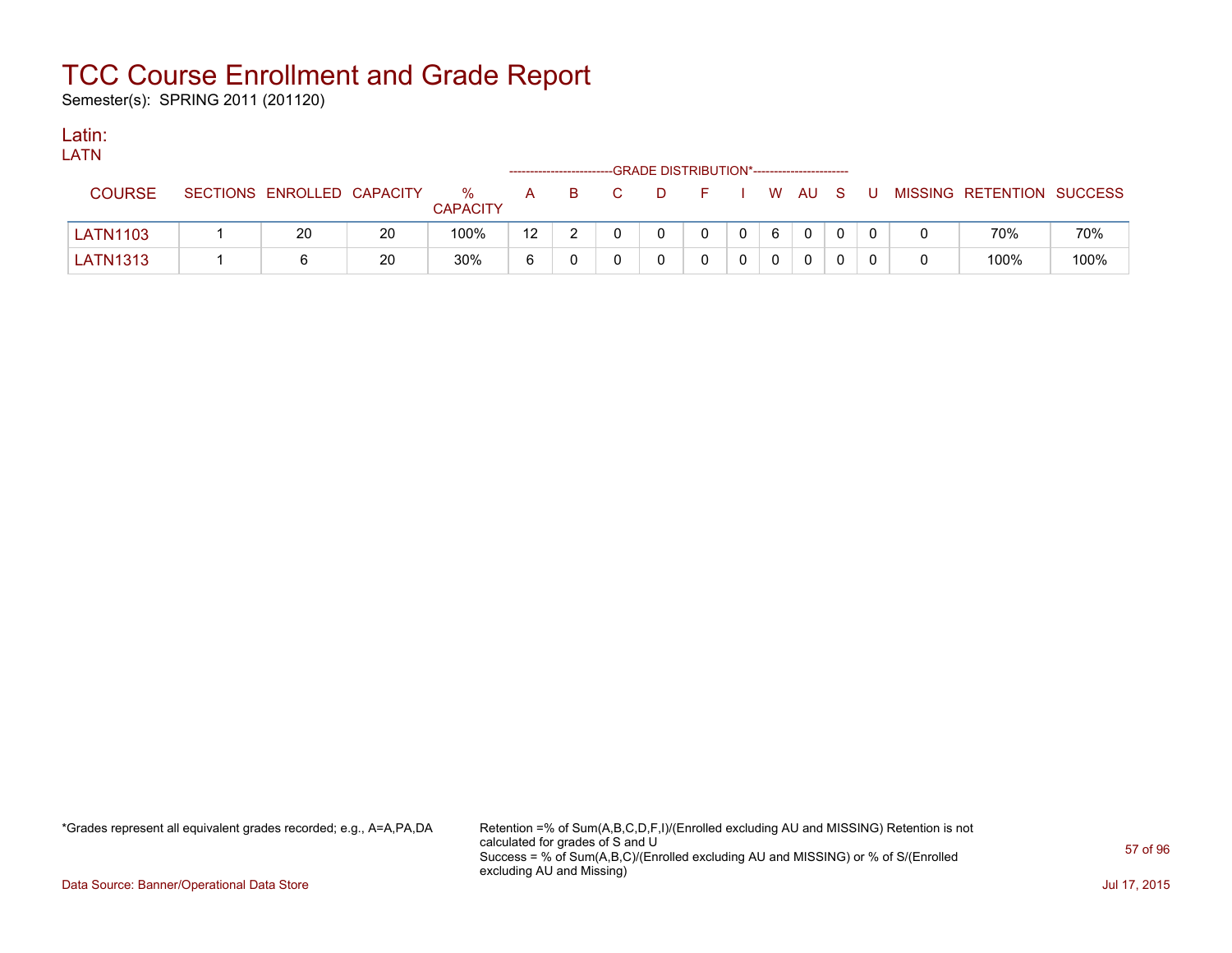Semester(s): SPRING 2011 (201120)

### Library Technology:

LIBT

|                 |                            |    |          |       | ------------------------GRADE DISTRIBUTION*----------------------- |         |         |                |  |                           |     |
|-----------------|----------------------------|----|----------|-------|--------------------------------------------------------------------|---------|---------|----------------|--|---------------------------|-----|
| COURSE          | SECTIONS ENROLLED CAPACITY |    | %        | A B C |                                                                    | $D = F$ | I WAUSU |                |  | MISSING RETENTION SUCCESS |     |
|                 |                            |    | CAPACITY |       |                                                                    |         |         |                |  |                           |     |
| <b>LIBT1161</b> |                            | 10 | 40%      |       |                                                                    |         |         | $\overline{0}$ |  | 50%                       | 50% |

\*Grades represent all equivalent grades recorded; e.g., A=A,PA,DA Retention =% of Sum(A,B,C,D,F,I)/(Enrolled excluding AU and MISSING) Retention is not calculated for grades of S and U Success = % of Sum(A,B,C)/(Enrolled excluding AU and MISSING) or % of S/(Enrolled excluding AU and Missing)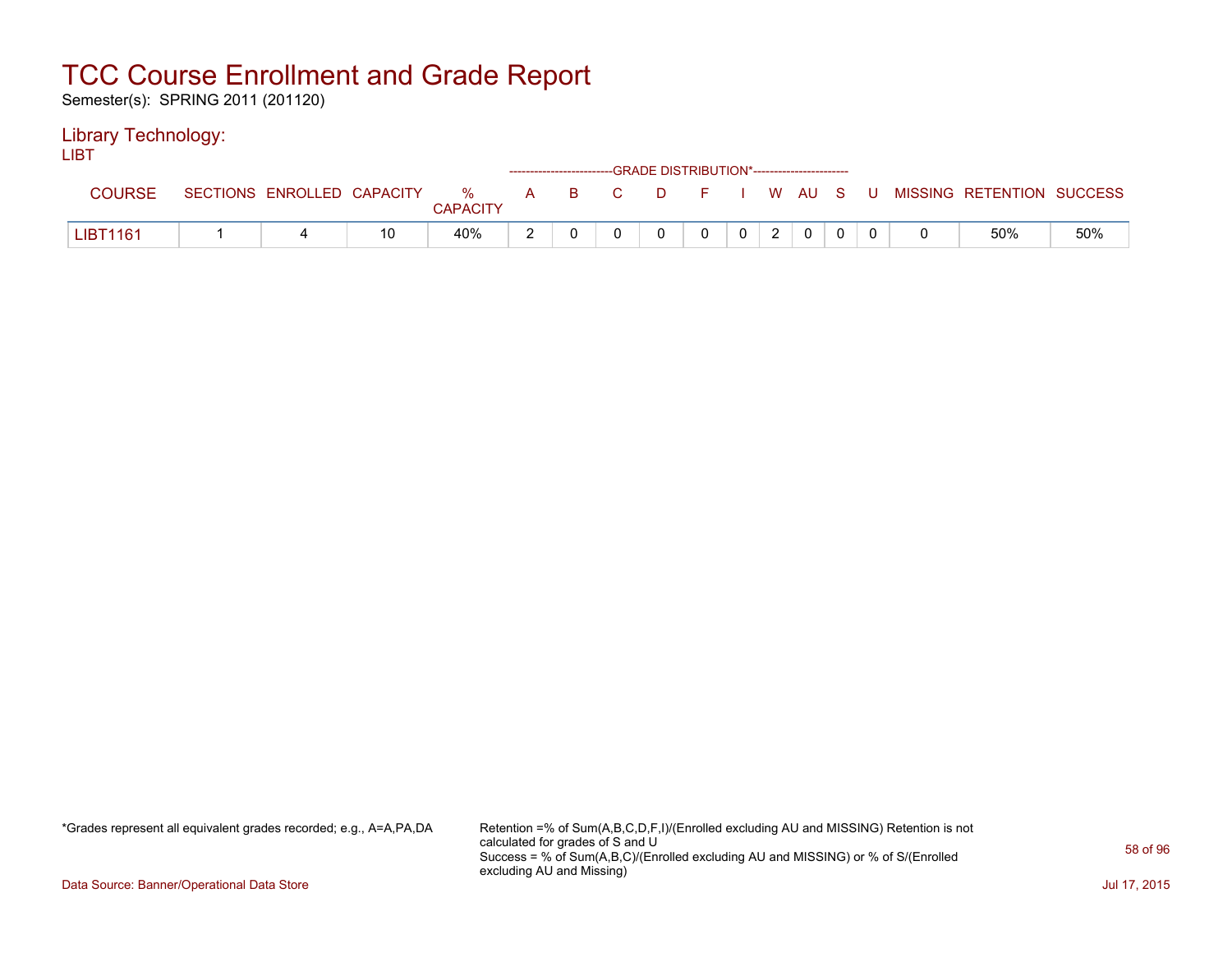Semester(s): SPRING 2011 (201120)

### Mathematics:

|--|--|

|                 |                |                            |       |                      |              | --------------------- |              |                | --GRADE DISTRIBUTION*---------------------- |              |     |              |              |              |              |                                  |      |
|-----------------|----------------|----------------------------|-------|----------------------|--------------|-----------------------|--------------|----------------|---------------------------------------------|--------------|-----|--------------|--------------|--------------|--------------|----------------------------------|------|
| <b>COURSE</b>   |                | SECTIONS ENROLLED CAPACITY |       | ℅<br><b>CAPACITY</b> | A            | B                     | $\mathsf{C}$ | D              | F                                           |              | W   | AU           | S            | U            |              | <b>MISSING RETENTION SUCCESS</b> |      |
| <b>MATH0003</b> | 50             | 836                        | 1.080 | 77%                  | 131          | 123                   | 107          | 55             | 182                                         | $\mathbf{0}$ | 238 | $\mathbf{0}$ | $\mathbf{0}$ | $\mathbf{0}$ | $\mathbf{0}$ | 72%                              | 43%  |
| <b>MATH0013</b> | 58             | 978                        | 1,215 | 80%                  | 170          | 164                   | 128          | 83             | 193                                         | 3            | 231 | 5            | 0            | 0            | 1            | 76%                              | 48%  |
| <b>MATH0055</b> | 17             | 289                        | 380   | 76%                  | 73           | 54                    | 39           | 23             | 52                                          | $\mathbf{1}$ | 47  | $\mathbf{0}$ | 0            | 0            | $\mathbf{0}$ | 84%                              | 57%  |
| <b>MATH0105</b> | 27             | 543                        | 582   | 93%                  | 93           | 85                    | 112          | 48             | 89                                          | 4            | 111 |              | $\mathbf{0}$ | 0            | $\mathbf{0}$ | 80%                              | 54%  |
| <b>MATH0123</b> | 59             | 1,031                      | 1,200 | 86%                  | 165          | 176                   | 185          | 86             | 179                                         | 1            | 239 | $\mathbf{0}$ | $\mathbf{0}$ | 0            | 0            | 77%                              | 51%  |
| <b>MATH0822</b> | 1              | -1                         | 0     |                      | $\mathbf{0}$ | 1                     | 0            | 0              | 0                                           | 0            | 0   | $\mathbf{0}$ | $\Omega$     | 0            | 0            | 100%                             | 100% |
| <b>MATH1454</b> | $\overline{2}$ | 17                         | 40    | 42%                  | 3            | 2                     | 1            | 2              | 6                                           | 0            | 3   | $\mathbf{0}$ | $\mathbf{0}$ | 0            | $\mathbf{0}$ | 82%                              | 35%  |
| <b>MATH1473</b> | 11             | 134                        | 304   | 44%                  | 25           | 29                    | 26           | 13             | 20                                          | $\Omega$     | 21  | $\mathbf{0}$ | $\Omega$     | 0            | 0            | 84%                              | 60%  |
| <b>MATH1513</b> | 78             | 1,651                      | 2,293 | 72%                  | 397          | 367                   | 309          | 81             | 145                                         |              | 346 | 4            | 0            | 0            | 0            | 79%                              | 65%  |
| <b>MATH1613</b> | 15             | 225                        | 431   | 52%                  | 65           | 51                    | 28           | 17             | 24                                          | 0            | 39  | -1           | $\mathbf{0}$ | 0            | $\mathbf{0}$ | 83%                              | 64%  |
| <b>MATH1715</b> | 4              | 64                         | 120   | 53%                  | 19           | 8                     | 9            | 1              | $\overline{7}$                              | $\mathbf{1}$ | 19  | $\mathbf{0}$ | $\Omega$     | 0            | 0            | 70%                              | 56%  |
| <b>MATH2114</b> | 14             | 225                        | 312   | 72%                  | 59           | 54                    | 30           | 8              | 18                                          | $\Omega$     | 56  | $\mathbf{0}$ | $\Omega$     | 0            | 0            | 75%                              | 64%  |
| <b>MATH2124</b> | 9              | 161                        | 207   | 78%                  | 43           | 40                    | 22           | $\overline{7}$ | 10                                          | 0            | 39  | $\mathbf{0}$ | $\mathbf{0}$ | 0            | $\mathbf{0}$ | 76%                              | 65%  |
| <b>MATH2134</b> | $\overline{7}$ | 102                        | 168   | 61%                  | 31           | 23                    | 21           | 6              | 6                                           | $\Omega$     | 15  | $\mathbf{0}$ | 0            | 0            | 0            | 85%                              | 74%  |
| <b>MATH2193</b> | 30             | 635                        | 808   | 79%                  | 227          | 154                   | 87           | 31             | 49                                          | $\mathbf 1$  | 85  | $\mathbf{0}$ | $\Omega$     | 0            | 0            | 86%                              | 74%  |
| <b>MATH2423</b> | 1              | 14                         | 20    | 70%                  | 14           | $\Omega$              | $\mathbf{0}$ | $\Omega$       | $\mathbf{0}$                                | 0            | 0   | $\mathbf{0}$ | 0            | 0            | 0            | 100%                             | 100% |
| <b>MATH2513</b> | 3              | 22                         | 68    | 32%                  | 8            | 5                     | 1            | $\Omega$       | 4                                           | 0            | 4   | $\mathbf{0}$ | 0            | 0            | $\mathbf{0}$ | 82%                              | 64%  |
| <b>MATH2523</b> | 10             | 211                        | 328   | 64%                  | 31           | 50                    | 40           | 13             | 29                                          | 0            | 48  | $\mathbf{0}$ | $\Omega$     | 0            | 0            | 77%                              | 57%  |
| <b>MATH2553</b> | $\overline{2}$ | 32                         | 40    | 80%                  | 12           | 1                     | 5            | 3              | 5                                           | 0            | 6   | $\mathbf{0}$ | 0            | 0            | 0            | 81%                              | 56%  |
| <b>MATH2613</b> | 5              | 73                         | 118   | 62%                  | 24           | 22                    | 10           |                | 2                                           | $\Omega$     | 14  | $\mathbf{0}$ | $\mathbf{0}$ | 0            | 0            | 81%                              | 77%  |

\*Grades represent all equivalent grades recorded; e.g., A=A,PA,DA Retention =% of Sum(A,B,C,D,F,I)/(Enrolled excluding AU and MISSING) Retention is not calculated for grades of S and U Success = % of Sum(A,B,C)/(Enrolled excluding AU and MISSING) or % of S/(Enrolled excluding AU and Missing) Data Source: Banner/Operational Data Store Jul 17, 2015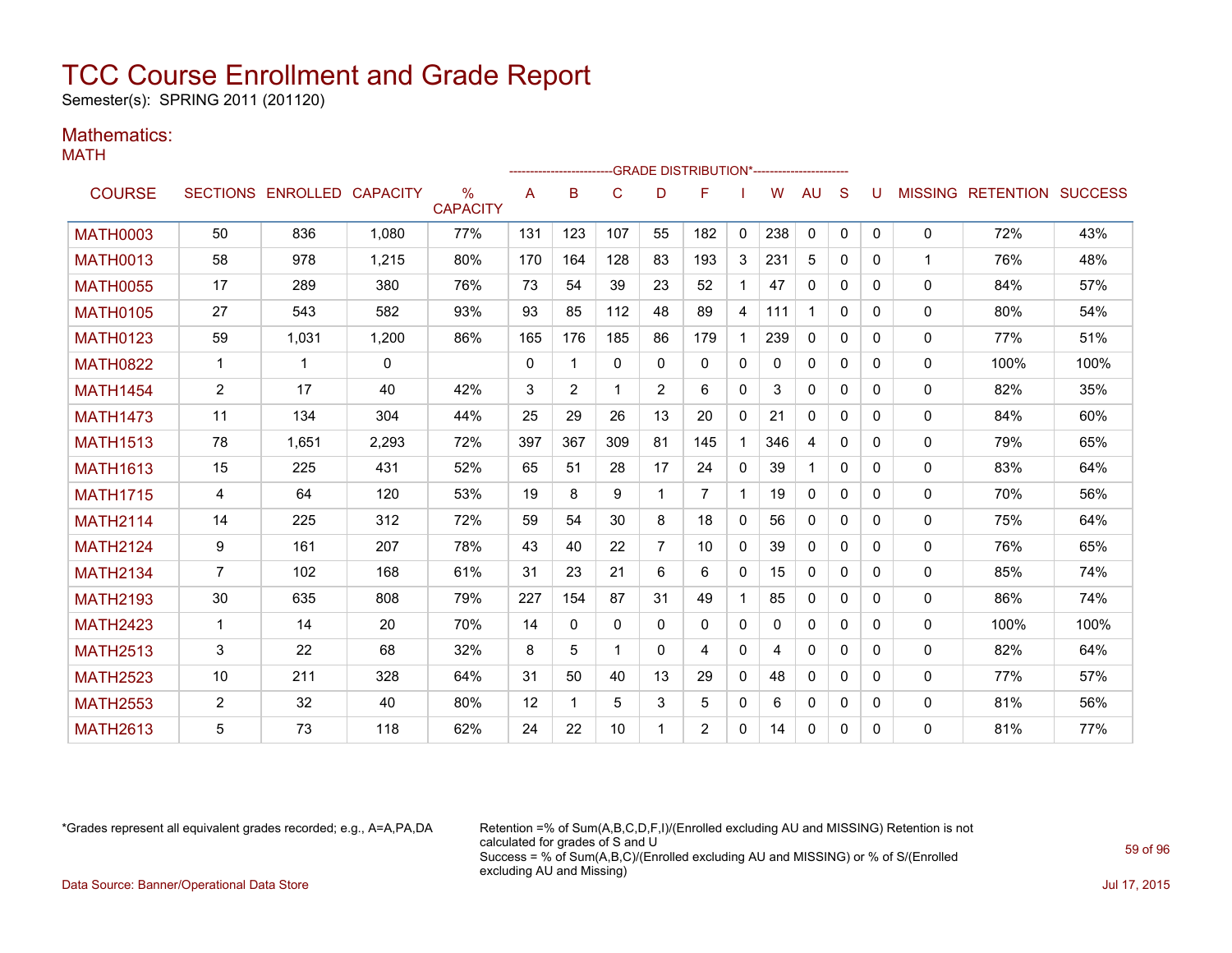Semester(s): SPRING 2011 (201120)

### Medical Assistant:

MDAS

|                 |                            |    |                         |   | ---------------------- |    | -GRADE DISTRIBUTION*---------------------- |              |          |   |          |                |                  |                |
|-----------------|----------------------------|----|-------------------------|---|------------------------|----|--------------------------------------------|--------------|----------|---|----------|----------------|------------------|----------------|
| <b>COURSE</b>   | SECTIONS ENROLLED CAPACITY |    | $\%$<br><b>CAPACITY</b> | A | B                      | D. | н.                                         | w            | AU.      | S |          | <b>MISSING</b> | <b>RETENTION</b> | <b>SUCCESS</b> |
| <b>MDAS1343</b> |                            | 0  |                         |   |                        |    |                                            | $\mathbf{0}$ | 0        | 0 |          |                | 100%             | 100%           |
| <b>MDAS2243</b> |                            | 10 | 70%                     | 6 |                        |    |                                            | 0            | $\Omega$ | 0 | 0        | 0              | 100%             | 100%           |
| <b>MDAS2336</b> | 3                          | 5  | 60%                     |   |                        |    |                                            | 0            | 0        | 0 | $\Omega$ | 0              | 100%             | 67%            |
| <b>MDAS2346</b> | 6                          | 10 | 60%                     | 5 |                        |    | 0                                          | $\mathbf{0}$ | 0        | 0 |          | 0              | 100%             | 100%           |
| <b>MDAS2393</b> |                            | 10 | 70%                     |   |                        |    |                                            | 0            | 0        |   |          | 0              | 100%             | 100%           |

\*Grades represent all equivalent grades recorded; e.g., A=A,PA,DA Retention =% of Sum(A,B,C,D,F,I)/(Enrolled excluding AU and MISSING) Retention is not calculated for grades of S and U Success = % of Sum(A,B,C)/(Enrolled excluding AU and MISSING) or % of S/(Enrolled excluding AU and Missing)

Data Source: Banner/Operational Data Store Jul 17, 2015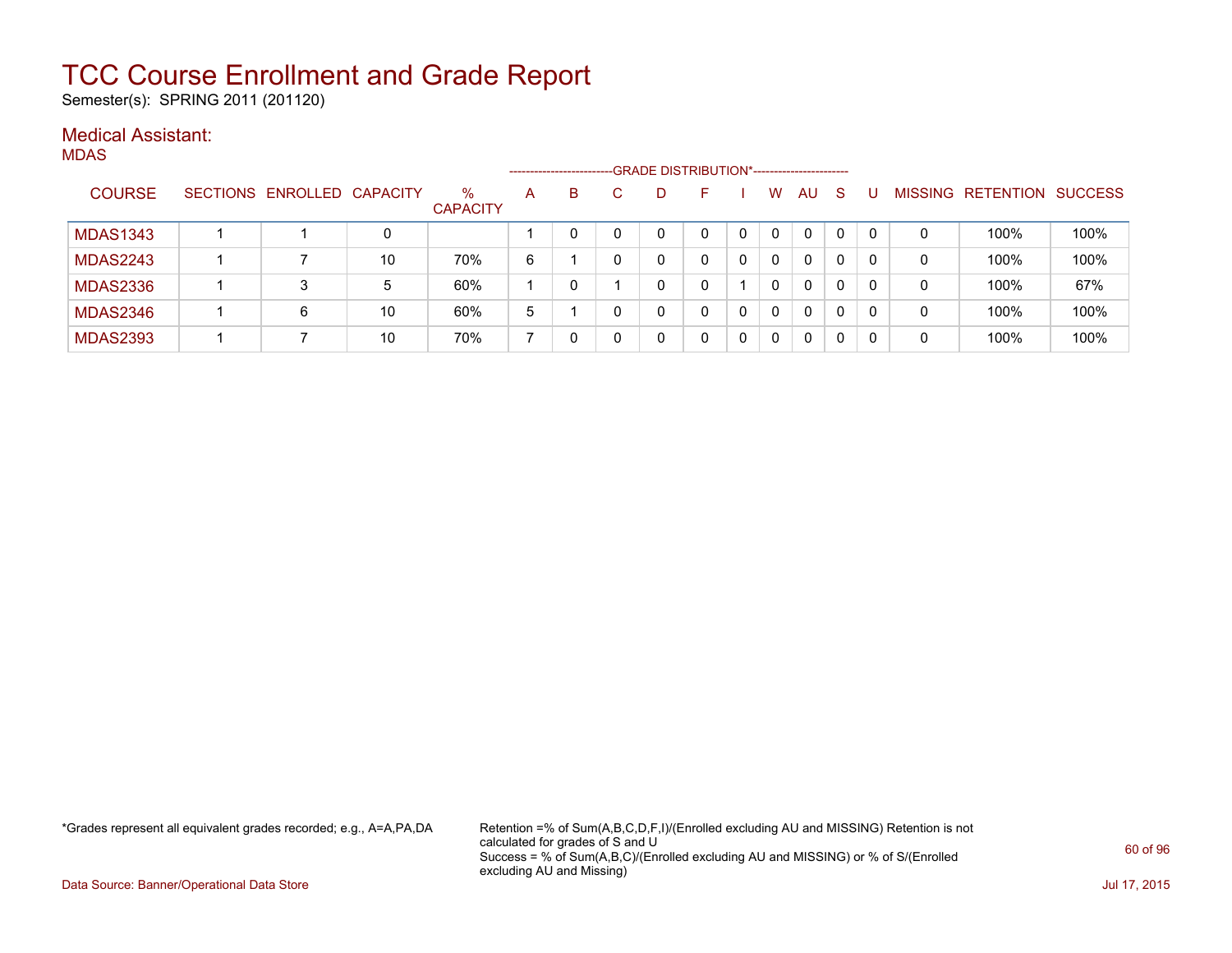Semester(s): SPRING 2011 (201120)

### Medical Laboratory Technology: MDLT

|                 |   |                            |    |                         |    |    |    | ------------------------GRADE DISTRIBUTION*----------------------- |   |   |              |              |              |          |              |                   |                |
|-----------------|---|----------------------------|----|-------------------------|----|----|----|--------------------------------------------------------------------|---|---|--------------|--------------|--------------|----------|--------------|-------------------|----------------|
| <b>COURSE</b>   |   | SECTIONS ENROLLED CAPACITY |    | $\%$<br><b>CAPACITY</b> | A  | B. | C. | D                                                                  | F |   | w            | AU           | <sub>S</sub> |          |              | MISSING RETENTION | <b>SUCCESS</b> |
| <b>MDLT1203</b> | 3 | 19                         | 27 | 70%                     | 10 | 5  |    |                                                                    | າ |   | $\mathbf{0}$ | $\mathbf{0}$ | $\Omega$     | $\Omega$ | 0            | 100%              | 84%            |
| <b>MDLT1212</b> | 2 | 20                         | 27 | 74%                     | 3  | 11 | ົ  |                                                                    | 3 | 0 | $\mathbf{0}$ | $\mathbf{0}$ | $\mathbf{0}$ | $\Omega$ | 0            | 100%              | 80%            |
| <b>MDLT1222</b> | 3 | 19                         | 27 | 70%                     | 14 | 2  |    |                                                                    | 2 | 0 | $\Omega$     | $\mathbf{0}$ | 0            | $\Omega$ | $\mathbf{0}$ | 100%              | 84%            |
| <b>MDLT2365</b> |   | 14                         | 14 | 100%                    | 3  | 6  | 5  | 0                                                                  | 0 | 0 | $\mathbf{0}$ | $\mathbf{0}$ | $\mathbf{0}$ | $\Omega$ | 0            | 100%              | 100%           |
| <b>MDLT2395</b> |   | 14                         | 14 | 100%                    | 5  | 4  | 5  | 0                                                                  | 0 | 0 | $\Omega$     | $\mathbf{0}$ | 0            | $\Omega$ | 0            | 100%              | 100%           |
| <b>MDLT2434</b> | 2 | 14                         | 14 | 100%                    | 13 | 0  |    | 0                                                                  | 0 |   | $\Omega$     | 0            | $\mathbf 0$  | 0        | 0            | 100%              | 93%            |

\*Grades represent all equivalent grades recorded; e.g., A=A,PA,DA Retention =% of Sum(A,B,C,D,F,I)/(Enrolled excluding AU and MISSING) Retention is not calculated for grades of S and U Success = % of Sum(A,B,C)/(Enrolled excluding AU and MISSING) or % of S/(Enrolled excluding AU and Missing)

Data Source: Banner/Operational Data Store Jul 17, 2015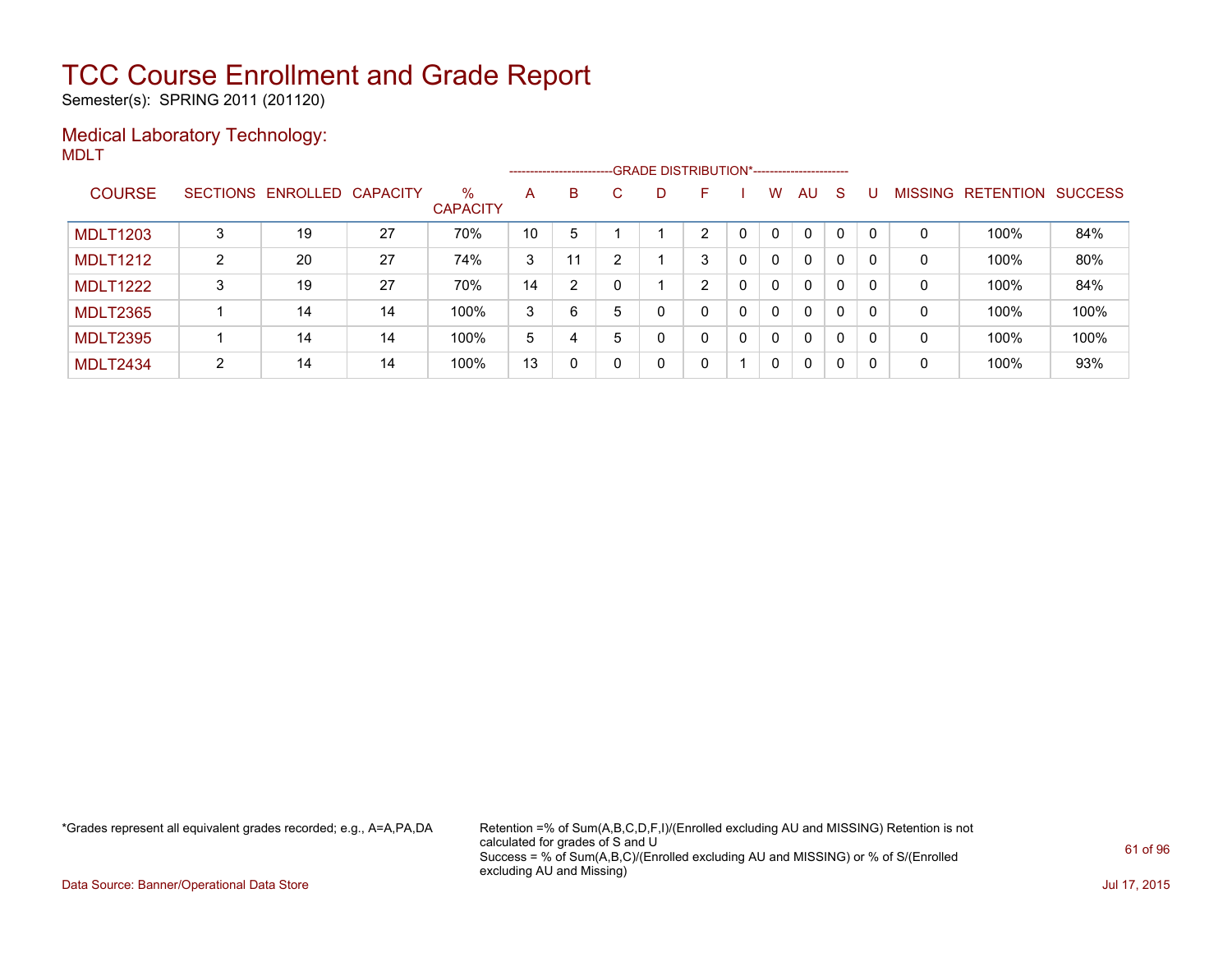Semester(s): SPRING 2011 (201120)

### Medical Transcription:

MDTR

|                 |                            |    |                      |   |   |  | -GRADE DISTRIBUTION*---------------------- |  |        |  |                           |      |
|-----------------|----------------------------|----|----------------------|---|---|--|--------------------------------------------|--|--------|--|---------------------------|------|
| <b>COURSE</b>   | SECTIONS ENROLLED CAPACITY |    | %<br><b>CAPACITY</b> | A | B |  |                                            |  | . WAUS |  | MISSING RETENTION SUCCESS |      |
| <b>MDTR2315</b> |                            | 10 | 60%                  | - |   |  |                                            |  |        |  | 100%                      | 83%  |
| <b>MDTR2436</b> |                            | 10 | 30%                  | 2 |   |  |                                            |  |        |  | 100%                      | 100% |

\*Grades represent all equivalent grades recorded; e.g., A=A,PA,DA Retention =% of Sum(A,B,C,D,F,I)/(Enrolled excluding AU and MISSING) Retention is not calculated for grades of S and U Success = % of Sum(A,B,C)/(Enrolled excluding AU and MISSING) or % of S/(Enrolled excluding AU and Missing)

Data Source: Banner/Operational Data Store Jul 17, 2015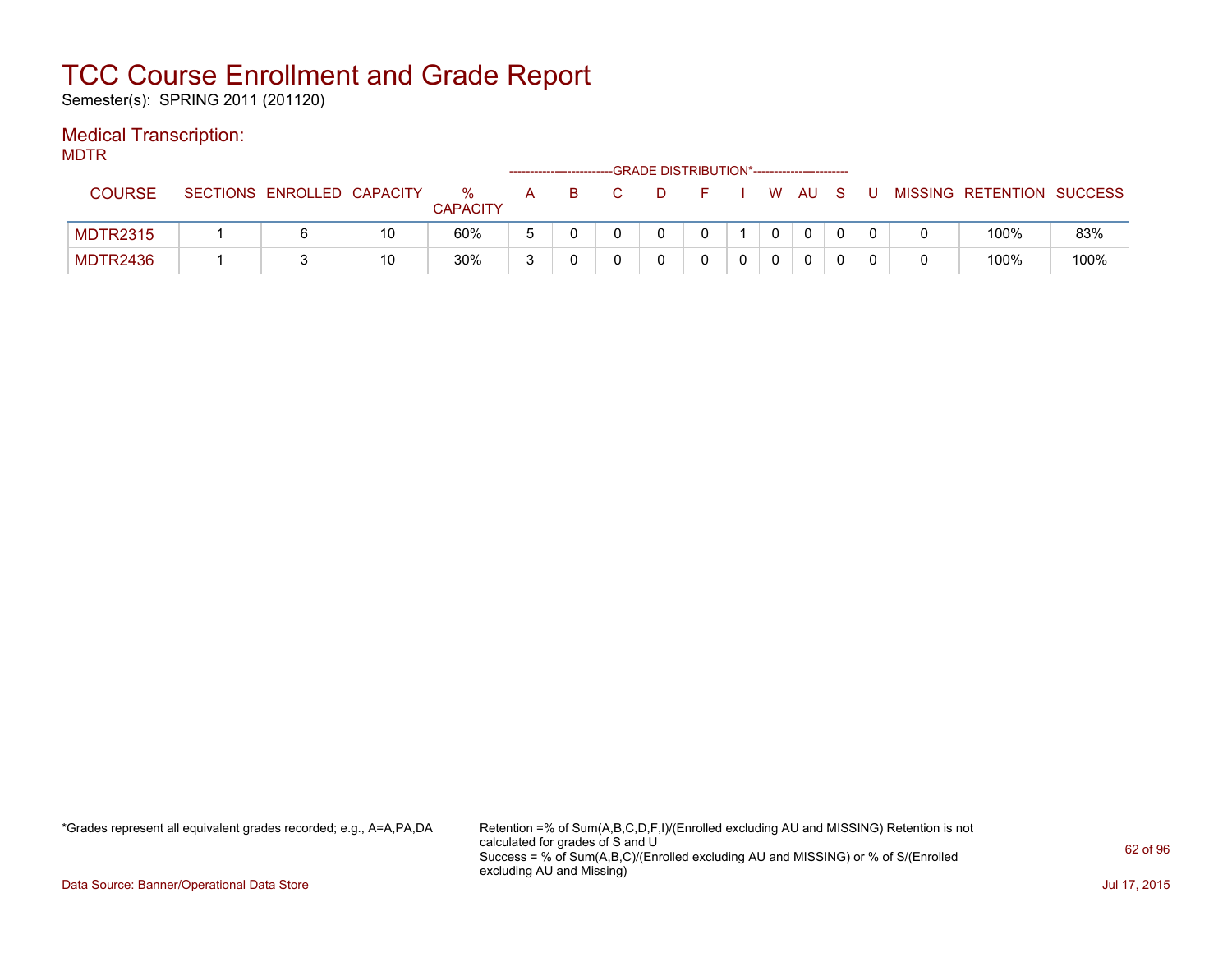Semester(s): SPRING 2011 (201120)

#### Management: MGMT

|                 |                 |          |                 |                         |    | ------------------------- |    |   | -GRADE DISTRIBUTION*----------------------- |             |              |              |              |              |                |                  |                |
|-----------------|-----------------|----------|-----------------|-------------------------|----|---------------------------|----|---|---------------------------------------------|-------------|--------------|--------------|--------------|--------------|----------------|------------------|----------------|
| <b>COURSE</b>   | <b>SECTIONS</b> | ENROLLED | <b>CAPACITY</b> | $\%$<br><b>CAPACITY</b> | A  | B                         | C. | D | F                                           |             | w            | AU           | S            |              | <b>MISSING</b> | <b>RETENTION</b> | <b>SUCCESS</b> |
| <b>MGMT1353</b> | $\overline{2}$  | 34       | 40              | 85%                     | 4  |                           | ົ  | 2 | 4                                           | 0           | 15           | $\Omega$     | 0            |              | $\mathbf 0$    | 56%              | 38%            |
| <b>MGMT1373</b> |                 | 11       | 20              | 55%                     | 3  |                           |    |   | 5                                           | 0           |              | $\mathbf{0}$ | $\mathbf{0}$ | $\Omega$     | 0              | 91%              | 45%            |
| <b>MGMT2123</b> | $\overline{2}$  | 18       | 30              | 60%                     | 15 | 2                         |    |   | 0                                           | 0           |              | $\mathbf{0}$ | 0            |              | 0              | 94%              | 94%            |
| <b>MGMT2303</b> |                 |          | 10              | 10%                     |    | 0                         |    |   | 0                                           | 0           | $\mathbf{0}$ | $\mathbf{0}$ | 0            | $\Omega$     | 0              | 100%             | 100%           |
| <b>MGMT2323</b> |                 | 4        | 14              | 29%                     | 4  | 0                         |    |   | 0                                           | 0           | 0            | $\mathbf{0}$ | 0            | $\Omega$     | $\mathbf 0$    | 100%             | 100%           |
| <b>MGMT2353</b> |                 | 5        | 20              | 25%                     | 4  | 0                         |    |   | 0                                           | 0           | $\mathbf{0}$ | $\mathbf{0}$ | 0            |              | 0              | 100%             | 100%           |
| <b>MGMT2363</b> | 9               | 228      | 275             | 83%                     | 93 | 45                        | 24 | - | 17                                          | $\mathbf 0$ | 42           | $\mathbf{0}$ | 0            | $\Omega$     | 0              | 82%              | 71%            |
| <b>MGMT2443</b> |                 |          | 0               |                         |    | $\Omega$                  |    |   | 0                                           | 0           | 0            | 0            | 0            | $\Omega$     | 0              | 100%             | 100%           |
| <b>MGMT2993</b> | 2               | 29       | 20              | 145%                    | 12 | 10                        | 4  |   |                                             | 0           |              | 0            | 0            | $\mathbf{C}$ | 0              | 97%              | 90%            |

\*Grades represent all equivalent grades recorded; e.g., A=A,PA,DA Retention =% of Sum(A,B,C,D,F,I)/(Enrolled excluding AU and MISSING) Retention is not calculated for grades of S and U Success = % of Sum(A,B,C)/(Enrolled excluding AU and MISSING) or % of S/(Enrolled excluding AU and Missing)

Data Source: Banner/Operational Data Store Jul 17, 2015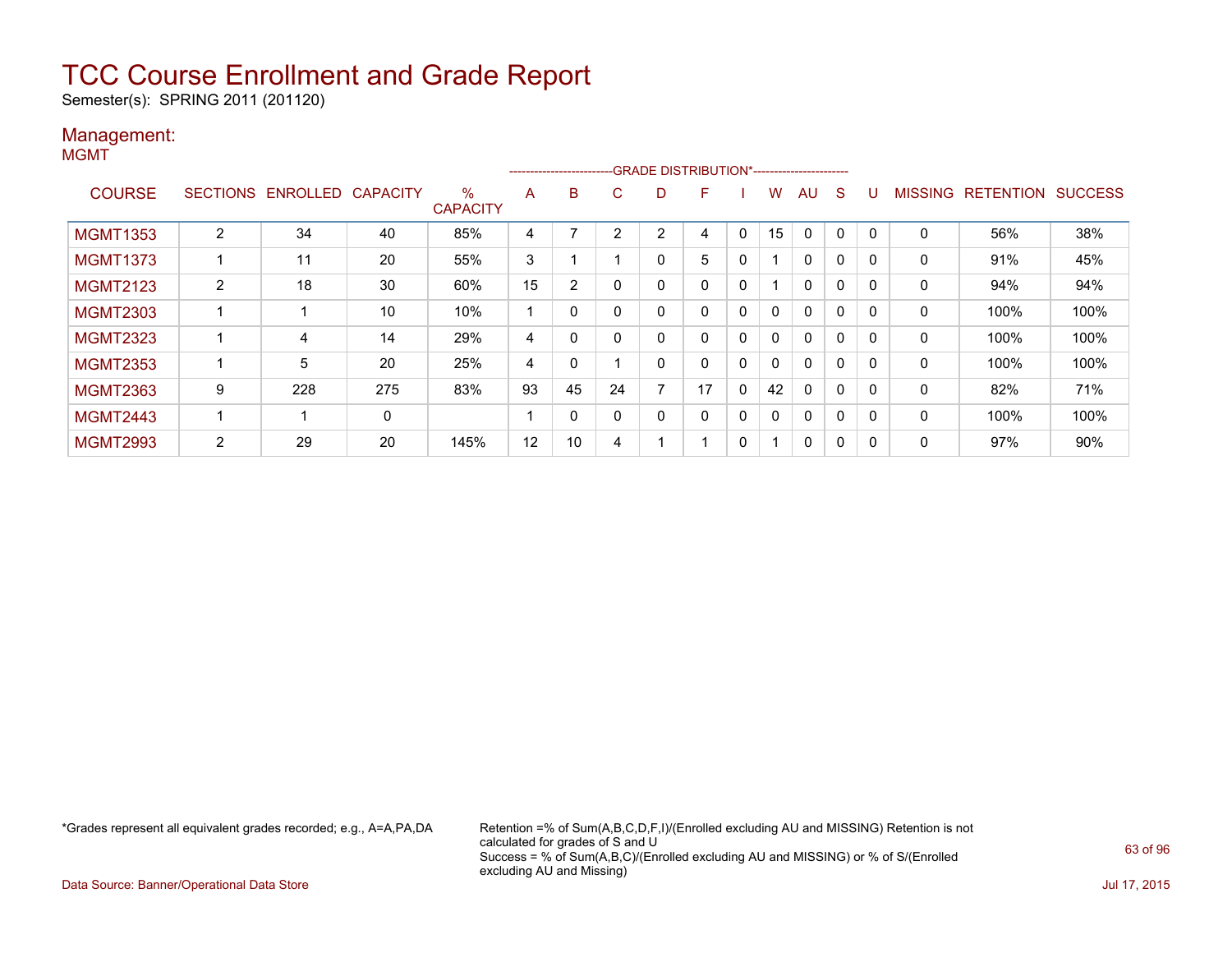Semester(s): SPRING 2011 (201120)

#### **Military Sciences:** MILS

|                  |                            |    |                         |   | ----------------------- |   | -GRADE DISTRIBUTION*----------------------- |   |              |              |    |   |                           |      |
|------------------|----------------------------|----|-------------------------|---|-------------------------|---|---------------------------------------------|---|--------------|--------------|----|---|---------------------------|------|
| <b>COURSE</b>    | SECTIONS ENROLLED CAPACITY |    | $\%$<br><b>CAPACITY</b> | A | B.                      | D | н.                                          |   | W            | AU           | -S |   | MISSING RETENTION SUCCESS |      |
| <b>MILS1021</b>  | 3                          | 20 | 15%                     | 3 |                         |   | 0                                           | 0 | $\mathbf{0}$ | $\mathbf{0}$ | 0  |   | 100%                      | 100% |
| <b>MILS1021L</b> | 3                          | 20 | 15%                     | 0 | 0                       |   | 0                                           | 0 | $\mathbf{0}$ | $\mathbf{0}$ | 0  | 3 |                           |      |
| <b>MILS2022</b>  | 5                          | 20 | 25%                     | 4 | 0                       |   | 0                                           | 0 |              | $\mathbf{0}$ | 0  |   | 80%                       | 80%  |
| <b>MILS2022L</b> | 5                          | 40 | 12%                     | 0 | 0                       |   |                                             |   |              | 0            | 0  | 4 | $0\%$                     | 0%   |

\*Grades represent all equivalent grades recorded; e.g., A=A,PA,DA Retention =% of Sum(A,B,C,D,F,I)/(Enrolled excluding AU and MISSING) Retention is not calculated for grades of S and U Success = % of Sum(A,B,C)/(Enrolled excluding AU and MISSING) or % of S/(Enrolled excluding AU and Missing)

Data Source: Banner/Operational Data Store Jul 17, 2015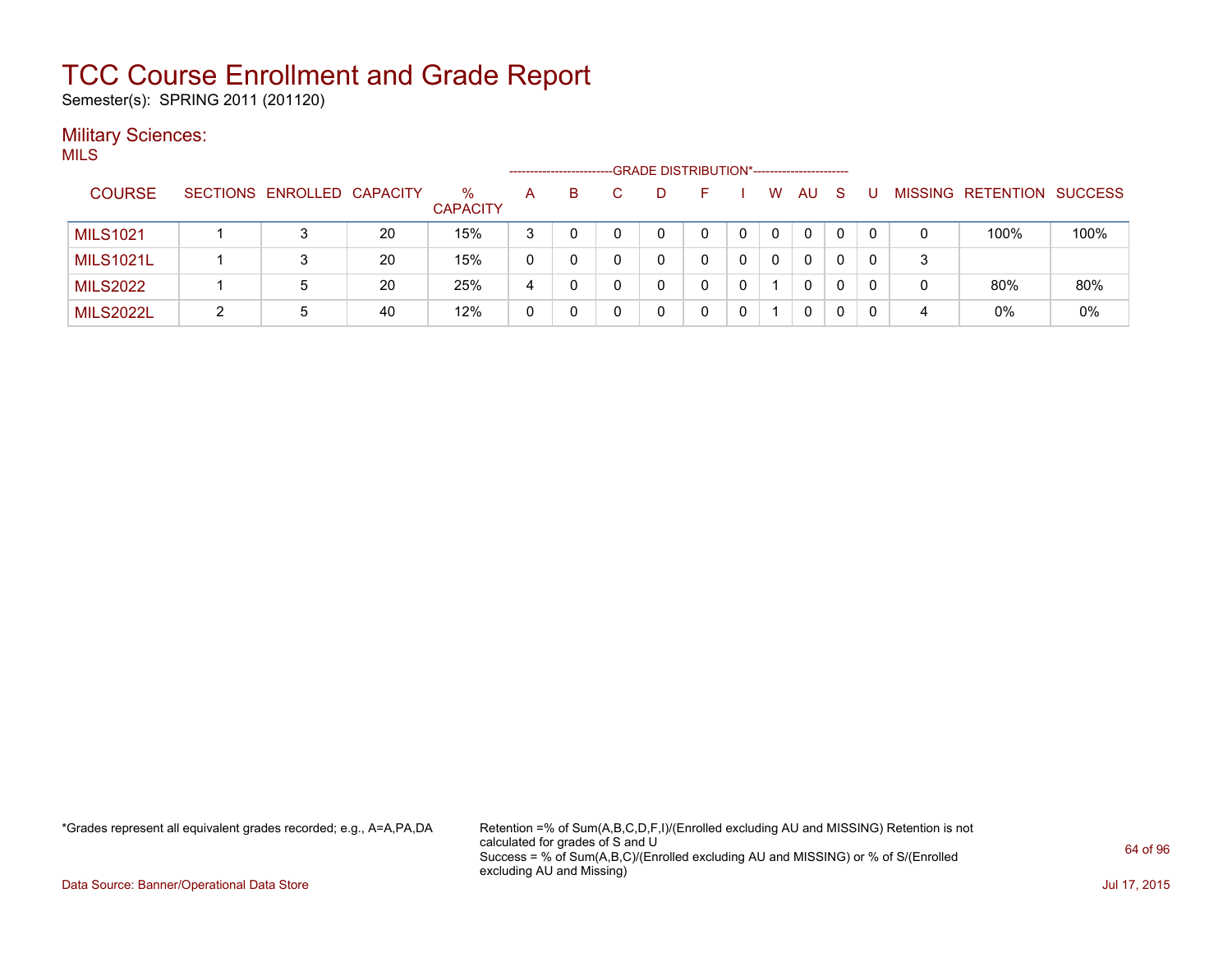Semester(s): SPRING 2011 (201120)

### Marketing:

**MKTG** 

|                 |                |                   |                 |                         |                |          |          |                | ------------------------GRADE                DISTRIBUTION*---------------------- |             |   |              |              |          |                |                  |                |
|-----------------|----------------|-------------------|-----------------|-------------------------|----------------|----------|----------|----------------|----------------------------------------------------------------------------------|-------------|---|--------------|--------------|----------|----------------|------------------|----------------|
| <b>COURSE</b>   |                | SECTIONS ENROLLED | <b>CAPACITY</b> | $\%$<br><b>CAPACITY</b> | A              | B        | C        | D              | F                                                                                |             | w | AU           | S            | IJ       | <b>MISSING</b> | <b>RETENTION</b> | <b>SUCCESS</b> |
| <b>MKTG1313</b> | 3              | 41                | 60              | 68%                     | 21             | 6        | 4        | 3              | 2                                                                                | 0           | 5 | $\Omega$     | 0            |          | 0              | 88%              | 76%            |
| <b>MKTG1393</b> | $\overline{2}$ | 10                | 17              | 59%                     | 5              |          | $\Omega$ |                |                                                                                  | $\mathbf 0$ | 3 | $\Omega$     | 0            | 0        | 0              | 70%              | 60%            |
| <b>MKTG1403</b> |                | 9                 | 10              | 90%                     | 9              | 0        |          |                | 0                                                                                | 0           | 0 | $\Omega$     | $\mathbf{0}$ |          | 0              | 100%             | 100%           |
| <b>MKTG1423</b> |                | 7                 | 10              | 70%                     | $\overline{ }$ | $\Omega$ |          |                | 0                                                                                | $\Omega$    | 0 | $\Omega$     | 0            | $\Omega$ | 0              | 100%             | 100%           |
| <b>MKTG1433</b> |                | 6                 | 10              | 60%                     | 6              | 0        | $\Omega$ | 0              | 0                                                                                | $\Omega$    | 0 | $\Omega$     | 0            | $\Omega$ | 0              | 100%             | 100%           |
| <b>MKTG2343</b> | 2              | 41                | 40              | 102%                    | 22             | 6        | 3        | $\overline{2}$ | 3                                                                                | $\Omega$    | 5 | $\Omega$     | $\Omega$     |          | 0              | 88%              | 76%            |
| <b>MKTG2363</b> |                | 22                | 20              | 110%                    | 7              | 5        |          | 3              | $\overline{2}$                                                                   | $\Omega$    | 4 | $\mathbf{0}$ | 0            | 0        | $\mathbf{0}$   | 82%              | 59%            |
| <b>MKTG2393</b> |                | 19                | 20              | 95%                     | 7              | 6        | 2        |                | $\overline{2}$                                                                   | $\mathbf 0$ |   | $\mathbf{0}$ | 0            | 0        | 0              | 95%              | 79%            |
| <b>MKTG2423</b> | 6              | 93                | 124             | 75%                     | 40             | 19       | 16       | 4              | ⇁                                                                                | 0           | 7 | $\Omega$     | 0            |          | 0              | 92%              | 81%            |
| <b>MKTG2993</b> |                | 4                 | 10              | 40%                     | 4              | 0        |          |                | 0                                                                                | 0           | 0 | 0            | 0            |          | 0              | 100%             | 100%           |

\*Grades represent all equivalent grades recorded; e.g., A=A,PA,DA Retention =% of Sum(A,B,C,D,F,I)/(Enrolled excluding AU and MISSING) Retention is not calculated for grades of S and U Success = % of Sum(A,B,C)/(Enrolled excluding AU and MISSING) or % of S/(Enrolled excluding AU and Missing)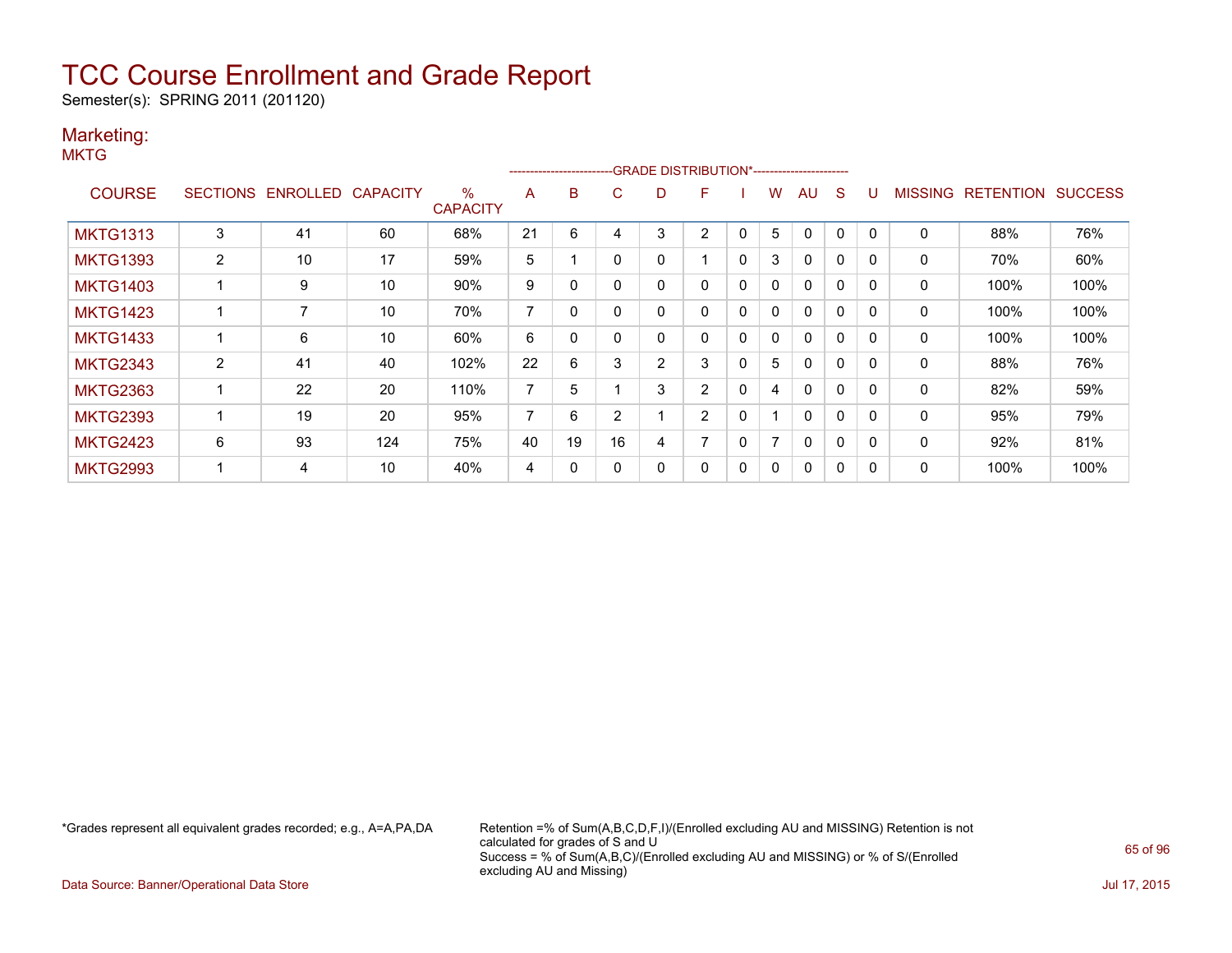Semester(s): SPRING 2011 (201120)

#### Music: **MUSC**

|                 |                         |                            |     |                      |             | ----------------- |              |             | -- GRADE DISTRIBUTION*----------------------- |              |              |              |              |              |              |                                  |      |
|-----------------|-------------------------|----------------------------|-----|----------------------|-------------|-------------------|--------------|-------------|-----------------------------------------------|--------------|--------------|--------------|--------------|--------------|--------------|----------------------------------|------|
| <b>COURSE</b>   |                         | SECTIONS ENROLLED CAPACITY |     | ℅<br><b>CAPACITY</b> | Α           | B                 | $\mathsf C$  | D           | F                                             |              | W            | <b>AU</b>    | S            | U            |              | <b>MISSING RETENTION SUCCESS</b> |      |
| <b>MUSC1002</b> | $\overline{\mathbf{c}}$ | 46                         | 48  | 96%                  | 19          | 6                 | 6            | $\mathbf 1$ | 3                                             | $\mathbf 0$  | 11           | 0            | 0            | $\mathbf{0}$ | 0            | 76%                              | 67%  |
| <b>MUSC1013</b> | $\overline{c}$          | 26                         | 48  | 54%                  | 10          | 5                 | 5            | 3           | 1                                             | 0            | 1            | 1            | 0            | 0            | 0            | 96%                              | 80%  |
| <b>MUSC1023</b> | 2                       | 29                         | 48  | 60%                  | 14          | 3                 | 9            | $\Omega$    | 0                                             | 0            | 2            | $\mathbf 1$  | $\mathbf{0}$ | $\Omega$     | 0            | 93%                              | 93%  |
| <b>MUSC1030</b> | 1                       | 59                         | 150 | 39%                  | 0           | $\mathbf{0}$      | $\Omega$     | $\Omega$    | 0                                             | $\mathbf{0}$ | 2            | 0            | 34           | 23           | 0            |                                  | 58%  |
| <b>MUSC1053</b> | 3                       | 47                         | 48  | 98%                  | 19          | 13                | 1            | 1           | 8                                             | $\mathbf{0}$ | 5            | 0            | 0            | 0            | 0            | 89%                              | 70%  |
| <b>MUSC1062</b> | 2                       | 25                         | 32  | 78%                  | 12          | 4                 | 3            | 1           | 1                                             | $\mathbf{0}$ | 4            | 0            | $\mathbf{0}$ | 0            | 0            | 84%                              | 76%  |
| <b>MUSC1072</b> | $\overline{2}$          | 22                         | 24  | 92%                  | 9           | 11                | 1            | 0           | 0                                             | $\mathbf{0}$ | 1            | 0            | 0            | 0            | 0            | 95%                              | 95%  |
| <b>MUSC1113</b> | $\overline{7}$          | 112                        | 198 | 57%                  | 48          | 27                | 14           | 4           | 8                                             | $\mathbf{0}$ | 11           | 0            | $\mathbf{0}$ | 0            | 0            | 90%                              | 79%  |
| <b>MUSC1142</b> | 1                       | $\overline{7}$             | 10  | 70%                  | 5           | $\overline{c}$    | $\mathbf{0}$ | 0           | 0                                             | $\mathbf{0}$ | $\mathbf{0}$ | $\mathbf{0}$ | $\mathbf{0}$ | 0            | 0            | 100%                             | 100% |
| <b>MUSC1171</b> | $\overline{c}$          | 27                         | 32  | 84%                  | 12          | $\mathbf 1$       | 4            | $\Omega$    | 0                                             | $\mathbf{0}$ | 10           | $\mathbf{0}$ | $\mathbf{0}$ | 0            | 0            | 63%                              | 63%  |
| <b>MUSC1181</b> | 1                       | 6                          | 10  | 60%                  | 3           | 0                 | $\mathbf{0}$ | 0           | $\mathbf{0}$                                  | $\mathbf{0}$ | 3            | 0            | $\mathbf{0}$ | 0            | 0            | 50%                              | 50%  |
| <b>MUSC1191</b> | 20                      | 63                         | 196 | 32%                  | 51          | 3                 | 1            | $\Omega$    | 0                                             | 0            | 4            | 4            | 0            | 0            | 0            | 93%                              | 93%  |
| <b>MUSC1192</b> | 20                      | 75                         | 208 | 36%                  | 57          | 8                 | 3            | 0           | 0                                             | 0            | 1            | 6            | 0            | 0            | 0            | 99%                              | 99%  |
| <b>MUSC1201</b> | $\mathbf 1$             | 1                          | 10  | 10%                  | 1           | $\mathbf{0}$      | $\mathbf{0}$ | $\Omega$    | 0                                             | $\mathbf{0}$ | 0            | 0            | $\mathbf{0}$ | 0            | 0            | 100%                             | 100% |
| <b>MUSC1202</b> | 3                       | 10                         | 30  | 33%                  | 8           | $\mathbf 1$       | $\Omega$     | $\Omega$    | $\Omega$                                      | $\mathbf{0}$ | 1            | $\mathbf{0}$ | $\mathbf{0}$ | 0            | 0            | 90%                              | 90%  |
| <b>MUSC1241</b> | $\overline{2}$          | 5                          | 20  | 25%                  | 5           | $\mathbf{0}$      | $\mathbf 0$  | $\Omega$    | 0                                             | 0            | 0            | 0            | $\mathbf{0}$ | 0            | 0            | 100%                             | 100% |
| <b>MUSC1242</b> | 3                       | 15                         | 35  | 43%                  | 12          | 2                 | $\Omega$     | $\Omega$    | 0                                             | $\mathbf{0}$ | 1            | $\mathbf{0}$ | $\mathbf{0}$ | 0            | 0            | 93%                              | 93%  |
| <b>MUSC1251</b> | $\overline{2}$          | $\overline{2}$             | 20  | 10%                  | 2           | 0                 | $\mathbf 0$  | 0           | 0                                             | 0            | 0            | 0            | 0            | 0            | 0            | 100%                             | 100% |
| <b>MUSC1252</b> | 3                       | 19                         | 32  | 59%                  | 14          | $\overline{2}$    | $\Omega$     | $\Omega$    | $\Omega$                                      | $\mathbf{0}$ | 3            | 0            | $\mathbf{0}$ | $\Omega$     | $\mathbf{0}$ | 84%                              | 84%  |
| <b>MUSC1311</b> | 1                       | 1                          | 10  | 10%                  | 1           | $\mathbf{0}$      | $\Omega$     | 0           | $\Omega$                                      | $\mathbf{0}$ | 0            | $\mathbf{0}$ | $\Omega$     | $\Omega$     | 0            | 100%                             | 100% |
| <b>MUSC1312</b> | 1                       | 4                          | 10  | 40%                  | 4           | 0                 | 0            | 0           | 0                                             | 0            | 0            | 0            | 0            | 0            | 0            | 100%                             | 100% |
| <b>MUSC1322</b> | 1                       | 1                          | 10  | 10%                  | $\mathbf 1$ | 0                 | 0            | 0           | $\Omega$                                      | 0            | 0            | 0            | 0            | 0            | $\Omega$     | 100%                             | 100% |

\*Grades represent all equivalent grades recorded; e.g., A=A,PA,DA Retention =% of Sum(A,B,C,D,F,I)/(Enrolled excluding AU and MISSING) Retention is not calculated for grades of S and U Success = % of Sum(A,B,C)/(Enrolled excluding AU and MISSING) or % of S/(Enrolled excluding AU and Missing)

Data Source: Banner/Operational Data Store Jul 17, 2015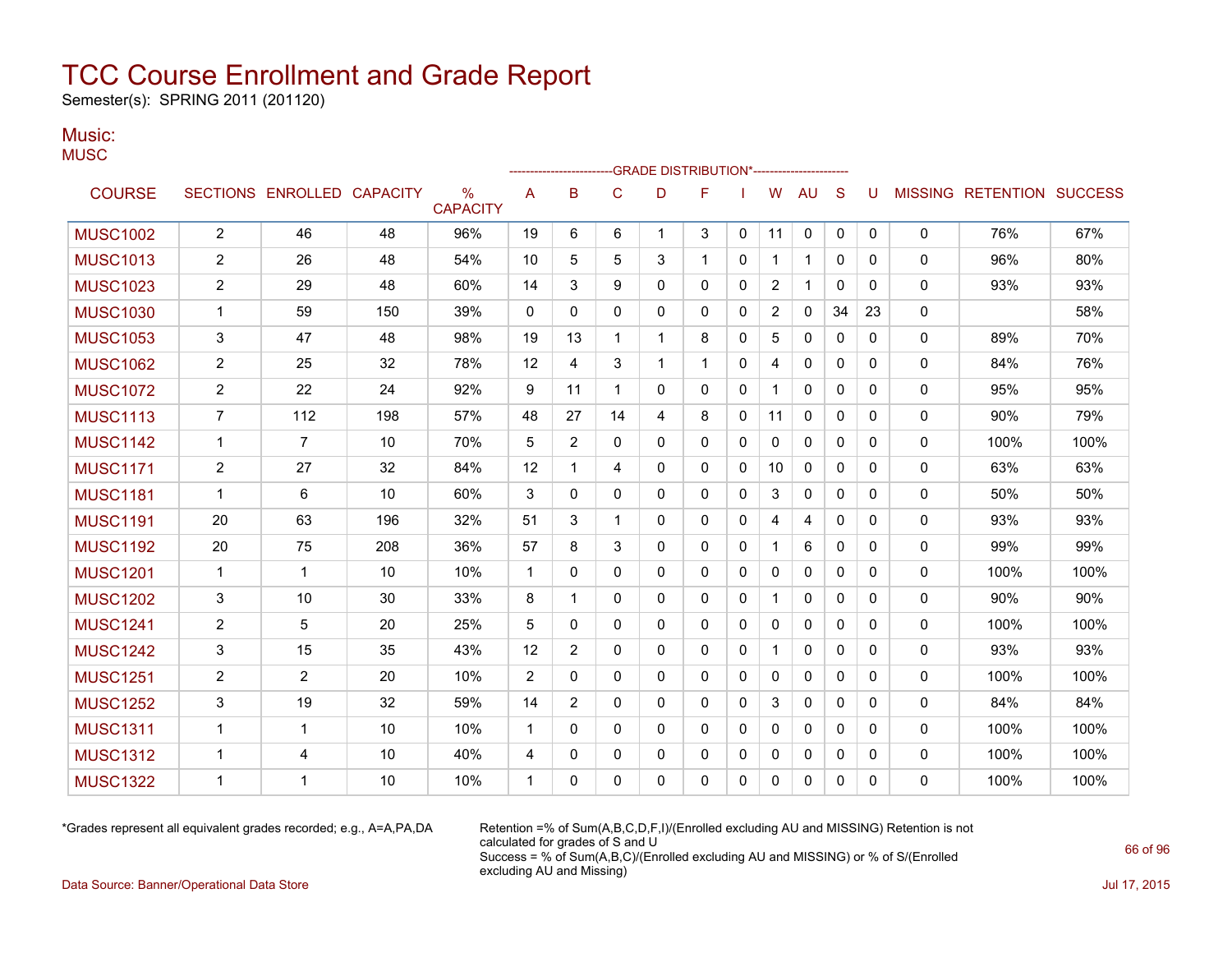Semester(s): SPRING 2011 (201120)

#### Music: **MUSC**

| USC             |                 |                          |    |                         |                |                |              | -GRADE DISTRIBUTION*----------------------- |              |              |   |              |              |              |                |                  |                |
|-----------------|-----------------|--------------------------|----|-------------------------|----------------|----------------|--------------|---------------------------------------------|--------------|--------------|---|--------------|--------------|--------------|----------------|------------------|----------------|
|                 |                 |                          |    |                         |                |                |              |                                             |              |              |   |              |              |              |                |                  |                |
| <b>COURSE</b>   | <b>SECTIONS</b> | <b>ENROLLED CAPACITY</b> |    | $\%$<br><b>CAPACITY</b> | A              | в              | С            | D                                           | F            |              | W | <b>AU</b>    | S            | U            | <b>MISSING</b> | <b>RETENTION</b> | <b>SUCCESS</b> |
| <b>MUSC1332</b> | 1               | 3                        | 10 | 30%                     | 3              | 0              | 0            | $\Omega$                                    | 0            | 0            | 0 | 0            | $\Omega$     | $\mathbf{0}$ | 0              | 100%             | 100%           |
| <b>MUSC1352</b> | 1               |                          | 10 | 10%                     | 1              | 0              | $\mathbf{0}$ | 0                                           | 0            | 0            | 0 | 0            | 0            | 0            | 0              | 100%             | 100%           |
| <b>MUSC1371</b> | 1               | 3                        | 10 | 30%                     | 1              |                | $\Omega$     | $\Omega$                                    | $\mathbf{0}$ | 0            |   | 0            | 0            | 0            | 0              | 67%              | 67%            |
| <b>MUSC1372</b> | 1               | 1                        | 10 | 10%                     | $\mathbf 0$    | $\mathbf{0}$   | 1            | $\Omega$                                    | $\mathbf{0}$ | $\mathbf{0}$ | 0 | $\mathbf{0}$ | $\mathbf{0}$ | 0            | 0              | 100%             | 100%           |
| <b>MUSC1382</b> | 1               | 2                        | 10 | 20%                     | $\overline{2}$ | 0              | 0            | 0                                           | 0            | 0            | 0 | 0            | 0            | 0            | 0              | 100%             | 100%           |
| <b>MUSC1392</b> | $\overline{2}$  | 4                        | 20 | 20%                     | 3              | 0              | 1            | 0                                           | 0            | 0            | 0 | 0            | 0            | 0            | 0              | 100%             | 100%           |
| <b>MUSC1412</b> | $\overline{2}$  | 4                        | 20 | 20%                     | 4              | $\mathbf{0}$   | $\Omega$     | $\Omega$                                    | $\mathbf{0}$ | 0            | 0 | $\mathbf{0}$ | 0            | 0            | $\mathbf{0}$   | 100%             | 100%           |
| <b>MUSC1422</b> | 1               | $\overline{c}$           | 10 | 20%                     | 1              | 0              | 1            | 0                                           | 0            | 0            | 0 | 0            | 0            | $\Omega$     | 0              | 100%             | 100%           |
| <b>MUSC1432</b> | 1               | 2                        | 10 | 20%                     | 2              | 0              | 0            | 0                                           | 0            | 0            | 0 | 0            | 0            | 0            | 0              | 100%             | 100%           |
| <b>MUSC1442</b> | $\mathbf{1}$    |                          | 10 | 10%                     | 1              | 0              | $\mathbf{0}$ | 0                                           | $\mathbf{0}$ | 0            | 0 | 0            | 0            | 0            | 0              | 100%             | 100%           |
| <b>MUSC1452</b> | 1               |                          | 10 | 10%                     | 1              | 0              | 0            | 0                                           | 0            | 0            | 0 | 0            | 0            | 0            | 0              | 100%             | 100%           |
| <b>MUSC1462</b> | 1               | 2                        | 10 | 20%                     | 1              | 0              | 0            | 0                                           | 0            | 0            |   | 0            | 0            | 0            | 0              | 50%              | 50%            |
| <b>MUSC1491</b> | 1               | $\overline{c}$           | 10 | 20%                     | $\overline{c}$ | 0              | 0            | 0                                           | 0            | 0            | 0 | 0            | 0            | $\mathbf{0}$ | 0              | 100%             | 100%           |
| <b>MUSC1492</b> | 1               | 4                        | 10 | 40%                     | 1              | 2              | 1            | $\Omega$                                    | 0            | 0            | 0 | 0            | 0            | $\Omega$     | 0              | 100%             | 100%           |
| <b>MUSC1512</b> | 1               | 11                       | 12 | 92%                     | 7              | $\overline{2}$ | 2            | 0                                           | 0            | 0            | 0 | 0            | 0            | 0            | $\Omega$       | 100%             | 100%           |

MUSC1541 | 1 | 14 | 30 | 47% | 12 | 0 | 1 | 0 | 0 | 1 | 0 | 0 | 0 | 0 | 93% | 93% MUSC1551 | 1 | 53 | 60 | 88% | 45 | 1 | 0 | 0 | 0 | 5 | 2 | 0 | 0 | 0 | 90% | 90% MUSC1562 | 1 | 7 | 8 | 88% | 2 | 2 | 0 | 0 | 1 | 0 | 2 | 0 | 0 | 0 | 0 | 71% | 57% MUSC1612 | 8 | 44 | 46 | 96% | 16 | 9 | 3 | 1 | 8 | 0 | 6 | 1 | 0 | 0 | 0 | 86% | 65% MUSC1622 8 28 30 93% 12 6 2 1 2 0 5 0 0 0 0 82% 71% MUSC1632 | 6 | 7 | 8 | 88% | 4 | 1 | 1 | 0 | 0 | 1 | 0 | 0 | 0 | 0 | 86% | 86% MUSC1642 | 5 | 7 | 7 | 100% | 3 | 3 | 0 | 0 | 1 | 0 | 0 | 0 | 0 | 0 | 0 | 100% | 86%

\*Grades represent all equivalent grades recorded; e.g., A=A,PA,DA Retention =% of Sum(A,B,C,D,F,I)/(Enrolled excluding AU and MISSING) Retention is not calculated for grades of S and U Success = % of Sum(A,B,C)/(Enrolled excluding AU and MISSING) or % of S/(Enrolled excluding AU and Missing)

Data Source: Banner/Operational Data Store Jul 17, 2015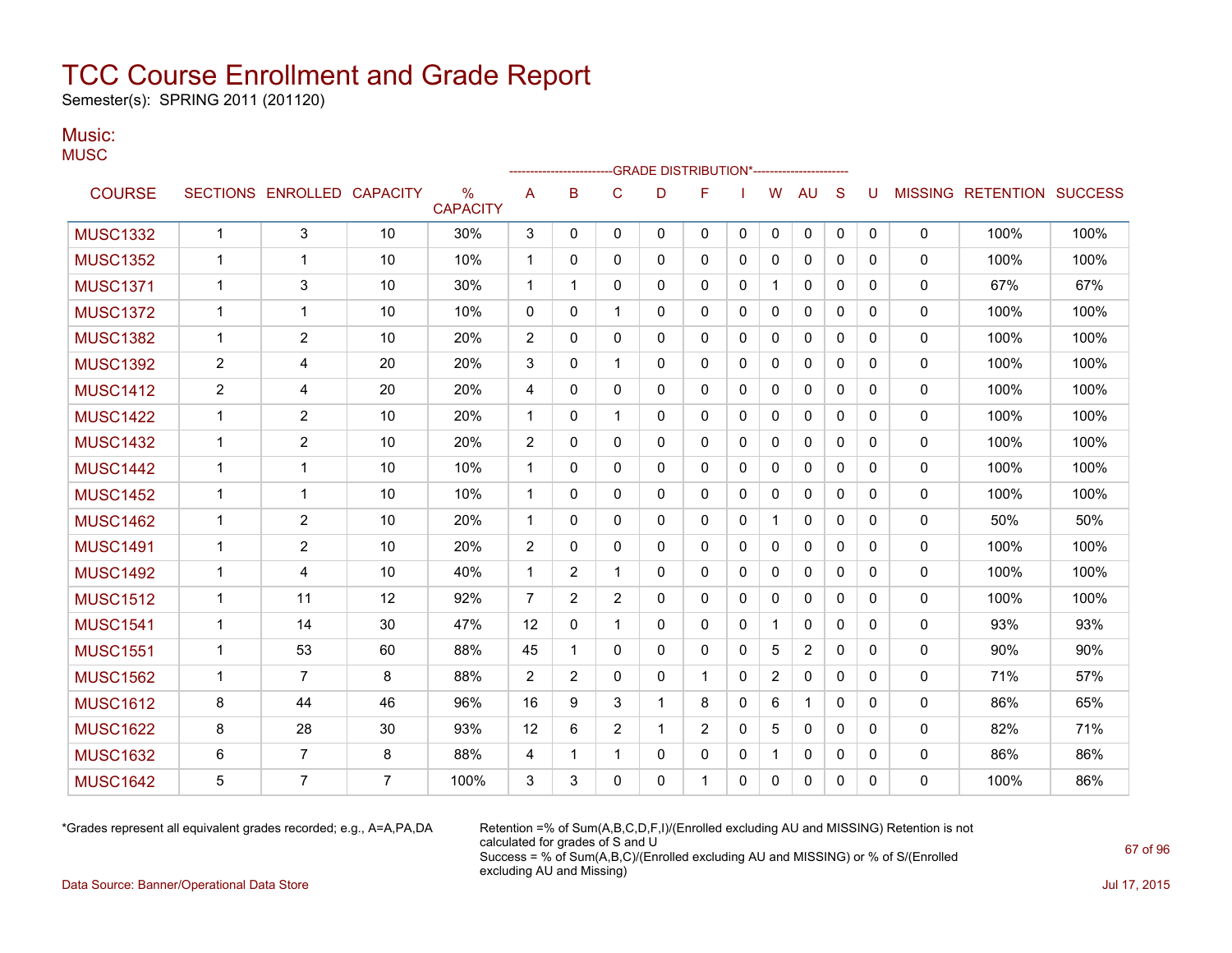Semester(s): SPRING 2011 (201120)

#### Music: **MUSC**

|                 |                |                            |    |                         |                | ---------------------- |              |              | -GRADE DISTRIBUTION*---------------------- |              |                |              |              |          |                |                  |                |
|-----------------|----------------|----------------------------|----|-------------------------|----------------|------------------------|--------------|--------------|--------------------------------------------|--------------|----------------|--------------|--------------|----------|----------------|------------------|----------------|
| <b>COURSE</b>   |                | SECTIONS ENROLLED CAPACITY |    | $\%$<br><b>CAPACITY</b> | A              | B                      | C            | D            | F                                          |              | w              | AU           | S            | U        | <b>MISSING</b> | <b>RETENTION</b> | <b>SUCCESS</b> |
| <b>MUSC1651</b> | 1              | 53                         | 70 | 76%                     | 48             | $\Omega$               | 0            |              | 0                                          | $\mathbf{0}$ | $\overline{4}$ | 0            | $\mathbf{0}$ | $\Omega$ | $\mathbf 0$    | 92%              | 91%            |
| <b>MUSC1661</b> | 1              | 24                         | 25 | 96%                     | 23             | $\mathbf 0$            | $\mathbf{0}$ | 0            | 0                                          | 0            |                | $\mathbf{0}$ | $\mathbf{0}$ | 0        | 0              | 96%              | 96%            |
| <b>MUSC1711</b> | 1              | 5                          | 6  | 83%                     | 5              | $\mathbf 0$            | $\mathbf{0}$ | 0            | 0                                          | 0            | 0              | 0            | 0            | 0        | 0              | 100%             | 100%           |
| <b>MUSC1731</b> | 1              | 4                          | 5  | 80%                     | 4              | $\Omega$               | $\mathbf{0}$ | $\Omega$     | 0                                          | 0            | 0              | 0            | 0            | 0        | 0              | 100%             | 100%           |
| <b>MUSC1771</b> | 1              | 3                          | 10 | 30%                     | $\overline{2}$ | $\Omega$               | $\Omega$     | 0            | $\Omega$                                   | 0            |                | $\mathbf{0}$ | $\Omega$     | 0        | $\Omega$       | 67%              | 67%            |
| <b>MUSC1781</b> | 1              | 3                          | 5  | 60%                     | 3              | 0                      | $\mathbf{0}$ | 0            | 0                                          | 0            | 0              | 0            | $\mathbf{0}$ | 0        | 0              | 100%             | 100%           |
| <b>MUSC1791</b> | $\mathbf{1}$   | $\overline{7}$             | 10 | 70%                     | 6              |                        | $\mathbf{0}$ | 0            | 0                                          | 0            | 0              | $\mathbf{0}$ | $\mathbf{0}$ | 0        | $\Omega$       | 100%             | 100%           |
| <b>MUSC1801</b> | 1              | $\overline{7}$             | 20 | 35%                     | 6              | $\mathbf 0$            | $\Omega$     | 0            | 0                                          | 0            |                | $\mathbf{0}$ | $\mathbf{0}$ | 0        | $\Omega$       | 86%              | 86%            |
| <b>MUSC2023</b> | 1              | 13                         | 24 | 54%                     | 7              | 2                      | 4            | 0            | 0                                          | 0            | 0              | 0            | 0            | 0        | 0              | 100%             | 100%           |
| <b>MUSC2072</b> | 1              | 12                         | 16 | 75%                     | 4              | 5                      | 3            | 0            | 0                                          | 0            | 0              | $\mathbf{0}$ | 0            | 0        | 0              | 100%             | 100%           |
| <b>MUSC2133</b> | 1              | 15                         | 24 | 62%                     | 4              | 2                      | 5            |              |                                            | $\mathbf{0}$ | $\overline{2}$ | $\mathbf{0}$ | $\mathbf{0}$ | 0        | 0              | 87%              | 73%            |
| <b>MUSC2161</b> | 1              | 9                          | 30 | 30%                     | 9              | 0                      | $\mathbf{0}$ | $\mathbf{0}$ | 0                                          | $\mathbf{0}$ | 0              | $\mathbf{0}$ | $\mathbf{0}$ | 0        | 0              | 100%             | 100%           |
| <b>MUSC2181</b> | 1              | 8                          | 20 | 40%                     | $\overline{7}$ | $\mathbf 0$            | $\mathbf{0}$ | 0            | 0                                          | 0            |                | 0            | $\mathbf{0}$ | 0        | 0              | 88%              | 88%            |
| <b>MUSC2223</b> | 1              | 6                          | 8  | 75%                     | 5              |                        | $\mathbf{0}$ | 0            | 0                                          | 0            | 0              | $\mathbf{0}$ | $\mathbf{0}$ | 0        | 0              | 100%             | 100%           |
| <b>MUSC2242</b> | $\overline{2}$ | 4                          | 20 | 20%                     | 3              | 0                      | $\mathbf{0}$ | 0            | 0                                          | 0            |                | $\mathbf{0}$ | $\mathbf{0}$ | 0        | 0              | 75%              | 75%            |

\*Grades represent all equivalent grades recorded; e.g., A=A,PA,DA Retention =% of Sum(A,B,C,D,F,I)/(Enrolled excluding AU and MISSING) Retention is not calculated for grades of S and U Success = % of Sum(A,B,C)/(Enrolled excluding AU and MISSING) or % of S/(Enrolled excluding AU and Missing)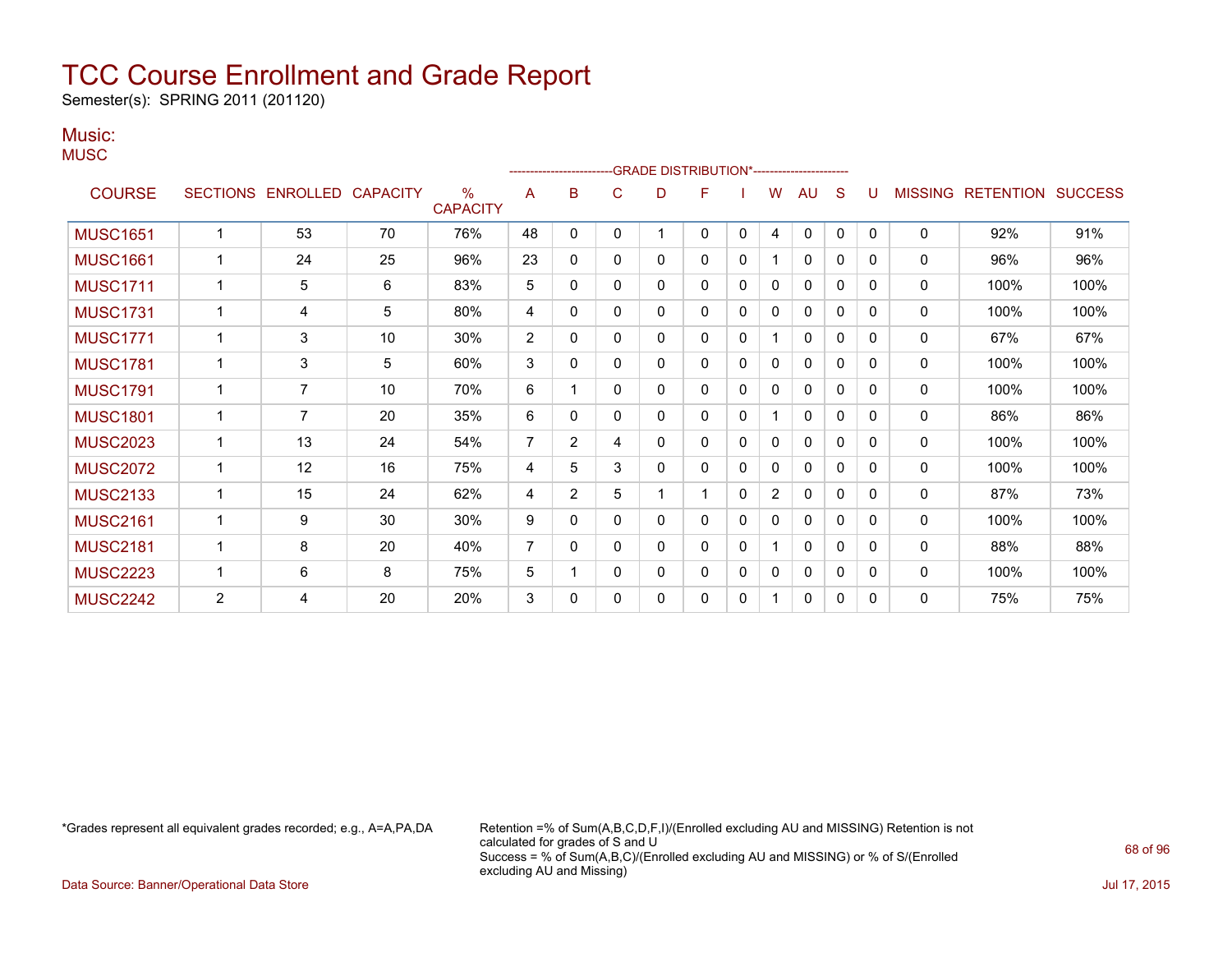Semester(s): SPRING 2011 (201120)

### Native American Studies:

NAMS

|                 |                            |    |                      |    | ---------------------- | -GRADE DISTRIBUTION*----------------------- |  |   |    |  |                           |      |
|-----------------|----------------------------|----|----------------------|----|------------------------|---------------------------------------------|--|---|----|--|---------------------------|------|
| <b>COURSE</b>   | SECTIONS ENROLLED CAPACITY |    | %<br><b>CAPACITY</b> | A  |                        |                                             |  | W | AU |  | MISSING RETENTION SUCCESS |      |
| <b>NAMS1013</b> |                            | 20 | 15%                  | 3  |                        |                                             |  |   | 0  |  | 100%                      | 100% |
| <b>NAMS1023</b> | 3                          | 20 | 15%                  | ာ  |                        |                                             |  |   | 0  |  | 100%                      | 100% |
| <b>NAMS2113</b> | 24                         | 25 | 96%                  | 12 |                        |                                             |  | 5 | 0  |  | 79%                       | 75%  |

\*Grades represent all equivalent grades recorded; e.g., A=A,PA,DA Retention =% of Sum(A,B,C,D,F,I)/(Enrolled excluding AU and MISSING) Retention is not calculated for grades of S and U Success = % of Sum(A,B,C)/(Enrolled excluding AU and MISSING) or % of S/(Enrolled excluding AU and Missing)

Data Source: Banner/Operational Data Store Jul 17, 2015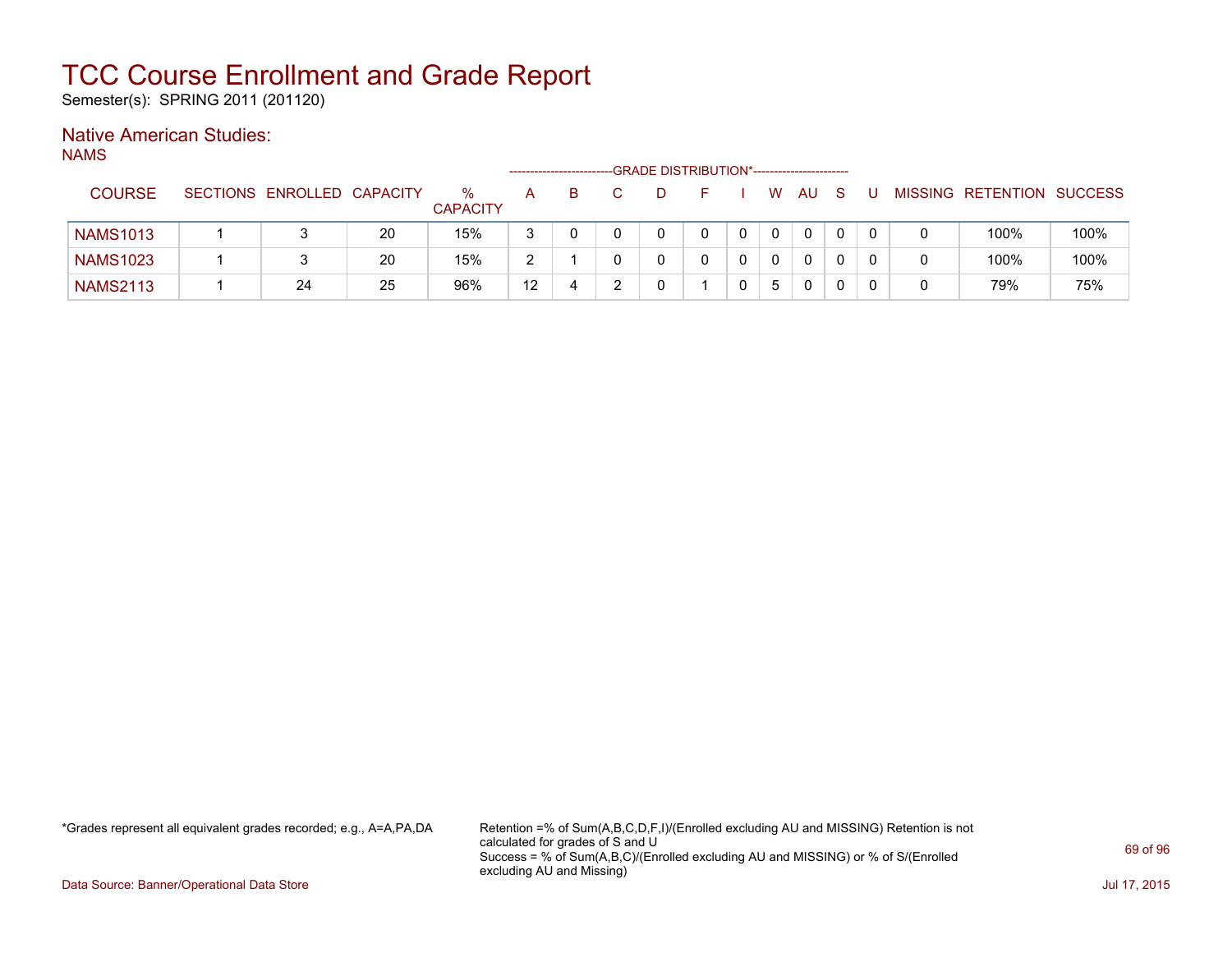Semester(s): SPRING 2011 (201120)

#### Nanotechnology: NANT

| 11711           |                            |    |                      |  | ------------------------GRADE DISTRIBUTION*----------------------- |          |              |                |  |                                          |     |
|-----------------|----------------------------|----|----------------------|--|--------------------------------------------------------------------|----------|--------------|----------------|--|------------------------------------------|-----|
| <b>COURSE</b>   | SECTIONS ENROLLED CAPACITY |    | %<br><b>CAPACITY</b> |  | A B C                                                              |          |              |                |  | D F I W AU S U MISSING RETENTION SUCCESS |     |
| <b>NANT2653</b> |                            | 16 | 44%                  |  |                                                                    | $\Omega$ | $\mathbf{0}$ | $\overline{0}$ |  | 86%                                      | 86% |

\*Grades represent all equivalent grades recorded; e.g., A=A,PA,DA Retention =% of Sum(A,B,C,D,F,I)/(Enrolled excluding AU and MISSING) Retention is not calculated for grades of S and U Success = % of Sum(A,B,C)/(Enrolled excluding AU and MISSING) or % of S/(Enrolled excluding AU and Missing)

Data Source: Banner/Operational Data Store Jul 17, 2015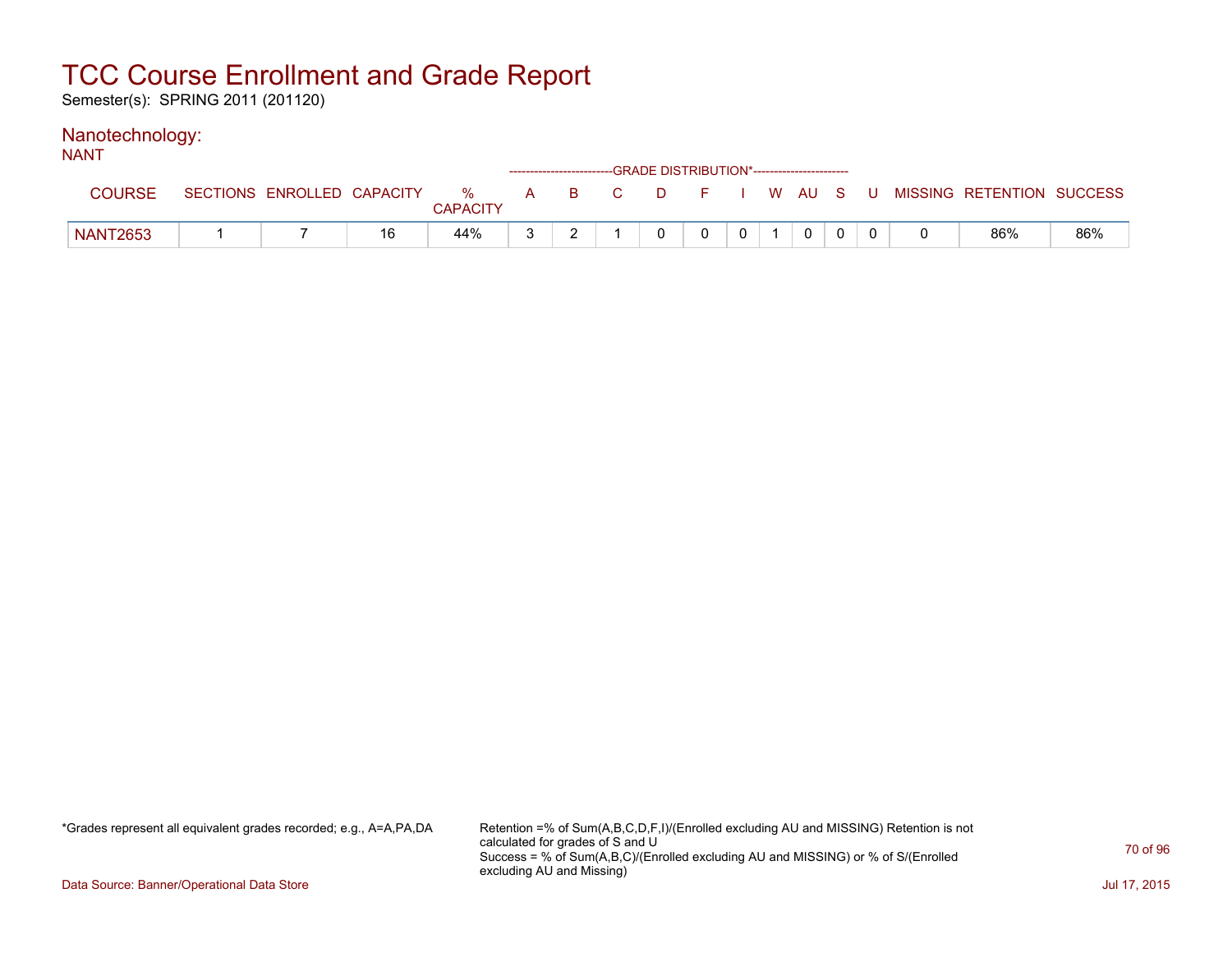Semester(s): SPRING 2011 (201120)

#### Numerical Control Mach Tech: NCMT

| .               | ------------------------GRADE DISTRIBUTION*----------------------- |                            |    |                      |  |  |       |  |  |                |  |          |  |  |                                          |     |
|-----------------|--------------------------------------------------------------------|----------------------------|----|----------------------|--|--|-------|--|--|----------------|--|----------|--|--|------------------------------------------|-----|
| COURSE          |                                                                    | SECTIONS ENROLLED CAPACITY |    | %<br><b>CAPACITY</b> |  |  | A B C |  |  |                |  |          |  |  | D F I W AU S U MISSING RETENTION SUCCESS |     |
| <b>NCMT1212</b> |                                                                    |                            | 10 | 70%                  |  |  |       |  |  | 0 <sup>1</sup> |  | $\Omega$ |  |  | 100%                                     | 86% |

\*Grades represent all equivalent grades recorded; e.g., A=A,PA,DA Retention =% of Sum(A,B,C,D,F,I)/(Enrolled excluding AU and MISSING) Retention is not calculated for grades of S and U Success = % of Sum(A,B,C)/(Enrolled excluding AU and MISSING) or % of S/(Enrolled excluding AU and Missing)

Data Source: Banner/Operational Data Store Jul 17, 2015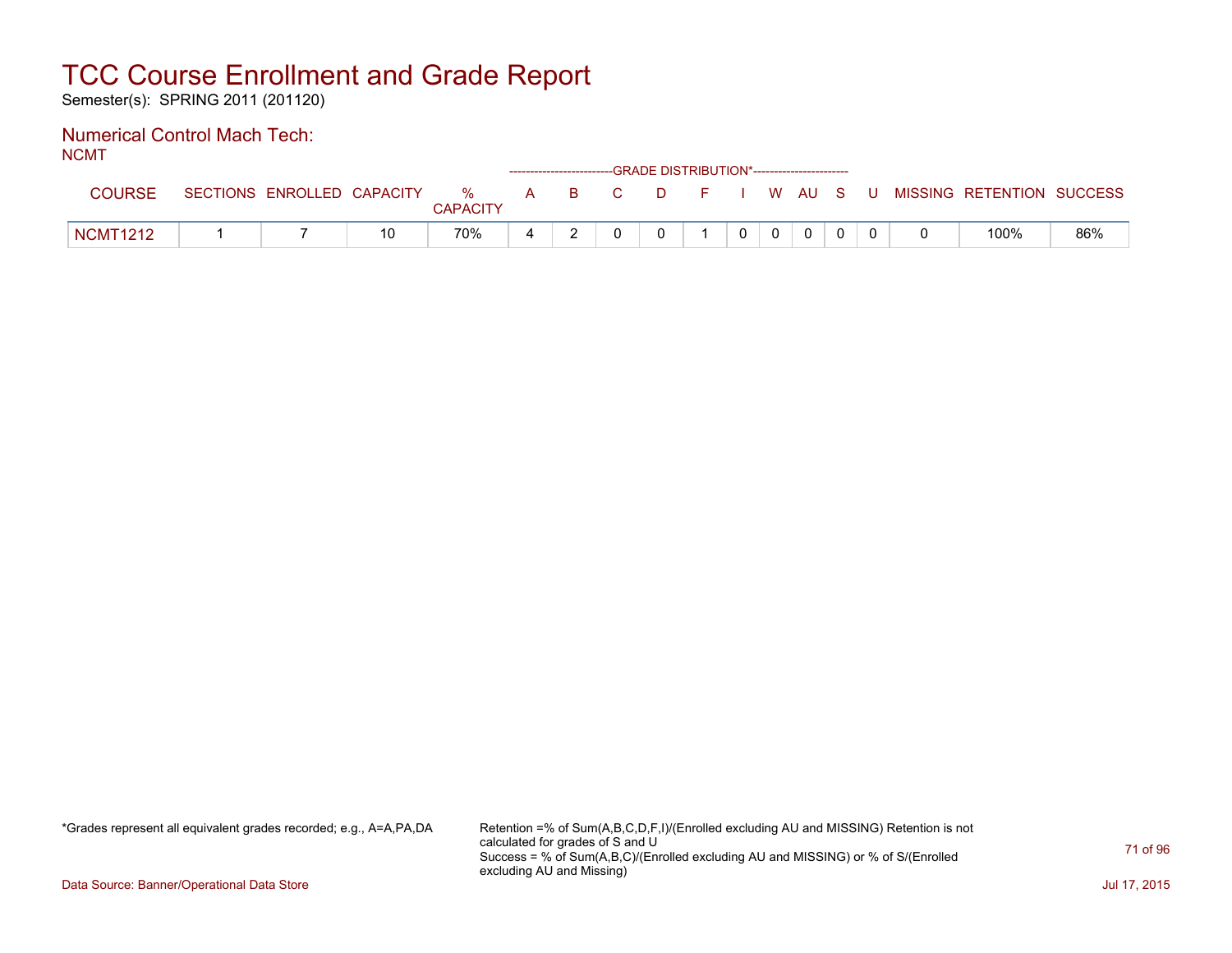Semester(s): SPRING 2011 (201120)

### Nursing:

**NURS** 

|                 | -GRADE DISTRIBUTION*---------------------- |                            |     |                      |                |                |              |              |                |          |                |              |              |          |              |                           |      |
|-----------------|--------------------------------------------|----------------------------|-----|----------------------|----------------|----------------|--------------|--------------|----------------|----------|----------------|--------------|--------------|----------|--------------|---------------------------|------|
| <b>COURSE</b>   |                                            | SECTIONS ENROLLED CAPACITY |     | %<br><b>CAPACITY</b> | A              | B              | C            | D            | F              |          | W              | <b>AU</b>    | S            | U        |              | MISSING RETENTION SUCCESS |      |
| <b>NURS1013</b> | $\mathbf{1}$                               | 20                         | 30  | 67%                  | 9              | 5              | 3            | $\mathbf{0}$ | $\overline{2}$ | 0        | $\mathbf{1}$   | 0            | $\mathbf{0}$ | $\Omega$ | 0            | 95%                       | 85%  |
| <b>NURS1023</b> | $\mathbf{1}$                               | 20                         | 20  | 100%                 | 12             | 1              | 1            |              | $\Omega$       | $\Omega$ | 5              | $\mathbf{0}$ | $\Omega$     | 0        | $\mathbf{0}$ | 75%                       | 70%  |
| <b>NURS1033</b> | $\mathbf{1}$                               | 11                         | 20  | 55%                  | $\overline{7}$ | 1              | 2            | $\Omega$     | 0              | 0        | $\mathbf{1}$   | $\mathbf{0}$ | $\mathbf{0}$ | 0        | 0            | 91%                       | 91%  |
| <b>NURS1043</b> | $\mathbf{1}$                               | 8                          | 30  | 27%                  | 4              | $\overline{2}$ | $\Omega$     | $\Omega$     | 0              | 0        | $\overline{2}$ | $\mathbf{0}$ | $\Omega$     | 0        | 0            | 75%                       | 75%  |
| <b>NURS1133</b> | 5                                          | 73                         | 84  | 87%                  | 33             | 27             | 8            | $\mathbf{0}$ | $\mathbf{0}$   | -1       | 4              | $\mathbf{0}$ | $\Omega$     | 0        | 0            | 95%                       | 93%  |
| <b>NURS1142</b> | $\mathbf{1}$                               | 15                         | 20  | 75%                  | 11             | 3              | 1            | $\Omega$     | 0              | $\Omega$ | $\Omega$       | $\Omega$     | $\Omega$     | 0        | $\mathbf{0}$ | 100%                      | 100% |
| <b>NURS1207</b> | $\mathbf{1}$                               | 21                         | 36  | 58%                  | 2              | 11             | 6            | $\Omega$     | 0              | 0        | $\overline{c}$ | $\mathbf 0$  | $\mathbf{0}$ | 0        | 0            | 90%                       | 90%  |
| <b>NURS1393</b> | $\mathbf{1}$                               | 25                         | 30  | 83%                  | 3              | 18             | $\mathbf{0}$ | 3            | 0              | 0        |                | $\mathbf{0}$ | 0            | 0        | 0            | 96%                       | 84%  |
| <b>NURS1401</b> | 3                                          | 79                         | 90  | 88%                  | 41             | 21             | 4            | 3            | $\mathbf{0}$   | 0        | 10             | $\mathbf{0}$ | $\mathbf{0}$ | 0        | $\mathbf{0}$ | 87%                       | 84%  |
| <b>NURS1421</b> | $\mathbf{1}$                               | 57                         | 80  | 71%                  | 42             | 12             | $\Omega$     | $\mathbf{0}$ | 1              | 0        | $\overline{2}$ | $\mathbf{0}$ | $\Omega$     | 0        | 0            | 96%                       | 95%  |
| <b>NURS1431</b> | $\mathbf{1}$                               | 58                         | 90  | 64%                  | 31             | 21             | 4            | $\mathbf{0}$ | 1              | 0        | $\mathbf 1$    | $\mathbf{0}$ | 0            | 0        | 0            | 98%                       | 97%  |
| <b>NURS1446</b> | $\mathbf{1}$                               | 87                         | 94  | 93%                  | 8              | 44             | 10           | 10           | $\mathbf{0}$   | 0        | 15             | $\mathbf{0}$ | $\mathbf{0}$ | 0        | $\mathbf{0}$ | 83%                       | 71%  |
| NURS1446L       | 4                                          | 87                         | 96  | 91%                  | $\Omega$       | $\Omega$       | $\Omega$     | $\Omega$     | $\Omega$       | 0        | $\mathbf{0}$   | $\mathbf{0}$ | $\Omega$     | 0        | 87           |                           |      |
| <b>NURS1454</b> | $\mathbf{1}$                               | 5                          | 20  | 25%                  | $\mathbf{0}$   | 5              | 0            | $\Omega$     | $\mathbf{0}$   | 0        | 0              | $\mathbf{0}$ | $\mathbf{0}$ | 0        | 0            | 100%                      | 100% |
| <b>NURS1457</b> | $\mathbf{1}$                               | 66                         | 80  | 82%                  | $\mathbf{0}$   | 33             | 1            | 21           | 1              | 0        | 10             | $\mathbf{0}$ | $\mathbf{0}$ | 0        | 0            | 85%                       | 52%  |
| <b>NURS2303</b> | $\mathbf{1}$                               | 34                         | 30  | 113%                 | 17             | 15             | $\mathbf{0}$ | $\mathbf{0}$ | 1              | 0        | 0              | $\mathbf 1$  | 0            | 0        | 0            | 100%                      | 97%  |
| <b>NURS2403</b> | $\mathbf{1}$                               | 37                         | 35  | 106%                 | 16             | 12             | 3            | 1            | $\Omega$       | $\Omega$ | 5              | $\Omega$     | $\Omega$     | 0        | $\mathbf{0}$ | 86%                       | 84%  |
| <b>NURS2423</b> | 3                                          | 97                         | 110 | 88%                  | 32             | 56             | $\Omega$     | 6            | 0              | 0        | 3              | $\mathbf{0}$ | $\mathbf{0}$ | 0        | 0            | 97%                       | 91%  |
| <b>NURS2433</b> | $\overline{2}$                             | 91                         | 100 | 91%                  | 21             | 60             | 4            | 4            | 0              | 0        | $\overline{c}$ | 0            | $\mathbf{0}$ | 0        | 0            | 98%                       | 93%  |
| <b>NURS2453</b> | $\overline{2}$                             | 77                         | 80  | 96%                  | 17             | 55             | 1            | 4            | $\Omega$       | 0        | $\mathbf{0}$   | $\mathbf{0}$ | $\Omega$     | 0        | 0            | 100%                      | 95%  |
| <b>NURS2512</b> | $\overline{2}$                             | 66                         | 80  | 82%                  | 19             | 38             | $\Omega$     | 6            | 0              | $\Omega$ | 3              | $\mathbf{0}$ | 0            | 0        | $\mathbf{0}$ | 95%                       | 86%  |
| <b>NURS2543</b> | $\overline{2}$                             | 79                         | 100 | 79%                  | 15             | 52             | 8            | 4            | 0              | 0        | 0              | $\mathbf{0}$ | $\Omega$     | 0        | $\Omega$     | 100%                      | 95%  |

\*Grades represent all equivalent grades recorded; e.g., A=A,PA,DA Retention =% of Sum(A,B,C,D,F,I)/(Enrolled excluding AU and MISSING) Retention is not calculated for grades of S and U Success = % of Sum(A,B,C)/(Enrolled excluding AU and MISSING) or % of S/(Enrolled excluding AU and Missing)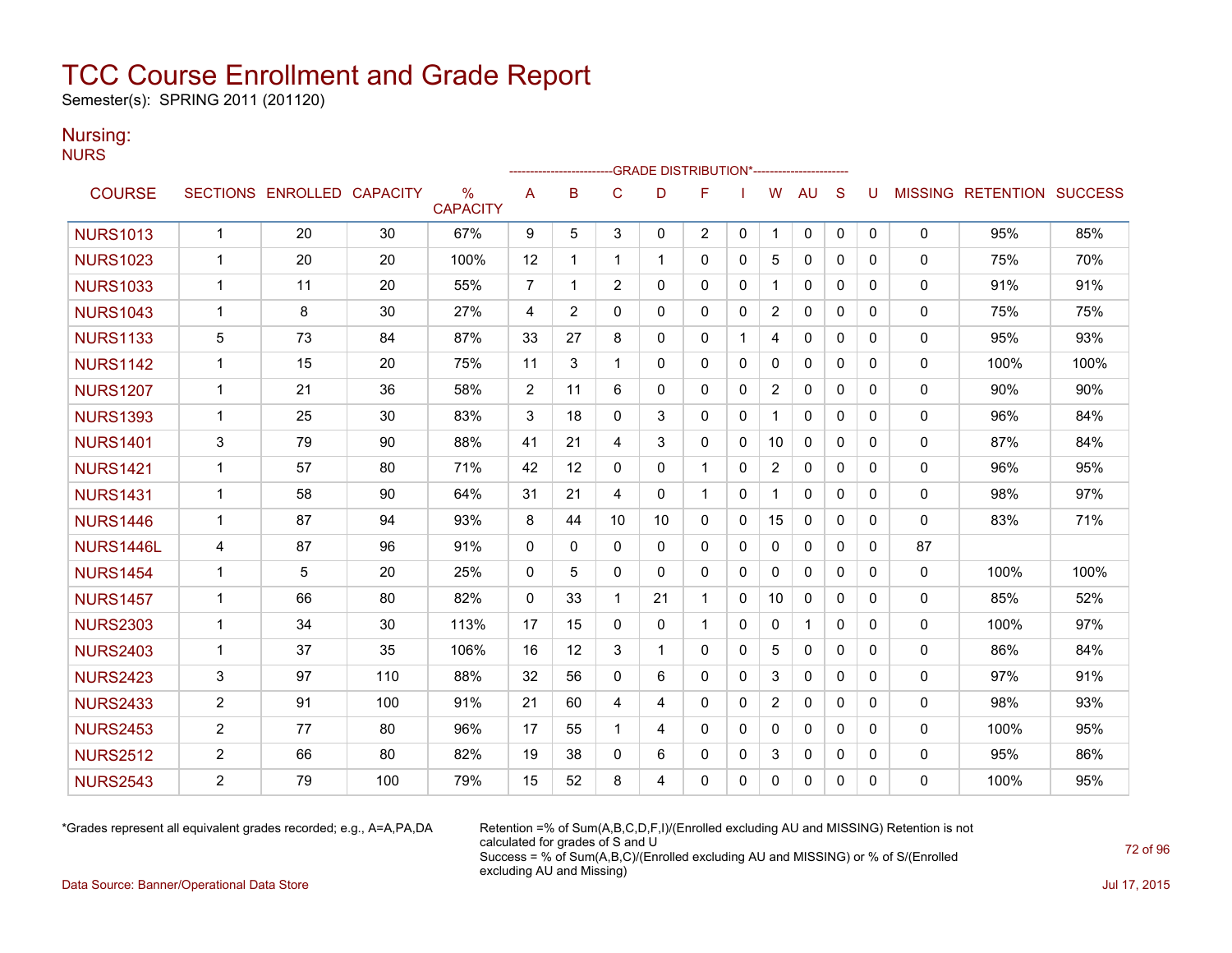Semester(s): SPRING 2011 (201120)

#### Nursing:

| <b>NURS</b>     |                            |     |                      |    |    |    |     |                                             |  |              |    |     |                           |     |
|-----------------|----------------------------|-----|----------------------|----|----|----|-----|---------------------------------------------|--|--------------|----|-----|---------------------------|-----|
|                 |                            |     |                      |    |    |    |     | -GRADE DISTRIBUTION*----------------------- |  |              |    |     |                           |     |
| <b>COURSE</b>   | SECTIONS ENROLLED CAPACITY |     | %<br><b>CAPACITY</b> | A  | B. | C. | ⊟D. | F.                                          |  | w au         | S. | . U | MISSING RETENTION SUCCESS |     |
| <b>NURS2564</b> | 84                         | 100 | 84%                  | 20 | 56 |    |     |                                             |  | $\mathbf{0}$ |    |     | 100%                      | 90% |
| <b>NURS2991</b> | 18                         | 20  | 90%                  |    |    |    |     |                                             |  | 0            | 17 |     |                           | 94% |

\*Grades represent all equivalent grades recorded; e.g., A=A,PA,DA Retention =% of Sum(A,B,C,D,F,I)/(Enrolled excluding AU and MISSING) Retention is not calculated for grades of S and U Success = % of Sum(A,B,C)/(Enrolled excluding AU and MISSING) or % of S/(Enrolled excluding AU and Missing)

Data Source: Banner/Operational Data Store Jul 17, 2015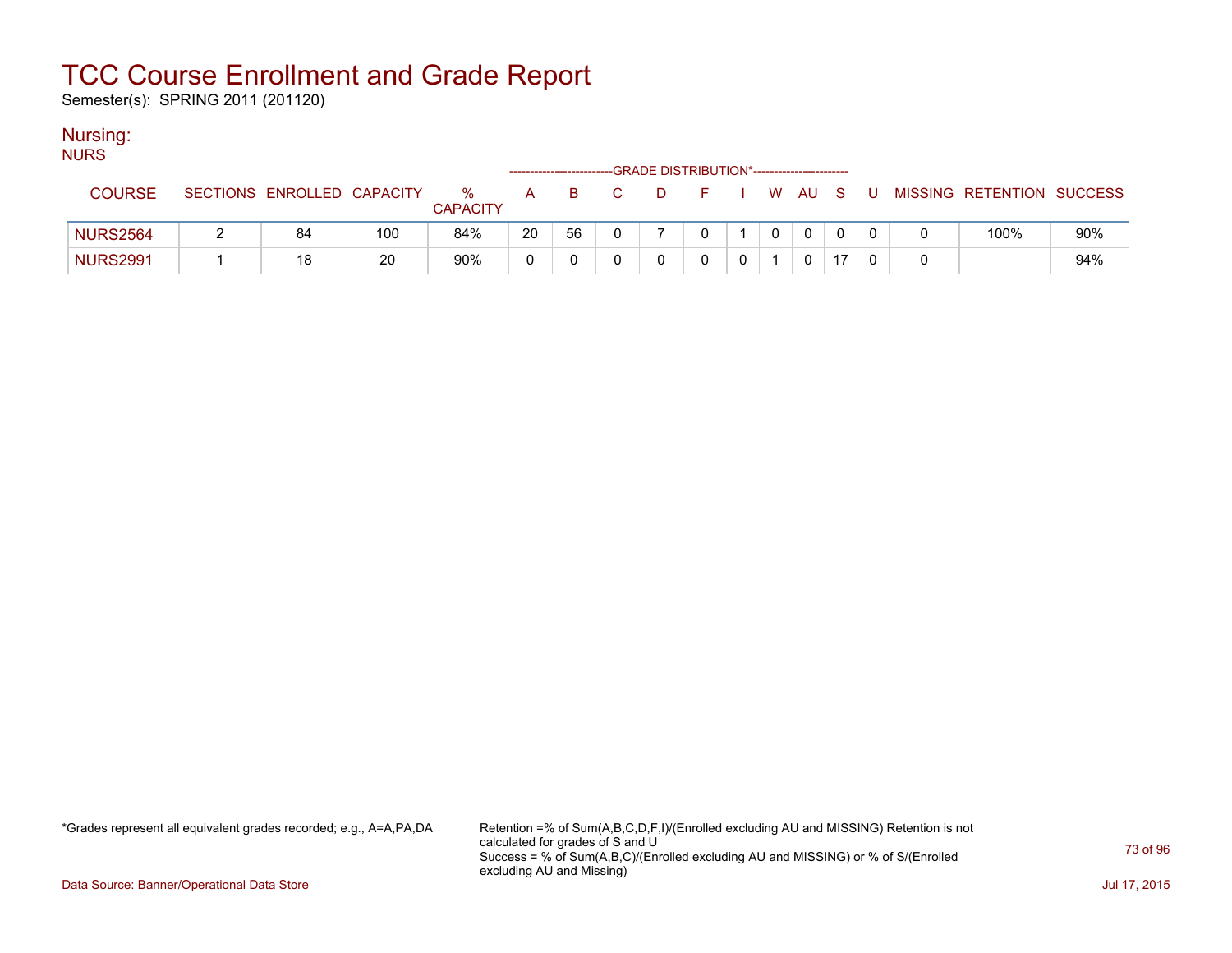Semester(s): SPRING 2011 (201120)

#### Occupational Therapy Assistant: OCTA<sup>'</sup>

|                 |                 |          |                 |                         |    |   |    |   | -------------------------GRADE DISTRIBUTION*----------------------- |   |              |              |              |          |                |                  |                |
|-----------------|-----------------|----------|-----------------|-------------------------|----|---|----|---|---------------------------------------------------------------------|---|--------------|--------------|--------------|----------|----------------|------------------|----------------|
| <b>COURSE</b>   | <b>SECTIONS</b> | ENROLLED | <b>CAPACITY</b> | $\%$<br><b>CAPACITY</b> | A  | B | C. | D | F                                                                   |   | W            | AU           | S            |          | <b>MISSING</b> | <b>RETENTION</b> | <b>SUCCESS</b> |
| <b>OCTA1203</b> |                 | 18       | 20              | 90%                     | 10 | 4 |    |   | 0                                                                   | 0 | $\mathbf{2}$ | $\mathbf{0}$ | $\mathbf{0}$ |          | 0              | 89%              | 83%            |
| OCTA1293        |                 | 18       | 20              | 90%                     | 14 | 4 |    |   | 0                                                                   | 0 | $\mathbf{0}$ | $\mathbf{0}$ | 0            | $\Omega$ | 0              | 100%             | 100%           |
| OCTA1403        |                 | 16       | 20              | 80%                     | 13 | 2 |    |   | 0                                                                   | 0 | $\mathbf{0}$ | $\mathbf{0}$ | 0            | $\Omega$ | 0              | 100%             | 100%           |
| OCTA1443        |                 | 18       | 20              | 90%                     | 13 | 4 |    |   | 0                                                                   | 0 | $\mathbf{0}$ | $\mathbf{0}$ | 0            |          | 0              | 100%             | 100%           |
| OCTA1483        |                 | 17       | 20              | 85%                     | 10 | 6 |    |   | 0                                                                   | 0 | 0            | $\mathbf{0}$ | 0            | $\Omega$ | 0              | 100%             | 100%           |
| OCTA2356        |                 | 14       | 20              | 70%                     | 13 |   |    |   | 0                                                                   | 0 | $\mathbf{0}$ | $\mathbf{0}$ | 0            |          | 0              | 100%             | 100%           |
| OCTA2376        |                 | 14       | 20              | 70%                     | 13 | 0 | 0  | 0 | 0                                                                   |   | $\mathbf 0$  | $\mathbf{0}$ | 0            | 0        | 0              | 100%             | 93%            |

\*Grades represent all equivalent grades recorded; e.g., A=A,PA,DA Retention =% of Sum(A,B,C,D,F,I)/(Enrolled excluding AU and MISSING) Retention is not calculated for grades of S and U Success = % of Sum(A,B,C)/(Enrolled excluding AU and MISSING) or % of S/(Enrolled excluding AU and Missing)

Data Source: Banner/Operational Data Store Jul 17, 2015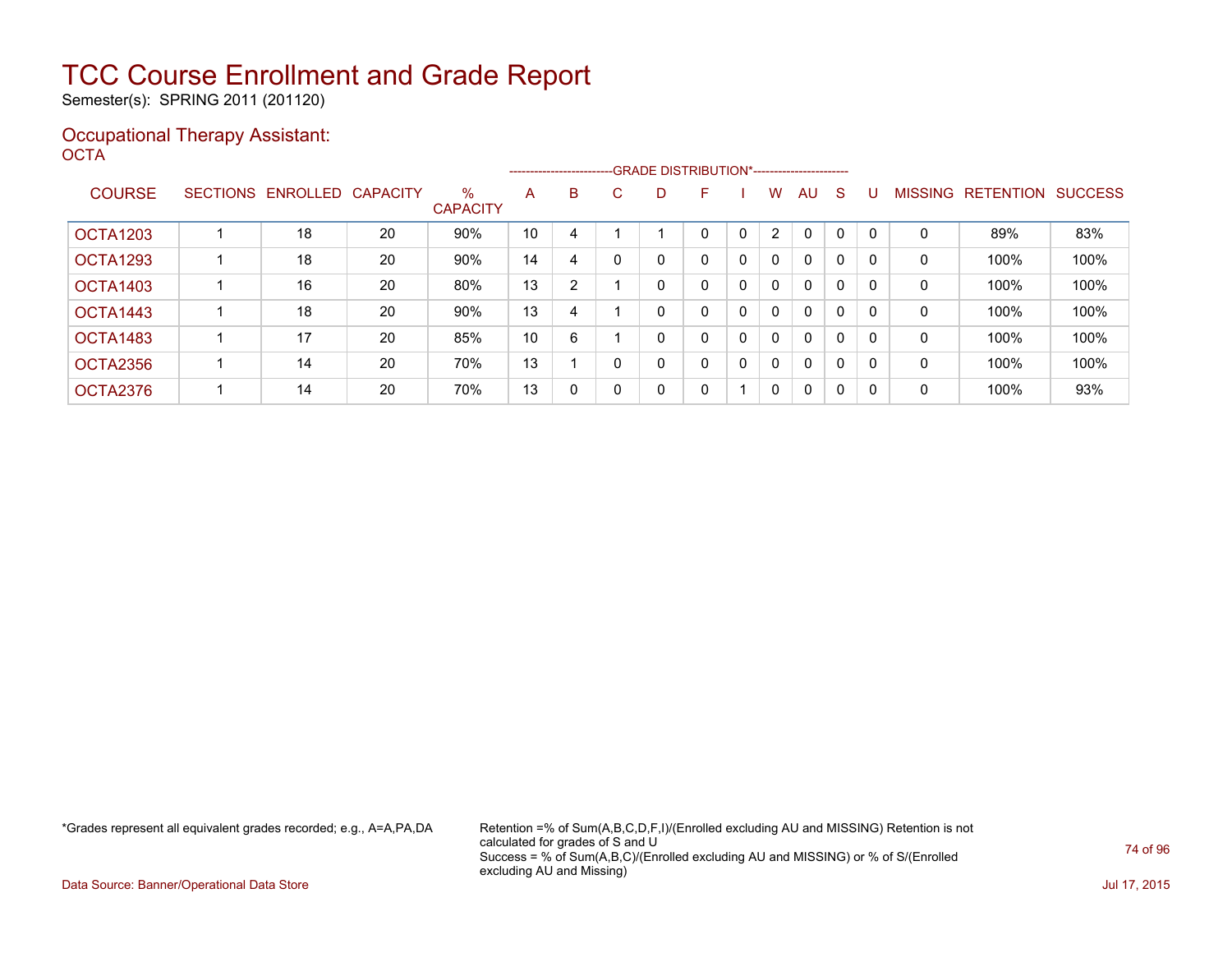Semester(s): SPRING 2011 (201120)

#### Physical Education:

PHED

|                 |                |                            |     |                                  |                |                | ------------------------GRADE                DISTRIBUTION*---------------------- |                |                |              |                |              |              |          |              |                                  |      |
|-----------------|----------------|----------------------------|-----|----------------------------------|----------------|----------------|----------------------------------------------------------------------------------|----------------|----------------|--------------|----------------|--------------|--------------|----------|--------------|----------------------------------|------|
| <b>COURSE</b>   |                | SECTIONS ENROLLED CAPACITY |     | $\frac{0}{0}$<br><b>CAPACITY</b> | A              | B              | C                                                                                | D              | F              |              | W              | <b>AU</b>    | S            | U        |              | <b>MISSING RETENTION SUCCESS</b> |      |
| <b>PHED1092</b> | $\mathbf{1}$   | $\overline{7}$             | 15  | 47%                              | 3              | $\mathbf{0}$   | $\overline{2}$                                                                   | 0              | $\mathbf{0}$   | $\mathbf{0}$ | $\overline{2}$ | 0            | $\mathbf{0}$ | 0        | 0            | 71%                              | 71%  |
| <b>PHED1113</b> | 4              | 70                         | 72  | 97%                              | 19             | 26             | 10                                                                               | 4              | 4              | 0            | $\overline{7}$ | 0            | $\Omega$     | 0        | 0            | 90%                              | 79%  |
| <b>PHED1143</b> | $\mathbf{1}$   | 14                         | 40  | 35%                              | 3              | 6              | $\overline{2}$                                                                   | $\Omega$       | $\Omega$       | $\Omega$     | 3              | $\mathbf{0}$ | $\Omega$     | 0        | $\mathbf{0}$ | 79%                              | 79%  |
| <b>PHED1202</b> | 1              | 7                          | 8   | 88%                              | 6              | 1              | $\mathbf{0}$                                                                     | 0              | $\mathbf{0}$   | 0            | 0              | 0            | $\mathbf{0}$ | 0        | 0            | 100%                             | 100% |
| <b>PHED1252</b> | 4              | 43                         | 47  | 91%                              | 29             | -1             | $\overline{2}$                                                                   | $\overline{2}$ | -1             | 0            | 8              | 0            | $\mathbf{0}$ | 0        | 0            | 81%                              | 74%  |
| <b>PHED1282</b> | $\overline{2}$ | 13                         | 16  | 81%                              | 10             | $\Omega$       | $\mathbf{0}$                                                                     | 0              | $\mathbf{0}$   | 0            | 3              | 0            | $\mathbf{0}$ | 0        | 0            | 77%                              | 77%  |
| <b>PHED1292</b> | $\overline{2}$ | 8                          | 20  | 40%                              | 5              | $\Omega$       | 1                                                                                | 0              | $\mathbf{0}$   | 0            | $\overline{2}$ | $\mathbf{0}$ | $\Omega$     | 0        | 0            | 75%                              | 75%  |
| <b>PHED1302</b> | $\mathbf{1}$   | 6                          | 15  | 40%                              | 5              | 1              | $\mathbf{0}$                                                                     | $\Omega$       | $\Omega$       | $\Omega$     | $\Omega$       | $\Omega$     | $\Omega$     | 0        | $\mathbf{0}$ | 100%                             | 100% |
| <b>PHED1341</b> | 3              | 21                         | 36  | 58%                              | 17             | 0              | $\mathbf{0}$                                                                     | 0              | $\overline{2}$ | 0            | $\overline{2}$ | $\mathbf{0}$ | $\Omega$     | 0        | 0            | 90%                              | 81%  |
| <b>PHED1401</b> | 3              | 23                         | 52  | 44%                              | 19             | 1              | $\mathbf{0}$                                                                     | 0              | -1             | $\mathbf{0}$ | $\overline{2}$ | $\mathbf{0}$ | $\mathbf{0}$ | 0        | 0            | 91%                              | 87%  |
| <b>PHED1412</b> | 3              | 46                         | 50  | 92%                              | 29             | 6              | 1                                                                                | $\mathbf{1}$   | 2              | $\Omega$     | $\overline{7}$ | $\mathbf{0}$ | $\mathbf{0}$ | 0        | $\mathbf{0}$ | 85%                              | 78%  |
| <b>PHED1422</b> | 3              | 18                         | 37  | 49%                              | 14             | 0              | 1                                                                                | 1              |                | 0            |                | $\mathbf{0}$ | $\mathbf{0}$ | 0        | 0            | 94%                              | 83%  |
| <b>PHED1552</b> | 1              | 4                          | 20  | 20%                              | 2              | 0              | $\mathbf{0}$                                                                     | 0              | $\mathbf{0}$   | 0            | $\overline{2}$ | 0            | $\Omega$     | 0        | 0            | 50%                              | 50%  |
| <b>PHED1632</b> | $\overline{2}$ | 30                         | 30  | 100%                             | 23             | $\overline{2}$ | 1                                                                                | 0              | $\mathbf{0}$   | 0            | 4              | 0            | $\mathbf{0}$ | 0        | 0            | 87%                              | 87%  |
| <b>PHED1652</b> | 5              | 51                         | 57  | 89%                              | 39             | 3              | 1                                                                                | 0              | 3              | 0            | 5              | $\mathbf{0}$ | $\mathbf{0}$ | 0        | $\mathbf{0}$ | 90%                              | 84%  |
| <b>PHED2042</b> | $\mathbf{1}$   | $\overline{2}$             | 20  | 10%                              | $\overline{2}$ | $\Omega$       | $\mathbf{0}$                                                                     | 0              | $\mathbf{0}$   | 0            | $\mathbf{0}$   | $\mathbf{0}$ | $\Omega$     | 0        | 0            | 100%                             | 100% |
| <b>PHED2092</b> | $\mathbf{1}$   | 1                          | 10  | 10%                              | $\Omega$       | $\Omega$       | $\Omega$                                                                         | 0              | $\Omega$       | $\Omega$     | $\mathbf 1$    | $\mathbf{0}$ | $\Omega$     | $\Omega$ | 0            | 0%                               | 0%   |
| <b>PHED2111</b> | $\mathbf 1$    | 15                         | 20  | 75%                              | 11             | 3              | 0                                                                                | 1              | $\mathbf{0}$   | $\mathbf{0}$ | 0              | $\mathbf{0}$ | $\mathbf{0}$ | 0        | 0            | 100%                             | 93%  |
| <b>PHED2142</b> | $\mathbf{1}$   | 3                          | 15  | 20%                              | $\overline{2}$ | 1              | $\mathbf{0}$                                                                     | 0              | $\mathbf{0}$   | 0            | 0              | $\mathbf{0}$ | $\mathbf{0}$ | 0        | $\mathbf{0}$ | 100%                             | 100% |
| <b>PHED2212</b> | 8              | 158                        | 178 | 89%                              | 104            | 24             | 4                                                                                | $\Omega$       | 5              | 1            | 20             | $\mathbf{0}$ | $\Omega$     | 0        | 0            | 87%                              | 84%  |
| <b>PHED2252</b> | 1              | 6                          | 15  | 40%                              | 3              | 0              | 0                                                                                | $\overline{2}$ | 0              | 0            |                | 0            | $\mathbf{0}$ | 0        | 0            | 83%                              | 50%  |
| <b>PHED2263</b> | 1              | 23                         | 22  | 105%                             | 12             | 7              | 1                                                                                | 0              | 0              | 0            | 3              | $\mathbf{0}$ | $\mathbf{0}$ | 0        | 0            | 87%                              | 87%  |

\*Grades represent all equivalent grades recorded; e.g., A=A,PA,DA Retention =% of Sum(A,B,C,D,F,I)/(Enrolled excluding AU and MISSING) Retention is not calculated for grades of S and U Success = % of Sum(A,B,C)/(Enrolled excluding AU and MISSING) or % of S/(Enrolled excluding AU and Missing)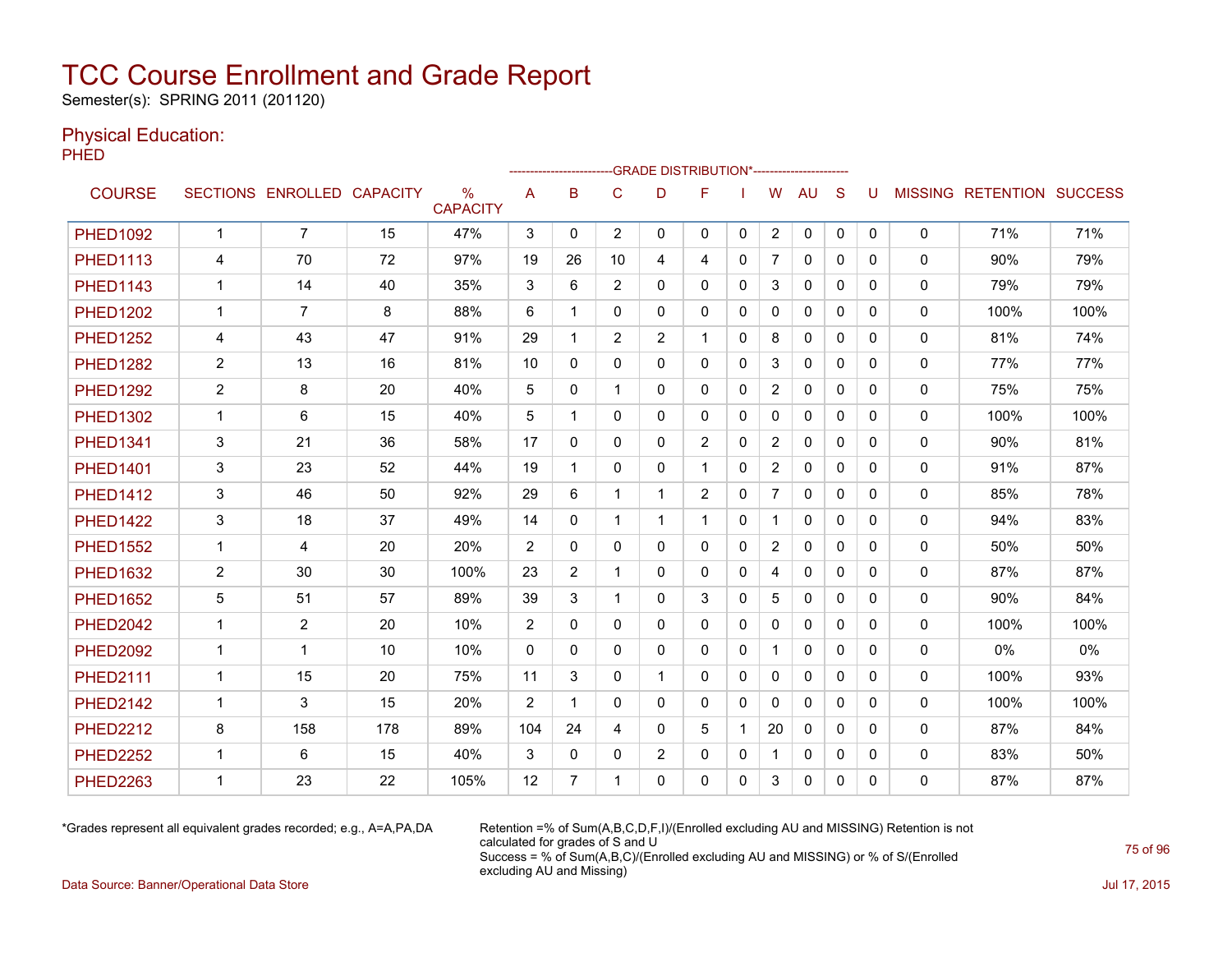Semester(s): SPRING 2011 (201120)

#### Physical Education:

PHED

|                 |                 |          |                 |                         |    | ------------------------ |   |   | --GRADE DISTRIBUTION*----------------------- |   |    |              |          |              |                |                  |                |
|-----------------|-----------------|----------|-----------------|-------------------------|----|--------------------------|---|---|----------------------------------------------|---|----|--------------|----------|--------------|----------------|------------------|----------------|
| <b>COURSE</b>   | <b>SECTIONS</b> | ENROLLED | <b>CAPACITY</b> | $\%$<br><b>CAPACITY</b> | A  | B                        | С | D | F                                            |   | w  | AU.          | S        |              | <b>MISSING</b> | <b>RETENTION</b> | <b>SUCCESS</b> |
| <b>PHED2312</b> | $\overline{2}$  | 25       | 27              | 93%                     | 19 | 4                        |   | 0 |                                              |   |    | $\mathbf 0$  | 0        | $\Omega$     | 0              | 96%              | 92%            |
| <b>PHED2322</b> | 3               | 48       | 50              | 96%                     | 33 | 5                        | າ | 0 | 4                                            | 0 | 4  | $\mathbf 0$  | 0        | 0            | 0              | 92%              | 83%            |
| <b>PHED2332</b> |                 | 16       | 15              | 107%                    | 13 |                          |   | 0 | $\overline{ }$                               | 0 |    | $\Omega$     | $\Omega$ | $\Omega$     | 0              | 94%              | 88%            |
| <b>PHFD2422</b> |                 | 6        | 20              | 30%                     | 4  |                          |   | 0 | 0                                            | 0 |    | $\Omega$     | 0        | $\Omega$     | 0              | 83%              | 83%            |
| <b>PHED2533</b> |                 |          | 10              | 10%                     |    |                          |   | 0 | 0                                            | 0 | 0  | $\Omega$     | 0        | $\mathbf{0}$ | 0              | 100%             | 100%           |
| <b>PHED2603</b> |                 | 15       | 21              | 71%                     | 10 | 4                        |   | 0 | 0                                            | 0 |    | $\mathbf{0}$ | $\Omega$ | 0            | 0              | 93%              | 93%            |
| <b>PHED2653</b> |                 | 21       | 21              | 100%                    | 15 | 4                        |   | 0 | 0                                            | 0 |    | $\Omega$     | 0        | 0            | 0              | 95%              | 95%            |
| <b>PHED2992</b> | 5               | 53       | 77              | 69%                     | 32 | 6                        |   | 0 | 3                                            |   | 11 | $\mathbf{0}$ | 0        | $\Omega$     | 0              | 79%              | 72%            |

\*Grades represent all equivalent grades recorded; e.g., A=A,PA,DA Retention =% of Sum(A,B,C,D,F,I)/(Enrolled excluding AU and MISSING) Retention is not calculated for grades of S and U Success = % of Sum(A,B,C)/(Enrolled excluding AU and MISSING) or % of S/(Enrolled excluding AU and Missing)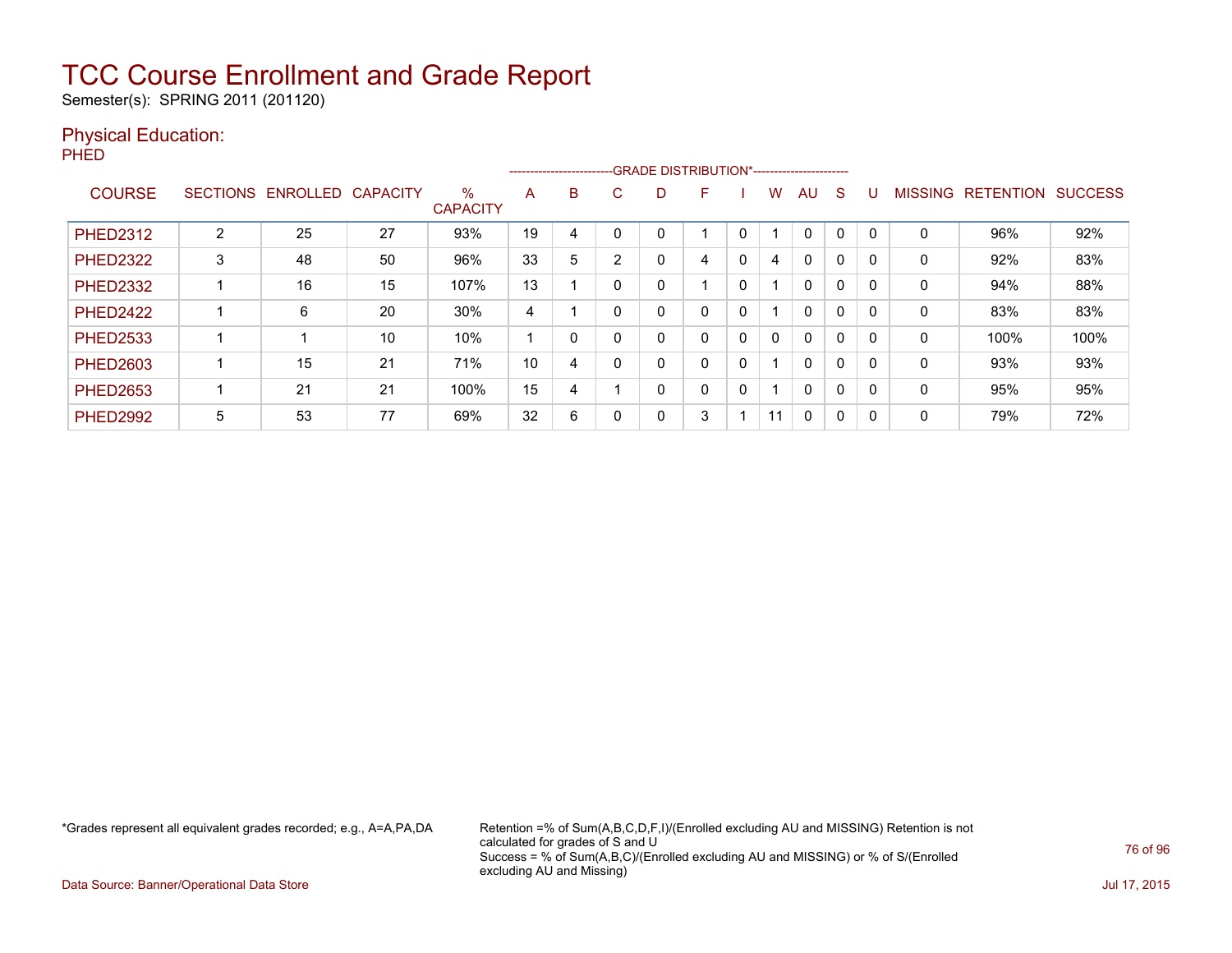Semester(s): SPRING 2011 (201120)

#### Philosophy:

PHIL

|                 |                 |                   |     |                         |    | ------------------------ |    |    | -- GRADE DISTRIBUTION*------------------------ |   |                |              |              |              |         |           |                |
|-----------------|-----------------|-------------------|-----|-------------------------|----|--------------------------|----|----|------------------------------------------------|---|----------------|--------------|--------------|--------------|---------|-----------|----------------|
| <b>COURSE</b>   | <b>SECTIONS</b> | ENROLLED CAPACITY |     | $\%$<br><b>CAPACITY</b> | A  | B                        | С  | D  |                                                |   | W              | AU.          | <sub>S</sub> |              | MISSING | RETENTION | <b>SUCCESS</b> |
| <b>PHIL1113</b> | 14              | 309               | 488 | 63%                     | 71 | 66                       | 43 | 18 | 47                                             | 0 | 63             |              | 0            | $\Omega$     | 0       | 80%       | 58%            |
| <b>PHIL1143</b> | 9               | 60                | 194 | 31%                     | 28 | 5                        | 5  | 5  | ⇁                                              | 0 | 10             | $\mathbf{0}$ | $\mathbf{0}$ | $\Omega$     | 0       | 83%       | 63%            |
| <b>PHIL1213</b> | 4               | 24                | 90  | 27%                     | 12 | 4                        | 3  | 0  |                                                | 0 | 4              | $\mathbf{0}$ | $\mathbf{0}$ | $\mathbf{0}$ | 0       | 83%       | 79%            |
| <b>PHIL1223</b> | ົ               | 19                | 35  | 54%                     | 13 | $\overline{2}$           |    | 2  |                                                | 0 |                | $\Omega$     | 0            | $\mathbf{0}$ | 0       | 95%       | 79%            |
| <b>PHIL2113</b> | ົ               | 28                | 60  | 47%                     | 9  | 4                        | 3  | 0  | 5                                              | 0 | $\overline{ }$ | $\mathbf{0}$ | $\mathbf{0}$ | $\mathbf{0}$ | 0       | 75%       | 57%            |
| <b>PHIL2153</b> | ົ               | 39                | 60  | 65%                     | 3  | 5                        | 6  |    | 4                                              | 0 | 20             | $\mathbf{0}$ | 0            | 0            | 0       | 49%       | 36%            |

\*Grades represent all equivalent grades recorded; e.g., A=A,PA,DA Retention =% of Sum(A,B,C,D,F,I)/(Enrolled excluding AU and MISSING) Retention is not calculated for grades of S and U Success = % of Sum(A,B,C)/(Enrolled excluding AU and MISSING) or % of S/(Enrolled excluding AU and Missing)

Data Source: Banner/Operational Data Store Jul 17, 2015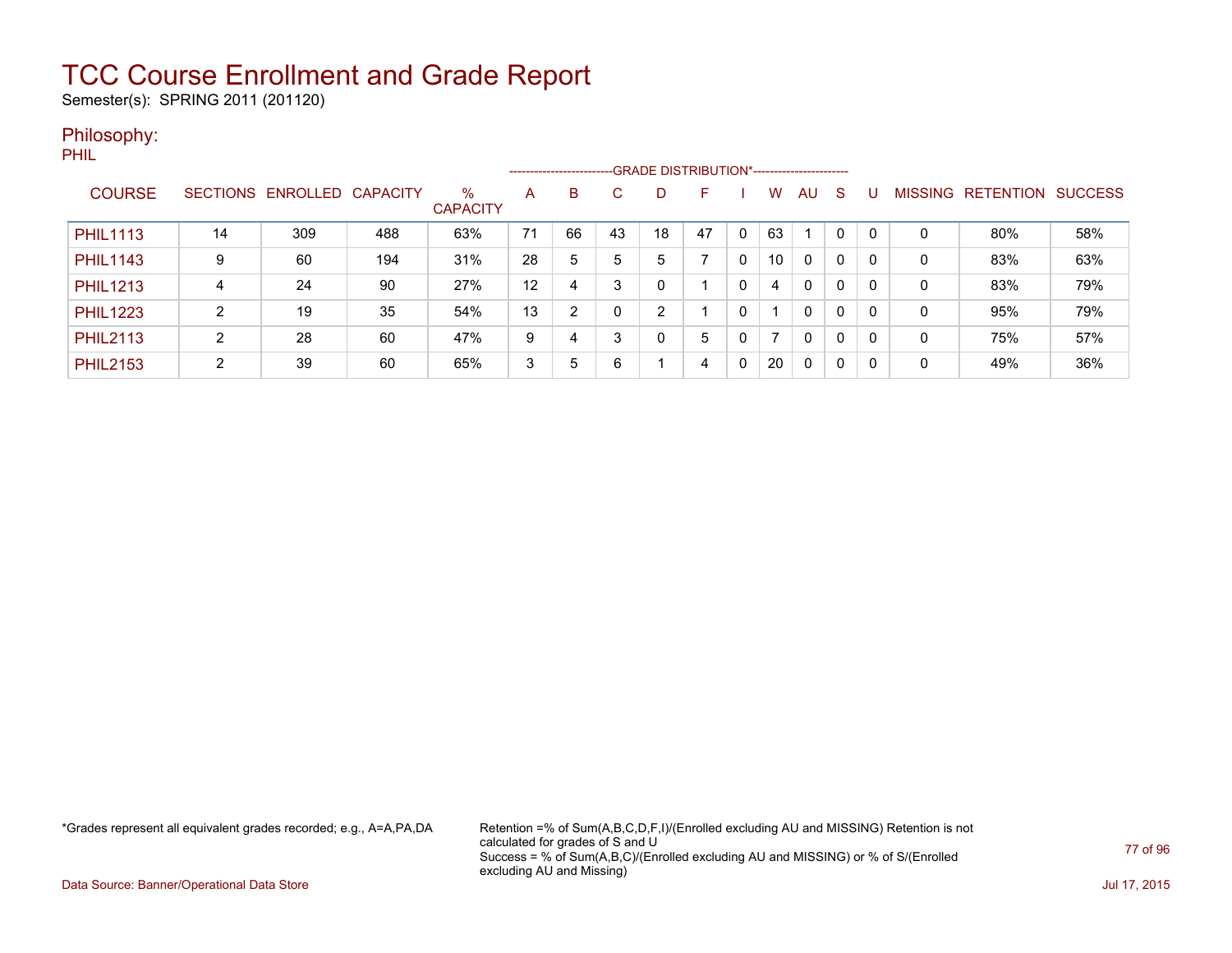Semester(s): SPRING 2011 (201120)

#### Pharmacy Technology:

PHMT

|                 |                            |    |                      |   |   | -GRADE DISTRIBUTION*----------------------- |   |   |          |   |  |                           |      |
|-----------------|----------------------------|----|----------------------|---|---|---------------------------------------------|---|---|----------|---|--|---------------------------|------|
| <b>COURSE</b>   | SECTIONS ENROLLED CAPACITY |    | %<br><b>CAPACITY</b> | А | B |                                             |   | W | AU       | S |  | MISSING RETENTION SUCCESS |      |
| <b>PHMT1318</b> | 9                          | 20 | 45%                  | 9 |   |                                             | 0 |   | $\Omega$ |   |  | 100%                      | 100% |
| <b>PHMT1414</b> | 9                          | 30 | 30%                  | 8 |   |                                             |   |   | $\Omega$ |   |  | 100%                      | 100% |
| <b>PHMT1524</b> | 9                          | 30 | 30%                  | 9 |   |                                             |   |   | $\Omega$ |   |  | 100%                      | 100% |

\*Grades represent all equivalent grades recorded; e.g., A=A,PA,DA Retention =% of Sum(A,B,C,D,F,I)/(Enrolled excluding AU and MISSING) Retention is not calculated for grades of S and U Success = % of Sum(A,B,C)/(Enrolled excluding AU and MISSING) or % of S/(Enrolled excluding AU and Missing)

Data Source: Banner/Operational Data Store Jul 17, 2015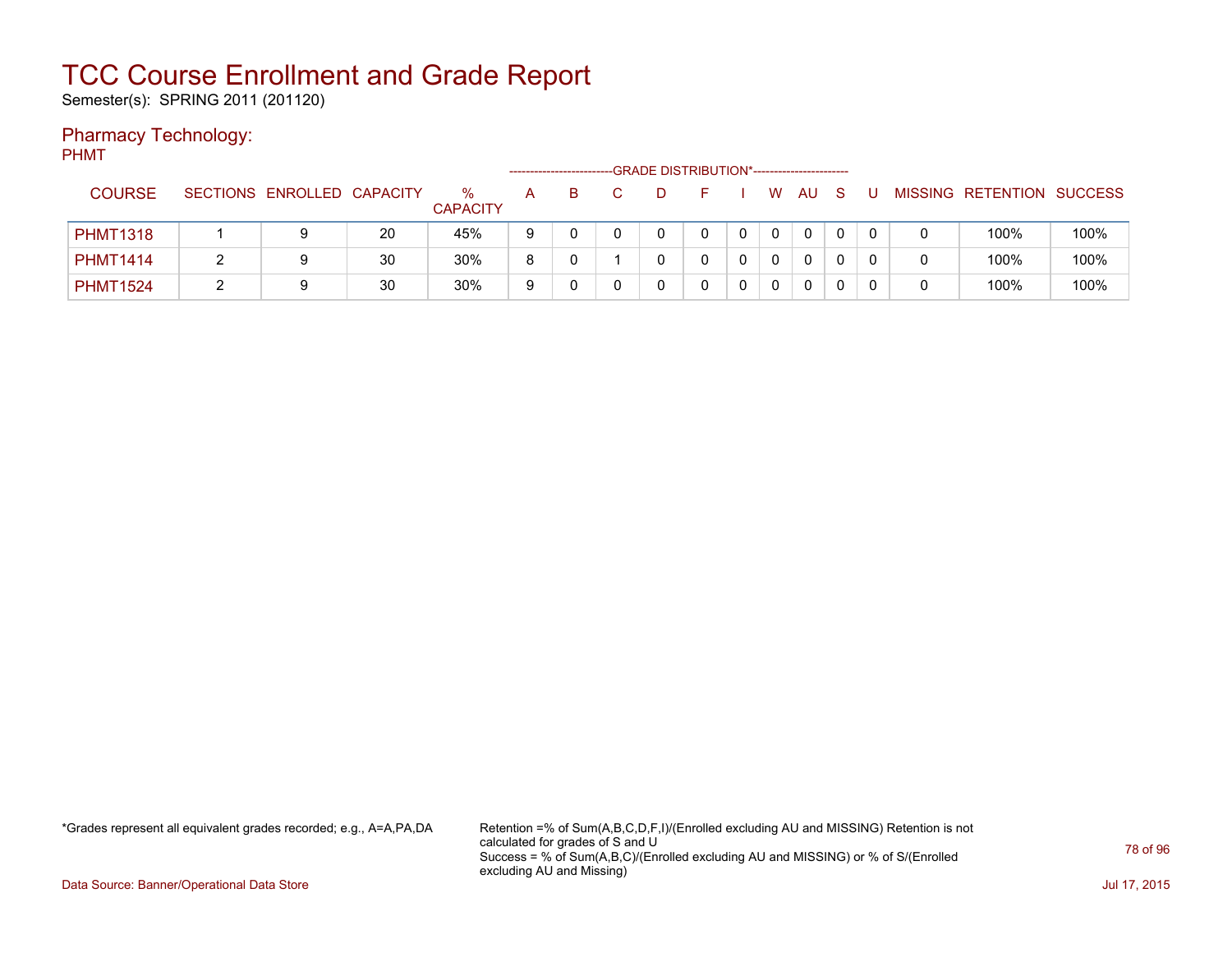Semester(s): SPRING 2011 (201120)

#### Physical Science:

PH<sub>SC</sub>

|                 |    |                            |     |                         | --------------------- |    |    |    | -GRADE DISTRIBUTION*---------------------- |   |    |          |              |          |                |                  |                |
|-----------------|----|----------------------------|-----|-------------------------|-----------------------|----|----|----|--------------------------------------------|---|----|----------|--------------|----------|----------------|------------------|----------------|
| <b>COURSE</b>   |    | SECTIONS ENROLLED CAPACITY |     | $\%$<br><b>CAPACITY</b> | A                     | B  |    | D. | F                                          |   | W. | AU       | -S           |          | <b>MISSING</b> | <b>RETENTION</b> | <b>SUCCESS</b> |
| <b>PHSC1114</b> | 16 | 269                        | 368 | 73%                     | 88                    | 65 | 39 | 22 | 19                                         | 0 | 35 | 0        | $\mathbf{0}$ | $\Omega$ | 0              | 87%              | 71%            |
| <b>PHSC2111</b> |    | 19                         | 40  | 48%                     | 17                    | 0  |    |    |                                            |   | 2  | $\Omega$ | 0            |          | 0              | 89%              | 89%            |
| <b>PHSC2121</b> |    | 6                          | 20  | 30%                     | 5                     |    |    |    |                                            |   |    | 0        | 0            |          | 0              | 83%              | 83%            |
| <b>PHSC2151</b> |    | 20                         | 20  | 100%                    |                       | 8  |    |    | 0                                          |   |    | 0        | 0            |          | 0              | 95%              | 90%            |
| <b>PHSC2161</b> |    | 6                          | 20  | 30%                     | 3                     |    |    |    | 0                                          |   | 3  | 0        | 0            |          | 0              | 50%              | 50%            |

\*Grades represent all equivalent grades recorded; e.g., A=A,PA,DA Retention =% of Sum(A,B,C,D,F,I)/(Enrolled excluding AU and MISSING) Retention is not calculated for grades of S and U Success = % of Sum(A,B,C)/(Enrolled excluding AU and MISSING) or % of S/(Enrolled excluding AU and Missing)

Data Source: Banner/Operational Data Store Jul 17, 2015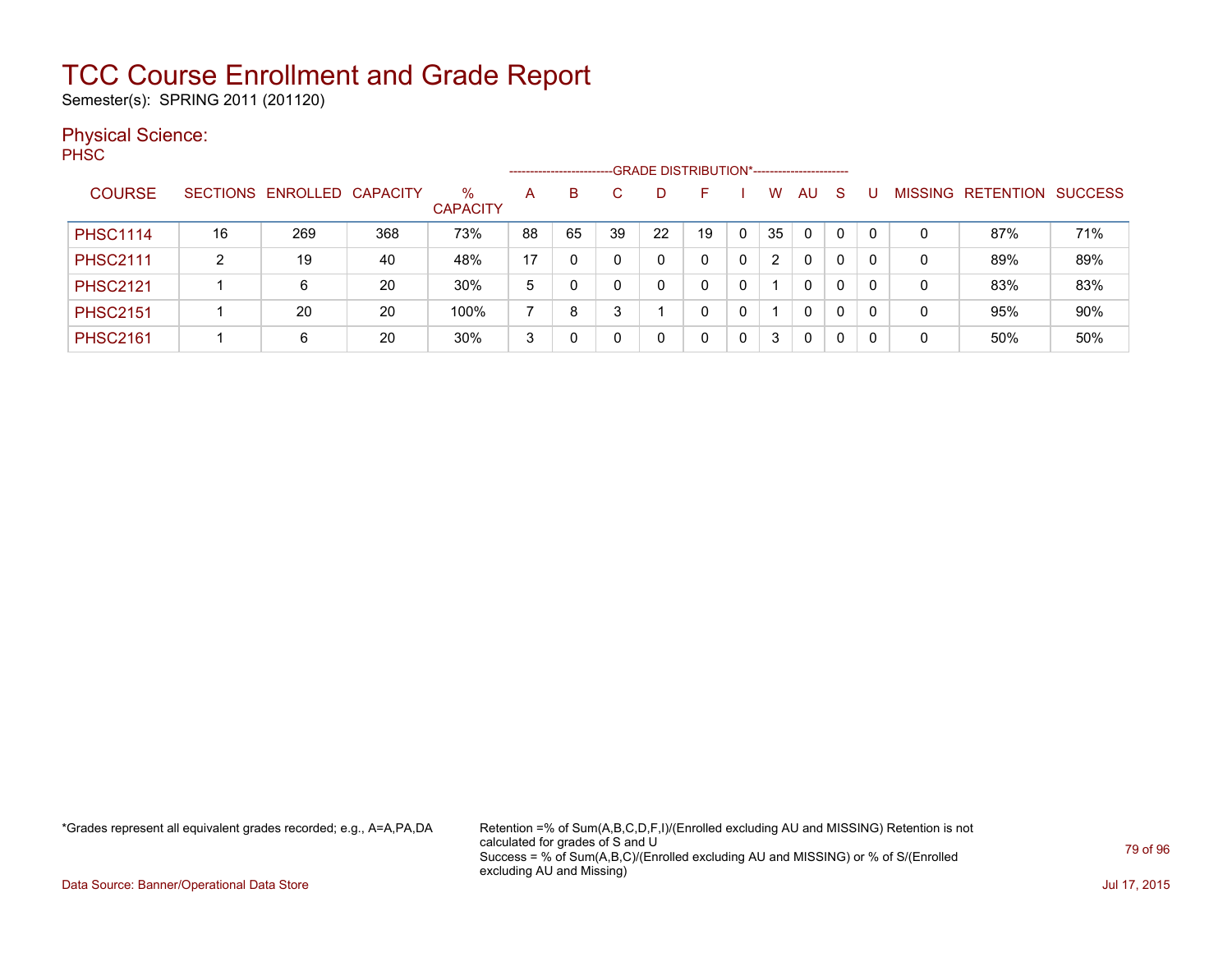Semester(s): SPRING 2011 (201120)

#### Physical Therapist Assistant: PHTA

|                 |                 |          |                 |                      |    | ------------------------- |                |   | -GRADE DISTRIBUTION*----------------------- |   |              |              |   |          |                |                  |                |
|-----------------|-----------------|----------|-----------------|----------------------|----|---------------------------|----------------|---|---------------------------------------------|---|--------------|--------------|---|----------|----------------|------------------|----------------|
| <b>COURSE</b>   | <b>SECTIONS</b> | ENROLLED | <b>CAPACITY</b> | %<br><b>CAPACITY</b> | A  | B                         | C.             | D | F                                           |   | w            | AU           | S |          | <b>MISSING</b> | <b>RETENTION</b> | <b>SUCCESS</b> |
| <b>PHTA1231</b> | 3               | 26       | 36              | 72%                  | 19 |                           |                |   | 0                                           | 0 | $\mathbf{0}$ | $\mathbf{0}$ | 0 | $\Omega$ | 0              | 100%             | 100%           |
| <b>PHTA1363</b> | $\overline{2}$  | 26       | 36              | 72%                  | 6  | 14                        | 6              |   | 0                                           | 0 | $\mathbf{0}$ | $\mathbf{0}$ | 0 |          | 0              | 100%             | 100%           |
| <b>PHTA1383</b> |                 | 26       | 36              | 72%                  | 11 | 10                        | 5              |   | 0                                           | 0 | $\mathbf{0}$ | $\mathbf{0}$ | 0 | $\Omega$ | $\mathbf 0$    | 100%             | 100%           |
| <b>PHTA1392</b> | 3               | 26       | 36              | 72%                  | 8  | 14                        | 3              |   | 0                                           | 0 | 0            | $\mathbf{0}$ | 0 | $\Omega$ | 0              | 100%             | 96%            |
| <b>PHTA2113</b> | 3               | 27       | 51              | 53%                  | 9  | 16                        | $\overline{2}$ |   | 0                                           | 0 | 0            | $\mathbf{0}$ | 0 |          | 0              | 100%             | 100%           |
| <b>PHTA2383</b> | 3               | 28       | 46              | 61%                  | 11 | 13                        | 4              |   | 0                                           | 0 | $\mathbf{0}$ | $\mathbf{0}$ | 0 | 0        | $\mathbf 0$    | 100%             | 100%           |
| <b>PHTA2432</b> | 3               | 27       | 36              | 75%                  | 21 | 6                         |                |   | 0                                           | 0 | $\mathbf{0}$ | $\mathbf{0}$ | 0 | $\Omega$ | 0              | 100%             | 100%           |
| <b>PHTA2522</b> | 4               | 27       | 33              | 82%                  | 27 | 0                         |                |   | 0                                           | 0 | 0            | $\mathbf{0}$ | 0 | $\Omega$ | 0              | 100%             | 100%           |
| <b>PHTA2551</b> |                 | 29       | 36              | 81%                  | 11 | 16                        | <sup>n</sup>   |   | 0                                           | 0 | 0            | $\mathbf{0}$ | 0 | 0        | 0              | 100%             | 100%           |

\*Grades represent all equivalent grades recorded; e.g., A=A,PA,DA Retention =% of Sum(A,B,C,D,F,I)/(Enrolled excluding AU and MISSING) Retention is not calculated for grades of S and U Success = % of Sum(A,B,C)/(Enrolled excluding AU and MISSING) or % of S/(Enrolled excluding AU and Missing)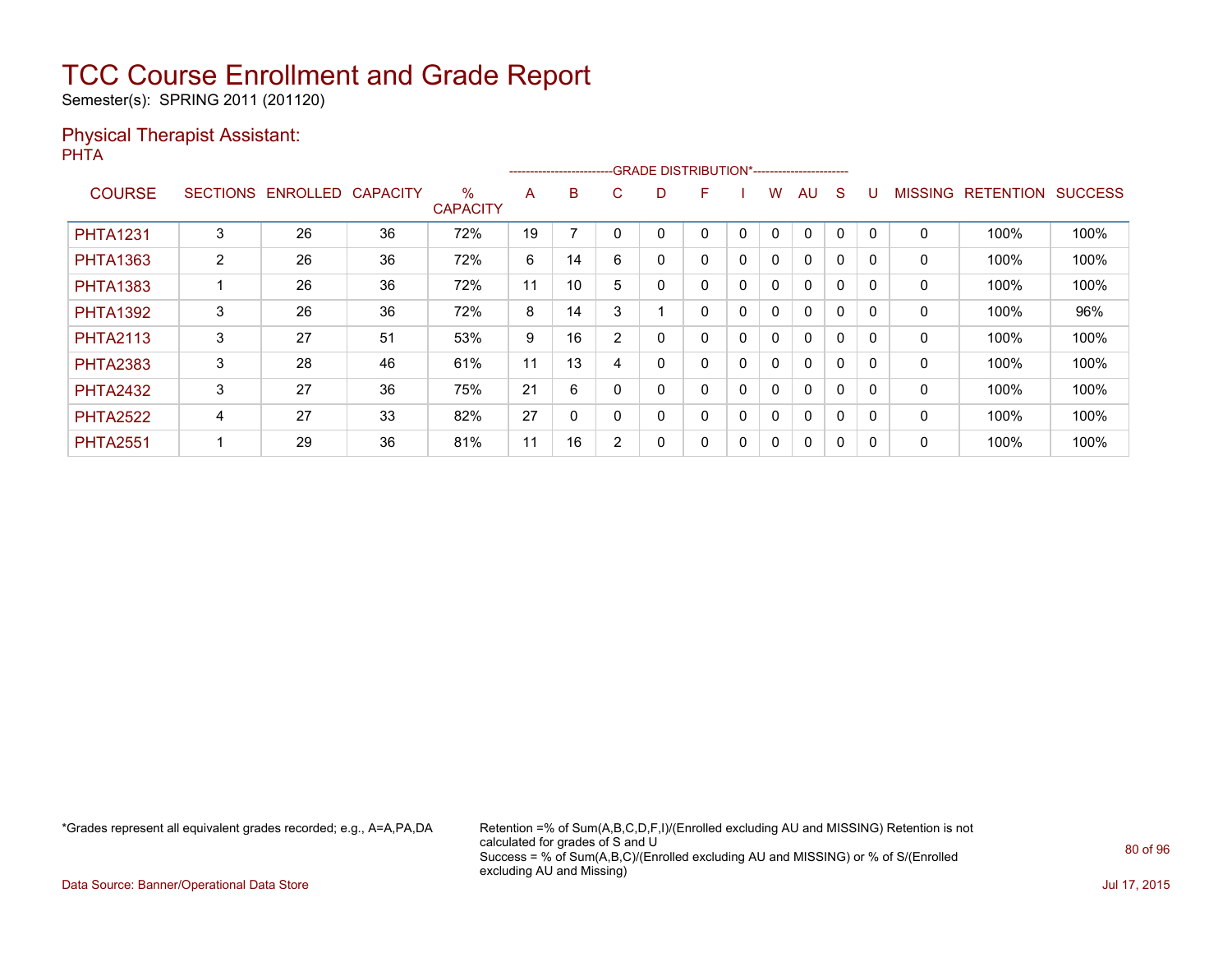Semester(s): SPRING 2011 (201120)

#### Physics:

**PHYS** 

|                 |                 |          |          |                         |    |    |    |                | ------------------------GRADE DISTRIBUTION*----------------------- |              |                      |              |             |          |                |                  |                |
|-----------------|-----------------|----------|----------|-------------------------|----|----|----|----------------|--------------------------------------------------------------------|--------------|----------------------|--------------|-------------|----------|----------------|------------------|----------------|
| <b>COURSE</b>   | <b>SECTIONS</b> | ENROLLED | CAPACITY | $\%$<br><b>CAPACITY</b> | A  | B. | C  | D              | F                                                                  |              | W                    | AU           | S           |          | <b>MISSING</b> | <b>RETENTION</b> | <b>SUCCESS</b> |
| <b>PHYS1003</b> |                 | 6        | 20       | 30%                     | 2  |    |    |                | 0                                                                  |              | 3                    | $\mathbf 0$  | 0           |          | 0              | 50%              | 50%            |
| <b>PHYS1014</b> |                 | 17       | 20       | 85%                     |    | 5  |    | $\overline{2}$ | C.                                                                 | 0            | 4                    | $\mathbf{0}$ | 0           |          | 0              | 76%              | 53%            |
| <b>PHYS1114</b> | 11              | 208      | 264      | 79%                     | 62 | 39 | 27 | 11             | 12                                                                 | 0            | 56                   |              | 0           |          | 0              | 73%              | 62%            |
| <b>PHYS1214</b> | 4               | 88       | 87       | 101%                    | 29 | 26 | 17 | 3              |                                                                    | 0            | 12                   | 0            | $\mathbf 0$ |          | 0              | 86%              | 82%            |
| <b>PHYS2034</b> | 3               | 77       | 75       | 103%                    | 24 | 26 | 11 | 0              |                                                                    | 0            | 15                   | $\mathbf{0}$ | $\mathbf 0$ | $\Omega$ | 0              | 81%              | 79%            |
| <b>PHYS2124</b> | 2               | 52       | 52       | 100%                    | 27 | 12 |    | 3              |                                                                    | $\Omega$     | $\overline{2}$       | $\mathbf{0}$ | $\mathbf 0$ |          | 0              | 96%              | 88%            |
| <b>PHYS2992</b> |                 | 5        | 8        | 62%                     | 3  | 0  |    | 0              | 0                                                                  | $\mathbf{0}$ | $\mathbf{2}^{\circ}$ | $\mathbf{0}$ | $\mathbf 0$ | - C      | 0              | 60%              | 60%            |

\*Grades represent all equivalent grades recorded; e.g., A=A,PA,DA Retention =% of Sum(A,B,C,D,F,I)/(Enrolled excluding AU and MISSING) Retention is not calculated for grades of S and U Success = % of Sum(A,B,C)/(Enrolled excluding AU and MISSING) or % of S/(Enrolled excluding AU and Missing)

Data Source: Banner/Operational Data Store Jul 17, 2015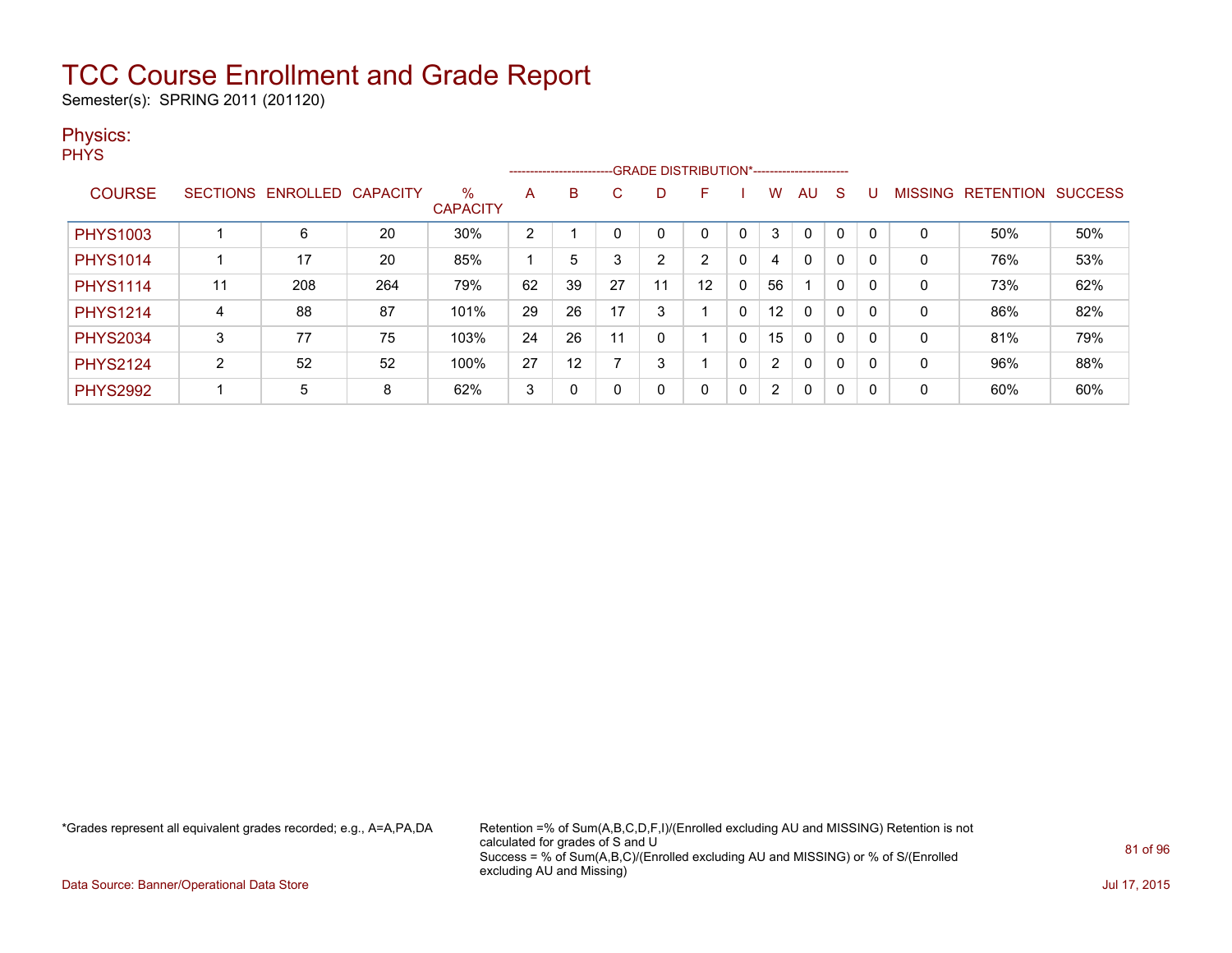Semester(s): SPRING 2011 (201120)

#### Paralegal:

PLGL

|                 |                 |                 |                 |                      |    | ------------------------- |                |   | -GRADE DISTRIBUTION*----------------------- |              |                |              |              |          |                |                  |                |
|-----------------|-----------------|-----------------|-----------------|----------------------|----|---------------------------|----------------|---|---------------------------------------------|--------------|----------------|--------------|--------------|----------|----------------|------------------|----------------|
| <b>COURSE</b>   | <b>SECTIONS</b> | <b>ENROLLED</b> | <b>CAPACITY</b> | %<br><b>CAPACITY</b> | A  | B                         | C.             | D | F                                           |              | W              | AU           | S            |          | <b>MISSING</b> | <b>RETENTION</b> | <b>SUCCESS</b> |
| <b>PLGL1213</b> | 2               | 27              | 50              | 54%                  | 6  | 5                         | 2              | 0 | 10                                          | $\mathbf{0}$ | 4              | 0            | 0            |          | 0              | 85%              | 48%            |
| <b>PLGL1313</b> |                 | 15              | 30              | 50%                  | 4  | 4                         | $\overline{2}$ | 0 | 0                                           | 0            | 4              | $\mathbf{0}$ | $\mathbf 0$  |          |                | 71%              | 71%            |
| <b>PLGL2303</b> |                 | 14              | 20              | 70%                  | 3  | 6                         | 4              | 0 | 0                                           | $\mathbf{0}$ |                | $\mathbf{0}$ | 0            |          | 0              | 93%              | 93%            |
| <b>PLGL2333</b> |                 | 8               | 25              | 32%                  | 6  |                           |                | 0 | 0                                           | 0            | $\mathbf{0}$   | 0            | $\mathbf{0}$ |          | 0              | 100%             | 100%           |
| <b>PLGL2343</b> |                 | 18              | 17              | 106%                 | 12 | 6                         | 0              | 0 | 0                                           | 0            | 0              | $\mathbf{0}$ | 0            |          | 0              | 100%             | 100%           |
| <b>PLGL2353</b> |                 | 18              | 25              | 72%                  | 7  |                           | 3              | 0 | 0                                           | 0            |                | $\mathbf{0}$ | 0            |          | 0              | 94%              | 94%            |
| <b>PLGL2363</b> |                 | 19              | 20              | 95%                  | 8  | 8                         |                | 0 | 0                                           | 0            | $\overline{2}$ | $\mathbf{0}$ | $\mathbf 0$  |          | $\mathbf{0}$   | 89%              | 89%            |
| <b>PLGL2453</b> |                 | 11              | 25              | 44%                  | 5  | 3                         | $\overline{2}$ | 0 | 0                                           | $\mathbf{0}$ |                | $\mathbf{0}$ | $\Omega$     | $\Omega$ | 0              | 91%              | 91%            |
| <b>PLGL2813</b> |                 |                 | 10              | 10%                  |    | 0                         |                | 0 | 0                                           | 0            | $\Omega$       | $\mathbf{0}$ | 0            |          | 0              | 100%             | 100%           |

\*Grades represent all equivalent grades recorded; e.g., A=A,PA,DA Retention =% of Sum(A,B,C,D,F,I)/(Enrolled excluding AU and MISSING) Retention is not calculated for grades of S and U Success = % of Sum(A,B,C)/(Enrolled excluding AU and MISSING) or % of S/(Enrolled excluding AU and Missing)

Data Source: Banner/Operational Data Store Jul 17, 2015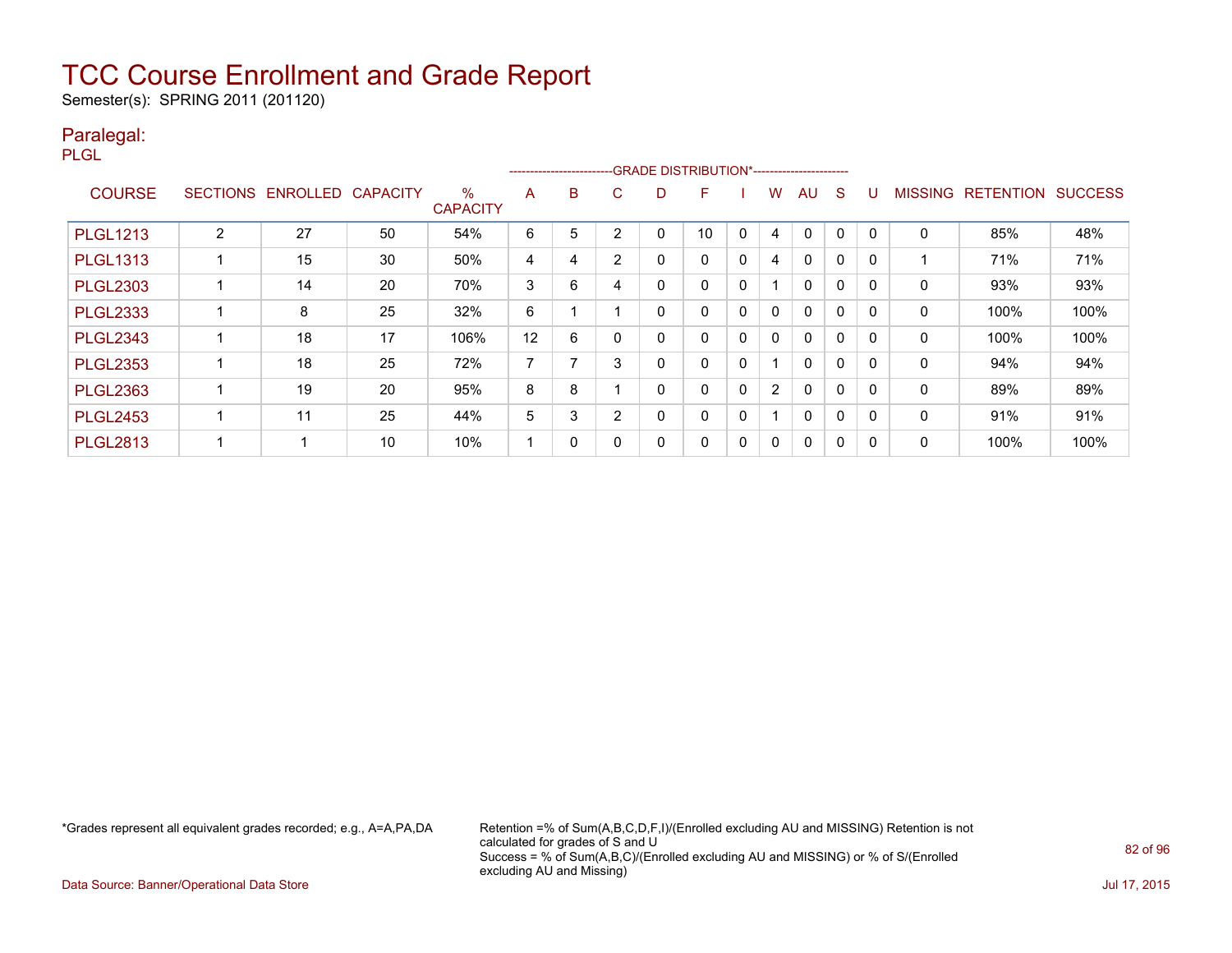Semester(s): SPRING 2011 (201120)

#### Political Science:

**POLS** 

|                 |                 |                 |                 |                      |                | ----------------------- |          | --GRADE DISTRIBUTION*----------------------- |          |          |     |              |             |          |                |                  |                |
|-----------------|-----------------|-----------------|-----------------|----------------------|----------------|-------------------------|----------|----------------------------------------------|----------|----------|-----|--------------|-------------|----------|----------------|------------------|----------------|
| <b>COURSE</b>   | <b>SECTIONS</b> | <b>ENROLLED</b> | <b>CAPACITY</b> | %<br><b>CAPACITY</b> | A              | B                       | C        | D                                            | F        |          | W   | AU           | S           |          | <b>MISSING</b> | <b>RETENTION</b> | <b>SUCCESS</b> |
| <b>POLS1113</b> | 84              | 2,326           | 2,938           | 79%                  | 817            | 584                     | 324      | 119                                          | 219      | 2        | 258 | $\Omega$     | 0           | $\Omega$ | 3              | 89%              | 74%            |
| <b>POLS2013</b> | $\overline{2}$  | 17              | 50              | 34%                  | 9              | 5                       |          | 0                                            |          | 0        |     | $\mathbf{0}$ | $\mathbf 0$ |          | 0              | 94%              | 88%            |
| <b>POLS2023</b> |                 | 4               | 30              | 13%                  | 3              | 0                       |          | 0                                            |          | 0        |     | $\mathbf{0}$ | 0           |          | 0              | 100%             | 100%           |
| <b>POLS2033</b> | $\overline{2}$  | 25              | 60              | 42%                  | 15             | 6                       |          |                                              | $\Omega$ | 0        | 2   | $\mathbf 0$  | 0           | $\Omega$ | 0              | 92%              | 88%            |
| <b>POLS2133</b> |                 | 7               | 30              | 23%                  | $\overline{2}$ | $\overline{2}$          |          | 0                                            |          | $\Omega$ |     | $\mathbf{0}$ | 0           | $\Omega$ | $\Omega$       | 86%              | 71%            |
| <b>POLS2153</b> |                 | 6               | 30              | 20%                  | 3              | $\overline{2}$          | $\Omega$ | 0                                            |          | 0        |     | $\mathbf 0$  | 0           |          | 0              | 83%              | 83%            |
| <b>POLS2991</b> |                 | 2               | 0               |                      | $\overline{2}$ | 0                       | $\Omega$ | 0                                            | 0        | $\Omega$ | 0   | $\mathbf{0}$ | $\Omega$    | $\Omega$ | $\Omega$       | 100%             | 100%           |
| <b>POLS2992</b> |                 | 4               | 0               |                      |                | $\Omega$                | $\Omega$ | $\Omega$                                     |          | 0        | 0   | $\Omega$     | 0           | $\Omega$ | 0              | 100%             | 100%           |
| <b>POLS2993</b> |                 | 9               | 25              | 36%                  | 2              | $\overline{2}$          | 0        | 0                                            | 4        | 0        |     | 0            | 0           |          | $\Omega$       | 89%              | 44%            |

\*Grades represent all equivalent grades recorded; e.g., A=A,PA,DA Retention =% of Sum(A,B,C,D,F,I)/(Enrolled excluding AU and MISSING) Retention is not calculated for grades of S and U Success = % of Sum(A,B,C)/(Enrolled excluding AU and MISSING) or % of S/(Enrolled excluding AU and Missing)

Data Source: Banner/Operational Data Store **July 17, 2015**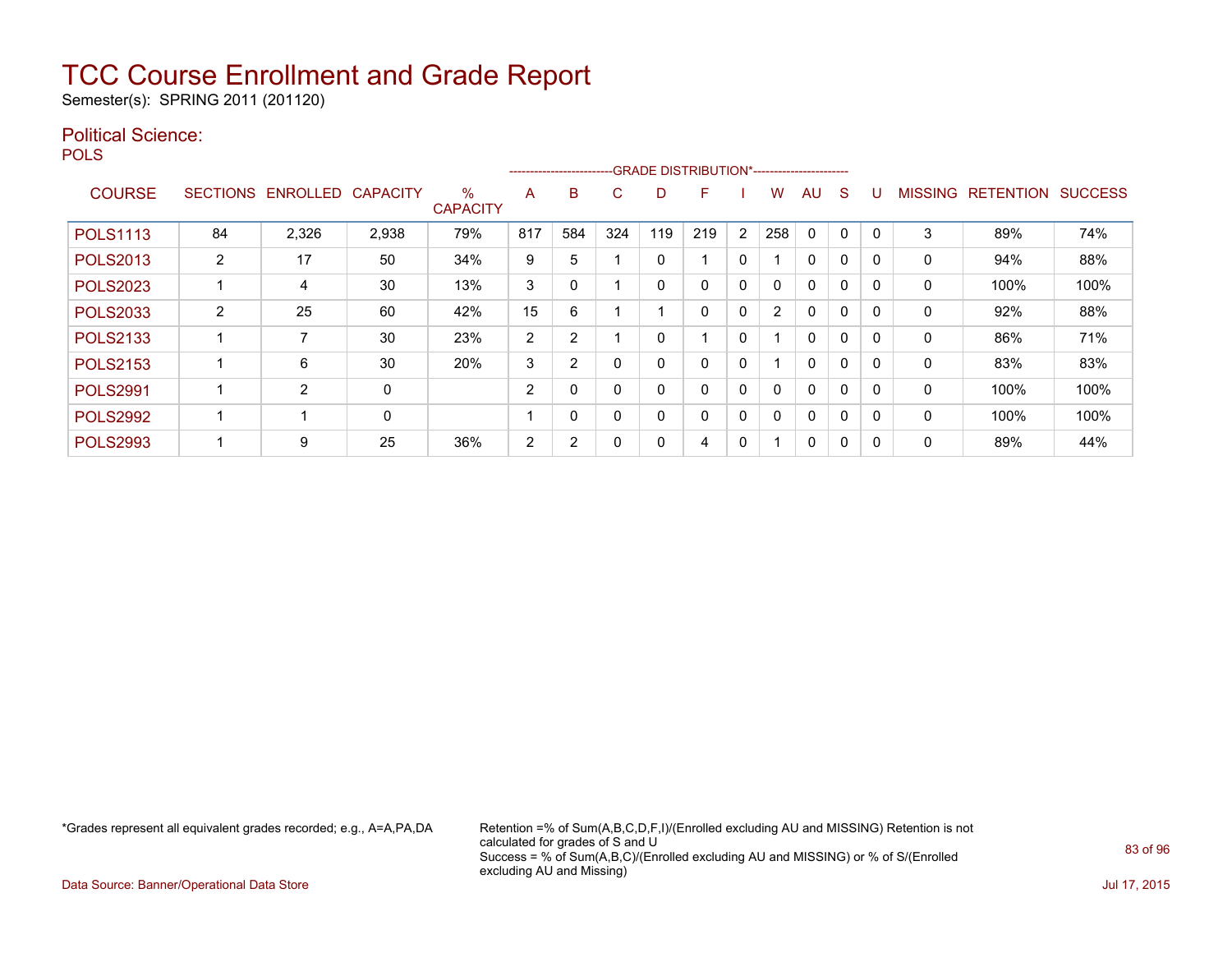Semester(s): SPRING 2011 (201120)

#### Psychology:

PSYC

|                 |                |                            |       |                         |                |          |              | -------------------------GRADE DISTRIBUTION*---------------------- |          |              |          |              |              |   |                |                          |      |
|-----------------|----------------|----------------------------|-------|-------------------------|----------------|----------|--------------|--------------------------------------------------------------------|----------|--------------|----------|--------------|--------------|---|----------------|--------------------------|------|
| <b>COURSE</b>   |                | SECTIONS ENROLLED CAPACITY |       | $\%$<br><b>CAPACITY</b> | A              | B        | C            | D                                                                  | F        |              | W        | AU.          | S            | U | <b>MISSING</b> | <b>RETENTION SUCCESS</b> |      |
| <b>PSYC1113</b> | 77             | 1,919                      | 2,394 | 80%                     | 564            | 454      | 301          | 108                                                                | 167      | 9            | 316      | 0            | $\mathbf{0}$ | 0 | 0              | 84%                      | 69%  |
| <b>PSYC1313</b> | $\overline{7}$ | 126                        | 180   | 70%                     | 33             | 31       | 23           | 12                                                                 | 15       | $\mathbf{0}$ | 12       | 0            | 0            | 0 | 0              | 90%                      | 69%  |
| <b>PSYC2023</b> | 26             | 709                        | 863   | 82%                     | 287            | 177      | 75           | 28                                                                 | 32       | 4            | 106      | 0            | 0            | 0 | $\mathbf{0}$   | 85%                      | 76%  |
| <b>PSYC2053</b> | 5              | 60                         | 82    | 73%                     | 21             | 13       | 10           | 4                                                                  | 4        | $\mathbf{0}$ |          |              | $\Omega$     | 0 | $\mathbf{0}$   | 88%                      | 75%  |
| <b>PSYC2133</b> |                | 9                          | 10    | 90%                     | 3              | 2        | $\mathbf{0}$ | $\Omega$                                                           |          | $\Omega$     | 3        | $\Omega$     | $\Omega$     | 0 | 0              | 67%                      | 56%  |
| <b>PSYC2213</b> |                | 13                         | 15    | 87%                     | $\Omega$       | 3        | 2            | $\Omega$                                                           | 6        | $\Omega$     |          |              | $\Omega$     | 0 | 0              | 92%                      | 42%  |
| <b>PSYC2223</b> | 1              | 14                         | 15    | 93%                     | 6              | 1        | 2            |                                                                    | 2        | $\mathbf{0}$ |          |              | $\Omega$     | 0 | 0              | 92%                      | 69%  |
| <b>PSYC2323</b> | 1              | 13                         | 30    | 43%                     | 12             | 1        | $\mathbf{0}$ | $\mathbf{0}$                                                       | $\Omega$ | $\mathbf{0}$ | $\Omega$ | 0            | 0            | 0 | 0              | 100%                     | 100% |
| <b>PSYC2423</b> | 5              | 112                        | 155   | 72%                     | 54             | 17       | 10           | 4                                                                  | 9        | $\mathbf{0}$ | 18       | $\mathbf{0}$ | $\Omega$     | 0 | $\Omega$       | 84%                      | 72%  |
| <b>PSYC2523</b> | 3              | 69                         | 70    | 99%                     | 37             | 13       | 3            | 3                                                                  | 8        | $\mathbf{0}$ | 5.       | 0            | $\Omega$     | 0 | $\mathbf{0}$   | 93%                      | 77%  |
| <b>PSYC2533</b> | $\overline{2}$ | 49                         | 70    | 70%                     | 25             | 14       | 3            | $\Omega$                                                           | 3        | $\mathbf{0}$ | 4        | $\mathbf{0}$ | 0            | 0 | 0              | 92%                      | 86%  |
| <b>PSYC2613</b> |                | 39                         | 40    | 98%                     | 20             | 11       | 3            | $\Omega$                                                           | $\Omega$ | $\mathbf{0}$ | 5        | $\mathbf{0}$ | $\Omega$     | 0 | 0              | 87%                      | 87%  |
| <b>PSYC2633</b> | 1              | 12                         | 20    | 60%                     | 3              | 2        | -1           | 2                                                                  | 0        | $\mathbf{0}$ | 4        | 0            | $\Omega$     | 0 | 0              | 67%                      | 50%  |
| <b>PSYC2713</b> | 1              | 10                         | 12    | 83%                     | 1              | 1        |              | $\Omega$                                                           | 0        | $\mathbf{0}$ |          | 0            | 0            | 0 | $\mathbf{0}$   | 30%                      | 30%  |
| <b>PSYC2813</b> | 4              | 55                         | 60    | 92%                     | $\overline{7}$ | 14       | 10           | 8                                                                  | 3        | $\mathbf{0}$ | 13       | $\mathbf{0}$ | $\Omega$     | 0 | $\mathbf{0}$   | 76%                      | 56%  |
| <b>PSYC2993</b> |                | 12                         | 20    | 60%                     | 10             | $\Omega$ | $\Omega$     | $\Omega$                                                           | 0        |              |          | $\mathbf{0}$ | 0            | 0 | $\mathbf{0}$   | 92%                      | 83%  |

\*Grades represent all equivalent grades recorded; e.g., A=A,PA,DA Retention =% of Sum(A,B,C,D,F,I)/(Enrolled excluding AU and MISSING) Retention is not calculated for grades of S and U Success = % of Sum(A,B,C)/(Enrolled excluding AU and MISSING) or % of S/(Enrolled excluding AU and Missing)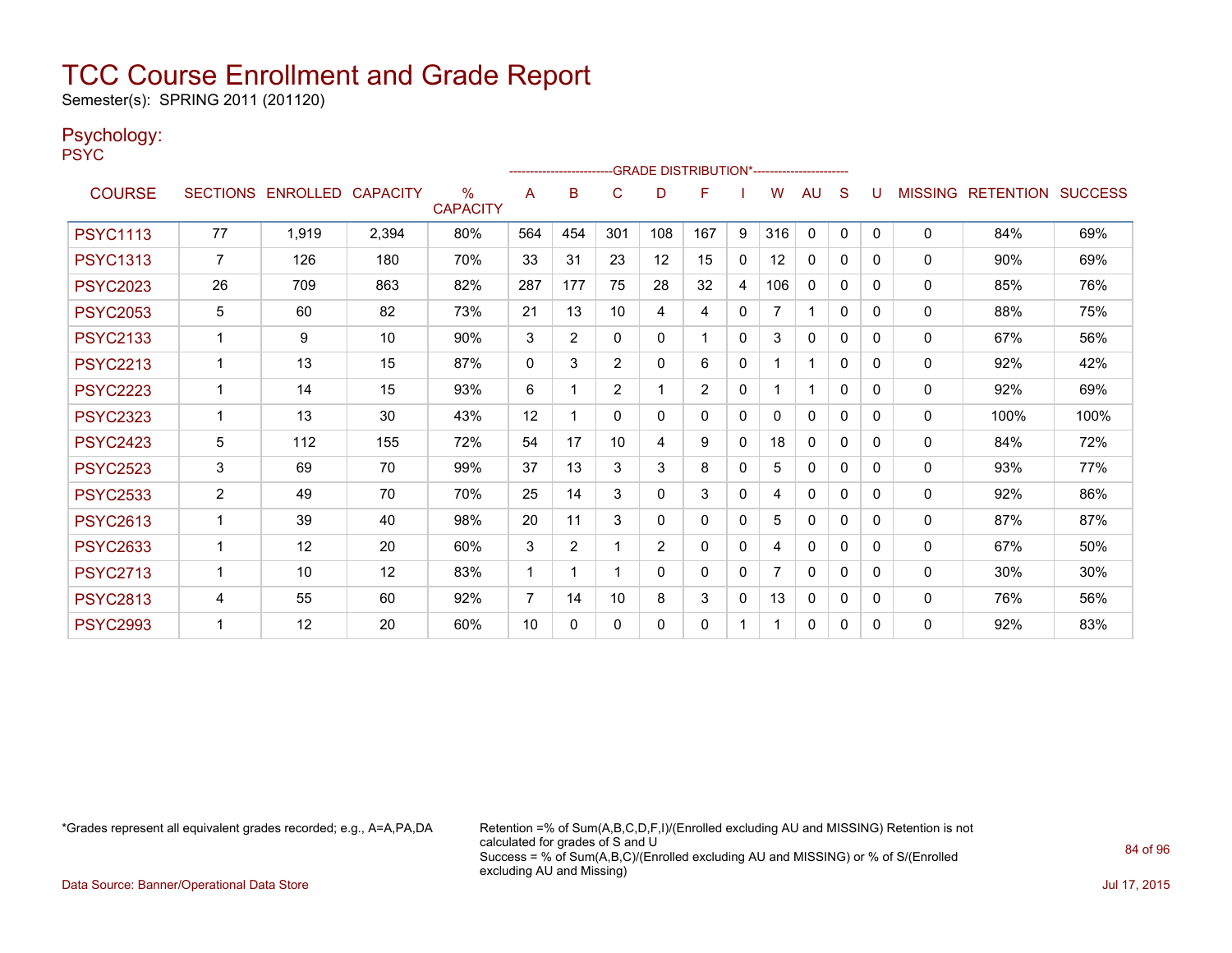Semester(s): SPRING 2011 (201120)

#### Quality Control Technology: **QCTT**

|                 |    |                            |    |                      | -------------------- |   |   | -GRADE DISTRIBUTION*----------------------- |    |                      |    |    |    |   |                   |                |
|-----------------|----|----------------------------|----|----------------------|----------------------|---|---|---------------------------------------------|----|----------------------|----|----|----|---|-------------------|----------------|
| <b>COURSE</b>   |    | SECTIONS ENROLLED CAPACITY |    | %<br><b>CAPACITY</b> | A                    | B | C | D                                           | н. | W                    | AU | -S |    |   | MISSING RETENTION | <b>SUCCESS</b> |
| QCTT1223        |    |                            | 18 | 50%                  | 4                    | 3 |   | 0                                           |    | $\mathbf{2}^{\circ}$ | 0  | 0  |    | 0 | 78%               | 78%            |
| <b>QCTT1313</b> |    | 16                         | 18 | 89%                  | 9                    |   |   |                                             | 0  | 4                    | 0  | 0  |    | 0 | 75%               | 75%            |
| QCTT1443        | 2  | 8                          | 30 | 27%                  |                      |   |   | 0                                           | 0  | $\Omega$             | 0  | 0  |    | 0 | 100%              | 100%           |
| QCTT2153        |    | 5                          | 15 | 33%                  | 4                    |   |   | 0                                           | 0  | $\Omega$             | 0  | 0  | -0 | 0 | 100%              | 100%           |
| QCTT2363        | C. | 6                          | 17 | 35%                  | 4                    | 2 |   |                                             |    | $\Omega$             | 0  | 0  |    | 0 | 100%              | 100%           |

\*Grades represent all equivalent grades recorded; e.g., A=A,PA,DA Retention =% of Sum(A,B,C,D,F,I)/(Enrolled excluding AU and MISSING) Retention is not calculated for grades of S and U Success = % of Sum(A,B,C)/(Enrolled excluding AU and MISSING) or % of S/(Enrolled excluding AU and Missing)

Data Source: Banner/Operational Data Store Jul 17, 2015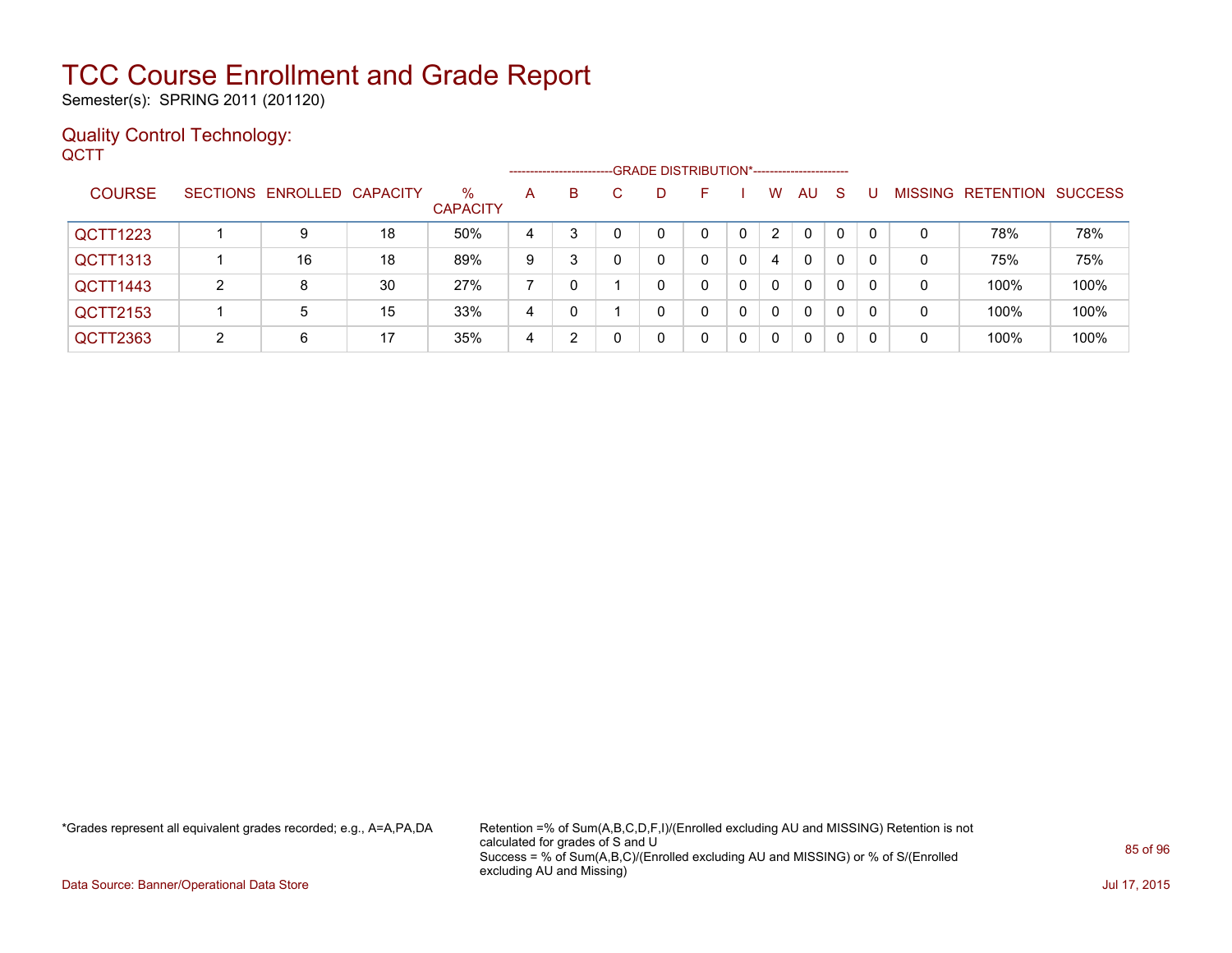Semester(s): SPRING 2011 (201120)

#### Radiography:

RADT

|                 |                |                            |             |                         |                | ------------------------ |                |   | -- GRADE DISTRIBUTION*------------------------ |              |    |              |              |              |                |                          |      |
|-----------------|----------------|----------------------------|-------------|-------------------------|----------------|--------------------------|----------------|---|------------------------------------------------|--------------|----|--------------|--------------|--------------|----------------|--------------------------|------|
| <b>COURSE</b>   |                | SECTIONS ENROLLED CAPACITY |             | $\%$<br><b>CAPACITY</b> | A              | в                        | C              | D | F                                              |              | W  | AU           | S            |              | <b>MISSING</b> | <b>RETENTION SUCCESS</b> |      |
| <b>RADT1201</b> |                | 30                         | 30          | 100%                    | 24             | $\mathbf{0}$             | $\overline{2}$ | 0 | 0                                              | 0            | 4  | $\mathbf{0}$ | $\mathbf{0}$ | $\Omega$     | $\Omega$       | 87%                      | 87%  |
| <b>RADT1212</b> | $\mathbf{3}$   | 72                         | 64          | 112%                    | 20             | 15                       | 19             | 0 | 4                                              | 0            | 14 | 0            | $\mathbf{0}$ | $\Omega$     | 0              | 81%                      | 75%  |
| <b>RADT1224</b> |                | 8                          | 0           |                         | 7              |                          | 0              | 0 | 0                                              | 0            | 0  | 0            | 0            | $\Omega$     | 0              | 100%                     | 100% |
| <b>RADT1313</b> |                | 8                          | $\mathbf 0$ |                         | $\overline{7}$ |                          | 0              | 0 | 0                                              | 0            | 0  | $\mathbf{0}$ | 0            | <sup>0</sup> | $\Omega$       | 100%                     | 100% |
| <b>RADT1333</b> | 3              | 25                         | 30          | 83%                     | 10             | 13                       | $\overline{2}$ | 0 | 0                                              | $\Omega$     | 0  | $\Omega$     | $\Omega$     | 0            | 0              | 100%                     | 100% |
| <b>RADT1344</b> | 3              | 25                         | 32          | 78%                     | 18             | 7                        | 0              | 0 | 0                                              | 0            | 0  | $\mathbf{0}$ | 0            | $\Omega$     | 0              | 100%                     | 100% |
| <b>RADT1372</b> |                | 8                          | $\mathbf 0$ |                         | $\overline{7}$ |                          | 0              | 0 | 0                                              | $\mathbf{0}$ | 0  | $\mathbf{0}$ | $\Omega$     | $\Omega$     | 0              | 100%                     | 100% |
| <b>RADT1382</b> | $\mathbf{3}$   | 34                         | 30          | 113%                    | 16             | 13                       | 5              | 0 | 0                                              | $\mathbf{0}$ | 0  | $\Omega$     | $\Omega$     | 0            | $\mathbf 0$    | 100%                     | 100% |
| <b>RADT2301</b> |                | 9                          | 0           |                         | 9              | 0                        | 0              | 0 | 0                                              | 0            | 0  | $\mathbf{0}$ | 0            | $\Omega$     | 0              | 100%                     | 100% |
| <b>RADT2314</b> |                | 9                          | $\Omega$    |                         | 9              | 0                        | 0              | 0 | 0                                              | $\mathbf{0}$ | 0  | $\mathbf{0}$ | 0            | $\Omega$     | $\Omega$       | 100%                     | 100% |
| <b>RADT2323</b> | $\overline{2}$ | 26                         | 30          | 87%                     | 10             | 13                       | $\overline{2}$ | 0 | 0                                              | $\Omega$     |    | $\Omega$     | $\Omega$     | $\Omega$     | $\mathbf 0$    | 96%                      | 96%  |
| <b>RADT2336</b> |                | 9                          | 0           |                         | 9              | 0                        | 0              | 0 | 0                                              | 0            | 0  | $\mathbf{0}$ | 0            | $\Omega$     | 0              | 100%                     | 100% |
| <b>RADT2343</b> |                | 9                          | $\mathbf 0$ |                         | 9              | 0                        | 0              | 0 | 0                                              | 0            | 0  | $\mathbf{0}$ | $\Omega$     | $\Omega$     | $\mathbf 0$    | 100%                     | 100% |
| <b>RADT2356</b> | $\overline{c}$ | 26                         | 30          | 87%                     | 16             | 8                        |                | 0 | 0                                              | $\mathbf{0}$ |    | $\mathbf{0}$ | $\mathbf{0}$ | $\Omega$     | $\Omega$       | 96%                      | 96%  |
| <b>RADT2383</b> |                | 1                          | 0           |                         |                | 0                        | 0              | 0 | 0                                              | 0            | 0  | $\mathbf{0}$ | 0            | 0            | 0              | 100%                     | 100% |

\*Grades represent all equivalent grades recorded; e.g., A=A,PA,DA Retention =% of Sum(A,B,C,D,F,I)/(Enrolled excluding AU and MISSING) Retention is not calculated for grades of S and U Success = % of Sum(A,B,C)/(Enrolled excluding AU and MISSING) or % of S/(Enrolled excluding AU and Missing)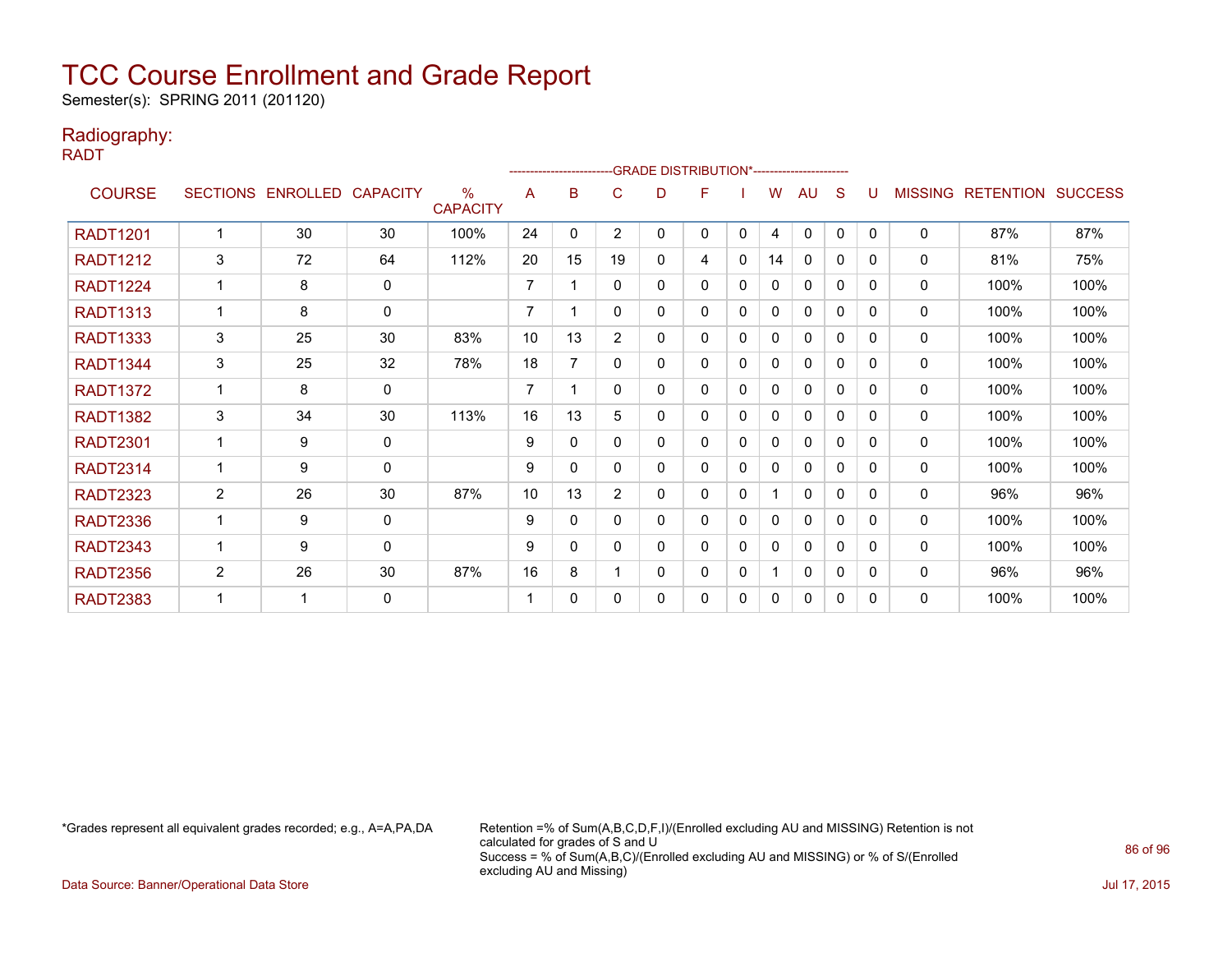Semester(s): SPRING 2011 (201120)

#### Religious Studies:

RELG

|                 |                |                   |                 |                         |    | --------------------------GRADE DISTRIBUTION*----------------------- |   |   |              |   |    |              |          |          |                |                  |                |
|-----------------|----------------|-------------------|-----------------|-------------------------|----|----------------------------------------------------------------------|---|---|--------------|---|----|--------------|----------|----------|----------------|------------------|----------------|
| <b>COURSE</b>   |                | SECTIONS ENROLLED | <b>CAPACITY</b> | $\%$<br><b>CAPACITY</b> | A  | B                                                                    | С | D | E            |   | W. | AU           | S        | U        | <b>MISSING</b> | <b>RETENTION</b> | <b>SUCCESS</b> |
| <b>RELG1113</b> | 2              | 34                | 40              | 85%                     | 8  | 10                                                                   |   |   | 3            |   | 8  | $\Omega$     | $\Omega$ | $\Omega$ | 0              | 76%              | 65%            |
| <b>RELG1213</b> | 4              | 53                | 90              | 59%                     | 17 | 8                                                                    | 4 | 3 | 11           | 0 | 10 | $\mathbf{0}$ | $\Omega$ |          | 0              | 81%              | 55%            |
| <b>RELG1223</b> | $\overline{2}$ | 24                | 35              | 69%                     | 10 |                                                                      | 3 |   | 4            | 0 | 3  | 2            | 0        |          | 0              | 86%              | 64%            |
| <b>RELG2113</b> | 3              | 98                | 110             | 89%                     | 22 | 34                                                                   | 8 | 3 |              | 0 | 30 | $\mathbf{0}$ | 0        | 0        | 0              | 69%              | 65%            |
| <b>RELG2123</b> | 3              | 64                | 105             | 61%                     | 18 | 12                                                                   | 8 | 4 | 4            | 0 | 17 |              | $\Omega$ | 0        | 0              | 73%              | 60%            |
| <b>RELG2233</b> |                | 3                 | 20              | 15%                     | 2  | $\Omega$                                                             |   | 0 | 0            | 0 | 0  | $\Omega$     | $\Omega$ | 0        | 0              | 100%             | 100%           |
| <b>RELG2243</b> |                |                   | 10              | 10%                     |    | $\Omega$                                                             |   | 0 | $\mathbf{0}$ | 0 | 0  | $\Omega$     | 0        | 0        | 0              | 100%             | 100%           |

\*Grades represent all equivalent grades recorded; e.g., A=A,PA,DA Retention =% of Sum(A,B,C,D,F,I)/(Enrolled excluding AU and MISSING) Retention is not calculated for grades of S and U Success = % of Sum(A,B,C)/(Enrolled excluding AU and MISSING) or % of S/(Enrolled excluding AU and Missing)

Data Source: Banner/Operational Data Store Jul 17, 2015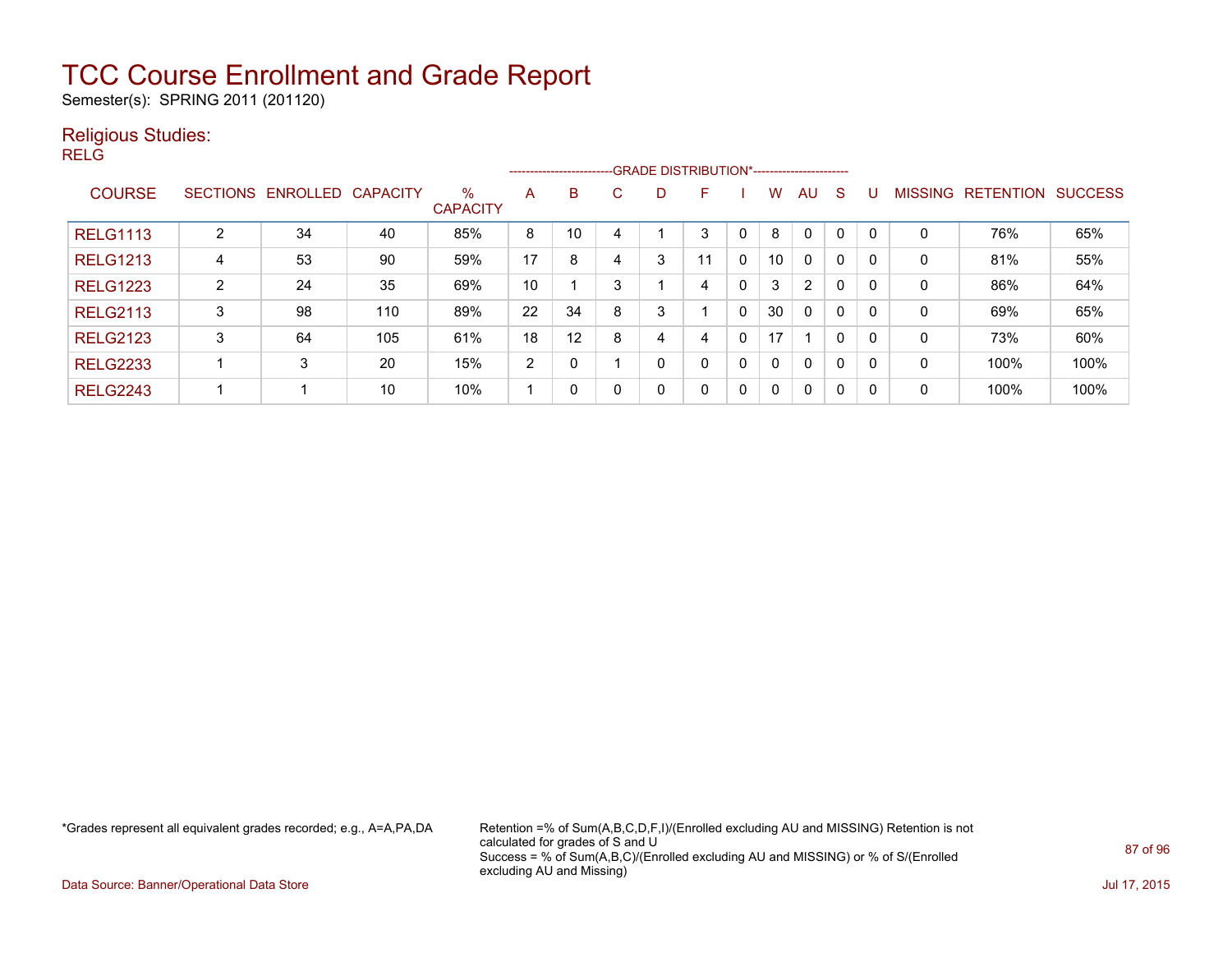Semester(s): SPRING 2011 (201120)

#### Respiratory Care:

RESP

|                 |                 |                 |                 |                         |    | ------------------------ |   | -- GRADE DISTRIBUTION*------------------------ |   |   |   |          |          |          |                |                  |                |
|-----------------|-----------------|-----------------|-----------------|-------------------------|----|--------------------------|---|------------------------------------------------|---|---|---|----------|----------|----------|----------------|------------------|----------------|
| <b>COURSE</b>   | <b>SECTIONS</b> | <b>ENROLLED</b> | <b>CAPACITY</b> | $\%$<br><b>CAPACITY</b> | A  | B                        | C | D                                              | F |   | w | AU       | S        |          | <b>MISSING</b> | <b>RETENTION</b> | <b>SUCCESS</b> |
| <b>RESP1403</b> |                 | 14              | 30              | 47%                     | 5  | 5                        |   | 0                                              | 0 | 0 | 0 | 0        | 0        | 0        | 0              | 100%             | 100%           |
| <b>RESP1413</b> | 9               | 14              | 45              | 31%                     | 13 |                          | n | 0                                              | 0 | 0 | 0 | 0        | 0        | 0        | 0              | 100%             | 100%           |
| <b>RESP1443</b> |                 | 14              | 25              | 56%                     | 5  |                          | 2 | 0                                              | 0 | 0 | 0 | $\Omega$ | $\Omega$ | $\Omega$ | 0              | 100%             | 100%           |
| <b>RESP2352</b> |                 | 17              | 30              | 57%                     | 10 | 5                        | ົ | 0                                              | 0 | 0 | 0 | $\Omega$ | 0        | 0        | 0              | 100%             | 100%           |
| <b>RESP2413</b> | 10              | 22              | 50              | 44%                     | 18 | 4                        |   | 0                                              | 0 | 0 | 0 | $\Omega$ | $\Omega$ | 0        | 0              | 100%             | 100%           |
| <b>RESP2452</b> |                 | 24              | 30              | 80%                     | 15 | 4                        | 4 | 0                                              |   | 0 | 0 | $\Omega$ | 0        | 0        | 0              | 100%             | 96%            |
| <b>RESP2493</b> |                 | 22              | 25              | 88%                     | 13 |                          | ົ | 0                                              | 0 | 0 | 0 | 0        | 0        | 0        | 0              | 100%             | 100%           |
| <b>RESP2563</b> |                 | 22              | 30              | 73%                     | 9  | 11                       | 2 | 0                                              | 0 | 0 | 0 | $\Omega$ | 0        | 0        | 0              | 100%             | 100%           |

\*Grades represent all equivalent grades recorded; e.g., A=A,PA,DA Retention =% of Sum(A,B,C,D,F,I)/(Enrolled excluding AU and MISSING) Retention is not calculated for grades of S and U Success = % of Sum(A,B,C)/(Enrolled excluding AU and MISSING) or % of S/(Enrolled excluding AU and Missing)

Data Source: Banner/Operational Data Store Jul 17, 2015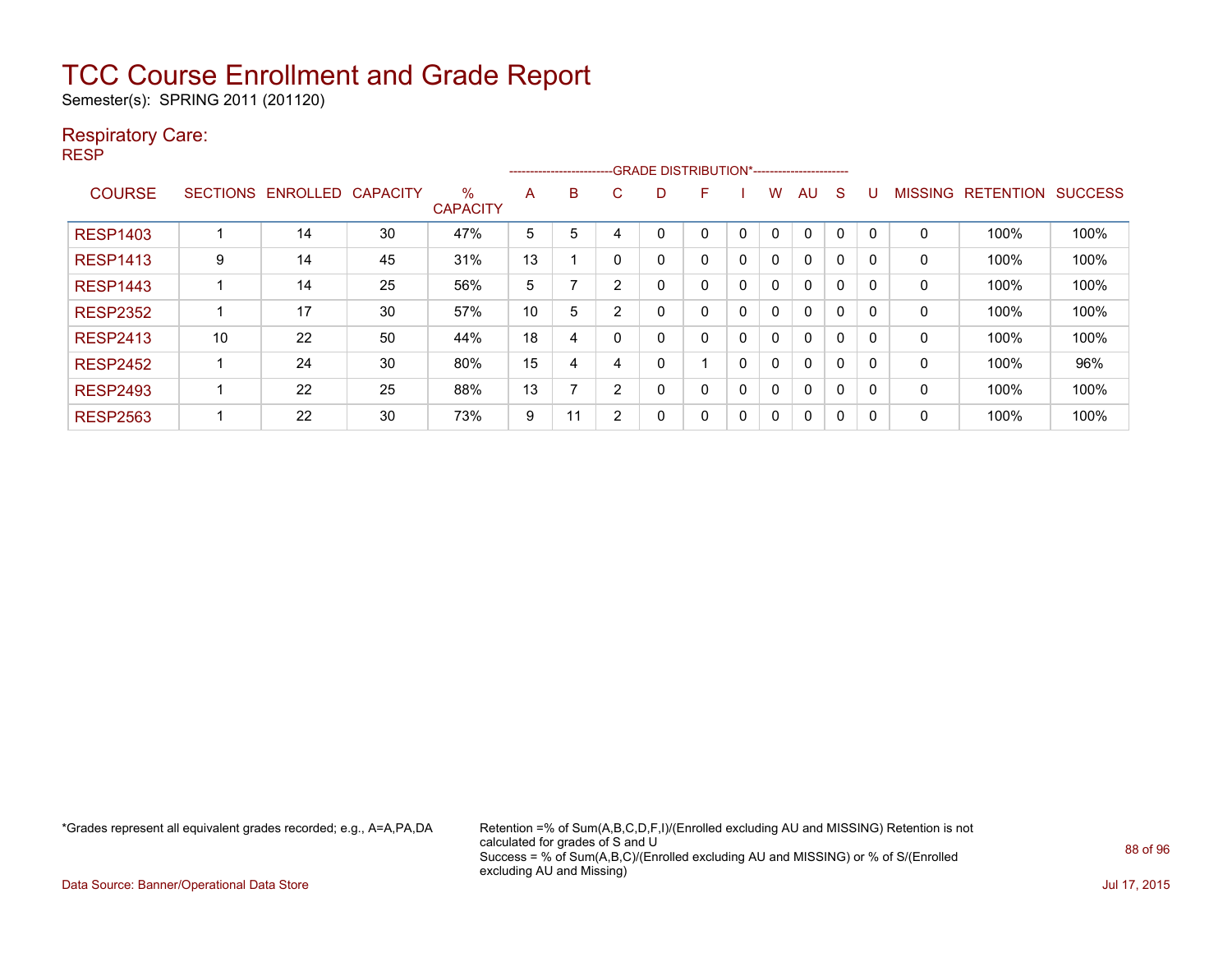Semester(s): SPRING 2011 (201120)

#### Russian: RUSS

| RUSS.           |                            |    |                         |               |    |    |   | -GRADE DISTRIBUTION*----------------------- |   |   |             |     |     |   |                           |     |
|-----------------|----------------------------|----|-------------------------|---------------|----|----|---|---------------------------------------------|---|---|-------------|-----|-----|---|---------------------------|-----|
| <b>COURSE</b>   | SECTIONS ENROLLED CAPACITY |    | $\%$<br><b>CAPACITY</b> | A             | B. | C. | D | н.                                          |   |   | W AU        | - S | - U |   | MISSING RETENTION SUCCESS |     |
| <b>RUSS1103</b> |                            | 20 | 40%                     | $\mathcal{P}$ |    |    |   | 0                                           | 0 | 3 | $\mathbf 0$ | 0   | 0   |   | 62%                       | 62% |
| <b>RUSS1213</b> |                            | 20 | 55%                     | 5             |    |    |   |                                             | 0 | 2 | 0           | 0   |     | 0 | 82%                       | 82% |
| <b>RUSS2041</b> |                            | 15 | 47%                     | 3             |    |    |   |                                             |   |   | 0           | 0   |     | 0 | 86%                       | 86% |

\*Grades represent all equivalent grades recorded; e.g., A=A,PA,DA Retention =% of Sum(A,B,C,D,F,I)/(Enrolled excluding AU and MISSING) Retention is not calculated for grades of S and U Success = % of Sum(A,B,C)/(Enrolled excluding AU and MISSING) or % of S/(Enrolled excluding AU and Missing)

Data Source: Banner/Operational Data Store Jul 17, 2015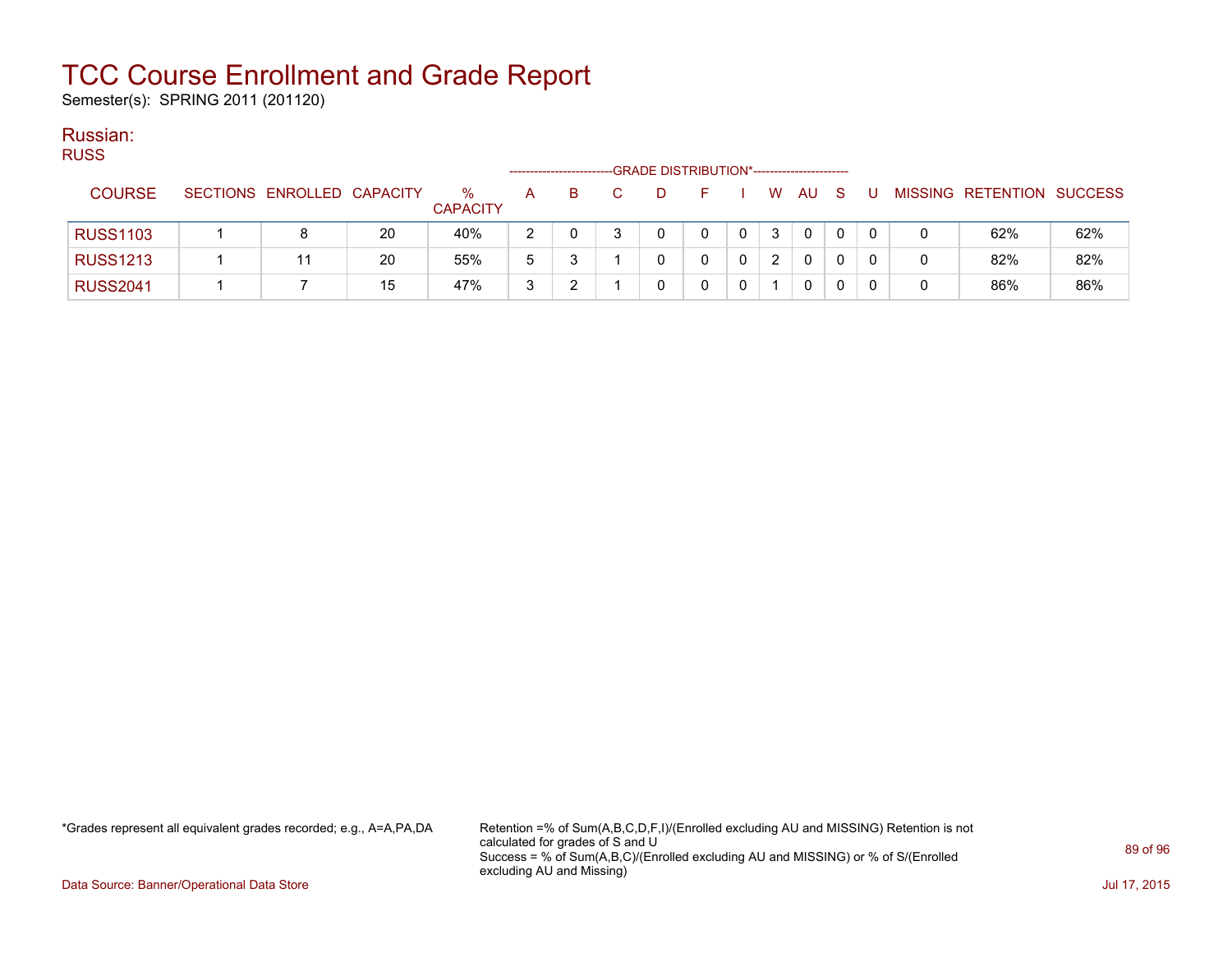Semester(s): SPRING 2011 (201120)

#### Sociology:

**SOCI** 

|                 |                |                            |     |                      |                | ---------------------- |          |                | -GRADE DISTRIBUTION*----------------------- |              |                |              |              |          |                |                  |                |
|-----------------|----------------|----------------------------|-----|----------------------|----------------|------------------------|----------|----------------|---------------------------------------------|--------------|----------------|--------------|--------------|----------|----------------|------------------|----------------|
| <b>COURSE</b>   |                | SECTIONS ENROLLED CAPACITY |     | %<br><b>CAPACITY</b> | A              | B                      | C        | D              | F                                           |              | W              | AU           | S            |          | <b>MISSING</b> | <b>RETENTION</b> | <b>SUCCESS</b> |
| <b>SOCI1113</b> | 30             | 674                        | 996 | 68%                  | 343            | 122                    | 57       | 19             | 28                                          |              | 103            | 0            | 0            | 0        |                | 85%              | 78%            |
| SOCI1133        |                | 10                         | 10  | 100%                 | 4              | 2                      | $\Omega$ | 0              | $\overline{2}$                              | $\mathbf{0}$ | $\overline{2}$ | $\mathbf{0}$ | 0            | 0        | $\mathbf{0}$   | 80%              | 60%            |
| <b>SOCI2013</b> | 3              | 41                         | 74  | 55%                  | 25             | 4                      | 3        | $\overline{2}$ | 2                                           | 0            | 5              | $\mathbf{0}$ | $\mathbf{0}$ | 0        | 0              | 88%              | 78%            |
| <b>SOCI2043</b> | $\overline{2}$ | 40                         | 40  | 100%                 | 3              | 14                     | 9        |                | 0                                           | $\mathbf{0}$ | 13             | $\mathbf{0}$ | $\mathbf{0}$ | 0        | 0              | 68%              | 65%            |
| <b>SOCI2053</b> | 5              | 18                         | 52  | 35%                  | 8              | 3                      |          | 0              | 4                                           | 0            | $\overline{2}$ | 0            | 0            | 0        | 0              | 89%              | 67%            |
| <b>SOCI2113</b> | 4              | 56                         | 98  | 57%                  | 31             | 6                      | 2        | 0              | 4                                           | $\mathbf 0$  | 13             | $\mathbf{0}$ | $\mathbf{0}$ | 0        | 0              | 77%              | 70%            |
| <b>SOCI2123</b> |                | 21                         | 22  | 95%                  | $\overline{2}$ | 4                      | 4        | 2              | 0                                           | 0            | 9              | 0            | $\mathbf{0}$ | 0        | 0              | 57%              | 48%            |
| <b>SOCI2143</b> |                | 8                          | 20  | 40%                  | 3              | 0                      |          | 0              | 0                                           | $\mathbf{0}$ | 4              | 0            | 0            | 0        | 0              | 50%              | 50%            |
| <b>SOCI2223</b> |                | 6                          | 15  | 40%                  | $\mathbf 0$    | 2                      | $\Omega$ |                | $\overline{2}$                              | $\mathbf{0}$ |                | $\Omega$     | $\mathbf{0}$ | $\Omega$ | 0              | 83%              | 33%            |
| <b>SOCI2713</b> |                | 8                          | 8   | 100%                 | 1              | $\overline{2}$         | $\Omega$ | 0              | $\Omega$                                    | $\mathbf{0}$ | 5              | 0            | 0            | 0        | 0              | 38%              | 38%            |
| <b>SOCI2813</b> | 4              | 37                         | 60  | 62%                  | 3              | 6                      | 8        | 2              | $\overline{2}$                              | $\mathbf{0}$ | 16             | 0            | 0            | 0        | 0              | 57%              | 46%            |
| <b>SOCI2993</b> |                |                            | 10  | 10%                  | 0              | 0                      | $\Omega$ | 0              | $\Omega$                                    | 0            |                | $\mathbf{0}$ | 0            | 0        | 0              | 0%               | $0\%$          |

\*Grades represent all equivalent grades recorded; e.g., A=A,PA,DA Retention =% of Sum(A,B,C,D,F,I)/(Enrolled excluding AU and MISSING) Retention is not calculated for grades of S and U Success = % of Sum(A,B,C)/(Enrolled excluding AU and MISSING) or % of S/(Enrolled excluding AU and Missing)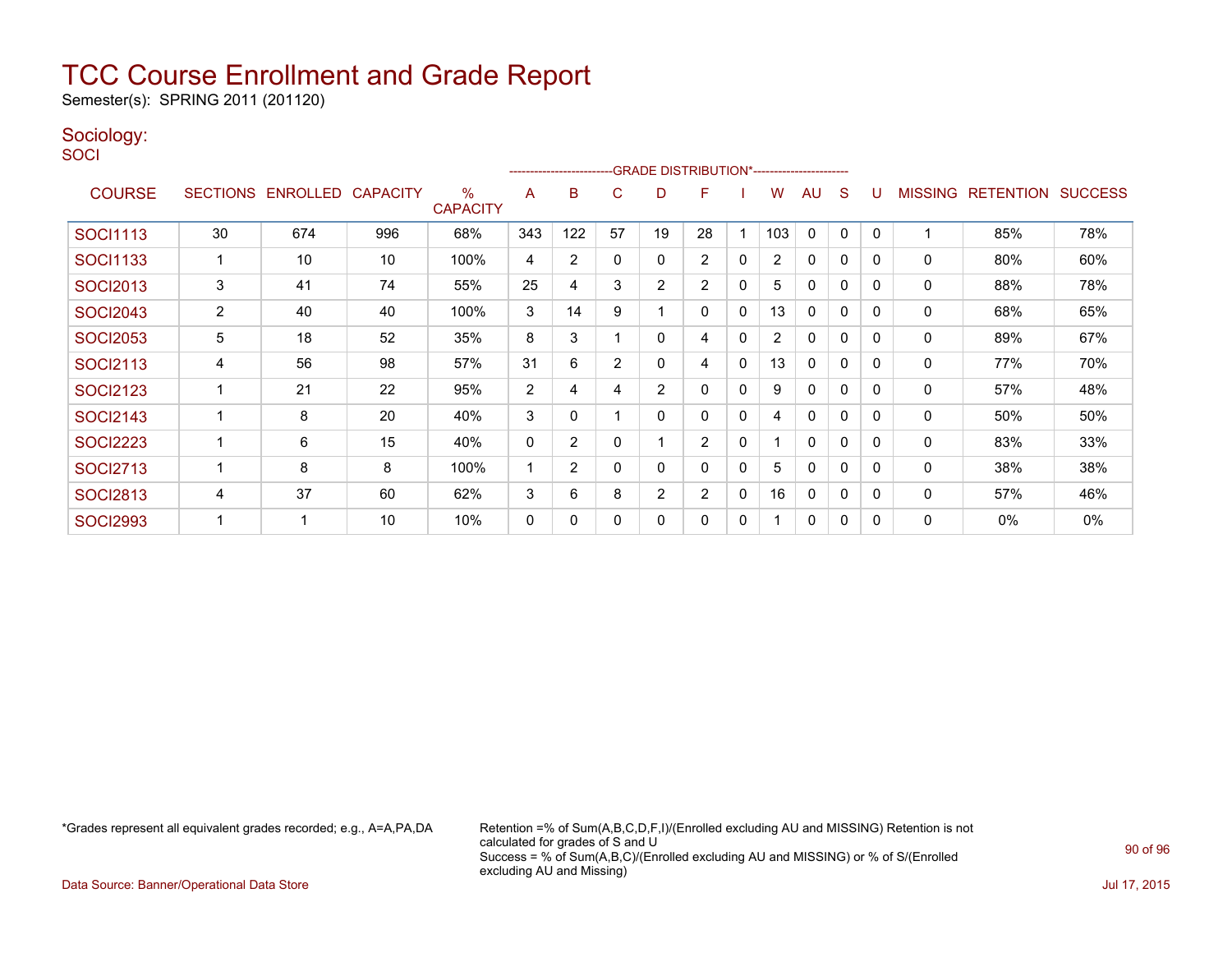Semester(s): SPRING 2011 (201120)

#### Spanish:

SPAN

|                 |    |                   |                 |                      |                | ------------------------ |                |                | -GRADE DISTRIBUTION*---------------------- |              |    |              |              |          |                |                  |                |
|-----------------|----|-------------------|-----------------|----------------------|----------------|--------------------------|----------------|----------------|--------------------------------------------|--------------|----|--------------|--------------|----------|----------------|------------------|----------------|
| <b>COURSE</b>   |    | SECTIONS ENROLLED | <b>CAPACITY</b> | %<br><b>CAPACITY</b> | A              | в                        | C              | D              | F                                          |              | W  | AU           | S            |          | <b>MISSING</b> | <b>RETENTION</b> | <b>SUCCESS</b> |
| <b>SPAN1001</b> |    | $\overline{7}$    | 15              | 47%                  | 5              | $\mathbf{0}$             | $\Omega$       |                | 0                                          | $\mathbf{0}$ |    | $\mathbf 0$  | 0            | $\Omega$ | $\mathbf 0$    | 86%              | 71%            |
| <b>SPAN1003</b> |    | 22                | 25              | 88%                  | 17             | 3                        | $\overline{2}$ | 0              | 0                                          | 0            | 0  | $\mathbf{0}$ | 0            | $\Omega$ | 0              | 100%             | 100%           |
| <b>SPAN1031</b> |    | 6                 | 15              | 40%                  | 6              | 0                        | 0              | 0              | 0                                          | 0            | 0  | $\mathbf{0}$ | 0            | $\Omega$ | $\mathbf 0$    | 100%             | 100%           |
| <b>SPAN1061</b> |    | 1                 | $\mathbf 0$     |                      | $\mathbf{0}$   | $\mathbf{0}$             | $\Omega$       | 0              | 0                                          | 0            |    | $\mathbf{0}$ | $\mathbf{0}$ | $\Omega$ | $\mathbf 0$    | 0%               | 0%             |
| <b>SPAN1103</b> | 19 | 350               | 491             | 71%                  | 130            | 85                       | 42             | 10             | 21                                         | 0            | 59 | 3            | $\mathbf{0}$ | 0        | 0              | 83%              | 74%            |
| <b>SPAN1213</b> | 12 | 171               | 280             | 61%                  | 73             | 42                       | 19             | 8              | 1                                          | $\mathbf{0}$ | 28 | $\mathbf{0}$ | $\mathbf{0}$ | $\Omega$ | 0              | 84%              | 78%            |
| <b>SPAN1313</b> | 6  | 56                | 128             | 44%                  | 28             | 12                       | 4              | $\overline{2}$ | 3                                          | 0            | 6  | 1            | $\mathbf{0}$ | $\Omega$ | 0              | 89%              | 80%            |
| <b>SPAN1413</b> | 4  | 55                | 103             | 53%                  | 39             | 11                       | $\overline{2}$ |                |                                            | 0            | 0  |              | $\mathbf{0}$ | $\Omega$ | 0              | 100%             | 96%            |
| <b>SPAN2113</b> |    | 5                 | 25              | 20%                  | $\overline{2}$ | $\overline{2}$           | 0              | 0              | 0                                          | 0            |    | $\mathbf{0}$ | $\Omega$     | $\Omega$ | 0              | 80%              | 80%            |
| <b>SPAN2213</b> |    | 6                 | 25              | 24%                  | $\overline{2}$ | 4                        | 0              | 0              | 0                                          | 0            | 0  | $\mathbf{0}$ | 0            | $\Omega$ | 0              | 100%             | 100%           |
| <b>SPAN2413</b> |    | 16                | 20              | 80%                  | 12             | $\overline{2}$           | 0              | 0              | 0                                          | 0            |    | 1            | $\mathbf{0}$ | $\Omega$ | $\mathbf 0$    | 93%              | 93%            |
| <b>SPAN2453</b> |    | 8                 | 20              | 40%                  | 8              | 0                        | 0              | 0              | 0                                          | 0            | 0  | $\mathbf{0}$ | 0            | $\Omega$ | 0              | 100%             | 100%           |
| <b>SPAN2523</b> |    | 8                 | 20              | 40%                  | 3              | $\overline{2}$           | $\overline{2}$ | 0              | 0                                          |              | 0  | $\mathbf{0}$ | 0            | 0        | $\mathbf{0}$   | 100%             | 88%            |
| <b>SPAN2663</b> |    | 7                 | 20              | 35%                  | $\overline{7}$ | 0                        | $\Omega$       | 0              | 0                                          | 0            | 0  | 0            | 0            | $\Omega$ | 0              | 100%             | 100%           |

\*Grades represent all equivalent grades recorded; e.g., A=A,PA,DA Retention =% of Sum(A,B,C,D,F,I)/(Enrolled excluding AU and MISSING) Retention is not calculated for grades of S and U Success = % of Sum(A,B,C)/(Enrolled excluding AU and MISSING) or % of S/(Enrolled excluding AU and Missing)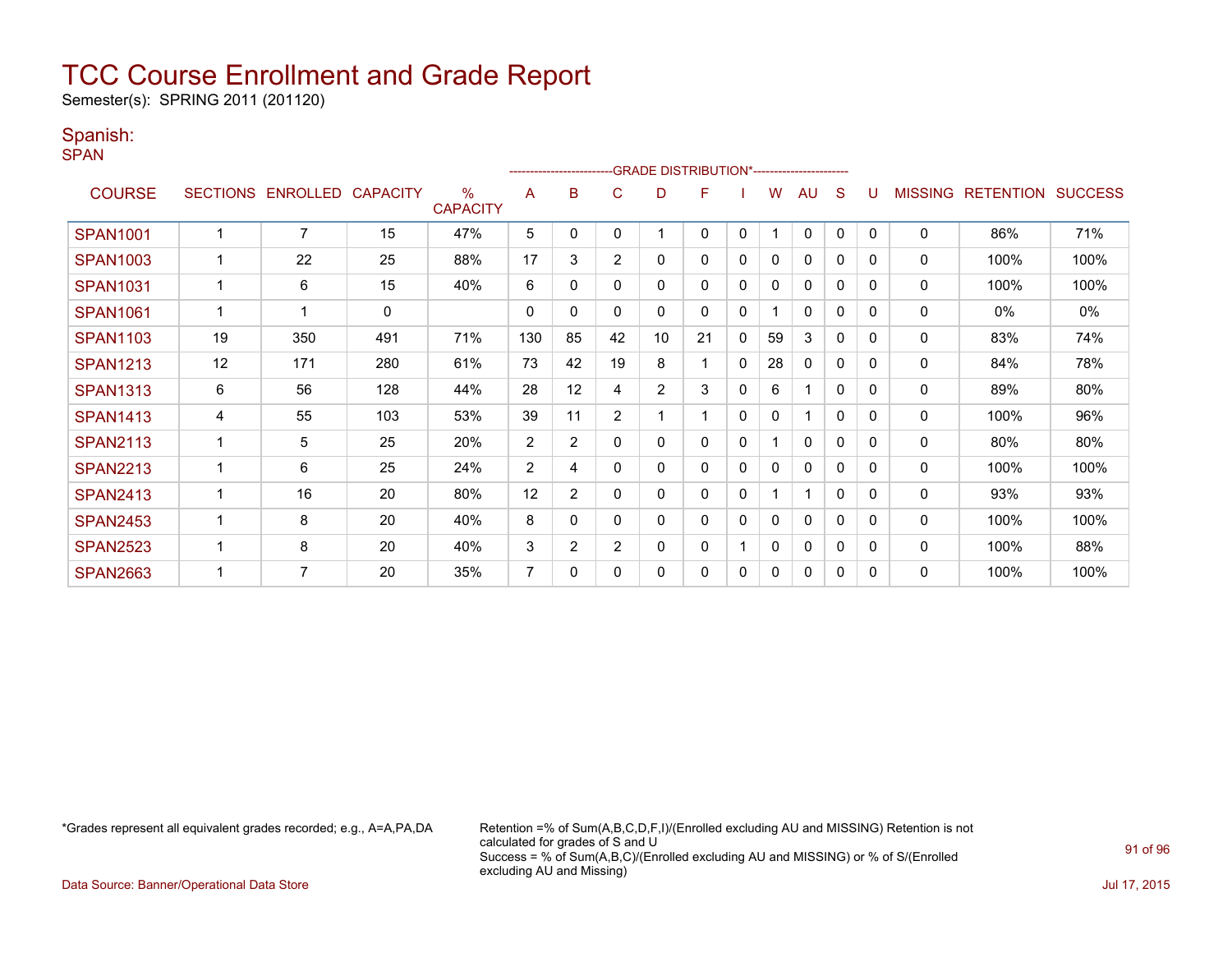Semester(s): SPRING 2011 (201120)

#### Speech:

SPCH

|                 |    |                   |                 |                      |     | --------------------------GRADE DISTRIBUTION*----------------------- |             |    |                |   |     |              |              |   |                |                          |      |
|-----------------|----|-------------------|-----------------|----------------------|-----|----------------------------------------------------------------------|-------------|----|----------------|---|-----|--------------|--------------|---|----------------|--------------------------|------|
| <b>COURSE</b>   |    | SECTIONS ENROLLED | <b>CAPACITY</b> | %<br><b>CAPACITY</b> | A   | B                                                                    | C           | D  | F              |   | w   | AU           | S            |   | <b>MISSING</b> | <b>RETENTION SUCCESS</b> |      |
| <b>SPCH1013</b> |    | 6                 | 25              | 24%                  | 5   |                                                                      | 0           | 0  |                |   |     | $\mathbf 0$  | 0            |   | 0              | 83%                      | 83%  |
| <b>SPCH1113</b> | 59 | 1,038             | 1,396           | 74%                  | 437 | 238                                                                  | 109         | 31 | 71             |   | 151 | 0            | $\mathbf{0}$ | 0 | $\Omega$       | 85%                      | 76%  |
| <b>SPCH2053</b> | 5  | 37                | 124             | $30\%$               | 17  | 8                                                                    | 4           | 0  | $\overline{2}$ | 0 | 6   | 0            | $\mathbf{0}$ |   | 0              | 84%                      | 78%  |
| <b>SPCH2103</b> | 4  | 48                | 98              | 49%                  | 15  | 12                                                                   | 5           | 2  | 8              | 0 | 6   | 0            | 0            |   | 0              | 88%                      | 67%  |
| <b>SPCH2233</b> |    | 15                | 20              | 75%                  | 14  | $\Omega$                                                             | $\mathbf 0$ | 0  | 0              | 0 |     | $\mathbf{0}$ | $\mathbf{0}$ | 0 | 0              | 93%                      | 93%  |
| <b>SPCH2333</b> |    | 3                 | 20              | 15%                  | 2   |                                                                      | $\mathbf 0$ | 0  | $\Omega$       | 0 |     | $\mathbf{0}$ | 0            | 0 | $\mathbf{0}$   | 100%                     | 100% |
| <b>SPCH2343</b> | 2  |                   | 40              | 18%                  | 4   | 0                                                                    |             | 0  | $\Omega$       | 0 | 2   | 0            | 0            |   | 0              | 71%                      | 71%  |
| <b>SPCH2351</b> | 2  | 3                 | 50              | 6%                   |     | 0                                                                    | 0           | 0  | 0              | 0 |     | 0            | 0            |   |                | 50%                      | 50%  |

\*Grades represent all equivalent grades recorded; e.g., A=A,PA,DA Retention =% of Sum(A,B,C,D,F,I)/(Enrolled excluding AU and MISSING) Retention is not calculated for grades of S and U Success = % of Sum(A,B,C)/(Enrolled excluding AU and MISSING) or % of S/(Enrolled excluding AU and Missing)

Data Source: Banner/Operational Data Store Jul 17, 2015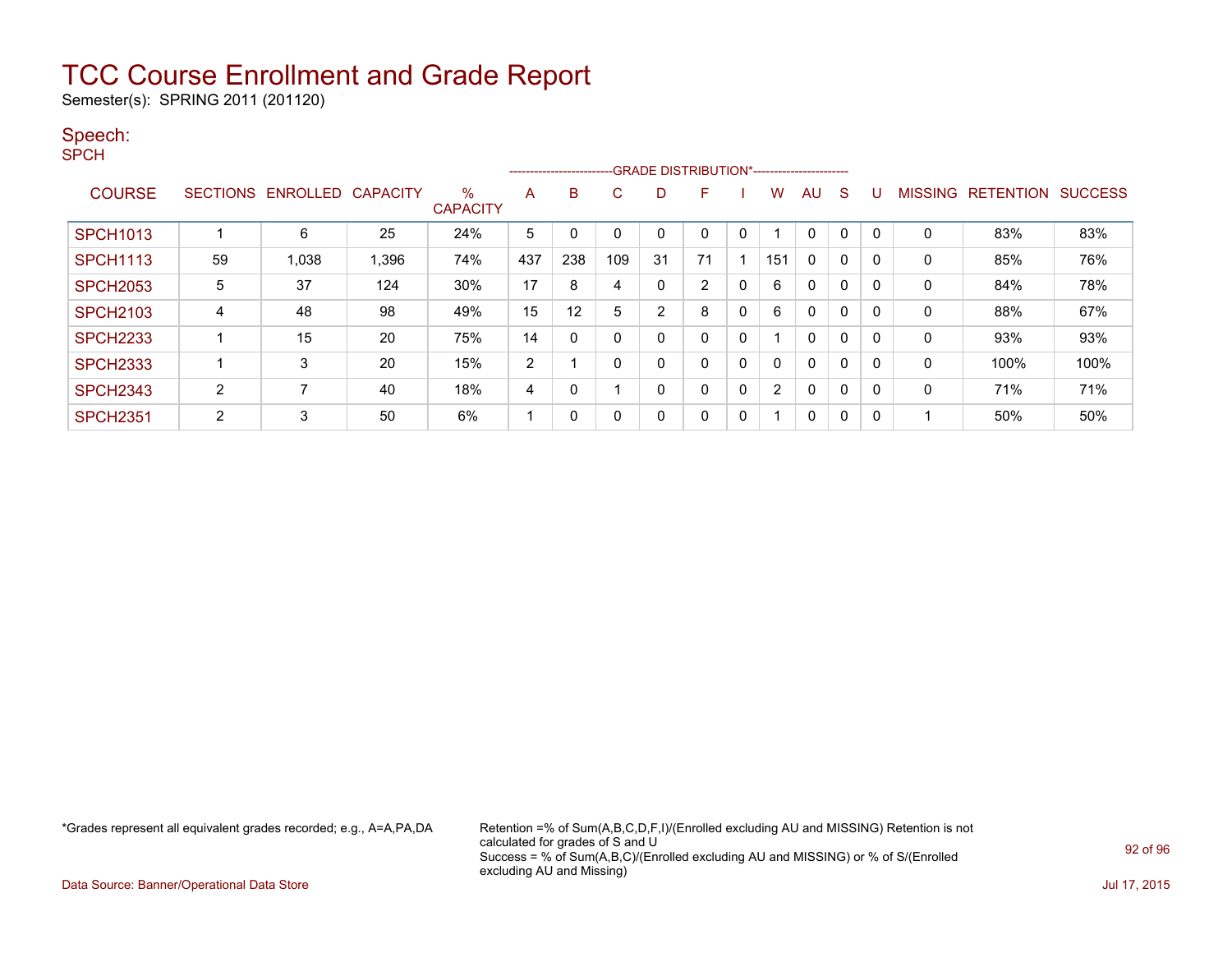Semester(s): SPRING 2011 (201120)

#### Surgical Technology:

**SRGT** 

|                 |                |                            |             |                                  |    |                | ------------------------GRADE                DISTRIBUTION*---------------------- |   |          |          |   |              |          |              |                |                  |                |
|-----------------|----------------|----------------------------|-------------|----------------------------------|----|----------------|----------------------------------------------------------------------------------|---|----------|----------|---|--------------|----------|--------------|----------------|------------------|----------------|
| <b>COURSE</b>   |                | SECTIONS ENROLLED CAPACITY |             | $\frac{0}{0}$<br><b>CAPACITY</b> | A  | в              | C                                                                                | D | F        |          | W | AU           | S        | U            | <b>MISSING</b> | <b>RETENTION</b> | <b>SUCCESS</b> |
| <b>SRGT1102</b> | $\overline{2}$ | 15                         | $\mathbf 0$ |                                  | 14 |                | 0                                                                                | 0 | 0        | 0        | 0 | $\Omega$     | 0        | $\mathbf{0}$ | $\mathbf{0}$   | 100%             | 100%           |
| <b>SRGT1112</b> | $\overline{2}$ | 15                         | $\mathbf 0$ |                                  | 12 | 3              | 0                                                                                | 0 | 0        | 0        | 0 | $\Omega$     | 0        | 0            | $\mathbf{0}$   | 100%             | 100%           |
| <b>SRGT1124</b> |                | 6                          | $\mathbf 0$ |                                  | 6  | $\mathbf{0}$   | $\Omega$                                                                         | 0 | 0        | 0        | 0 | $\mathbf{0}$ | 0        | 0            | $\mathbf{0}$   | 100%             | 100%           |
| <b>SRGT1211</b> | $\overline{2}$ | 15                         | $\mathbf 0$ |                                  | 14 |                | 0                                                                                | 0 | 0        | 0        | 0 | 0            | 0        | $\Omega$     | 0              | 100%             | 100%           |
| <b>SRGT1222</b> | $\overline{2}$ | 12                         | $\mathbf 0$ |                                  | 6  | 5              |                                                                                  | 0 | $\Omega$ | 0        | 0 | $\mathbf{0}$ | 0        | $\Omega$     | $\Omega$       | 100%             | 100%           |
| <b>SRGT1324</b> |                | $\overline{2}$             | 0           |                                  | 0  | 0              | $\overline{2}$                                                                   | 0 | 0        | 0        | 0 | 0            | 0        | 0            | 0              | 100%             | 100%           |
| <b>SRGT1333</b> | $\overline{2}$ | 15                         | $\mathbf 0$ |                                  | 10 | 5              | 0                                                                                | 0 | $\Omega$ | 0        | 0 | $\Omega$     | $\Omega$ | 0            | $\mathbf 0$    | 100%             | 100%           |
| <b>SRGT1341</b> |                | 13                         | $\mathbf 0$ |                                  | 13 | 0              | 0                                                                                | 0 | 0        | 0        | 0 | 0            | 0        | 0            | 0              | 100%             | 100%           |
| <b>SRGT2221</b> |                | 10                         | $\mathbf 0$ |                                  | 7  | 3              | 0                                                                                | 0 | 0        | 0        | 0 | $\mathbf{0}$ | 0        | 0            | 0              | 100%             | 100%           |
| <b>SRGT2312</b> | $\overline{2}$ | 15                         | $\mathbf 0$ |                                  | 12 | 3              | 0                                                                                | 0 | 0        | 0        | 0 | $\mathbf{0}$ | $\Omega$ | 0            | $\mathbf{0}$   | 100%             | 100%           |
| <b>SRGT2323</b> |                | 16                         | 0           |                                  | 9  | 5              | $\overline{2}$                                                                   | 0 | 0        | 0        | 0 | $\mathbf{0}$ | 0        | 0            | $\mathbf{0}$   | 100%             | 100%           |
| <b>SRGT2332</b> |                | $\overline{7}$             | $\mathbf 0$ |                                  | 5  | $\overline{2}$ | 0                                                                                | 0 | 0        | $\Omega$ | 0 | $\mathbf{0}$ | 0        | 0            | $\mathbf{0}$   | 100%             | 100%           |
| <b>SRGT2434</b> |                | 6                          | $\mathbf 0$ |                                  | 5  |                | 0                                                                                | 0 | 0        | 0        | 0 | 0            | 0        | 0            | 0              | 100%             | 100%           |
| <b>SRGT2442</b> |                | 7                          | $\mathbf 0$ |                                  | 3  | 4              | 0                                                                                | 0 | 0        | 0        | 0 | $\Omega$     | $\Omega$ | 0            | $\mathbf{0}$   | 100%             | 100%           |

\*Grades represent all equivalent grades recorded; e.g., A=A,PA,DA Retention =% of Sum(A,B,C,D,F,I)/(Enrolled excluding AU and MISSING) Retention is not calculated for grades of S and U Success = % of Sum(A,B,C)/(Enrolled excluding AU and MISSING) or % of S/(Enrolled excluding AU and Missing)

Data Source: Banner/Operational Data Store Jul 17, 2015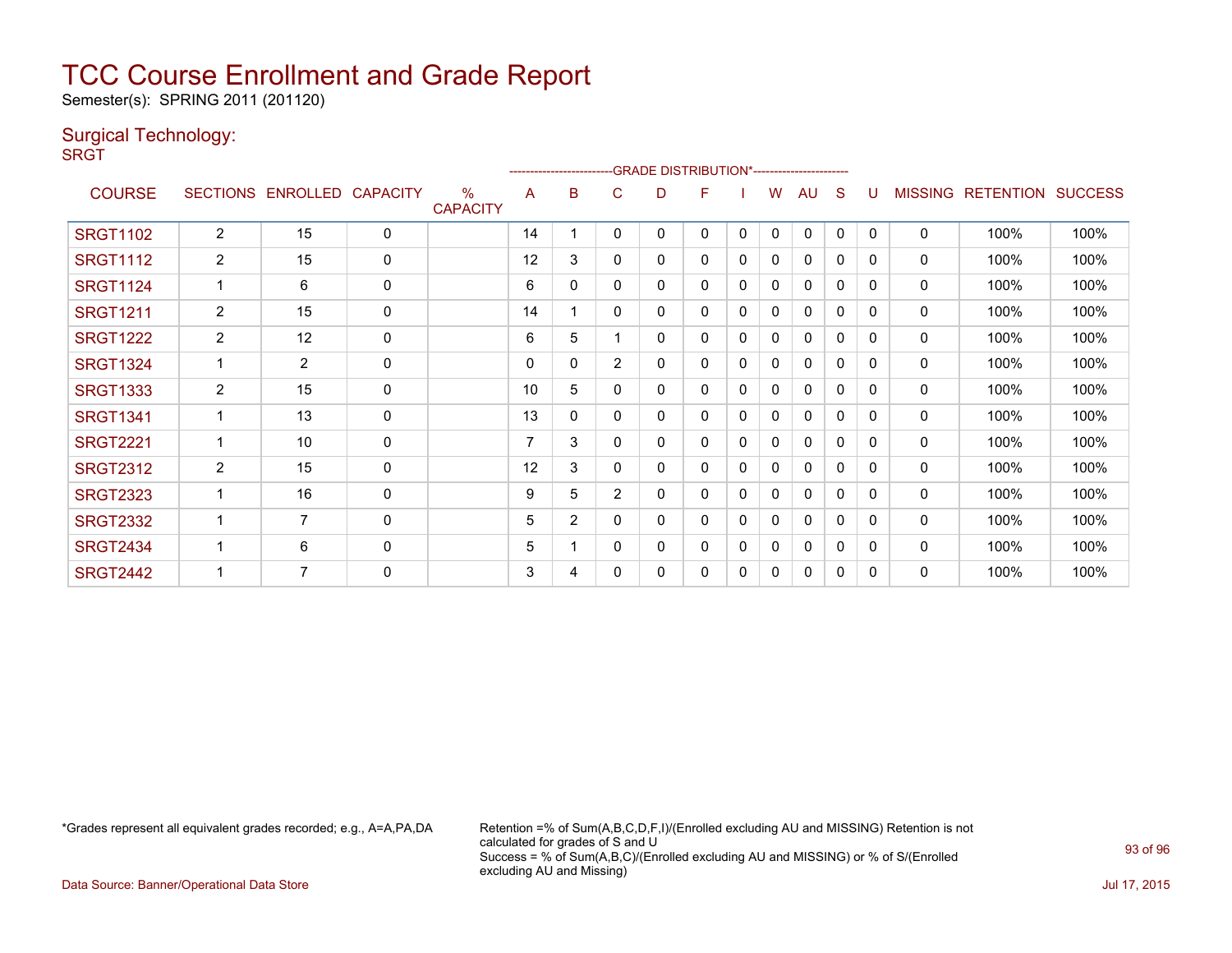Semester(s): SPRING 2011 (201120)

#### Surveying Technology:

SURV

|                 |                            |    |                         |    | ----------------------- |  | -GRADE DISTRIBUTION*----------------------- |   |              |           |              |                |                  |                |
|-----------------|----------------------------|----|-------------------------|----|-------------------------|--|---------------------------------------------|---|--------------|-----------|--------------|----------------|------------------|----------------|
| <b>COURSE</b>   | SECTIONS ENROLLED CAPACITY |    | $\%$<br><b>CAPACITY</b> | Α  | B.                      |  |                                             |   | W            | <b>AU</b> | <sub>S</sub> | <b>MISSING</b> | <b>RETENTION</b> | <b>SUCCESS</b> |
| <b>SURV2262</b> | 9                          | 15 | 60%                     | 6  |                         |  | 0                                           | 0 | 3            | 0         | 0            | 0              | 67%              | 67%            |
| <b>SURV2334</b> | 11                         | 30 | 37%                     | 11 |                         |  |                                             |   | $\mathbf{0}$ | 0         | 0            | 0              | 100%             | 100%           |
| <b>SURV2373</b> |                            | 16 | 44%                     |    |                         |  |                                             |   | $\mathbf{0}$ | 0         | 0            | 0              | 100%             | 100%           |
| <b>SURV2393</b> |                            | 30 | 23%                     |    | b.                      |  |                                             |   | 0            | 0         | 0            | 0              | 100%             | 100%           |

\*Grades represent all equivalent grades recorded; e.g., A=A,PA,DA Retention =% of Sum(A,B,C,D,F,I)/(Enrolled excluding AU and MISSING) Retention is not calculated for grades of S and U Success = % of Sum(A,B,C)/(Enrolled excluding AU and MISSING) or % of S/(Enrolled excluding AU and Missing)

Data Source: Banner/Operational Data Store Jul 17, 2015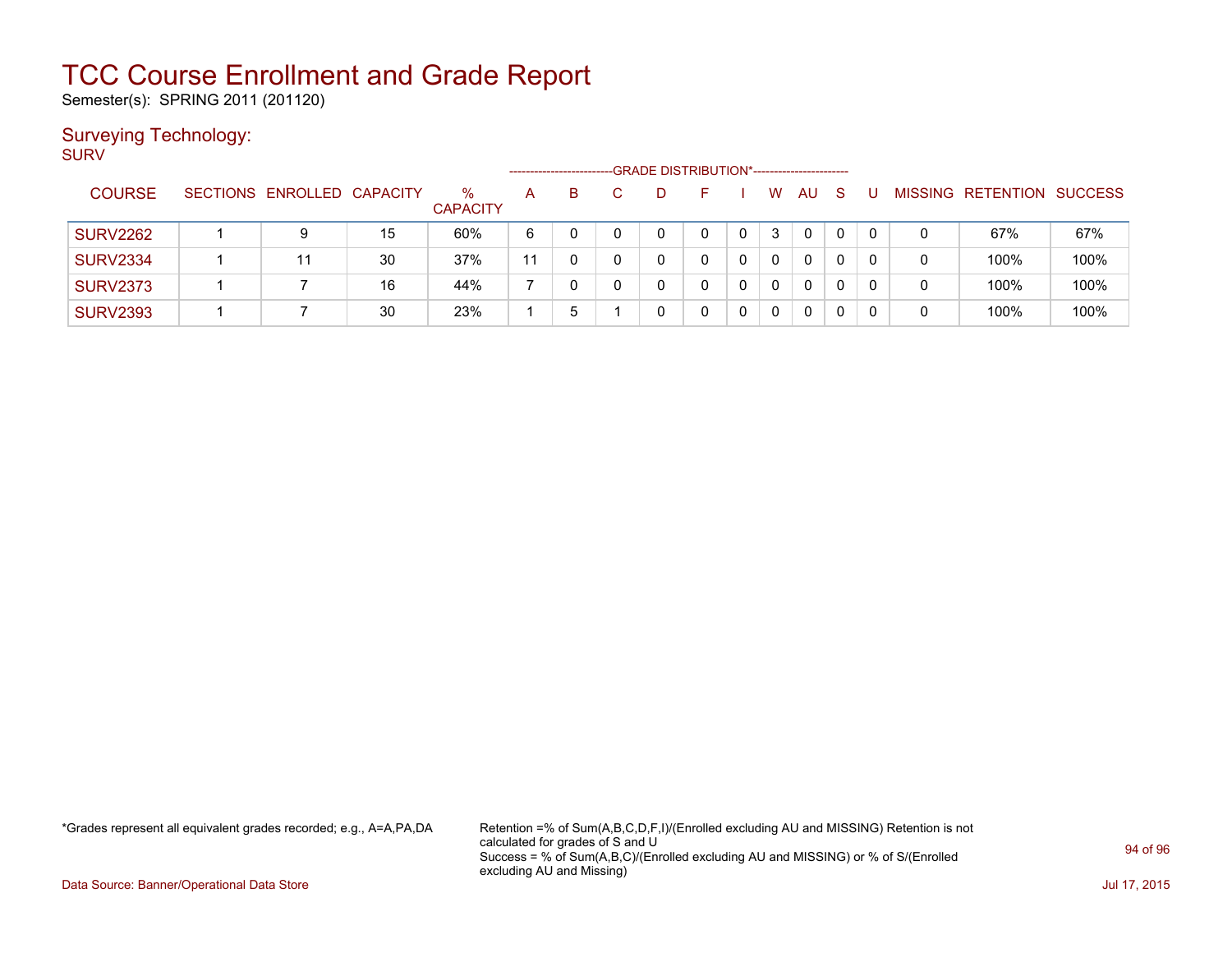Semester(s): SPRING 2011 (201120)

#### Theatre:

THEA

| .               |              |                            |    |                                  |                | --------------------- |                |                | --GRADE DISTRIBUTION*----------------------- |              |              |              |              |          |                |                          |      |
|-----------------|--------------|----------------------------|----|----------------------------------|----------------|-----------------------|----------------|----------------|----------------------------------------------|--------------|--------------|--------------|--------------|----------|----------------|--------------------------|------|
| <b>COURSE</b>   |              | SECTIONS ENROLLED CAPACITY |    | $\frac{0}{0}$<br><b>CAPACITY</b> | A              | в                     | C              | D              | F                                            |              | W            | AU           | S            |          | <b>MISSING</b> | <b>RETENTION SUCCESS</b> |      |
| <b>THEA1053</b> | 2            | 35                         | 40 | 88%                              | 14             | 4                     | 4              |                | $\overline{7}$                               | $\mathbf{0}$ | 5            | $\mathbf{0}$ | 0            | $\Omega$ | 0              | 86%                      | 63%  |
| <b>THEA1061</b> |              | 3                          | 10 | 30%                              | 2              | 0                     | 0              | 0              | 0                                            | 0            |              | 0            | 0            | 0        | 0              | 67%                      | 67%  |
| <b>THEA1093</b> | 2            | 39                         | 44 | 89%                              | 12             | 5                     | 12             | 0              | 6                                            | 0            | 4            | 0            | 0            | 0        | 0              | 90%                      | 74%  |
| <b>THEA1143</b> | 1            | 4                          | 10 | 40%                              | $\overline{2}$ | 0                     |                | 0              |                                              | $\mathbf 0$  | 0            | $\mathbf{0}$ | 0            | 0        | 0              | 100%                     | 75%  |
| <b>THEA1163</b> | $\mathbf{1}$ | 5                          | 15 | 33%                              | 4              |                       | 0              | 0              | 0                                            | $\mathbf 0$  | 0            | 0            | $\mathbf{0}$ | $\Omega$ | 0              | 100%                     | 100% |
| <b>THEA1242</b> | $\mathbf{1}$ | $\overline{2}$             | 3  | 67%                              | $\overline{2}$ | $\Omega$              | 0              | 0              | 0                                            | 0            | 0            | $\mathbf{0}$ | $\Omega$     | 0        | $\Omega$       | 100%                     | 100% |
| <b>THEA1562</b> | 1            | 7                          | 12 | 58%                              | 3              |                       |                |                | 0                                            | 0            |              | $\mathbf{0}$ | $\Omega$     | 0        | 0              | 86%                      | 71%  |
| <b>THEA2053</b> | 1            | 9                          | 20 | 45%                              | 3              | $\overline{2}$        |                | $\overline{2}$ | 1                                            | $\mathbf{0}$ | $\Omega$     | $\mathbf{0}$ | $\Omega$     | 0        | $\mathbf{0}$   | 100%                     | 67%  |
| <b>THEA2073</b> |              | 6                          | 10 | 60%                              | 2              | $\mathbf{0}$          | $\overline{2}$ | 0              | $\overline{2}$                               | $\mathbf 0$  | $\mathbf{0}$ | $\mathbf{0}$ | $\Omega$     | $\Omega$ | 0              | 100%                     | 67%  |
| <b>THEA2143</b> |              | 5                          | 20 | 25%                              | 5              | 0                     | 0              | 0              | 0                                            | 0            | 0            | $\mathbf{0}$ | 0            | 0        | 0              | 100%                     | 100% |
| <b>THEA2273</b> |              | 1                          | 5  | 20%                              |                | 0                     | 0              | 0              | 0                                            | 0            | $\mathbf{0}$ | $\mathbf{0}$ | 0            | $\Omega$ | 0              | 100%                     | 100% |
| <b>THEA2333</b> |              | 11                         | 15 | 73%                              | 4              | 4                     | 0              | 0              | $\overline{2}$                               | 0            |              | $\mathbf{0}$ | 0            | 0        | $\mathbf{0}$   | 91%                      | 73%  |
| <b>THEA2343</b> | 1            | 10                         | 15 | 67%                              | 3              |                       |                | $\overline{2}$ | 3                                            | 0            | 0            | $\mathbf{0}$ | 0            | 0        | 0              | 100%                     | 50%  |
| <b>THEA2453</b> | 1            | 6                          | 8  | 75%                              | 5              |                       | 0              | 0              | 0                                            | 0            | 0            | 0            | 0            | 0        | 0              | 100%                     | 100% |
| <b>THEA2463</b> |              | $\overline{2}$             | 8  | 25%                              | 1              | 0                     | 0              | 0              | 0                                            | 0            |              | $\mathbf{0}$ | 0            | 0        | $\mathbf{0}$   | 50%                      | 50%  |
| <b>THEA2992</b> |              | 5                          | 20 | 25%                              | 4              | 0                     | $\Omega$       | 0              |                                              | 0            | 0            | 0            | 0            | $\Omega$ | 0              | 100%                     | 80%  |

\*Grades represent all equivalent grades recorded; e.g., A=A,PA,DA Retention =% of Sum(A,B,C,D,F,I)/(Enrolled excluding AU and MISSING) Retention is not calculated for grades of S and U Success = % of Sum(A,B,C)/(Enrolled excluding AU and MISSING) or % of S/(Enrolled excluding AU and Missing)